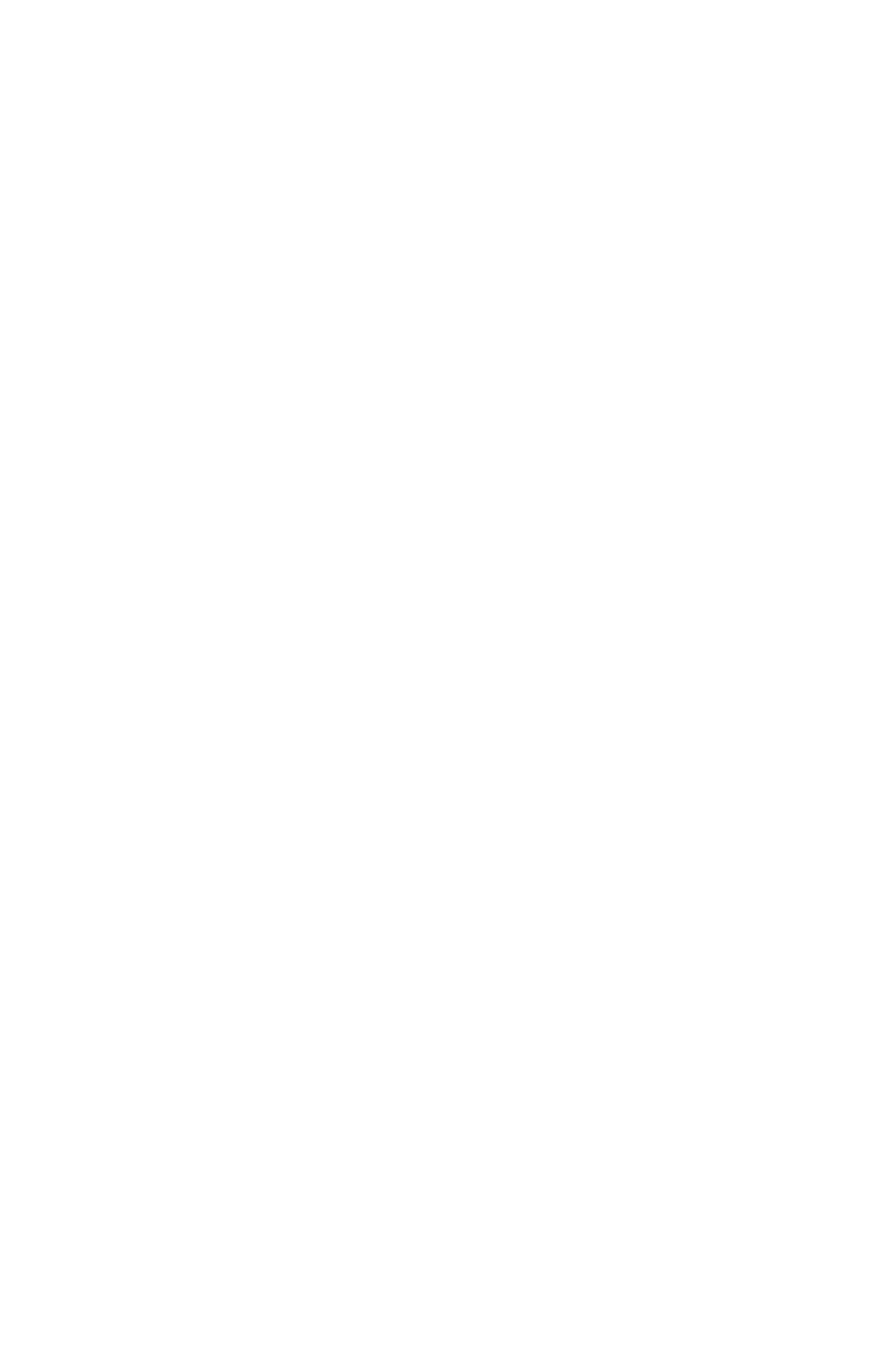CABAZON, THE INDIAN GAMING REGULATORY ACT, AND THE SOCIOECONOMIC CONSEQUENCES OF AMERICAN INDIAN GOVERNMENTAL GAMING A TEN-YEAR REVIEW

# ANNOTATED BIBLIOGRAPHY: THE SOCIAL AND ECONOMIC IMPACTS OF INDIAN AND OTHER GAMING

LEIGH GARDNER, JOSEPH P. KALT, AND KATHERINE A. SPILDE

JANUARY 2005

ISBN 0-9743946-9-6 Library of Congress Control Number: 2004116118

**©2005**

**The Harvard Project on American Indian Economic Development John F. Kennedy School of Government Harvard University**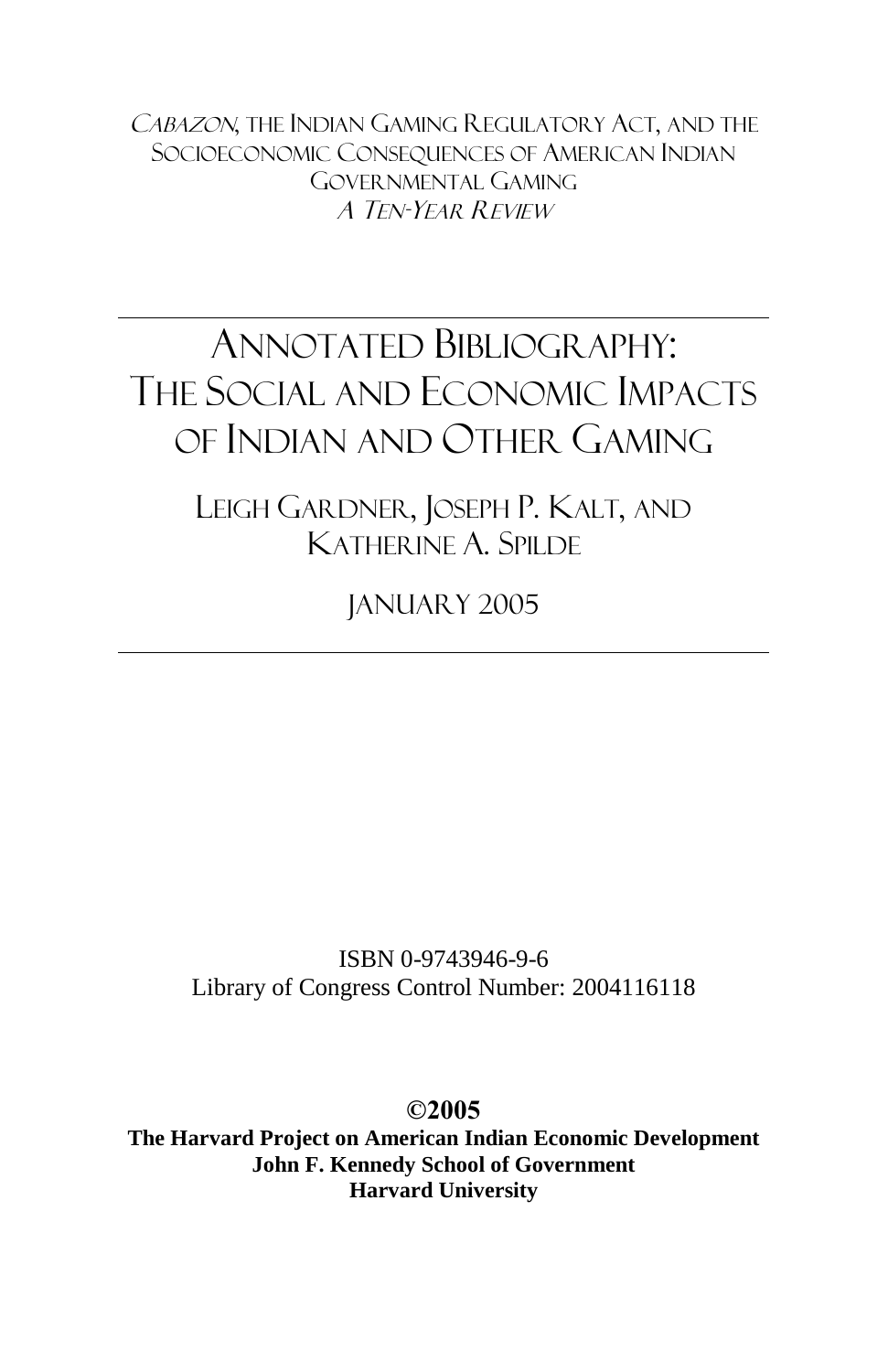ì*Cabazon*, the Indian Gaming Regulatory Act, and the Socioeconomic Consequences of American Indian Governmental Gaming" is a research project of The Harvard Project on American Indian Economic Development (HPAIED). Funding has been provided under a grant from the National Indian Gaming Association (NIGA) and by The Harvard Project on American Indian Economic Development. The voting members of NIGA are American Indian tribal governments. NIGA's funding has supported the work of Ms. Gardner and Dr. Spilde, co-authors of this study. Prof. Kalt's work on this project has been made possible by the Christian A. Johnson Endeavor Foundation. The Harvard Project on American Indian Economic Development's operating funds are provided by the Christian A. Johnson Endeavor Foundation. Additional support is provided by the Ford Foundation. The views expressed in this report are those of the authors and do not necessarily reflect those of any of the funding organizations or their employees, HPAIED and/or its other staff, the Malcolm Wiener Center for Social Policy (where HPAIED is housed), the John F. Kennedy School of Government, or Harvard University. This research project is undertaken with the clear understanding that the investigators have the full right to publish any results obtained by them, without prior approval of any funding organization orindividual and subject only to established safeguards for the protection of privacy or confidentiality.

For further information about The Harvard Project on American Indian Economic Development and additional copies of this work, visit http://www.ksg.harvard.edu/hpaied or contact 617- 496-9446.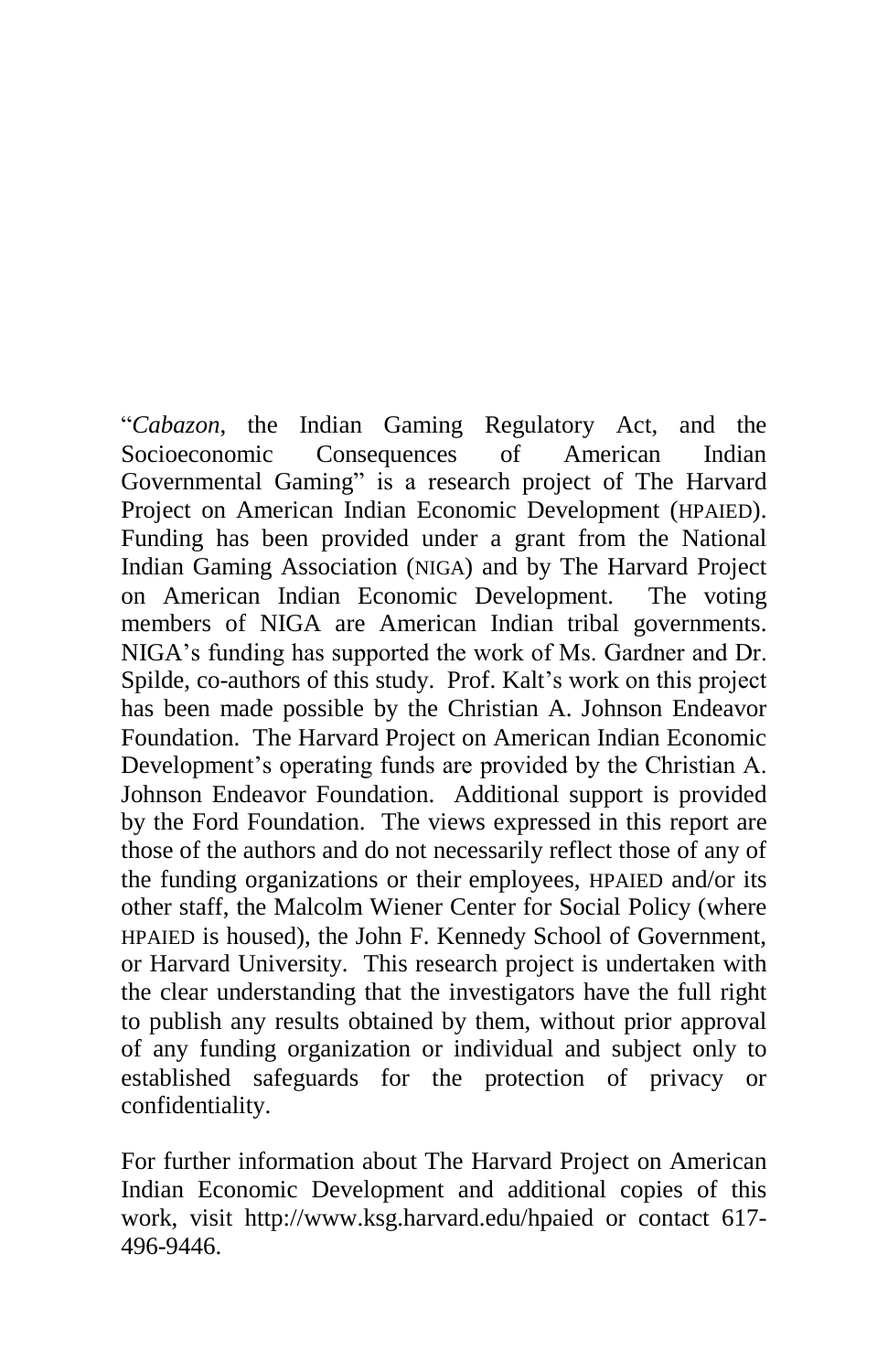# **Introduction**

In its final report to Congress and the President in 1999, the National Gambling Impact Study Commission (NGISC) concluded: "Only a limited number of independent studies exist regarding the economic and social impact of Indian gambling... This is an area greatly in need of further research."  $(p. 6-14)$  In an effort to assess the current state of gambling and Indian gaming research, while also evaluating the vast array of methods that researchers have employed to assess gambling's impacts, we have compiled an extensive database of gambling impact studies. While we cannot claim to have captured each and every study that has been published, we have attempted to reflect the multiple and contentious issues commonly raised in current gambling policy debates. The studies outlined herein address a host of public policy issues, ranging from tax considerations, to the prevalence of problem gambling, to the social impacts of gambling.

It is our intention that this document be used as a guide to the literature on gambling's impacts. Because the current body of research varies so widely in scope, intention and method, it is difficult to compare or aggregate studies in any synthesized or quantitative way. We hope, however, that this document may be useful as a catalogue of the different ways in which gambling research has been done in the past, allowing future researchers to replicate existing studies, build upon successful methodologies, create a knowledge base on specific issues, and draw from a number of different methodologies to create research models appropriate to the topic under study.

We begin with a primer on American Indian governments and their gaming operations. We then turn to the bibliographic entries. For each entry, we have indicated the research method(s) employed by the author(s), the geographic area(s) of concern (e.g., nation, state, reservation), and whether or not the study utilizes statistical regression techniques. Additionally, each entry contains a summary of the issues addressed, making it easier to browse the studies by region, issue, or method. Lastly,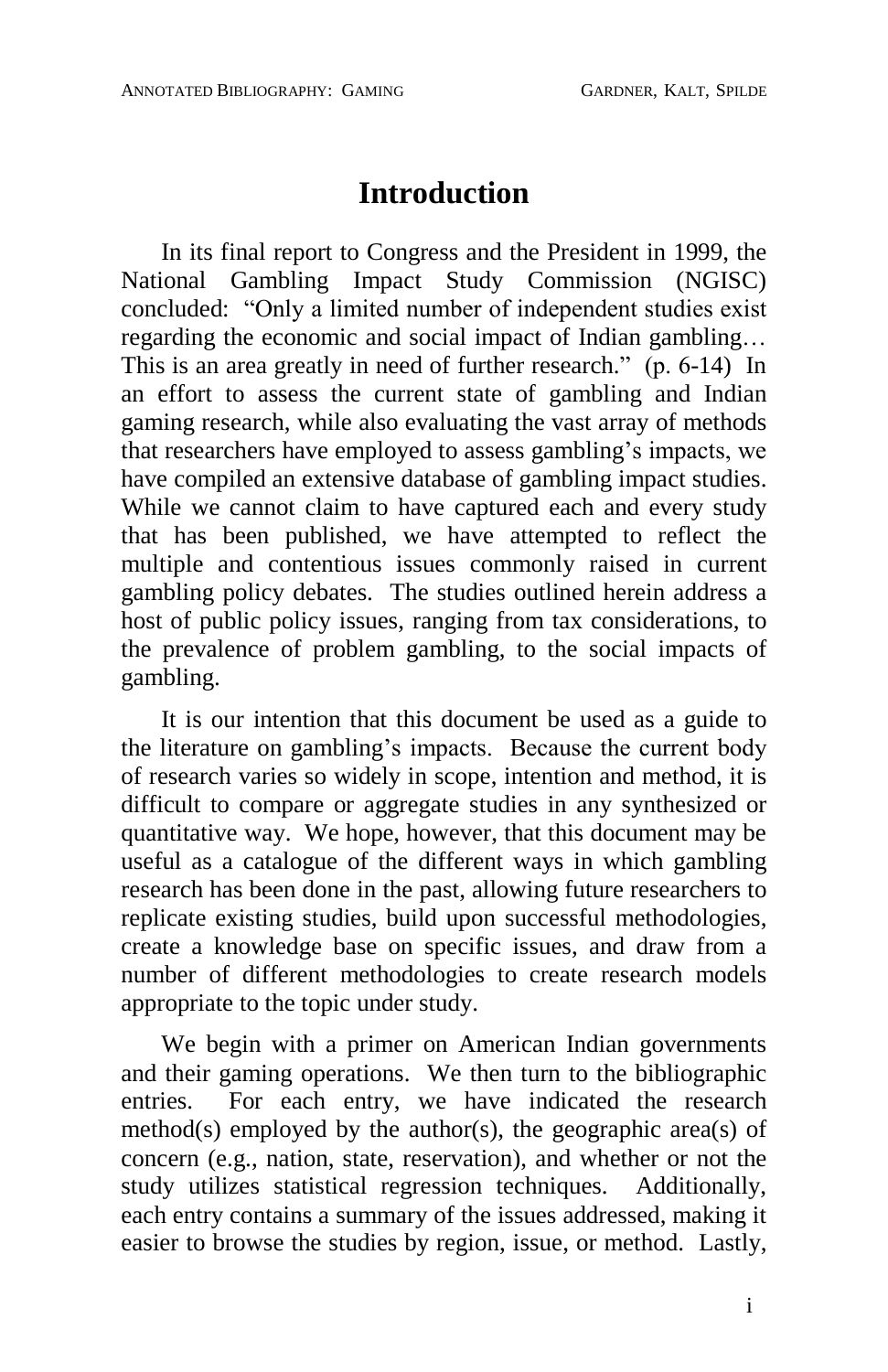each entry provides a short summary of the study's main findings.

This bibliography represents the work and resources of many people and institutions. In particular, we would like to thank the National Indian Gaming Library and Resource Center, the American Gaming Association, and Lexecon Inc. for access to their collections of gambling impact studies. We would also like to thank the National Indian Gaming Association (NIGA) for generously supporting this research and for its commitment to improving the quality and availability of information on Indian gaming's social and economic impacts. We are grateful to Tammy Y. Sieber, Zoë E. Levitt, Anne E. Kalt and Eliza Bemis for their excellent editing and fact checking, and to Jonathan B. Taylor for his careful reading of the entries.

For further information, numerous bibliographies  $-$  albeit, with no or limited annotation  $-$  are available online. Among the more useful are: the State of Rhode Island General Assembly's gaming links website at http://www.rilin.state.ri.us/gen http://www.rilin.state.ri.us/gen\_ assembly/gaming/links.htm; the International Masters of Gaming<br>Law bibliography at http://www.gaminglawmasters.com/ Law bibliography at http://www.gaminglawmasters.com/ bibliography; the Ontario Problem Gambling Research Centre eWildman bibliography at http://www.gamblingresearch.org/<br>contentdetail.sz?cid=2609; the Center for Governmental the Center for Governmental Research's "Casino Gambling References" at http://cgr.org/files/ RochCasinoAnnBiblio.htm; the Alberta Gambling Research Institute's online database at http://gaming.uleth.ca/ and online bibliographies at http://www.abgaminginstitute.ualberta.ca/ at http://www.abgaminginstitute.ualberta.ca/ agrilibrary/bibliographies.htm; and the extensive references in the final report of the NGISC at http://govinfo.library.unt.edu/ ngisc/reports/fullrpt.html.

*Leigh Gardner, Joseph P. Kalt, and Katherine A. Spilde* Cambridge, Massachusetts January 2005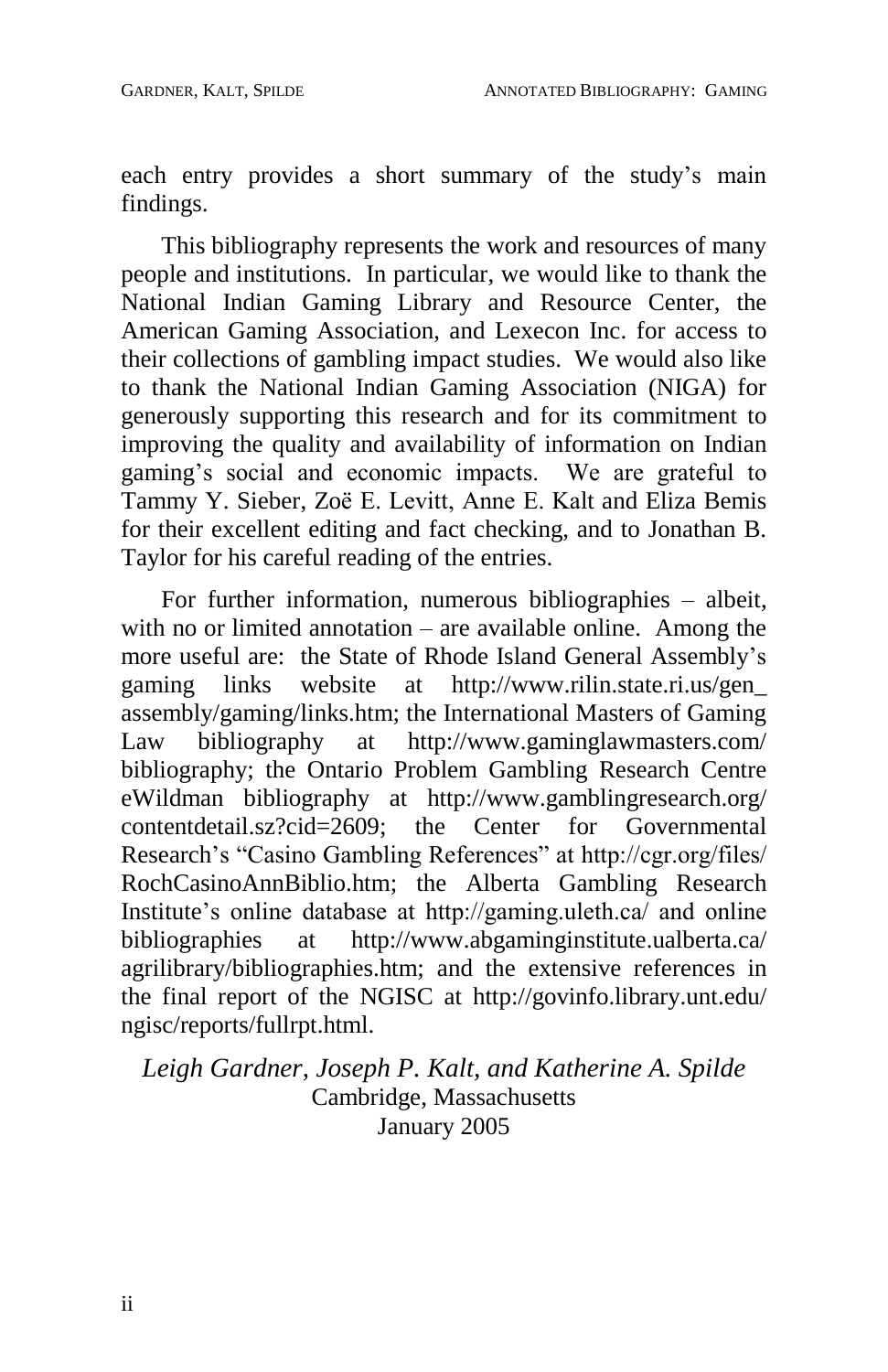## **A Policy Primer on American Indian Governments and Their Gaming Operations**

The gaming enterprises of American Indian tribes are operations of American Indian tribal *governments*. With powers akin to one of the states, these governments are recognized by the U.S. Government pursuant to the U.S. Constitution, centuries-old treaties, numerous Supreme Court decisions, Presidential orders, and acts of Congress. Today, in the lower 48 states, "Indian Country" is comprised of 350 Indian areas that are associated with federally-recognized tribes and tracked by the U.S. Census. These consist of 310 reservations and 40 Indian statistical areas, 29 of which are in Oklahoma.<sup>1</sup> The reservations range in size from a few acres to hundreds of thousands of acres: the Navajo Nation's reservation is approximately the size of West Virginia.

Just as states in the United States have certain powers of jurisdiction within their boundaries, so tribes have governmental powers within their boundaries. While tribes (and states) cannot exercise powers such as raising an army or issuing currency, they possess powers to: determine their respective forms of government (e.g., craft constitutions), define citizenship, pass and enforce laws through their own police forces and courts, collect taxes, regulate the domestic affairs of their citizens, and regulate property use (e.g., through zoning, permitting, environ mental regulation, and the like). And like states, American Indian governments have the power to determine whether they will engage in gaming operations.

American Indian governments' rights to gaming have their roots in the U.S. Constitution. The Commerce Clause of the Constitution provides that: "The Congress shall have Power... To regulate Commerce with foreign Nations, and among the several States, and with the Indian Tribes." Accordingly, when

 $\overline{a}$ 

 $1$  In addition, there are more than 200 federally-recognized Alaska Native Villages.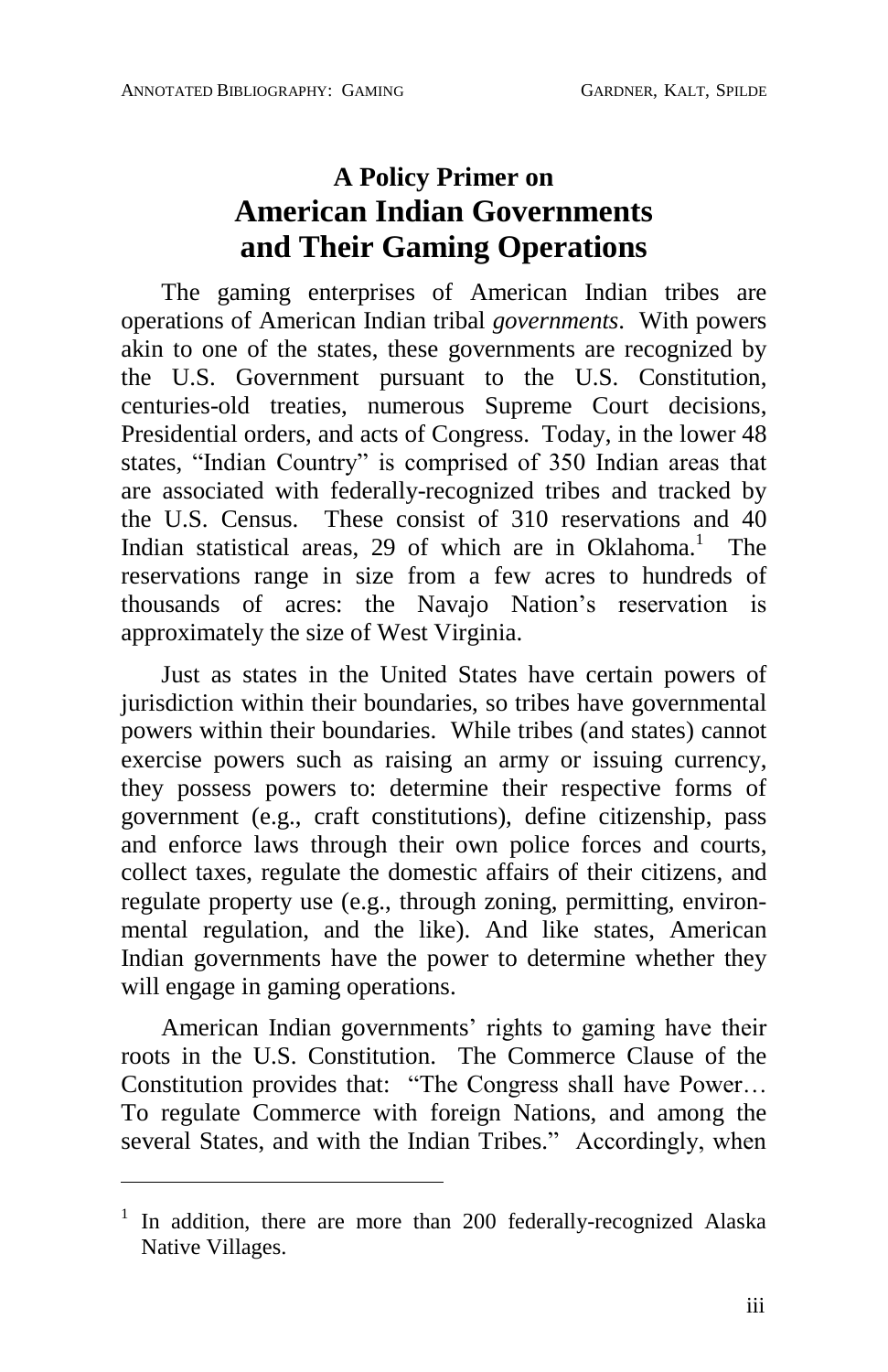the State of California tried to block the government of the Cabazon Band of Mission Indians from operating a gaming enterprise in the mid-1980s, the U.S. Supreme Court upheld Cabazon's rights to determine for itself if and how it would operate gaming enterprises. The Court recognized California and Cabazon as separate sovereigns  $-$  just as California and, say, Nevada (which, like Cabazon, shares its border with California) are recognized as separate sovereigns when it comes to Nevada's right to allow gaming.

With tribes' rights of gaming thus affirmed, Congress passed the Indian Gaming Regulatory Act of 1988 (IGRA). This Act circumscribes the rights recognized by the Supreme Court in *Cabazon*. Under IGRA, all gambling activities on the reservations are subject to each tribe's own gaming laws, ordinances, and commissions. Class II gambling (e.g., bingo and related games) and Class III gambling (including, e.g., slot machines and casino games) are both subject to the oversight of the federal National Indian Gaming Commission. And Class III gambling may be subject to state regulation and oversight depending on how these are specified and negotiated in intergovernmental tribal-state compacts.

Paralleling the decisions of many states to operate state lottery businesses in order to help fund state governmental activities, approximately 200 tribal governments are currently engaged in Class II (e.g., bingo) or Class III (e.g., full-scale casinos) gaming. As required by IGRA, revenues from tribal governmental gaming must be directed towards: funding tribal government operations and programs; providing for the general welfare of tribal citizens; promoting economic development; supporting charitable organizations; and funding operations for local, non-tribal government agencies.

Mirroring the decisions of state governments to create and join various associations of state lotteries, 147 tribal governments currently constitute the voting membership of the National Indian Gaming Association (NIGA). Both the Indian and state gaming associations are created pursuant to the respective governments' obligations to serve their citizens'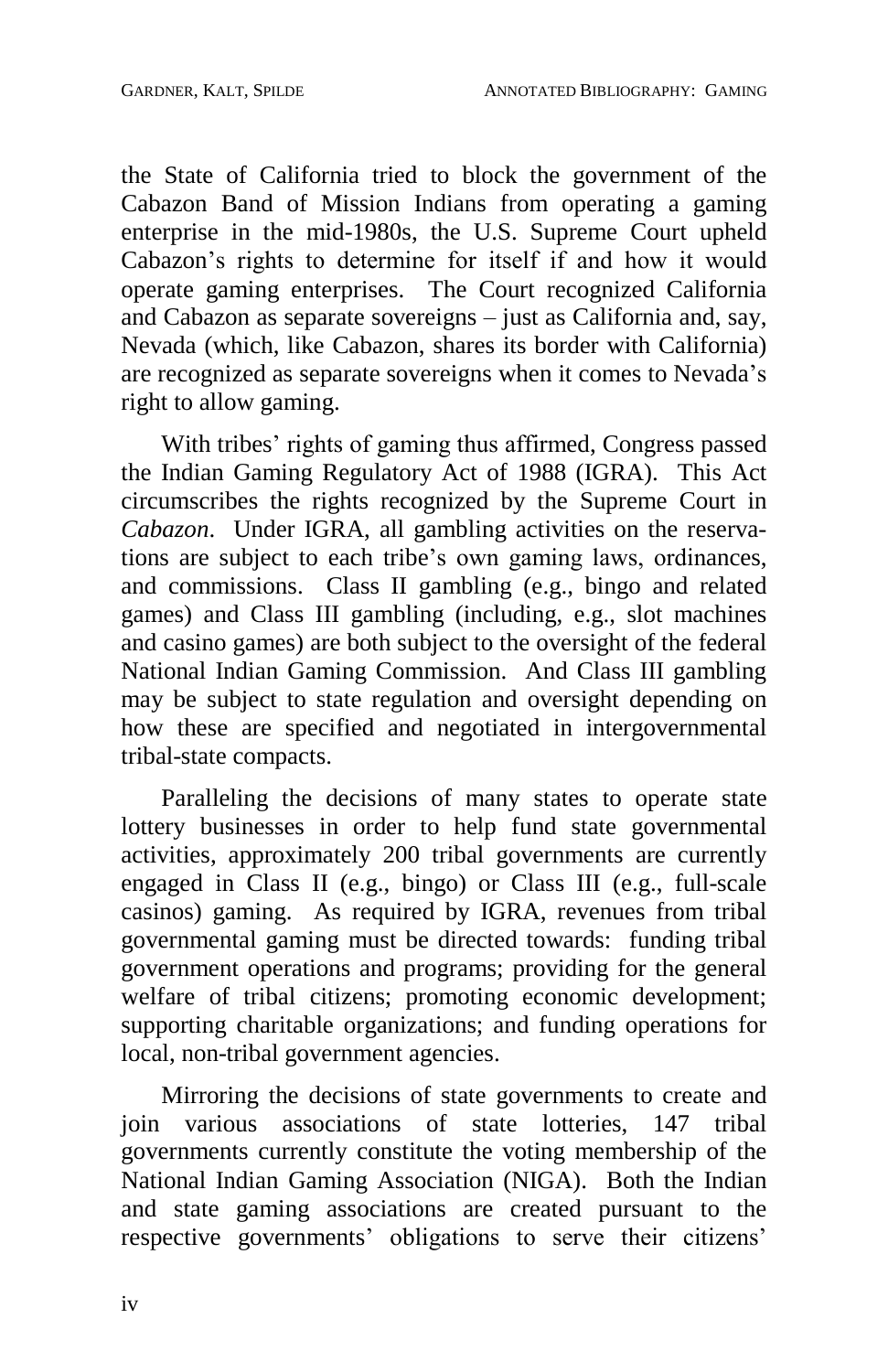interests, and both types of associations fund research into the impacts of their governmental gaming programs.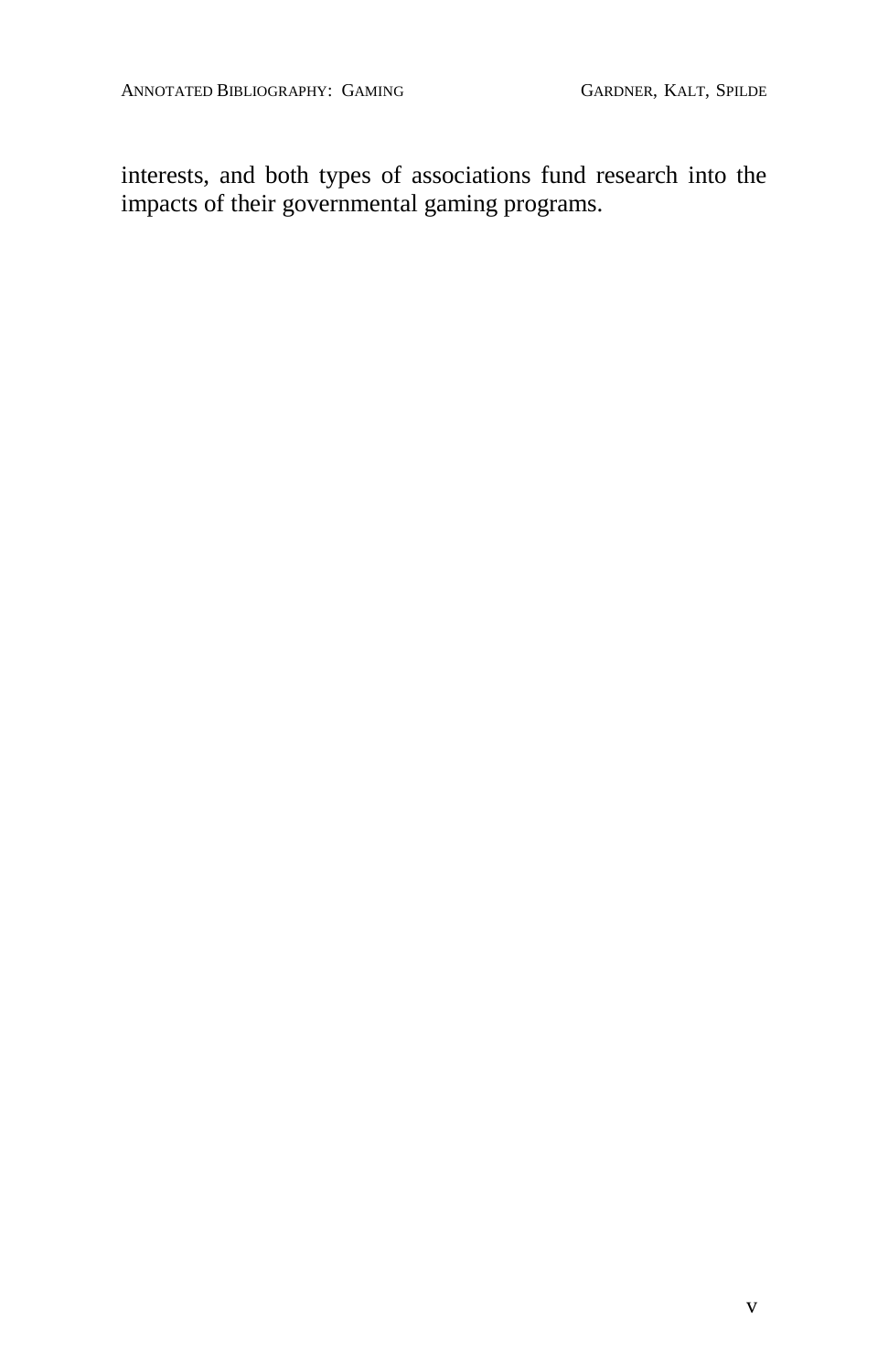## **Index to Selected Studies**

#### ITEM STUDY

- 1. Aasved, M.J. (1994). *The impacts of lottery and charitable gambling in three Minnesota communities*. Center for Addiction, University of Minnesota.
- 2. Albanese, J.S. (1999). *Casino gambling and white collar crime:* An *examination of the empirical evidence.* Virginia Commonwealth University.
- 3. Anders, G.C. (March 1998). Indian gaming: Financial and regulatory issues. *The Annals of the American Academy of Political and Social Science, 556,* 98-108.
- 4. Arthur Andersen. (December 1996). *Economic impacts of casino gaming in the United States: Volume 1, macro study.*
- 5. Arthur Andersen. (December 1996). *Economic impacts of casino gaming in the United States: Volume 2, micro study.*
- 6. Australian Institute for Gambling Research, School of Leisure, Sport and Tourism, Dept of Hospitality, Tourism andLeisure. (2000). *The impact of the expansion of gaming on the tourism, entertainment and leisure industries.*
- 7. Bangsund, D.A. & Leistritz,F.L. (1997). *Casinos in the upper Midwest:* A *discussion of the impacts.* Department of Agricultural Economics: North Dakota State University.
- 8. Barron, J.M., Staten, M.E. & Wilshusen, S.M. (2002). The impact of casino gambling on personal bankruptcy filing rates. *Contemporary Economic Policy, 20* (4)*,* 440-455.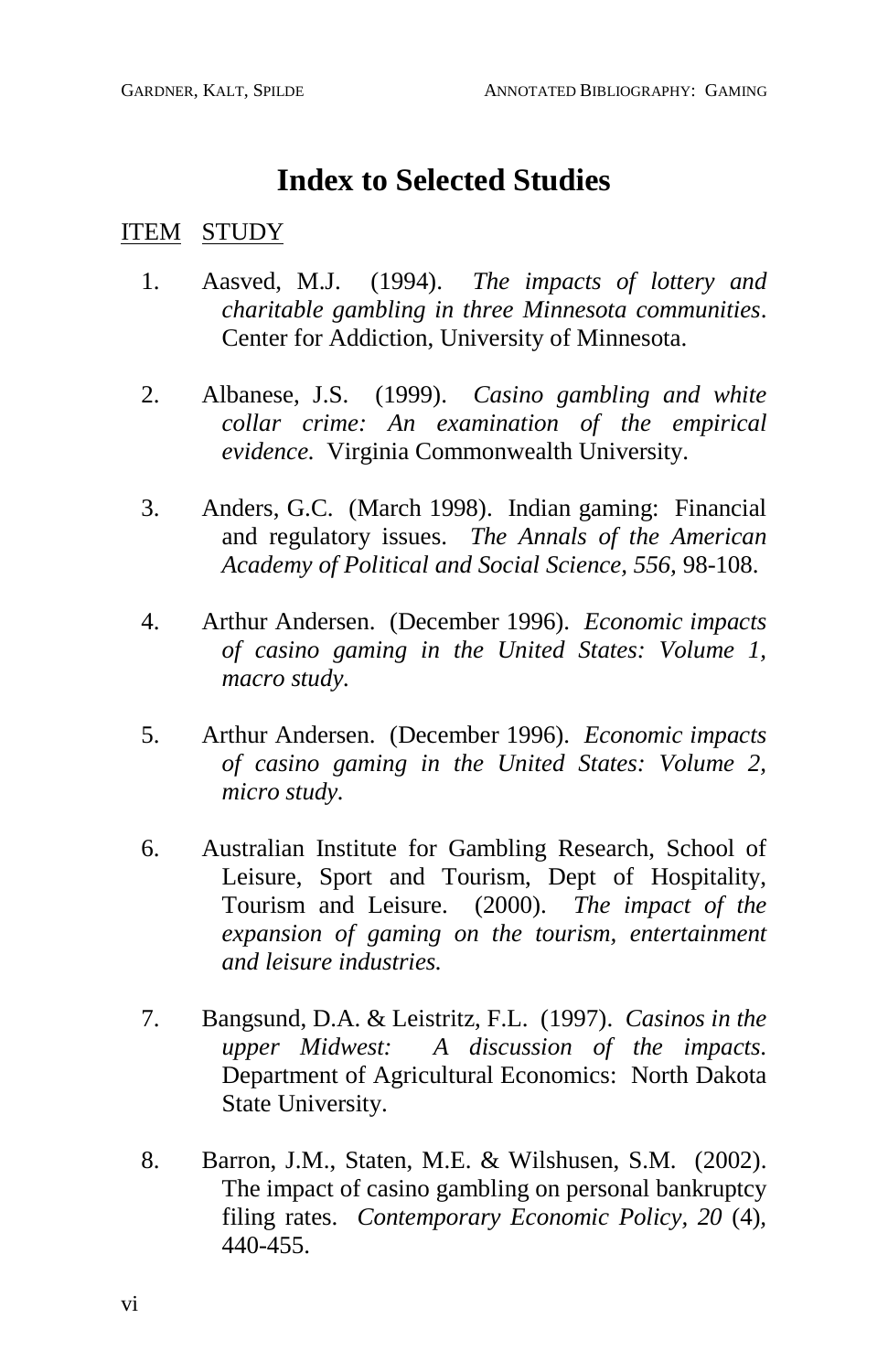- 9. Basham, P. & White, K. (2001). *Gambling with our future? The costs and benefits of legalized gambling.* The Fraser Institute.
- 10. Boger, C.A. (1995). *The effects of Native American gaming on businesses within the Wisconsin Dells area.* University of Wisconsin-Stout.
- 11. Burckel, D.V., Cunningham, B. & Kurth M. (1999). *Riverboat casino accounting data.* McNeese State University, Grambling State University.
- 12. Casino Association of Indiana. (1998). *Growing with Indiana: Positive impact report.*
- 13. Center for Applied Research (for The New Mexico Indian Gaming Association). (May 1995). *Indian reservation gaming in New Mexico: An analysis of its impact on the State economy and revenue system*.
- 14. Center for Applied Research (prepared for the New Mexico Indian Gaming Association). (January 22, 1996). *The benefits and costs of Indian gaming in New Mexico*.
- 15. Center for Applied Research (prepared for the New Mexico Indian Gaming Association). (October 30, 1996). *Indian gaming and the New Mexico economy*.
- 16. Chang, S. (1996). Impact of casinos on crime: The case of Biloxi, Mississippi. *Journal of Criminal Justice*, *24* (5), 431-436.
- 17. Chirunga, J. & Grossman, H.C. (December 13, 2000). *Gaming moves American Indian tribes toward self* sufficiency. Standard & Poors.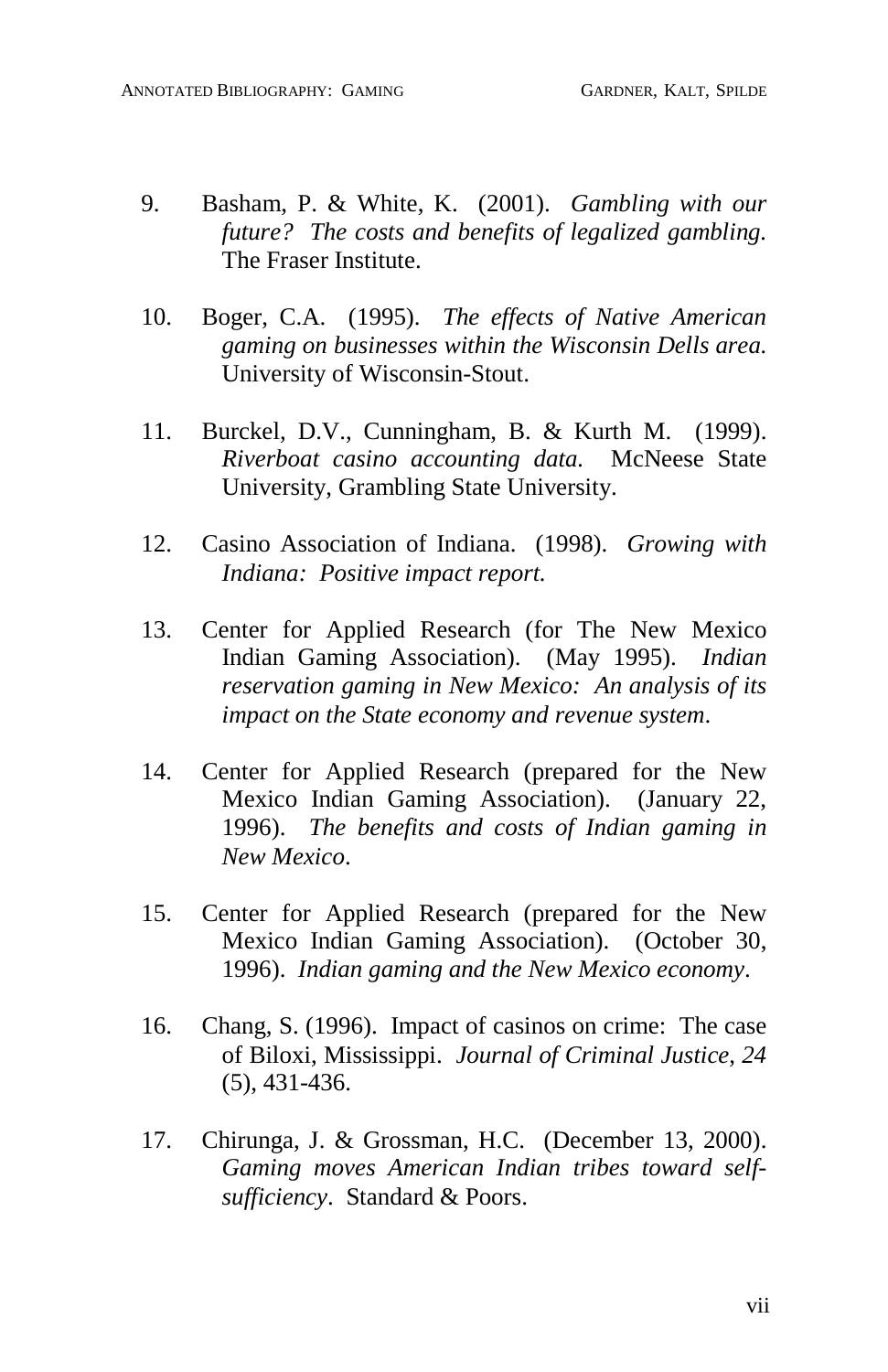- 18. Cohn & Wolfe (prepared for American Gaming Association). (February 1999). *A report on America's casino gaming industry.*
- 19. Collins, D. & Lapsley, H. (2003). The social costs and benefits of gambling: An introduction to the economic issues. *Journal of Gambling Studies*, *19* (2), 185-213.
- 20. Coopers & Lybrand L.L.P. (prepared for American Gaming Association). (October 1997). *Gaming industry employee impact survey.*
- 21. Coopers & Lybrand L.L.P. (1998). *Economic and fiscal impact analysis of slot machine removal or re deployment in retail establishments in Las Vegas, Nevada*.
- 22. Cornell, S. & Taylor, J. (prepared for the Arizona Indian Gaming Association). (June 2001). *An analysis of the economic impacts of Indian gaming in the State of Arizona*. Udall Center for Studies in Public Policy, University of Arizona.
- 23. County of San Diego Board of Supervisors. (2002). *Update on impacts of tribal economic development projects in San Diego County*.
- 24. Cozzetto, D.A. (1995). The economic and social implications of Indian gaming: The case of Minnesota. *American Indian Culture and Research Journal, 19* (1), 119-131.
- 25. Criminal Justice Information Authority. (1994). *Riverboat gambling and crime in Illinois: Preliminary report on riverboat gambling in Joliet: Impact on criminal activity and law enforcement workloads*.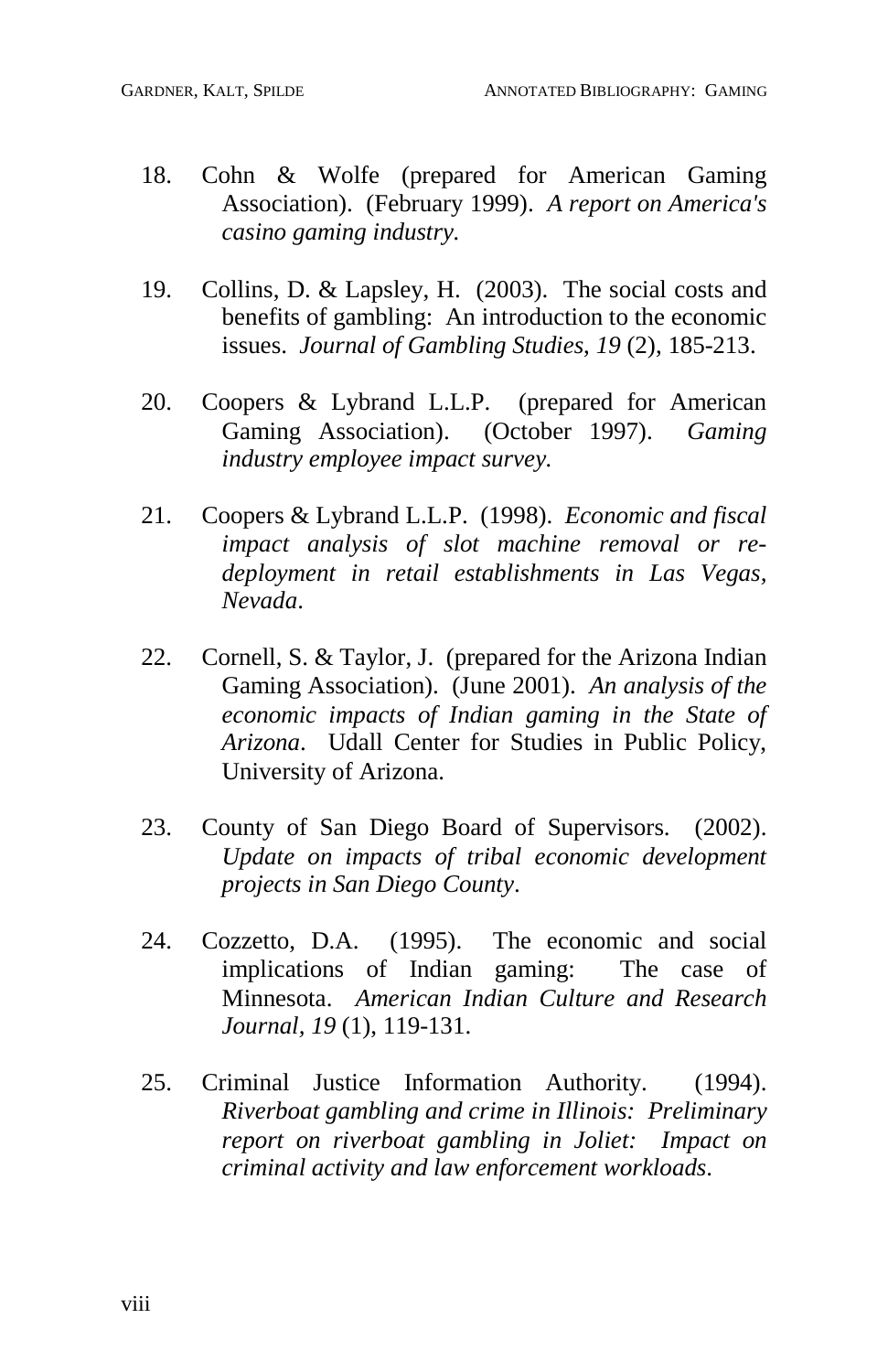- 26. Dense, J., Hodgson, E. & Barrow, C.W. (April 1999). *Casino gaming and State lotteries: A fiscal impact analysis*. Center For Policy Analysis, University of Massachusetts, Dartmouth.
- 27. Dunstan, R. (January 1997). *Gambling in California.* California Research Bureau.
- 28. Eadington, W.R. (1995). *The legalization of casinos: Policy objectives, regulatory alternatives and cost/benefit considerations.* Institute for the Study of Gambling and Commercial Gaming.
- 29. Eadington, W.R. (March 1998). Contributions of casino-style gambling to local economies. *The Annals of the American Academy of Political and Social Science, 556,* 53-65.
- 30. Eadington, W.R. (2003). Measuring costs from permitted gaming: Concepts and categories in evaluating gambling's consequences. *Journal of Gambling Studies, 19* (2), 185-213.
- 31. The Evans Group. (September 1996). *A study of the economic impact of the gaming industry through 2005*.
- 32. Evans, M.K. (May 1999). *The economic impact of Indian casino gaming*. The Evans Group.
- 33. Evans, M.K. & Evans, Carroll & Associates. (2002). *The economic impact of the Indian gaming industry in Wisconsin and potential impact of modified compact term.*
- 34. Evans, W.N. & Topoleski, J.H. (September 2002). The social and economic impact of Native American casinos. Working Paper No. 9198, National Bureau of Economic Research.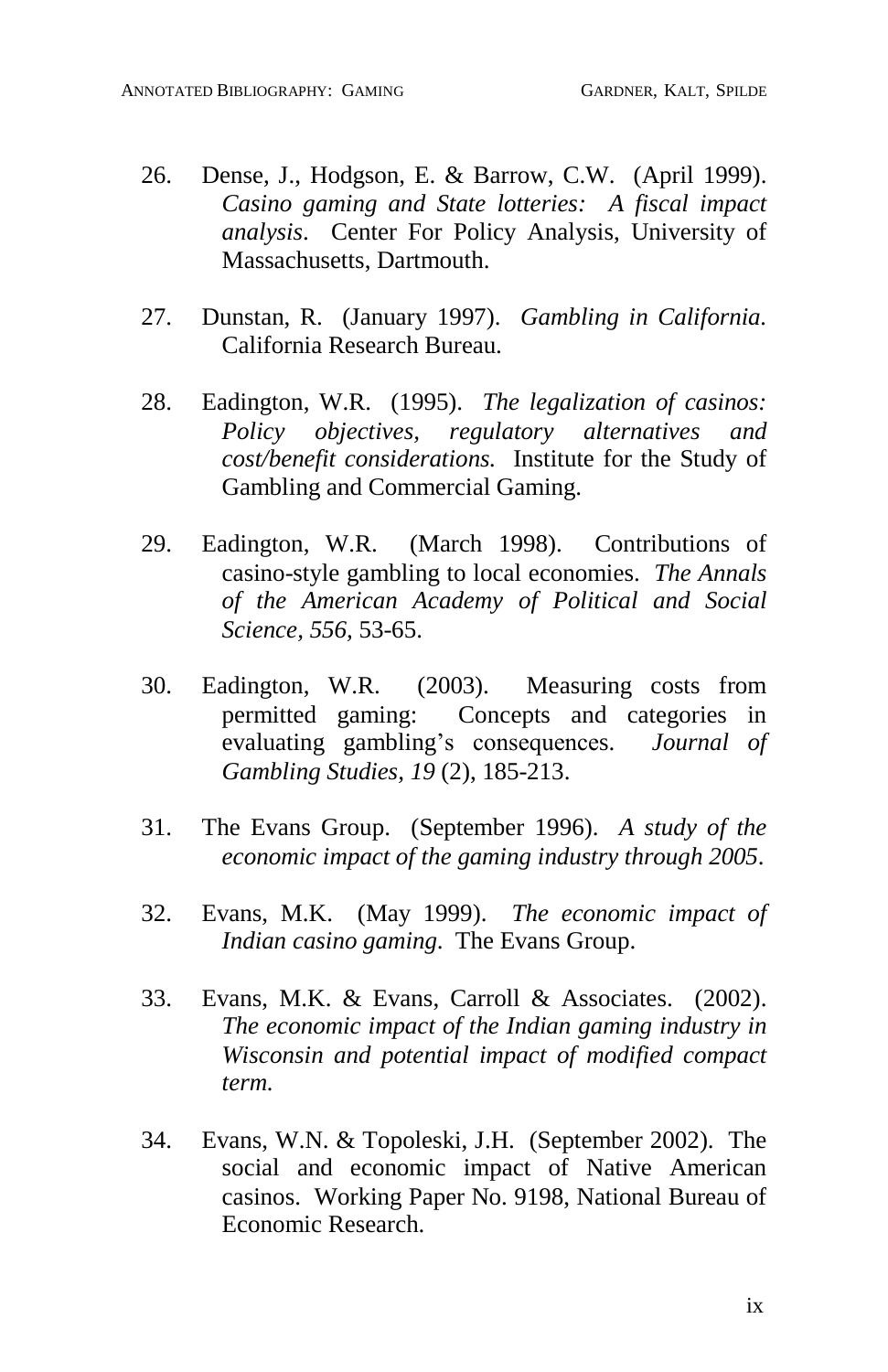- 35. Franklin, W.C. (1996). *Along the Mississippi.* Forum for Applied Research and Public Policy.
- 36. Furlong, E.J. (1998). A logistic regression model explaining recent State casino gaming adoptions*. Policy Studies Journal, 26* (3), 371-383.
- 37. Gabe, T.M. (February 1994). *The economic ef ects of tribal gaming on rural Minnesota counties*. University of Minnesota.
- 38. GAO. (January 1996). *Money laundering: Rapid growth of casinos makes them vulnerable*. U.S. Government Accounting Office.
- 39. GAO. (April 2000). *Impact of gambling: Economic ef ects more measurable than social ef ects*. U.S. Government Accounting Office.
- 40. GAO. (October 2000). *Convenience gambling: Information on economic and social ef ects in selected locations*. U.S. Government Accounting Office.
- 41. Garrett, T.A. (August 2003). *Casino gambling in America and its economic impacts.* Federal Reserve Bank of St. Louis.
- 42. Gazel, R.C., Rickman, D.S. & Thompson, W.N. (2001). Casino gambling and crime: A panel study of Wisconsin counties. *Managerial and Decision Economics, 22*, 65-75.
- 43. Gold, S.D. (July 1995). *Are casinos a windfall for state budgets?* State Fiscal Brief No. 30, State University of New York.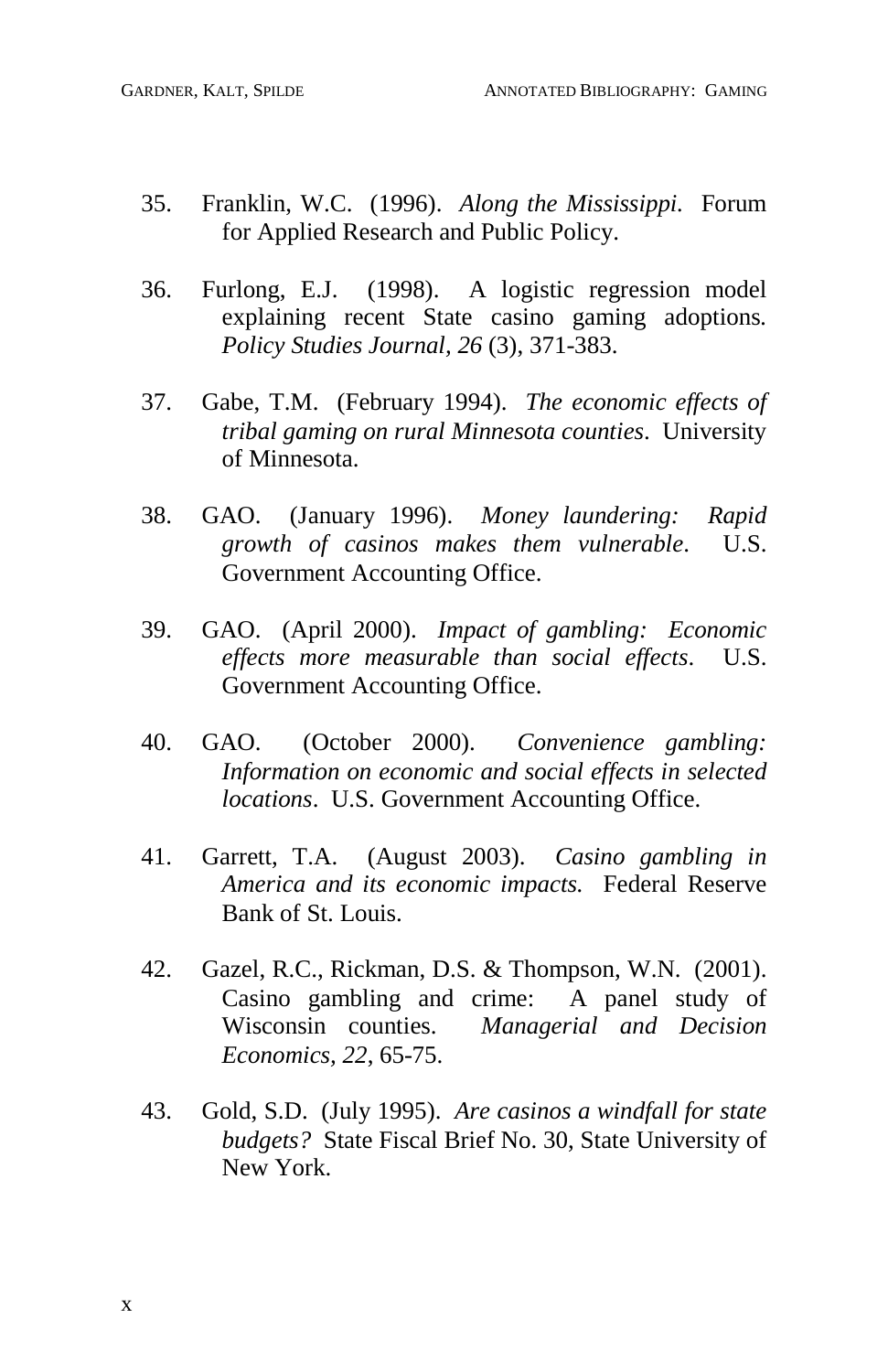- 44. Goodman, R. & Feser, E. (October 14, 1998). *Understanding the economic impact of casinos in Missouri: A review of the Leven-Phares study*. United States Gambling Research Institute.
- 45. Goss, E. & Morse, E. (March 2004). *The Impact of Casino Gambling on Bankruptcy Rates: A County Level Analysis.* Creighton University.
- 46. Grinols, E.L. (Spring 1994). Bluff or winning hand? Riverboat gambling and regional employment and unemployment. *Illinois Business Review, 51* (1), 8-11.
- 47. Grinols, E.L. (Spring 1995). Gambling as an economic policy: Enumerating why losses exceed gains. *Illinois Business Review, 52* (1), 6-12.
- 48. Grinols, E.L. (December 2001). *Cutting the Cards and Craps: Right Thinking about Gambling Economics*. College of Business, University of Illinois at Urbana- Champaign.
- 49. Grinols, E.L. & Mustard, D.B. (2001). Business profitability versus social profitability: Evaluating industries with externalities, the case of casinos. *Managerial and Decision Economics, 22,* 143-162.
- 50. Grinols, E.L. & Omorov, J.D. (1996). Development of dreamfield delusions? Assessing casino gambling's costs and benefits. *The Journal of Law and Commerce, 16* (1), 54-55.
- 51. Harrah's Entertainment, Inc. (2002). *Profile of the American casino gambler*.
- 52. Hayes, F.O. (1979). *The impact of the Resorts International Casino-Hotel on the Atlantic City economy*. Frederick O'R Hayes Associates.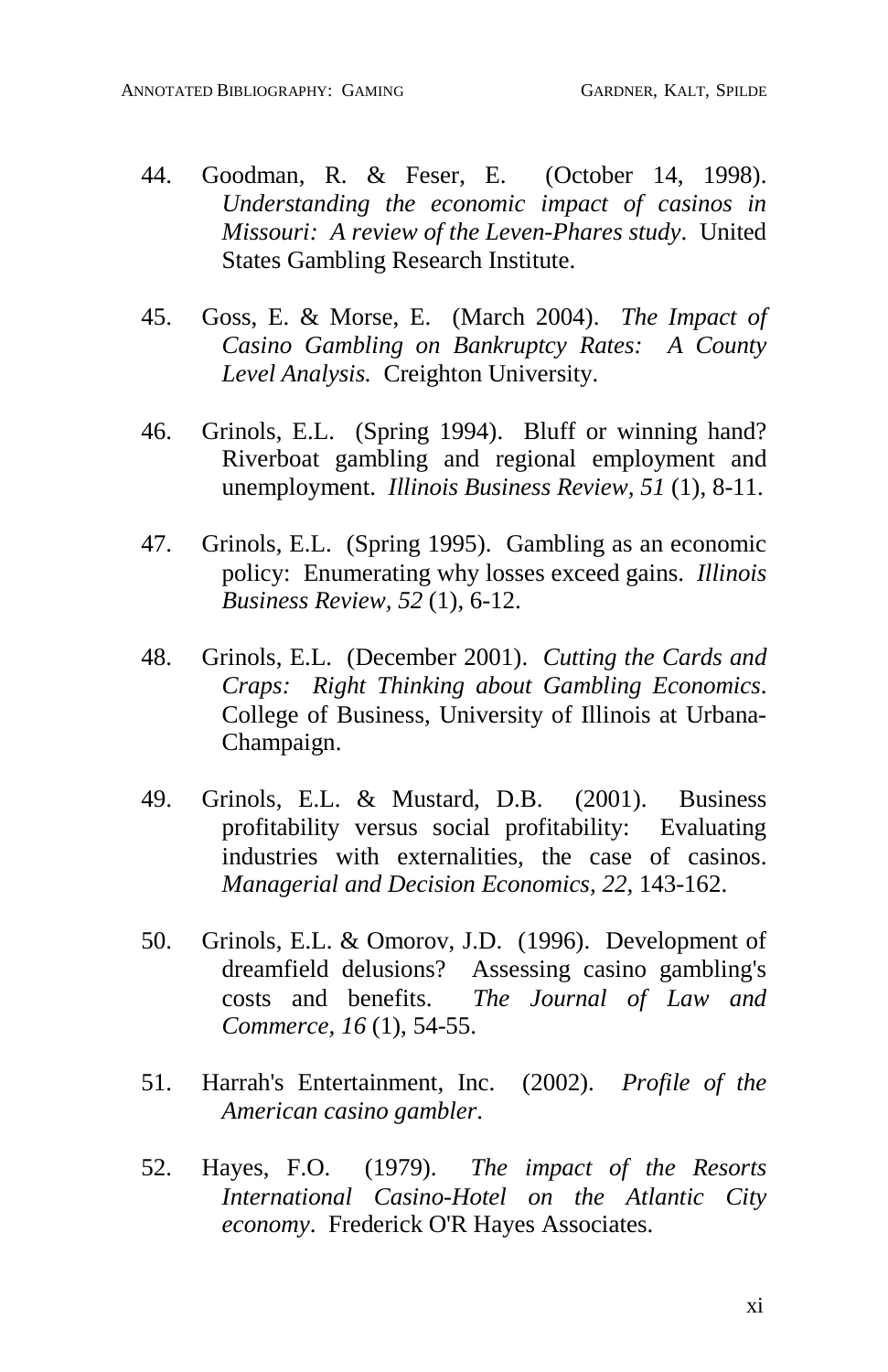- 53. Henriksson, L.E. (2001). Gambling in Canada: Some insights for cost-benefit analysis. *Managerial and Decision Economics, 22*, 1-3.
- 54. Hoenack, S.A., Rens, G. & Stephen A. Hoenack and Associates. (May 9, 1995). *Effects of the Indianowned casinos on self-generating economic development in non-urban areas of Minnesota*.
- 55. Illinois Economic and Fiscal Commission. (1998). *Wagering in Illinois*.
- 56. Indiana Gambling Impact Study Commission. (1999). *The social, fiscal and economic impacts of legalized gambling in Indiana*.
- 57. Kindt, J. (1995). U.S. national security and the strategic economic base: The business/economic impacts of the legalization of gambling activities. *Saint Louis University Law Journal, 39* (2), 567-584.
- 58. Kindt, J.W. (May 21, 1998). *U.S. and International concerns over the socio-economic costs of legalid gambling: Greater than the illegal drug problem?* Statement to the NGISC.
- 59. Layton, A. & Worthington, A. (1999). The impact of socio-economic factors on gambling expenditure. *International Journal of Social Economics, 26* (1), 430-440.
- 60. Leven, C. & Phares, D. (November 1997). *Casino gaming in Missouri: The spending displacement ef ect and net economic impact*. Proceedings - 90th Annual Conference on Taxation, National Tax Association.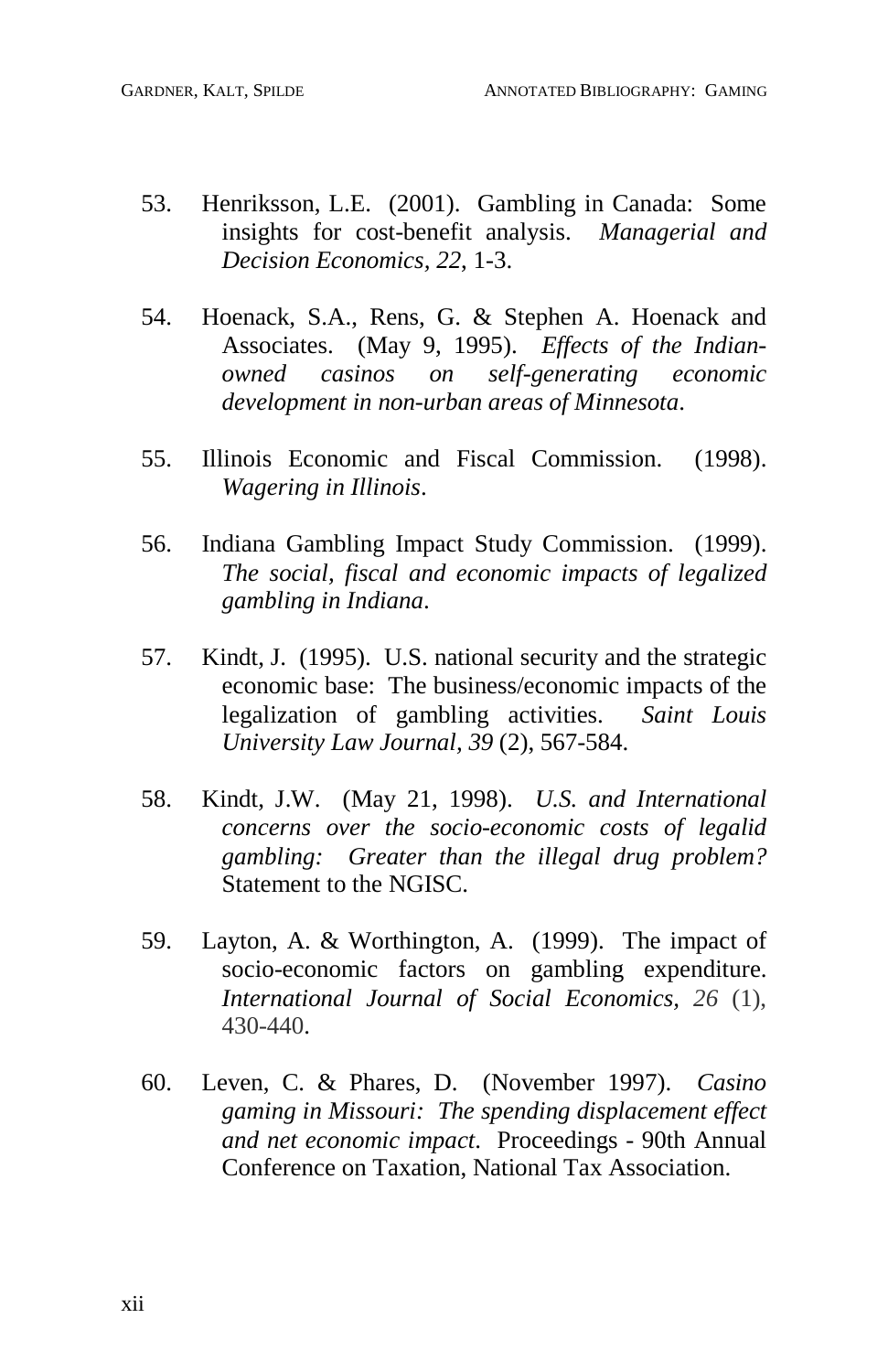- 61. Leven, C., Phares, D. & Louishomme, C. (prepared for Civic Progress). (April 1998). *The economic impact of gaming in Missouri*.
- 62. Liner, R.P. (2004). *The impact of three land based Indian casinos in Louisiana.* ¡Universe Inc.
- 63. Loomis, T. (1998). *A checklist for assessing costs and benefits of tribal development initiatives: A case study of Native American casinos*. Development Studies Programme, University of Waikato.
- 64. Majors, H. (1997-1998). *Casino gambling and its impact on economic activity*. Duke University.
- 65. Marfels, C. (1998). Visitor suicides and problem gambling in the Las Vegas market: A phenomenon in search of evidence. *Gaming Law Review, 2* (5), 465- 472.
- 66. Margolis, J. & Altheimer & Gray (prepared for the AGA). (December 1997). *Casinos and crime: An analysis of the evidence*.
- 67. Martin Schreiber & Associates. (November 1998). *Casino counties lead the State*.
- 68. McCleary, R. & Chew, K. (1998). *Suicide and gambling: An analysis of suicide rates in U.S. counties and metropolitain areas*. Department of Environmental Analysis and Design, University of California at Irvine.
- 69. McGowan, R.A. (1995). *Evaluating a State's gambling strategy: The relationship between lottery sales and casino gambling*. Boston College.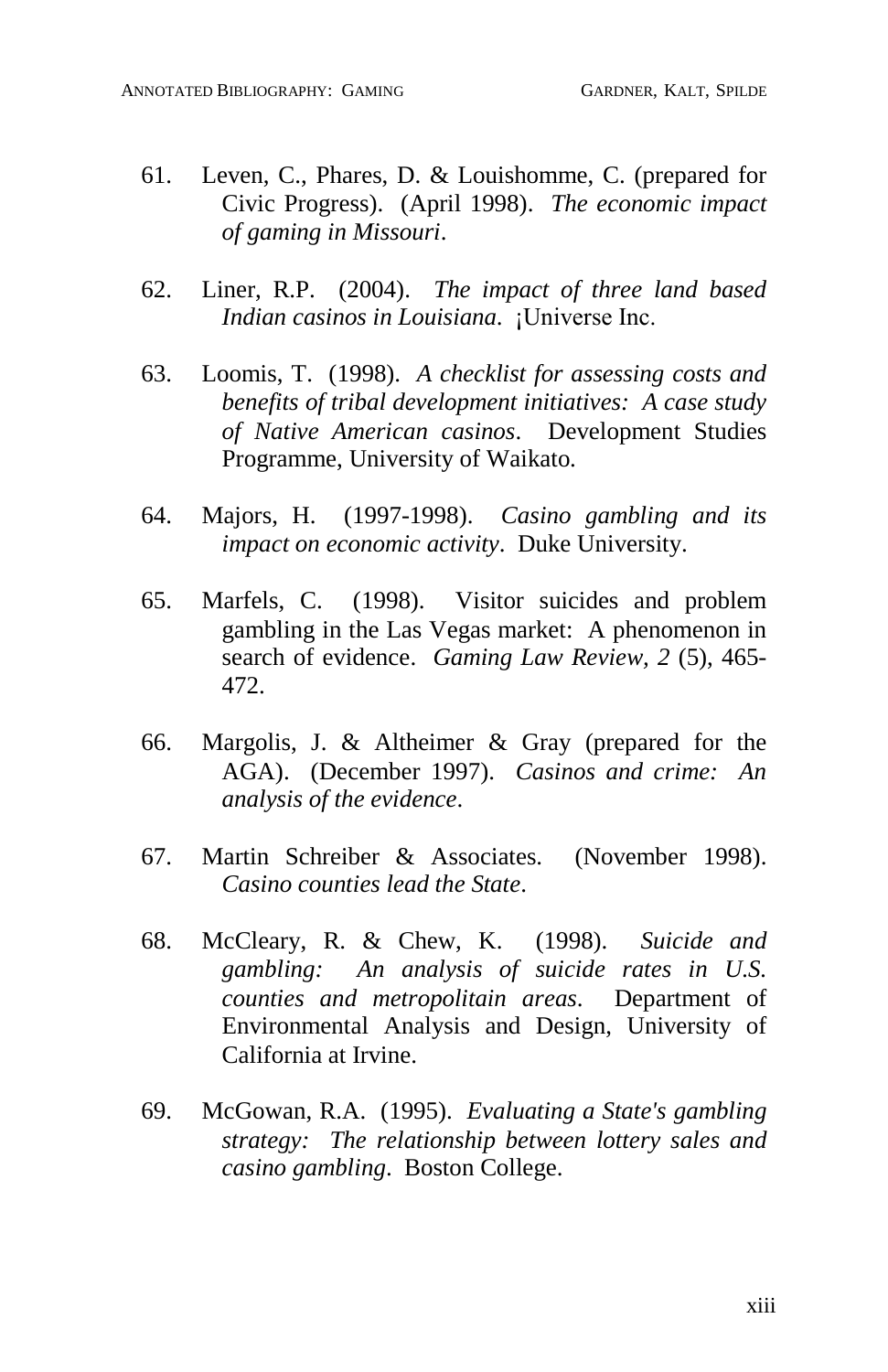- 70. McGowan, R.A. (1996). *Games of chance promote valuable causes worldwide.* Forum for Applied Research and Public Policy.
- 71. McMillen, J. (1999). *Study of the social and economic impacts of New Zealand casinos*. University of Western Sydney.
- 72. Miller, W.J. & Schwartz, M.D. (March 1998). Casino gambling and street crime. *The Annals of the American Academy ofPolitical and Social Science, 556,* 124-137.
- 73. Minnesota Indian Gaming Association. (1998). *The economic impact of Indian gaming in Minnesota: A review and summary of the economic benefits of tribal gaming for rural counties and the State*.
- 74. Minnesota Planning. (1993). *Minnesota gambling.*
- 75. Murray, J.M. (March 1993). *The economic benefits of American Indian gaming facilities in Wisconsin*. Wisconsin Indian Gaming Association and University of Wisconsin-Cooperative Extension.
- 76. Murray, J.M. (1993). *The economic impact of American Indian gaming on the government of the State of Wisconsin*. University of Wisconsin.
- 77. Murray, J.M. (December 1997). *Direct and indirect impact of Wisconsin Indian gaming facilities on Wisconsin's output, earnings, and employment*. University of Wisconsin Extension.
- 78. National Institute of Economic and Industry Research. (2000). *The economic impact of gambling.*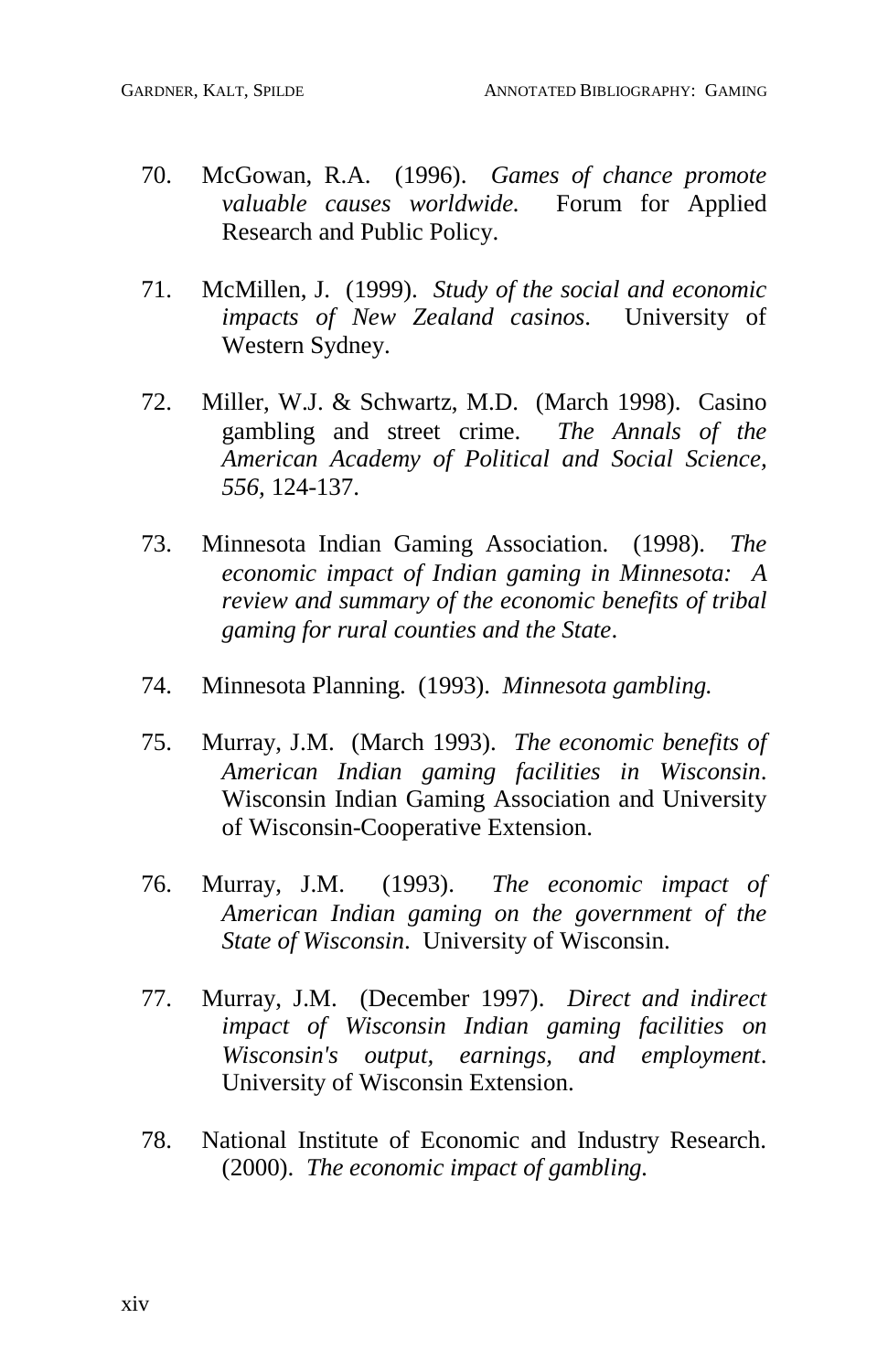- 79. National Opinion Research Center at the University of Chicago. (April 1, 1999). *Report to the National Gambling Impact Study Commission – Chapter 5. Impacts of casino proximity on social and economic outcomes: 1980-1997: A multilevel time-series analysis.*
- 80. National Research Council. (April 1999). *Pathological gambling: A critical review.*
- 81. Nelson, D.J., Erickson, H.L. & Langan, R.J. (1996). *Indian gaming and its impact on law enforcement in Wisconsin*. API Consulting Services.
- 82. New Mexico Indian Reservation Economic Study Group. (1999). *Indian reservations and the New Mexico economy: Reservation-based gaming enterprises*.
- 83. NGISC. (June 1999). *The final report of the National Gambling Impact Study Commission - Chapter 6: Native American tribal gambling*. National Gambling Impact Study Commission.
- 84. Nichols, M.W., Stitt, B.G., & Giacopassi, D. (2000). Casino gambling and bankruptcy in new United States casino jurisdictions. *Journal of Socio-Economics*, *29*, 247-261
- 85. Paster, D.J. (January 30, 1997). *The effects of casino gaming on the tourism/leisure/cultural entertainment industries within urban host communities in contemporary North America*. School of Urban Planning, McGill University.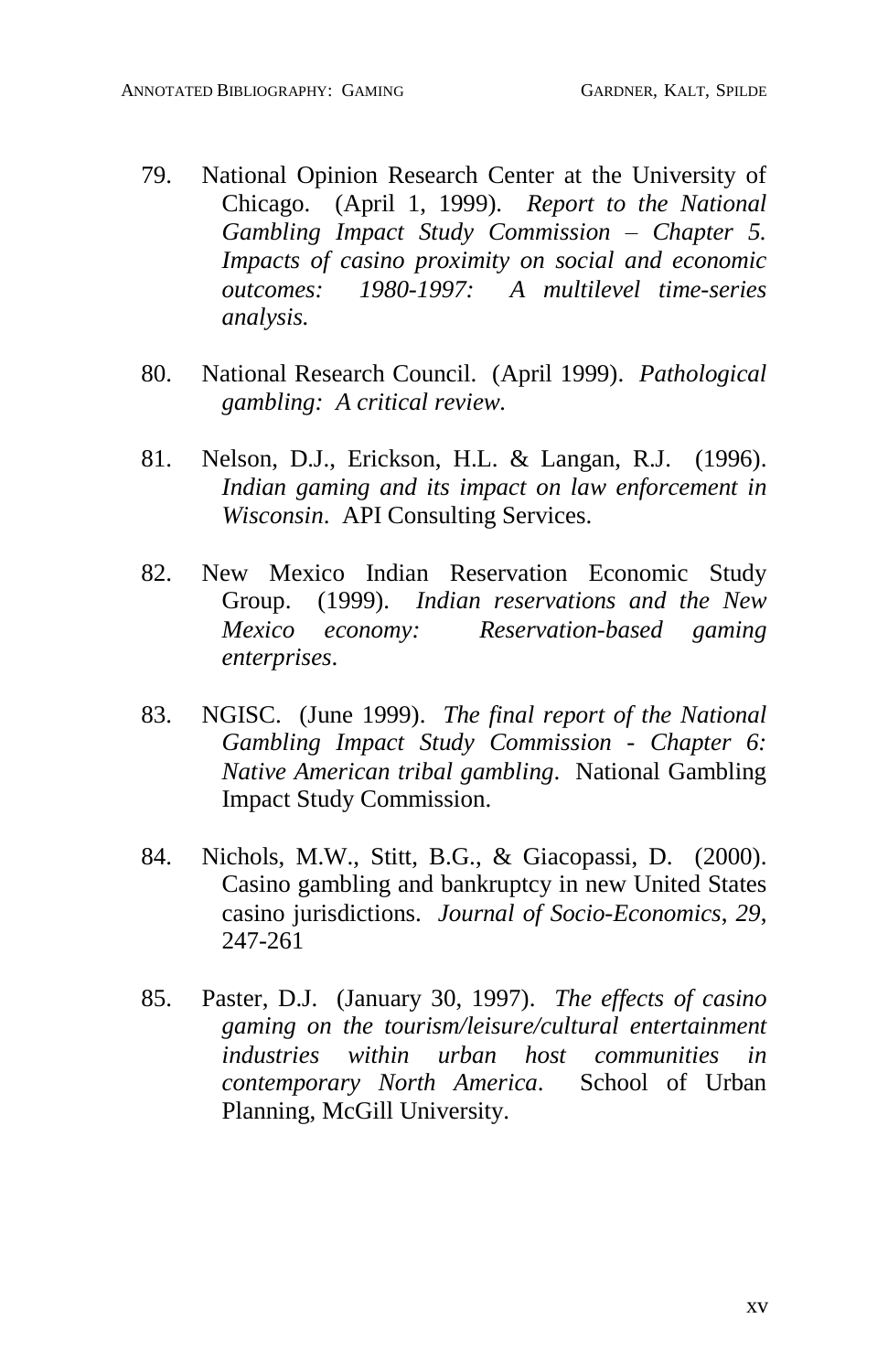- 86. Peat, Marwick, Mitchell & Co. (February 1981). *Economic impact of legalized casino gambling in New York State and its impact on existing forms of legalized gambling*.
- 87. Persky, J. (1995). Impact studies, cost-benefit analysis and casinos. *Journal of Gambling Studies, 11* (4), 349-360.
- 88. Phillips, D.P., Welty, W.R. & Smith, M.M. (1997). Elevated suicide levels associated with legalized gambling. *Suicide and Life-Threatening Behavior, 27* (4), 373-378.
- 89. Pinge, I. (1997). *The impact of electronic gaming machines on retail trade in Victoria - the first four years 1992-1996*. La Trobe University.
- 90. Raymond James and Associates. (January 2, 1996). *The relationship between States' fiscal positions and the proliferation of gaming*.
- 91. Robinson, R. (April 20, 1993). *The economic impact of Indian reservation-based gaming activities*. The Center for Applied Research (prepared for the National Indian Policy Center).
- 92. Roehl, W.S. (1996). Competition, casino spending, and use of casino amenities. *Journal of Travel Research, 34* (3), 57-62.
- 93. Ryan, T.P. & Speyrer, J.F. (April 1999). *Gambling in Louisiana: A benefit/cost analysis.* Louisiana Gaming Control Board.
- 94. Sauer, R.D. (2001). The political economy of gambling regulation. *Managerial and Decision Economics, 22,* 5-15.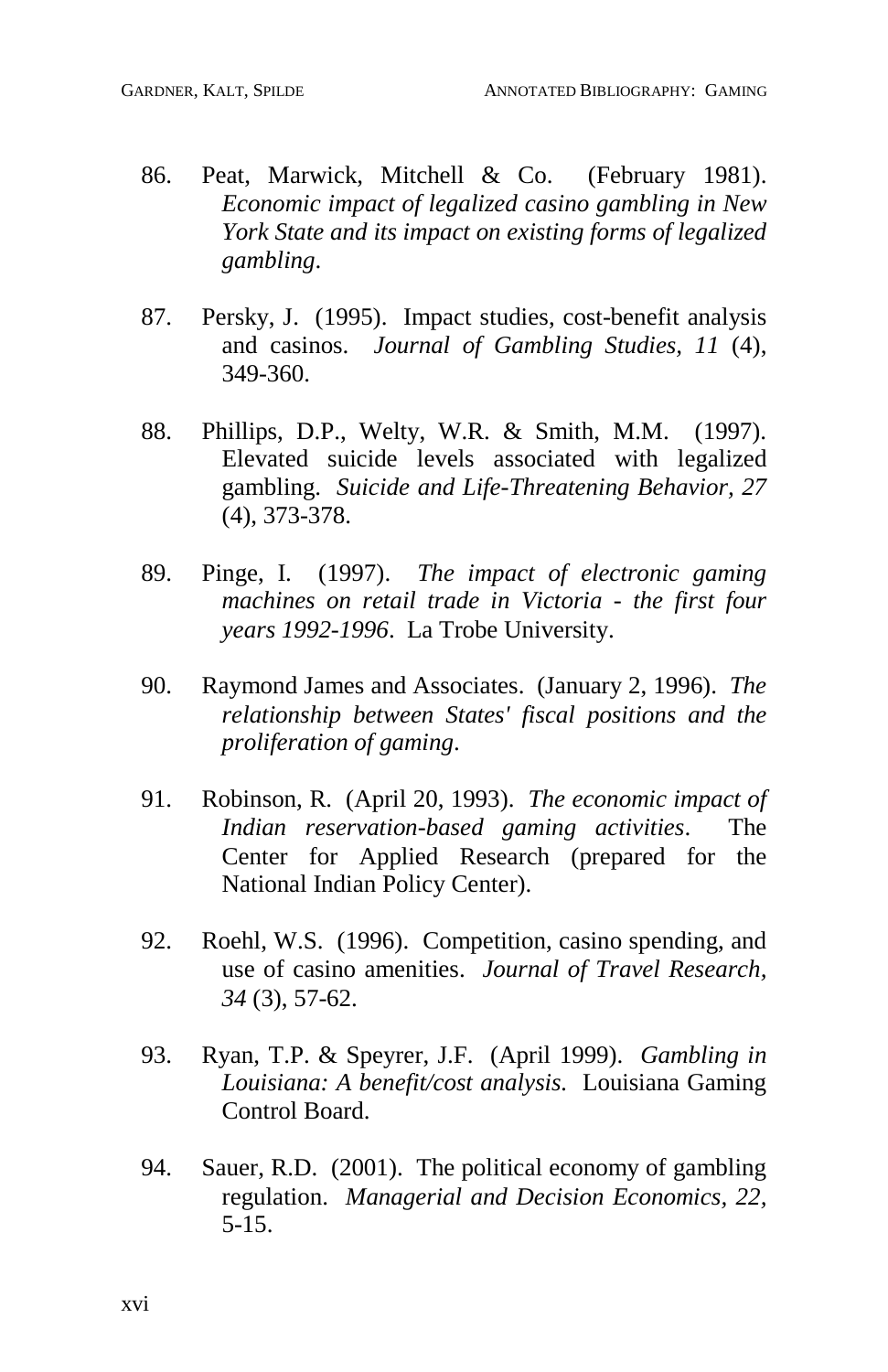- 95. Schulte, D. & Richard, A. (1996). *Casinos and crime spillover: Toward a social cost model of casino impacts*. John F. Kennedy School of Government, Harvard University.
- 96. Seay, D. (1998). *Gambling and crime*. National Gambling Impact Study Commission.
- 97. Simrell King, C. & Kanzler, C. (2002). *Background to dream: Impacts of tribal gaming in Washington State*. First American Education Project/Evergreen State University.
- 98. Single, E. (2003). Estimating the costs of substance abuse: Implications to the estimation of costs and benefits of gambling. *Journal of Gambling Studies, 19* (2), 185-213.
- 99. Slusher, G.M. (1991). *The casino gaming industry and its impact on southern New Jersey*. The Atlantic County Division of Economic Development.
- 100. SMR Research Corporation. (1997). *The personal bankruptcy crisis, 1997: Demographics, causes, implications & solutions*.
- 101. Snyder, J.T. (1999). *The effects of casino gaming on Tunica County, Mississippi: A case study 1992-1997*. Social Science Research Center, Mississippi State University.
- 102. Spilde, K.A., Taylor, J.B. & Grant, K.W. (prepared for the Oklahoma Indian Gaming Association). (2002). *Social and economic analysis of tribal government gaming in Oklahoma*. The Harvard Project on American Indian Economic Development.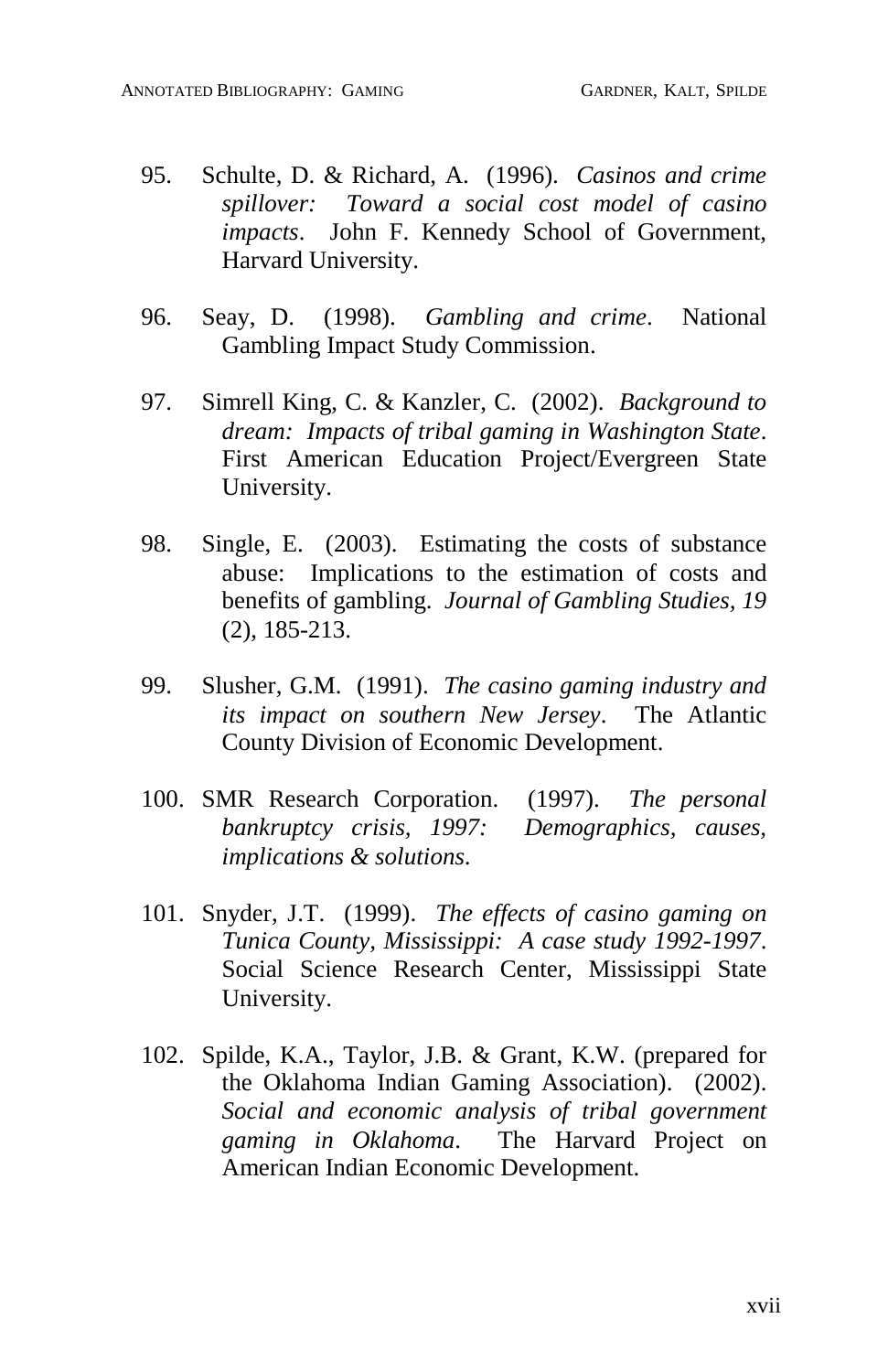- 103. Taylor, J.B. & Kalt, J. (January 2005). *American Indians on reservations: A databook of socioeconomic change between the 1990 and 2000 Censuses.* The Harvard Project on American Indian Economic Development.
- 104. Taylor, J.B., Grant, K., Jorgensen, M. & Krepps, M. (prepared for Gila River Indian Community). (June 4, 1999). *Indian gaming in Arizona: Social and economic impacts on the State of Arizona.* The Harvard Project on American Indian Economic Development.
- 105. Taylor, J.B., Krepps, M.B. & Wang, P. (April 2000). *The national evidence on the socioeconomic impacts of American Indian gaming on non-Indian communities*. The Harvard Project on American Indian Economic Development.
- 106. Taylor, S., Nemecek, B., Brod, R., Williams, P. & Caldwell, R. (1998). *The 1998 Montana gambling study*. Montana Legislative Services Division.
- 107. Thompson, W.N. (1997). *The economics of casino gambling: A simple model for comprehensive understanding*. The Wisconsin Policy Research Institute, Inc.
- 108. Thompson, W.N. (1998). *Economic issues and Native American gaming*. The Wisconsin Policy Research Institute, Inc.
- 109. Thompson, W.N. & Gazel, R. (November 1996). *Casinos and crime in Wisconsin: What's the connection?*. The Wisconsin Policy Research Institute, Inc.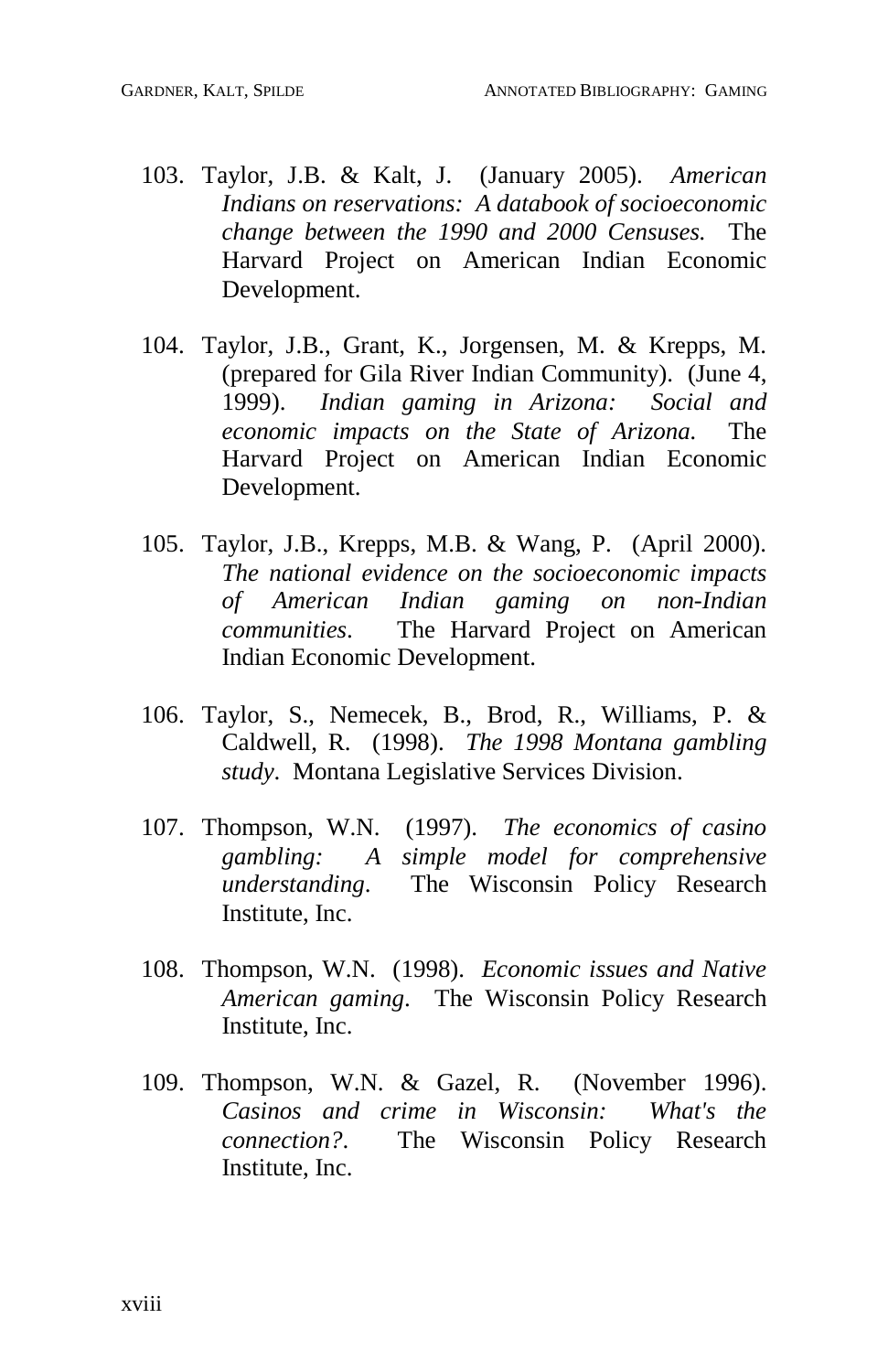- 110. Thompson, W.N., Gazel, R. & Rickman, D. (1995). *The economic impact of Native American gaming in Wisconsin*. The Wisconsin Policy Research Institute, Inc.
- 111. Tiller, V.E. & Chase, R.A. (1998). *Economic contributions of Indian tribes to the economy of Washington State*. Tiller Research, Inc. & Chase Economics.
- 112. Topham, N. & Donoughue, S. (1996). *The U.K. gambling industry*. The University of Salford, Centre for the Study of Gambling & Commercial Gaming.
- 113. University Associates. (1994). *Economic and social ef ects of Indian-owned gaming enterprises in Michigan*.
- 114. UNLV International Gaming Institute. (September 1998). *The hospitality industry's impact on the State of Nevada: A review and analysis*.
- 115. US Department of the Treasury. (1999). *A study of the interaction of gambling and bankruptcy*.
- 116. Victorian Casino and Gaming Authority. (2000). *The impact of gaming and crime statistics*.
- 117. Victorian Casino and Gaming Authority. (2000). *Longitudinal community impact study: 1999 report, volume 2: Regional profiles*.
- 118. Volberg, R.A. (July 1996). *Gambling and problem gambling in New York: A 10-year replication survey, 1986 to 1996*. Gemini Research, Ltd.
- 119. Volberg, R.A. (August 26, 1997). *Gambling and problem gambling in Oregon*. Gemini Research, Ltd.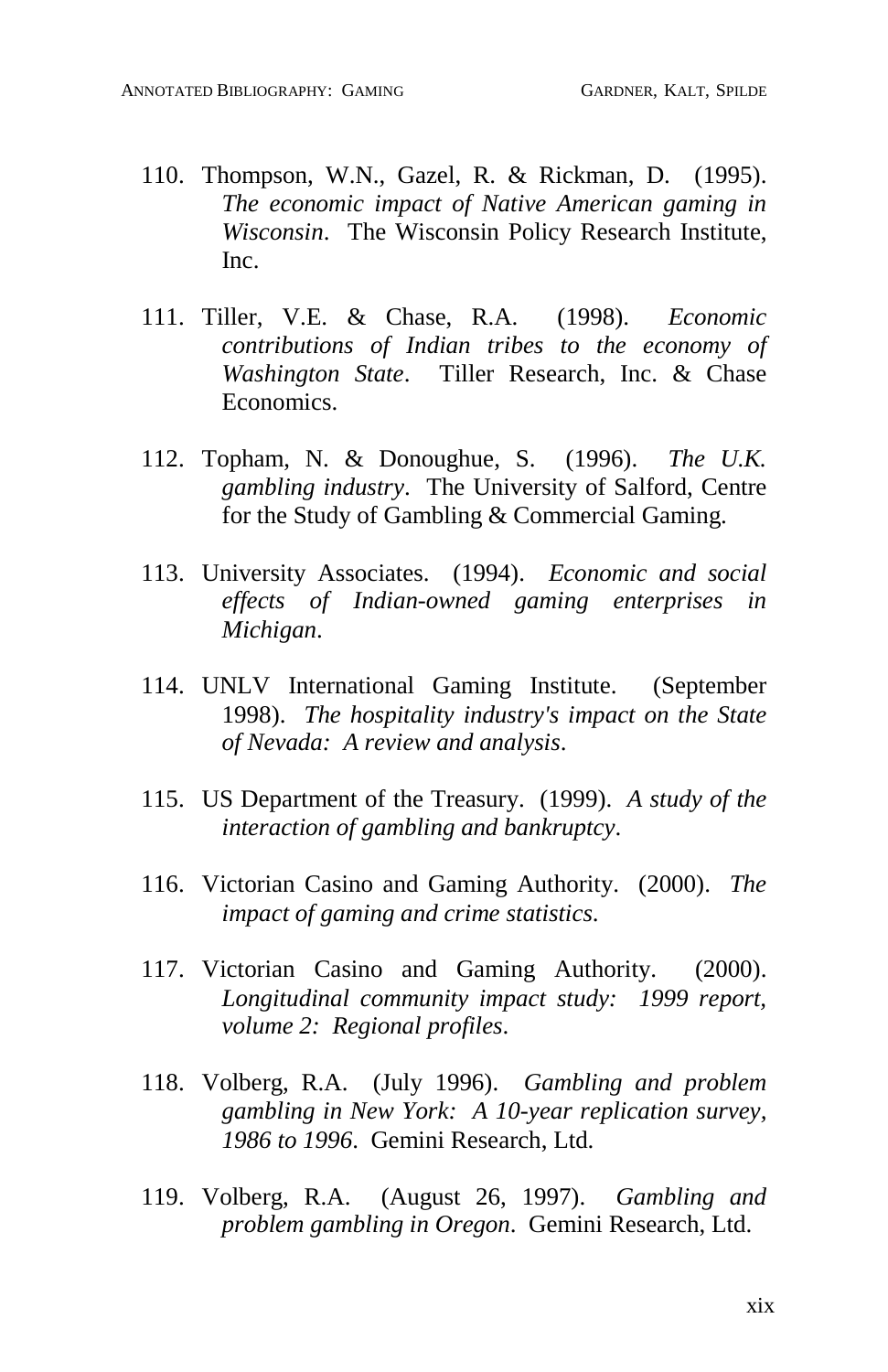- 120. Volberg, R.A. (March 1998). *Gambling and problem gambling among adolescents in New York*. Gemini Research, Ltd.
- 121. Volberg, R.A. (2001). *Changes in gambling and problem gambling in Oregon: Results from a replication study, 1997 to 2000*. Gemini Research, Ltd.
- 122. Volberg, R.A. (February 2004). Fifteen years of problem gambling prevalence research: What do we know? Where do we go? *Electronic Journal of Gambling Research, 10,* 1-19.
- 123. Volberg, R.A., Gerstein, D.R., Christiansen, E.M. & Baldridge, J. (2001). Assessing self-reported expenditures on gambling. *Managerial and Decision Economics, 22,* 77-96.
- 124. Volberg, R.A., Stuefen, R.M. & Madden, M.K. (November 1991). *Gaming in South Dakota: A study of gambling participation and problem gambling and a statistical description and analysis of its socioeconomic impacts*. Business Research Bureau, University of South Dakota.
- 125. Von Herrman, D., Ingram, R. & Smith, W.C. (2000). *Gaming in the Mississippi economy: A marketing, tourism and economic perspective*. University of Southern Mississippi.
- 126. Walker, D.M. & Barnett, A.H. (1997). *The social costs of legalized gambling reconsidered.* Auburn University.
- 127. Walker, D.M. & Jackson, J.D. (1998). New goods and economic growth: Evidence from legalized gambling. *The Review of Regional Studies, 28* (2), 47-69.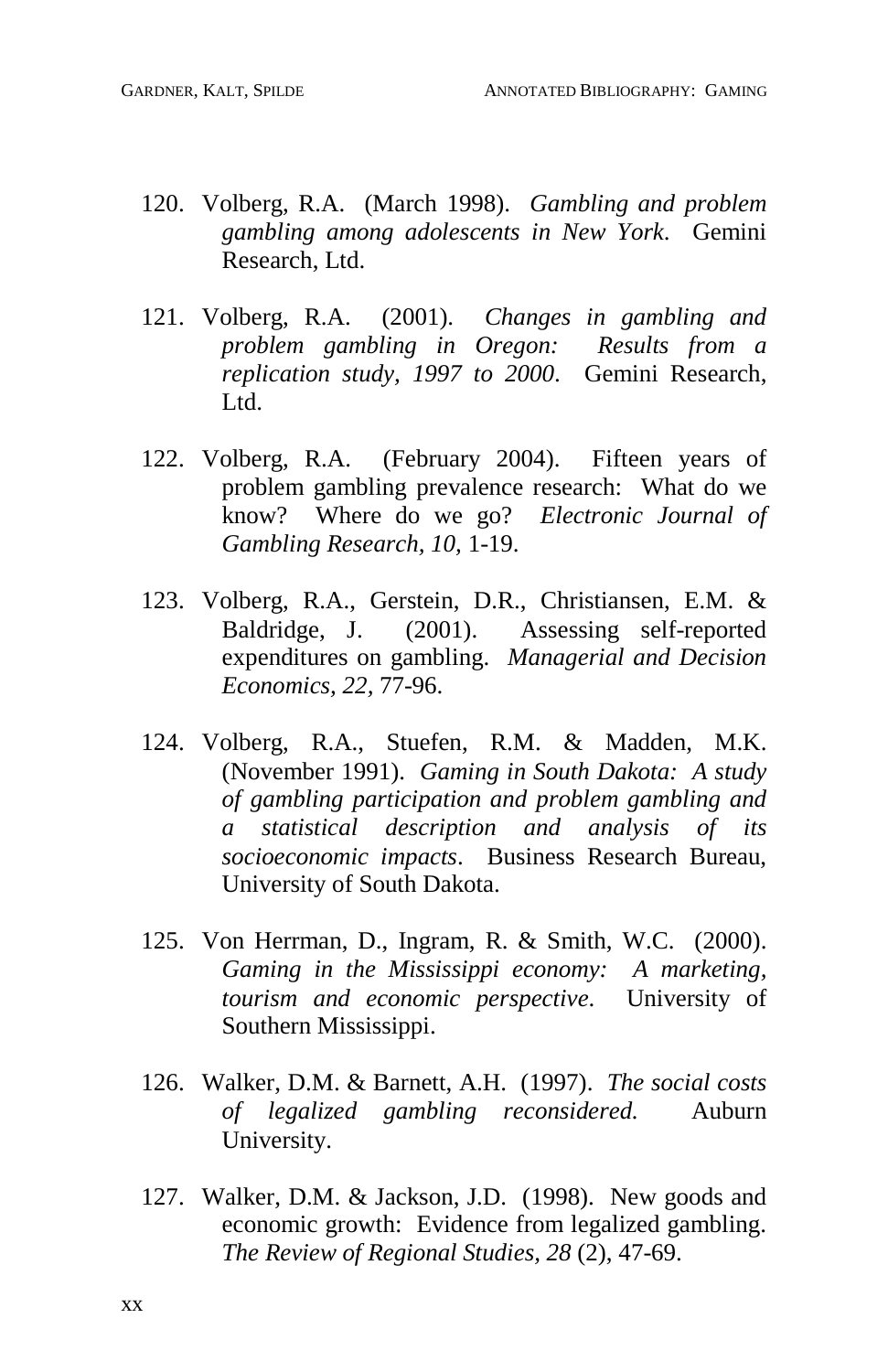- 128. Washington State Council on Problem Gambling. (May 14, 1999). *Adult gambling prevalence in Washington State*.
- 129. WEFA Group & ICR Survey Research Group. (June 1997). *A study concerning the efects of legalized gambling on the citizens of the State of Connecticut*.
- 130. Whyte, K. (1997). *Rounding up the usual suspects: A critique of the alleged link between gambling and bankruptcy in 'The personal bankruptcy crisis, 1997*.í American Gaming Association.
- 131. Widgery, R. (1998). *The impact of casino gambling on at-risk groups in Detroit, Michigan*. Social Systems Research Institute.
- 132. Williams, R.T. (1999). An overview of Indian gaming in New York State. *Gaming Law Review, 3,* 389.
- 133. Wisconsin Indian Gaming Association. (1996). *Wisconsin tribal gaming impact on Wisconsin employment*.
- 134. Wisconsin Policy Research Institute. (July 1996). *The social costs of gambling in Wisconsin*.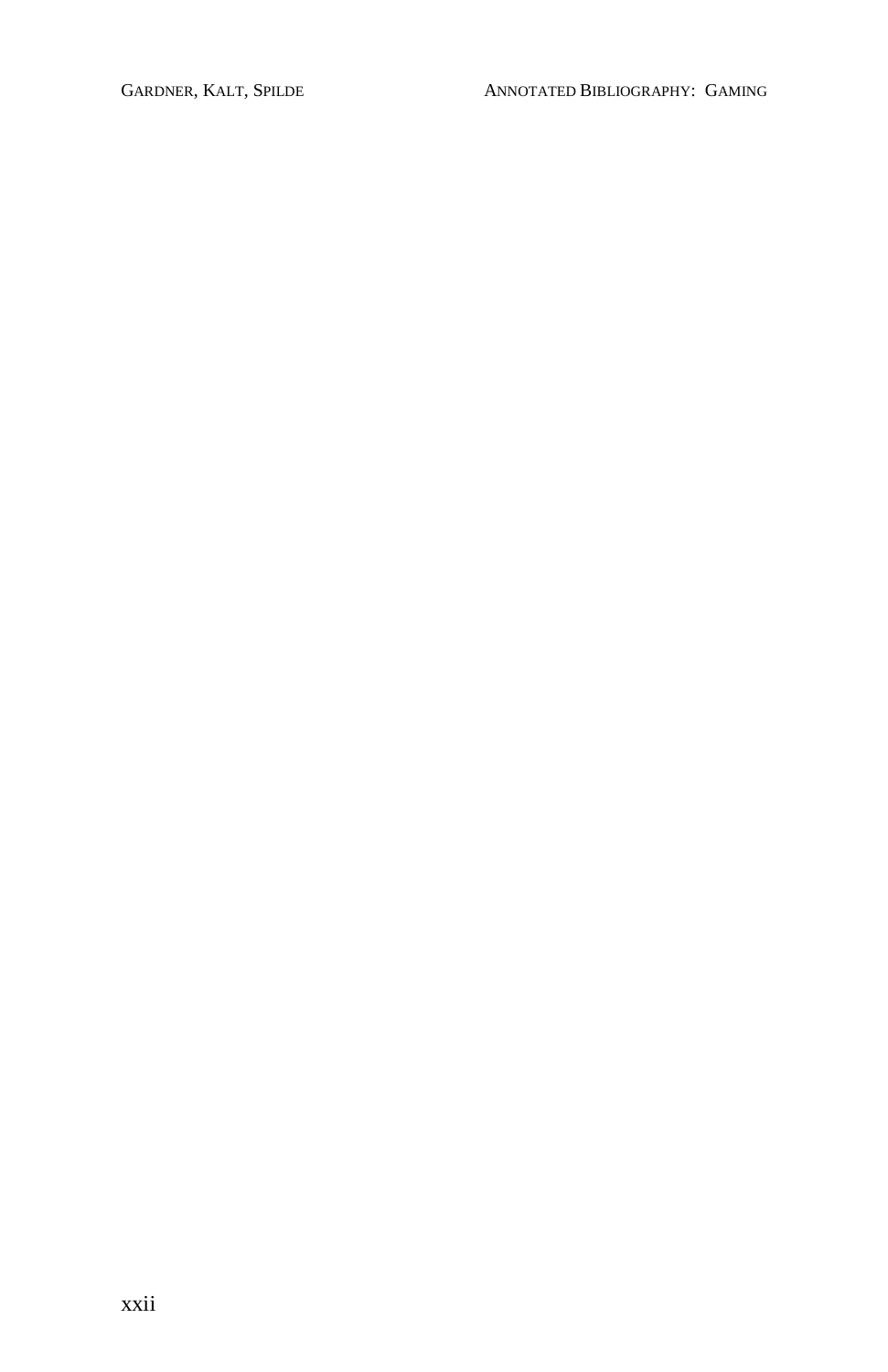## *The impacts of lottery and charitable gambling in three Minnesota communities.*

Aasved, M.J. (1994). Center for Addiction, University of Minnesota.

| <b>Method:</b> Data Analysis | Coverage: Economic/        |
|------------------------------|----------------------------|
| <b>Region:</b> MN            | Social Impact              |
| <b>Regression:</b> No        | <b>Gaming:</b> Lottery,    |
|                              | <b>Charitable Gambling</b> |

**Subjects:** Problem Gambling, Profitability, Charitable Gambling, Lottery

**Issues:** Local impacts of state lottery and charitable gambling in Minnesota.

**Summary:** Three separate studies undertaken in three geographically and economically distinct regions of Minnesota to assess the effects of the Minnesota State lottery and charitable gambling at the community level. Each study describes the communities, the numbers of gambling sites, and the types of businesses and organizations involved in gambling. Annual amounts of money won and lost, profit margins for charitable and lottery gambling, and the resulting economic and social impacts are discussed.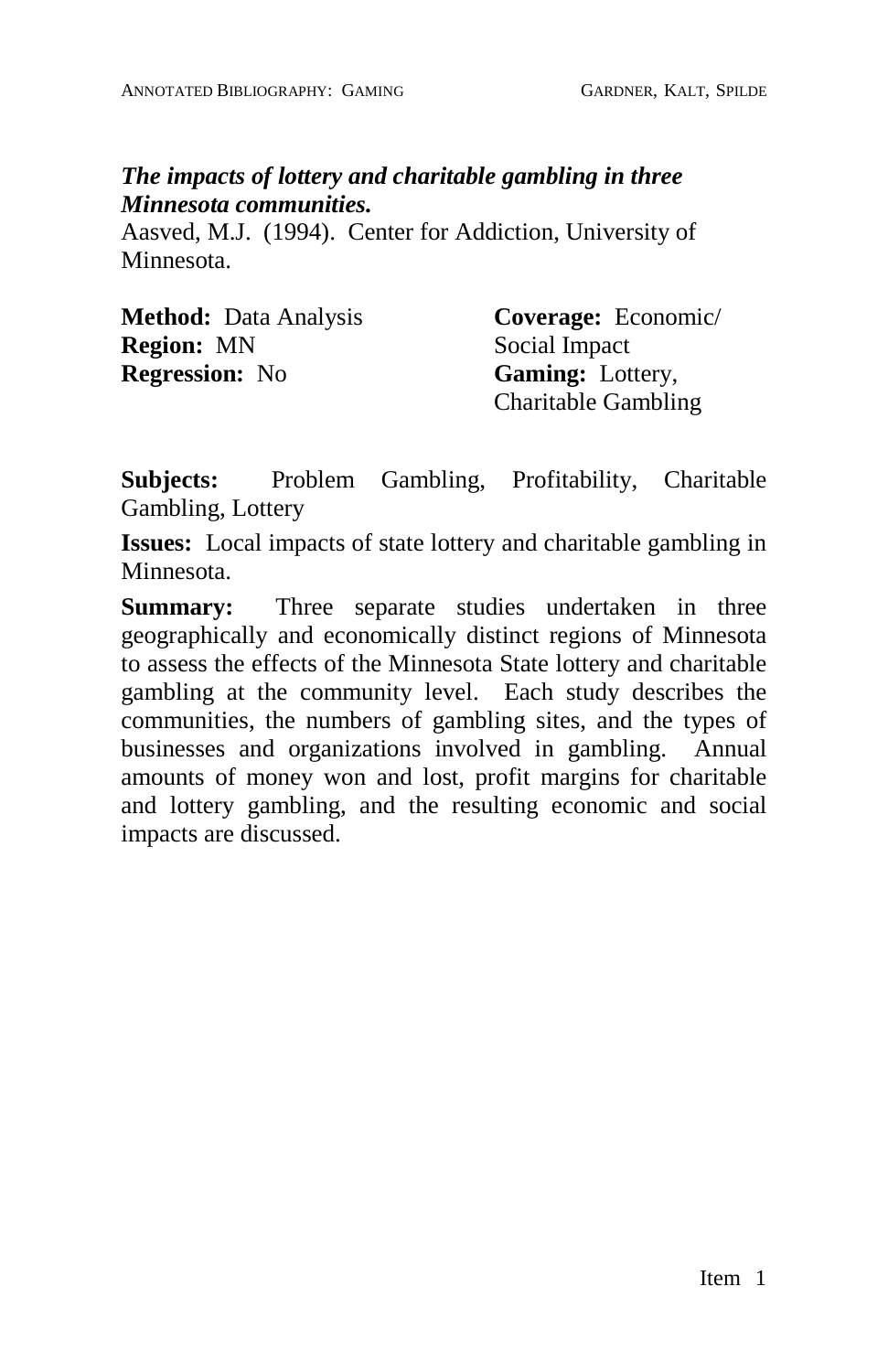*Casino gambling and white collar crime: An examination of the empirical evidence.*

Albanese, J.S. (1999). Virginia Commonwealth University.

| <b>Method:</b> Data Analysis |  |
|------------------------------|--|
| <b>Region:</b> $n/a$         |  |
| <b>Regression:</b> No        |  |

**Coverage:** Crime **Gaming:** Casino (Indian and Non-Indian)

**Subjects:** Crime

**Issues:** Player demographics; motivations for white-collar crime.

**Summary:** Examines the link between gambling and crime, focusing primarily on white-collar crime. To do this, the author looks at data on embezzlement, forgery, and fraud before and after the introduction of casino gambling in 9 of the largest casino markets. These data are compared to trends in two comparable non-gaming areas and to national data. Relevant articles in *USA Today* over a ten-year period are examined for content. The motivations offered by individuals arrested for embezzlement are studied in order to determine gambling's role. The results of this analysis do not confirm a link between gambling and white-collar crime. Rather, the author finds that the motivation behind white-collar crime is often related to the way in which the perpetrator views his/her personal financial problems. The two categories of financial problems identified are "shareable" and "a threat to the stability of one's family." The author finds that attempted solutions are more likely to be criminal in nature if problems are perceived as falling into the latter category.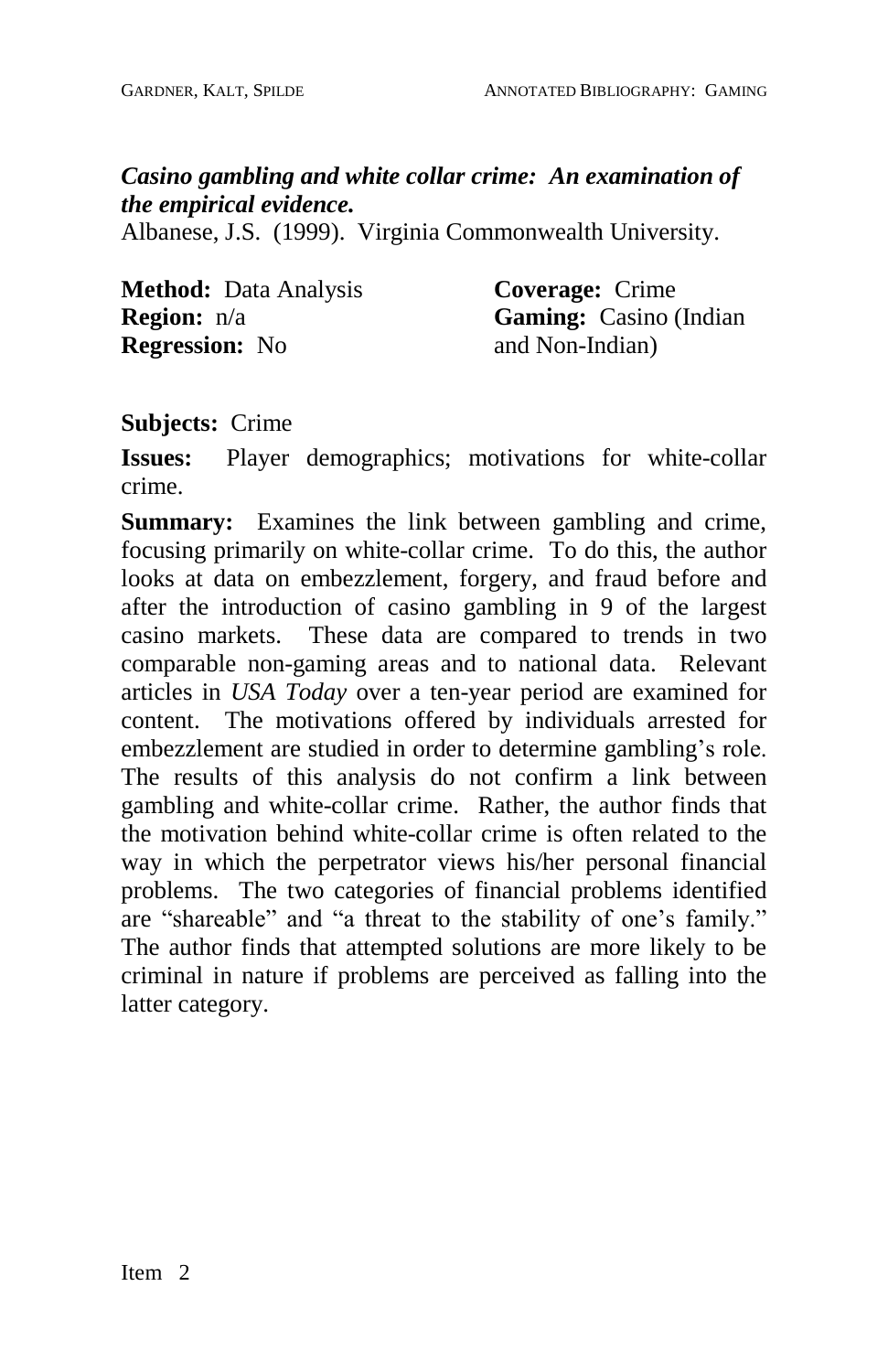#### *Indian gaming: Financial and regulatory issues.*

Anders, G.C. (March 1998). The Annals of the American Academy of Political and Social Science, 556, 98-108.

| <b>Method:</b> Literature Review | Coverage: Economic/ |
|----------------------------------|---------------------|
| <b>Region:</b> n/a               | Social Impact       |
| <b>Regression:</b> No            | Gaming: Indian      |

**Subjects:** Crime, Problem Gambling, Welfare Dependency, Unemployment, Profitability, State Taxes

**Issues:** The policy history of Indian Gaming.

**Summary:** This article reviews the policy history of Indian gaming and its regulation as set out in the Indian Gaming Regulatory Act (IGRA). It examines the uses of gaming revenue and discusses positive and negative impacts, citing other studies. The author makes reference to the impact of gaming on tribes' "cultural integrity," referring to enrollment disputes that have occurred. The author also addresses state-tribal disputes over tribal sovereignty, particularly the compacting process.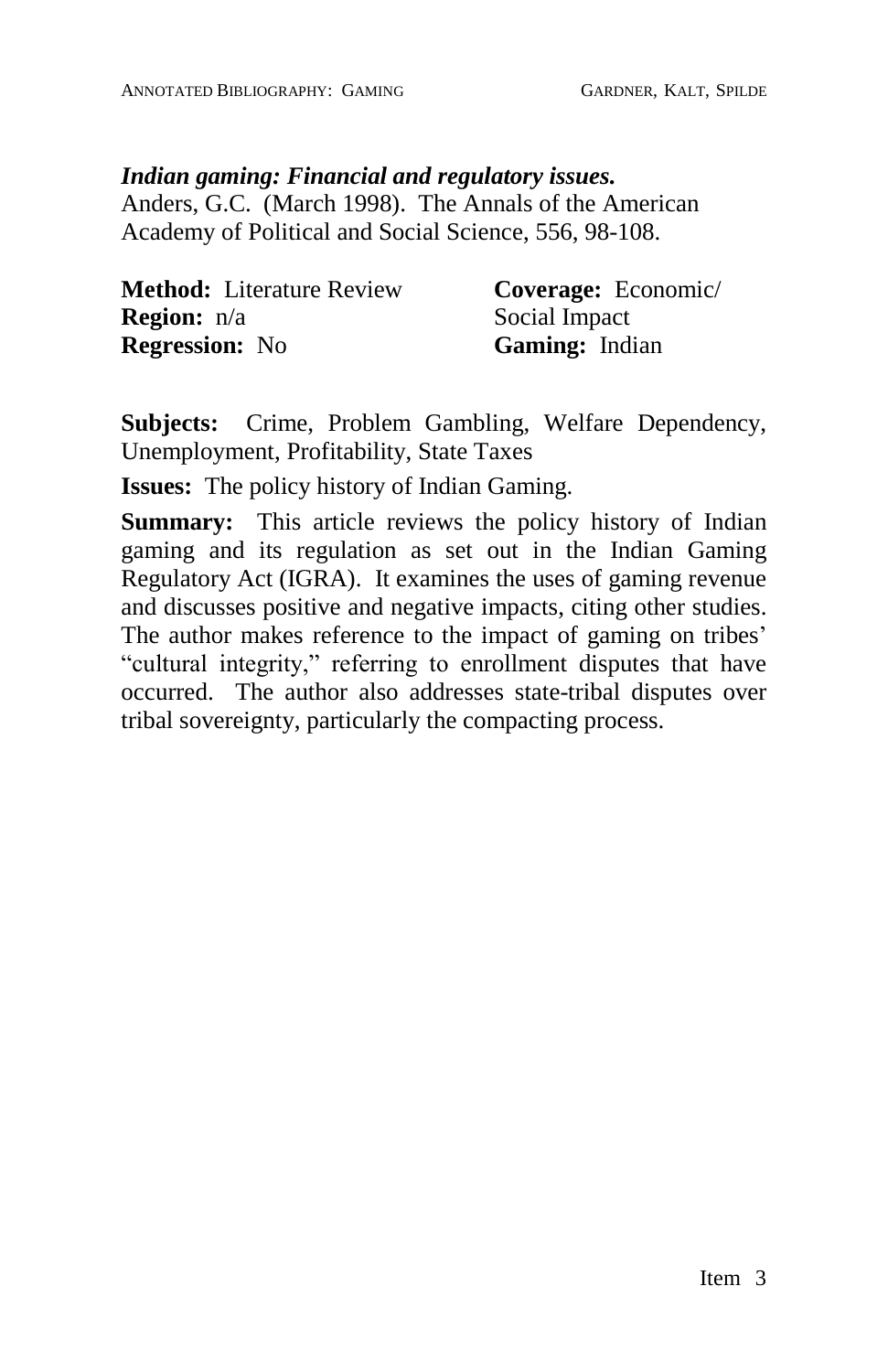*Economic impacts of casino gaming in the United States: Volume 1, macro study.* Arthur Andersen. (December 1996).

| <b>Method:</b> Data Analysis | Coverage: Economic/       |
|------------------------------|---------------------------|
| <b>Region: U.S.</b>          | Social Impact             |
| <b>Regression:</b> No        | <b>Gaming:</b> Commercial |

**Subjects:** Economic Development, Profitability, State Taxes

**Issues:** Direct and indirect economic impacts of casino gambling.

**Summary:** The first volume of Arthur Andersen's two-volume study of the economic impacts of casino gambling examines the gambling industry nationally, looking at employment, tax revenue, and growth. The authors use data from industry and public sources, as well as internal Arthur Anderson data analyses. The study's central argument is that the growth of gaming revenue is linked to market demand. The impact of gaming is assessed across multiple dimensions, including capital expenditures, job/wage creation (direct and indirect), substitution from other businesses, economic growth, recreation spending, vendor outlays, and tax revenues.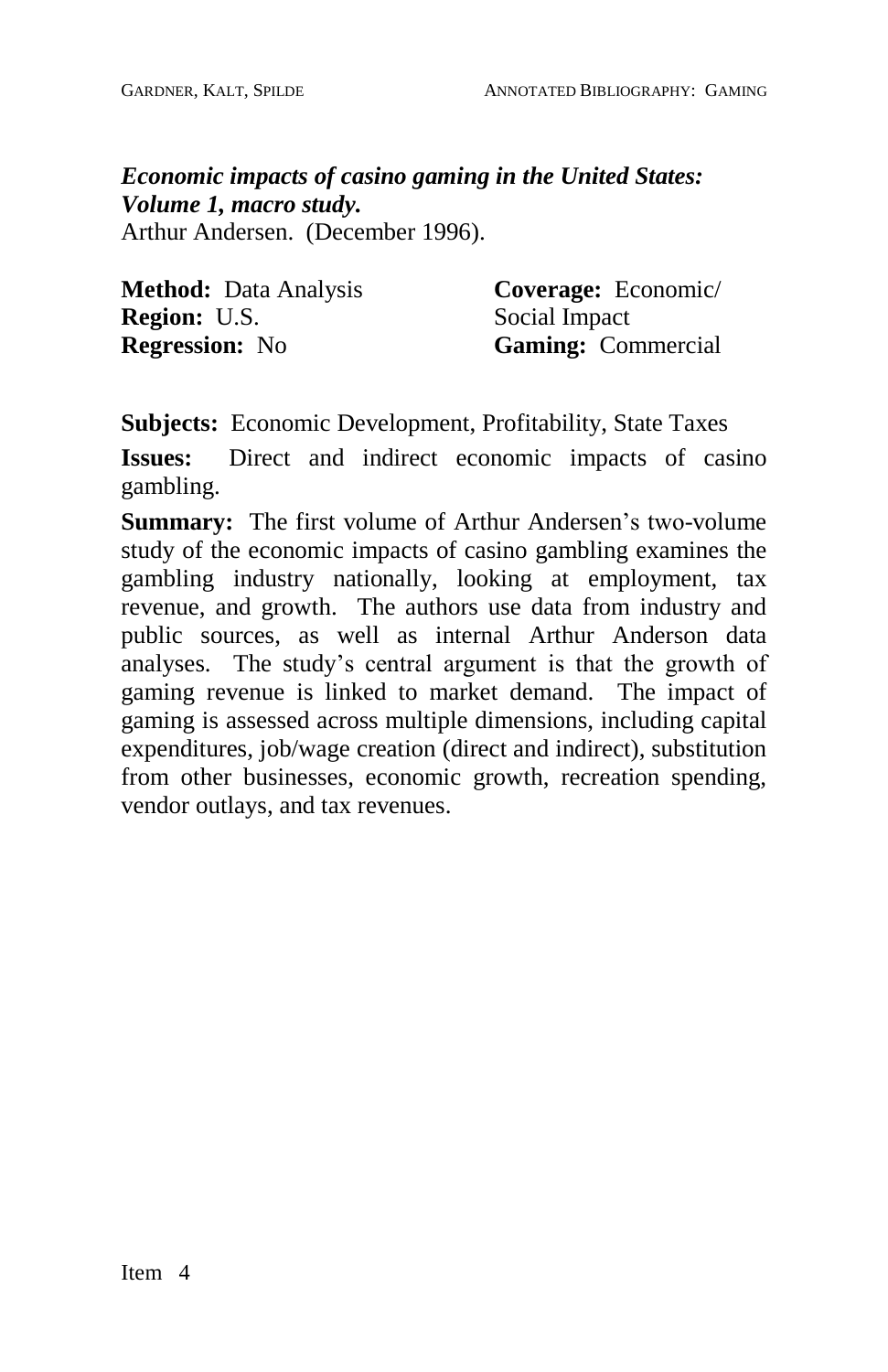*Economic impacts of casino gaming in the United States: Volume 2, micro study.* Arthur Andersen. (December 1996).

| <b>Method:</b> Data Analysis | Coverage: Economic/       |
|------------------------------|---------------------------|
| <b>Region: U.S.</b>          | Social Impact             |
| <b>Regression:</b> No        | <b>Gaming:</b> Commercial |

**Subjects:** Unemployment, Welfare Dependency, State Taxes

**Issues:** Direct and indirect economic impacts of casino gambling on Shreveport/Bossier City, Louisiana, Biloxi/Gulfport, Mississippi, and Joliet, Illinois.

**Summary:** The second volume of a two-volume study on the economic impacts of casino gambling commissioned by the American Gaming Association. This study looks specifically at three regions: Shreveport/Bossier City, Louisiana; Biloxi/Gulfport, Mississippi; and Joliet, Illinois. For each region, the authors examine the employment created by the gaming industry, as well as the tax revenue generated, and the impacts of the industry on construction, both commercial and residential. Other indicators examined include retail performance and welfare dependency. The scope and history of gaming in each region is also addressed. The authors used data from state sources as well as from the facilities themselves.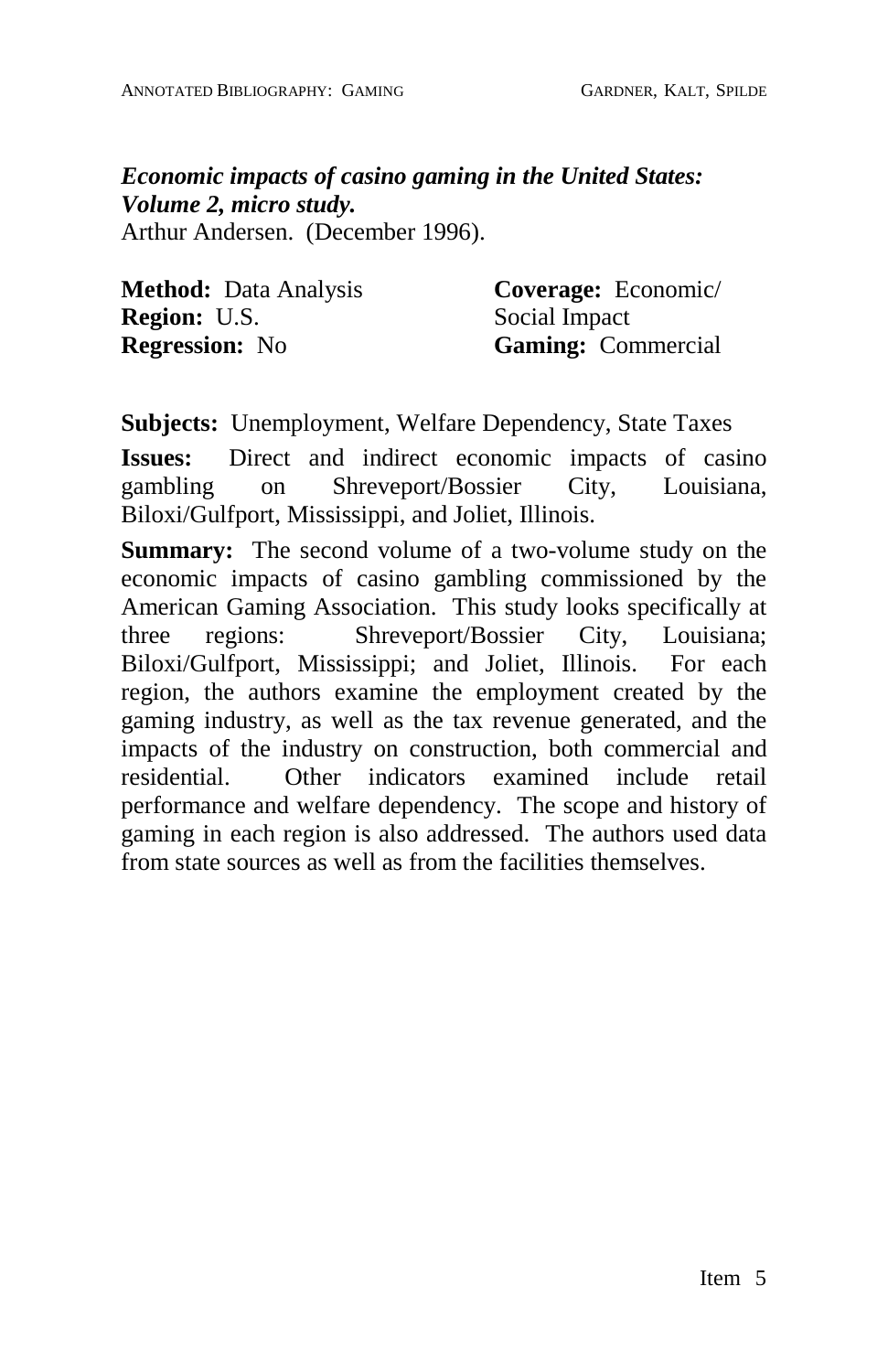## *The impact of the expansion of gaming on the tourism, entertainment and leisure industries.*

Australian Institute for Gambling Research, School of Leisure, Sport and Tourism, Dept of Hospitality, Tourism and Leisure. (2000).

| <b>Method:</b> Survey, Data  | Coverage: Economic/ |
|------------------------------|---------------------|
| Review                       | Social Impact       |
| <b>Region:</b> International | <b>Gaming: All</b>  |
| <b>Regression:</b> No        |                     |

**Subjects:** Profitability, State Taxes

**Issues:** Multi-country comparative analysis of economic and demographic characteristics of gambling industry, including stakeholder views, job creation, industry structure, destination vs. urban casinos, spending patterns, impact of electronic gaming machines (EGM's) and casinos, gambling participation, domestic and international tourism, and impact on other businesses.

**Summary:** A review of gambling in several nations, including the U.S., the U.K., Canada, and New Zealand. It analyzes data on four separate levels: individual/family, community, regional, and state. Case studies of particular cities, such as Sydney, are also examined. The study finds that gambling has likely influenced tourism in Victoria, but that the link is not established definitively.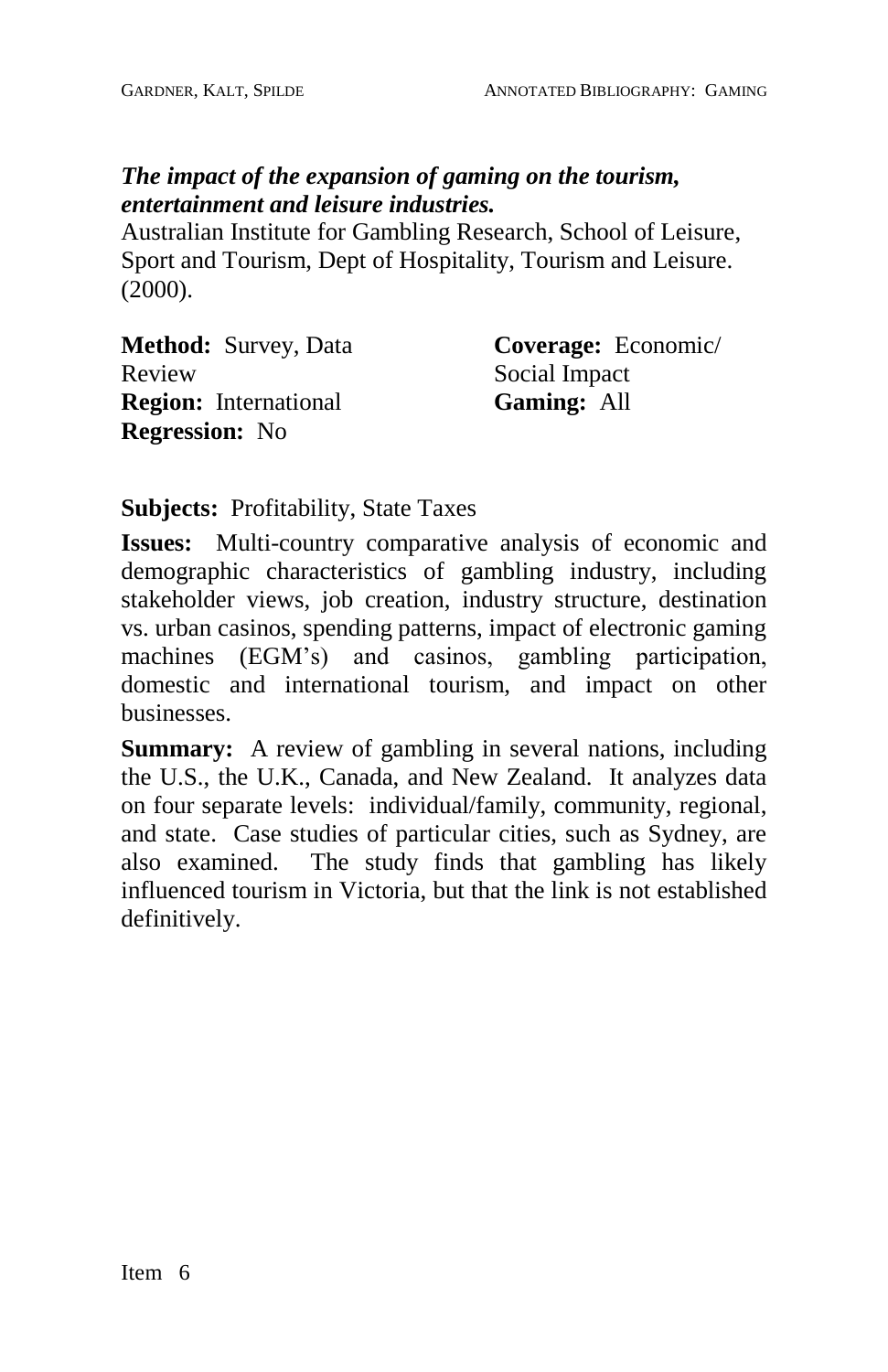*Casinos in the upper Midwest: A discussion of the impacts***.** Bangsund, D.A. & Leistritz,F.L. (1997). Department of Agricultural Economics: North Dakota State University.

| <b>Method:</b> Literature Review | Coverage: Economic/            |
|----------------------------------|--------------------------------|
| <b>Region:</b> U.S.              | Social Impact                  |
| <b>Regression:</b> No            | <b>Gaming:</b> Casino (Indian) |
|                                  | and Non-Indian)                |

**Subjects:** Crime, Problem Gambling, Welfare Dependency, Unemployment, Profitability, Lottery, Economic Development, State Taxes

**Issues:** Upper midwest casino-related impacts on employee expenditures, health care, housing, charitable contributions, property values, tourism, traffic, job/wage creation, spending on gambling, and retail sales.

**Summary:** Primarily a review of the literature on casinos in the upper midwest. For the purposes of the study, the upper midwest includes Minnesota, South Dakota, Colorado, Wisconsin, Michigan and North Dakota. The study distinguishes between tribal and non-tribal casinos and concludes that more research needs to be done on the impacts of casino gambling.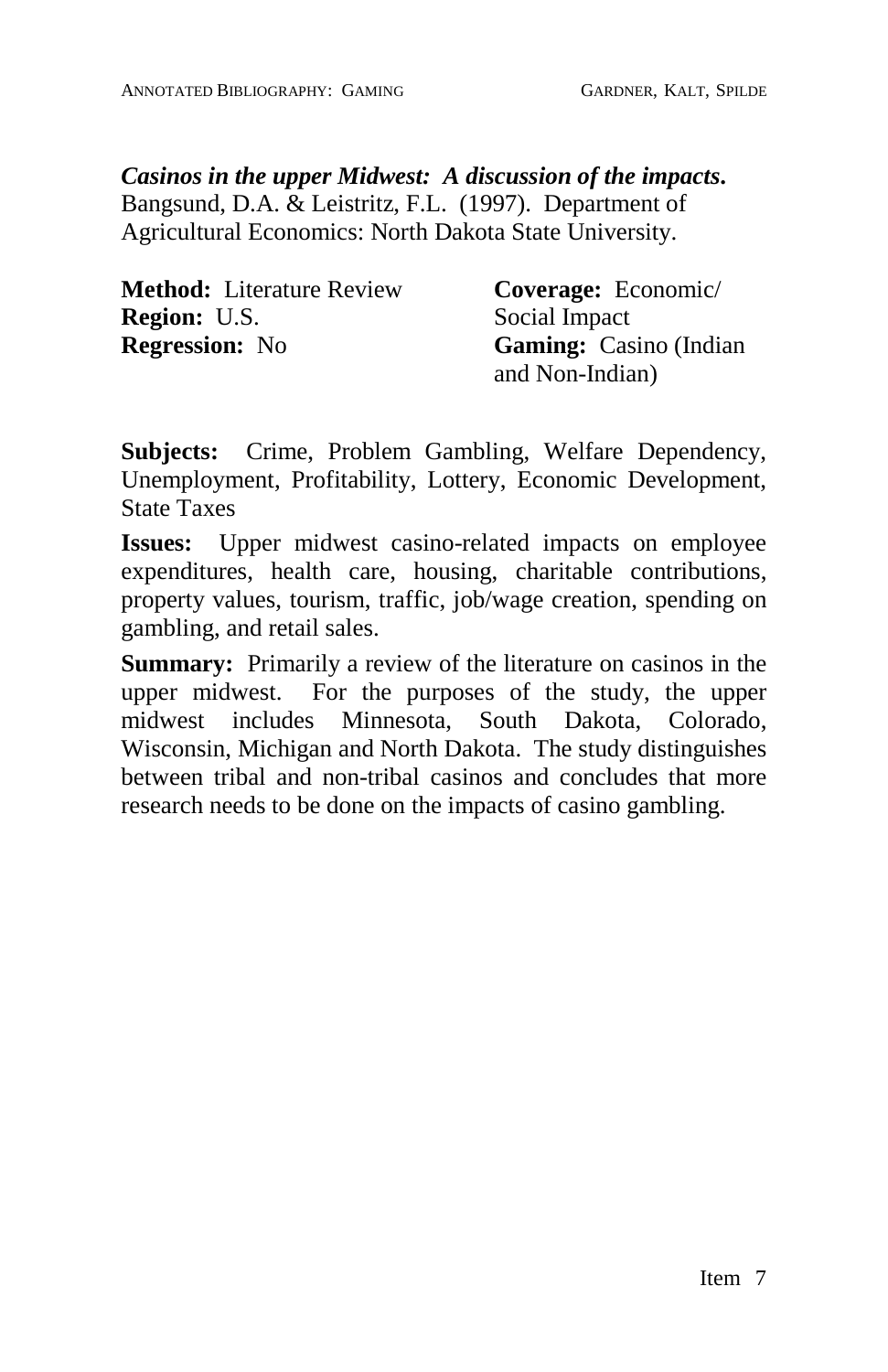*The impact of casino gambling on personal bankruptcy filing rates.*

Barron, J.M., Staten, M.E. & Wilshusen, S.M. (2002). Contemporary Economic Policy, 20 (4)*,* 440-455.

| <b>Method:</b> Multivariate | <b>Coverage: Bankruptcy</b>   |
|-----------------------------|-------------------------------|
| Modeling                    | <b>Gaming:</b> Casino (Indian |
| <b>Region: US</b>           | and Non-Indian)               |
| <b>Regression:</b> Yes      |                               |

**Subjects:** Bankruptcy

**Issues:** Impacts of the expansion of casino gaming on bankruptcy rates.

**Summary:** This study examines the causes of the very large rise in personal bankruptcies in the US over 1994-98. Postulating that one of the possible explanations is the expansion of gaming, and particularly casino gaming, the study models the individual's choice of whether to file for bankruptcy or not. Using data on bankruptcy filing rates for more than 3000 US counties over 1993-99, the authors control for levels of consumer debt, income, number of households, unemployment, health insurance coverage, divorce and separation, population density, age of population, employment duration, exemption of wages from garnishment, and county-level adjusted gross casino gambling revenue. They find that the introduction of casino gambling increases personal bankruptcy filings, but that the rise of casino gambling does not explain much of the overall rise in personal bankruptcies during the mid-1990s.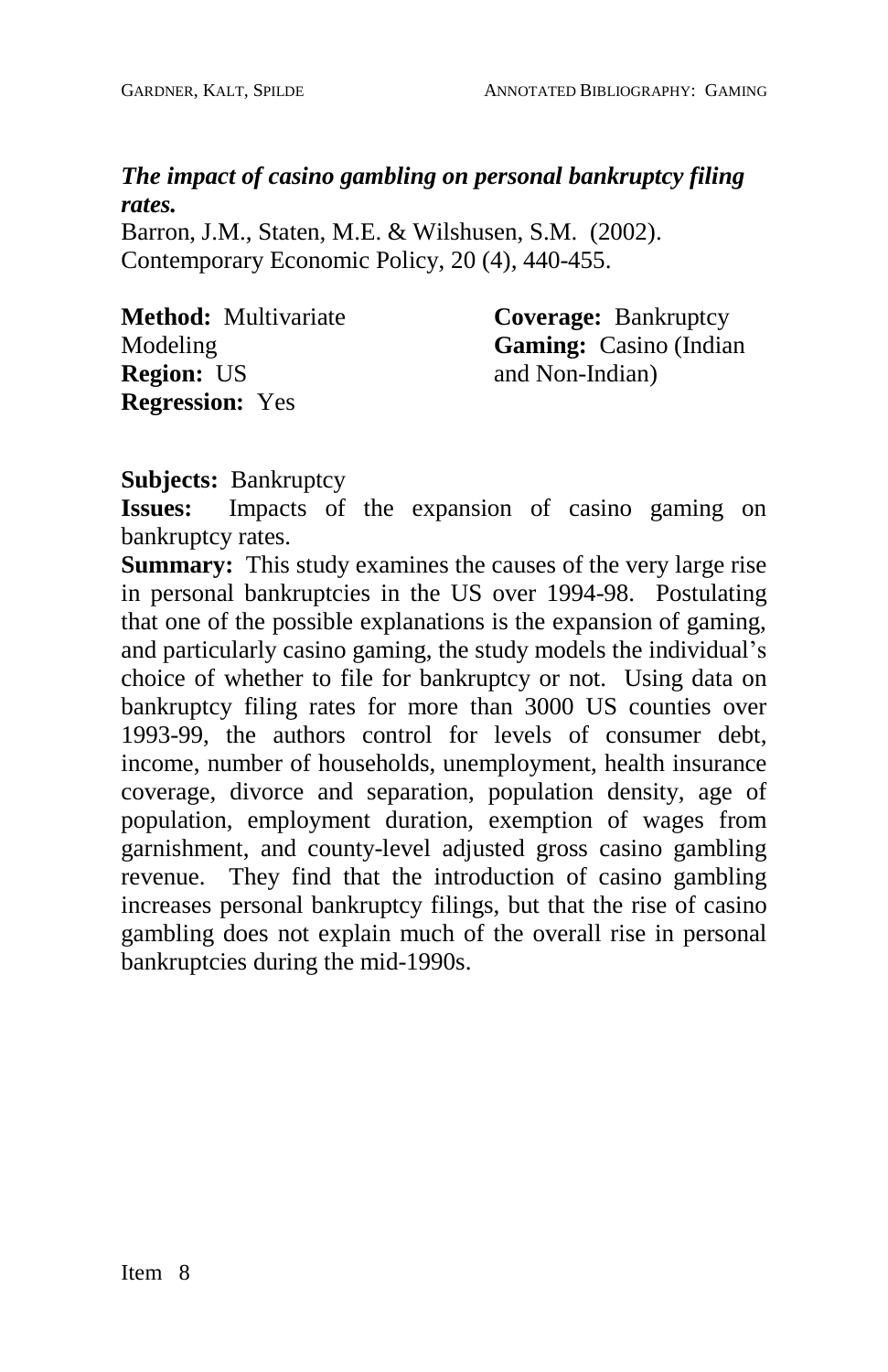*Gambling with our future? The costs and benefits of legalized gambling.*

Basham, P. & White, K. (2001). The Fraser Institute.

| <b>Method: Political</b>   | Coverage: Economic/ |
|----------------------------|---------------------|
| Analysis/Literature Review | Social Impact       |
| <b>Region:</b> n/a         | <b>Gaming: All</b>  |
| <b>Regression:</b> No      |                     |

**Subjects:** Crime, Bankruptcy, Problem Gambling, Suicide, Welfare, Dependency, Unemployment, Profitability, Lottery, State Taxes

**Issues:** Ethics of gambling restriction; social and economic impacts of gambling expansion.

**Summary:** Addresses whether adults have the right to dispose of their money in whatever way they see fit. The authors assert that paternalistic government increasingly fails to take into account the value of the enjoyment of recreational gambling for some people. The study addresses the prevalence of problem gambling, the socioeconomic impacts of gambling, and different sectors of the gambling industry, including Indian gaming and Internet gaming. Discussing the gambling industry in four countries  $-$  Canada, the U.S., the U.K., and Australia  $-$  the study asserts that the general increase in disposable income induced by the increasing prevalence of dual-income households and the tendency of families to have fewer children is causing expansion of gambling.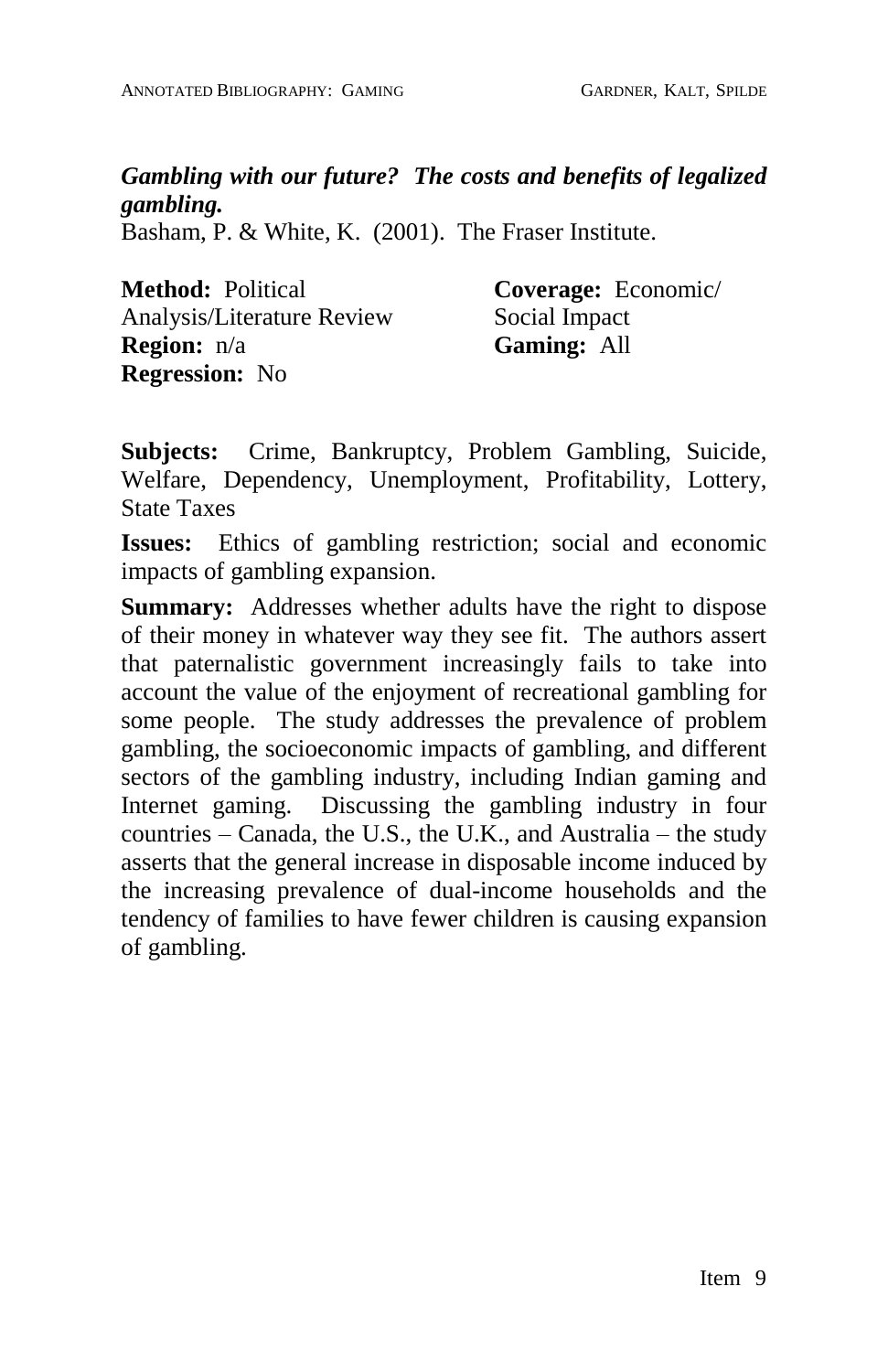### *The effects of Native American gaming on businesses within the Wisconsin Dells area.*

Boger, C.A. (1995). University of Wisconsin-Stout.

| <b>Method: Survey</b> | Coverage: Economic/   |
|-----------------------|-----------------------|
| <b>Region: WI</b>     | Social Impact         |
| <b>Regression:</b> No | <b>Gaming:</b> Indian |

**Subjects:** Welfare Dependency, Unemployment, Profitability

**Issues:** Impact of Indian gaming on other businesses in a regional tourism market in Wisconsin.

**Summary:** Focuses on the impact that Indian gaming has had on businesses in a Wisconsin tourist area. The author examines non-gaming sectors such as events and attractions, outdoor recreation and parks, retail trade, and hospitality and accommodations. Data were gathered through a survey of 82% of the relevant businesses, as well as interviews with key personnel. Respondents were asked about visitor volume, labor market impacts, and support for Indian gaming. Noting both positive and negative effects on other businesses, the study finds relatively positive acceptance of Indian gaming, with only 17% of respondents opposed to it. The study concludes that the Indian gaming industry has become a legitimate sector within the larger tourist industry.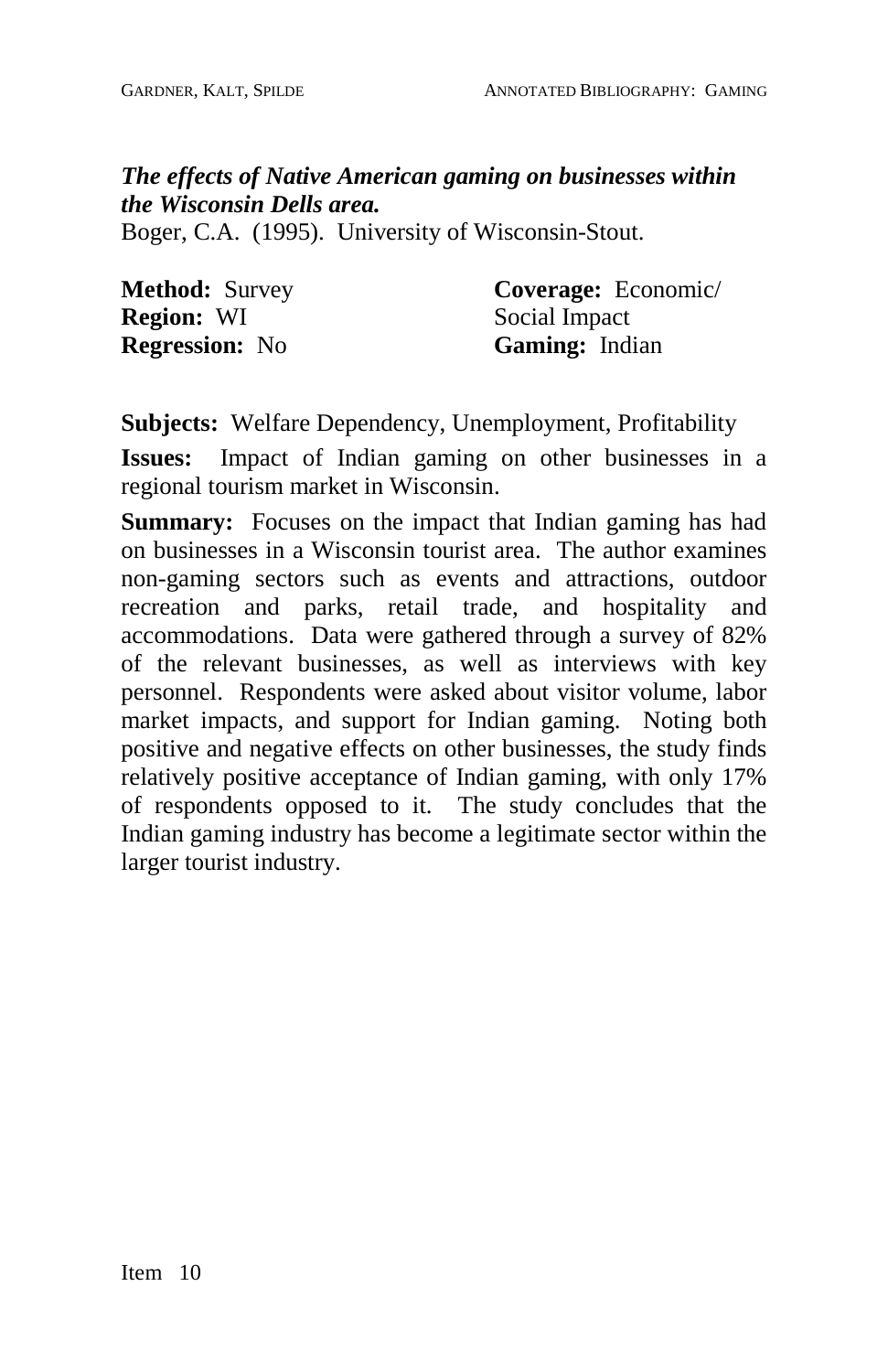### *Riverboat casino accounting data.*

Burckel, D.V., Cunningham, B. & Kurth, M. (1999). McNeese State University, Grambling State University.

| <b>Method:</b> Accounting | Coverage: Economic/ |
|---------------------------|---------------------|
| Survey                    | Social Impact       |
| <b>Region:</b> LA         | Gaming: Commercial  |
| <b>Regression:</b> No     |                     |

**Subjects:** Revenues, Wages, State Taxes

**Issues:** Allocation of casino revenues in Louisiana.

**Summary:** The study was conducted in order to determine the impact of spending by commercial casinos on the state and local economies of Louisiana. A survey was sent out unsuccessfully to the State's thirteen riverboat casinos; hence, data instead were gathered from quarterly reports submitted to the Louisiana Attorney General. According to revenue figures obtained from the Attorney General, the Lake Charles/Shreveport market was dominant (68% of state-wide casino revenues) due to its proximity to the Texas border. The total gaming revenue for 1998 was approximately \$1.3 billion. 23% of that revenue was spent on payroll with 98% of that spent in Louisiana, 25% going to taxes, 19.9% to operation costs, and 23% remaining with the casinos.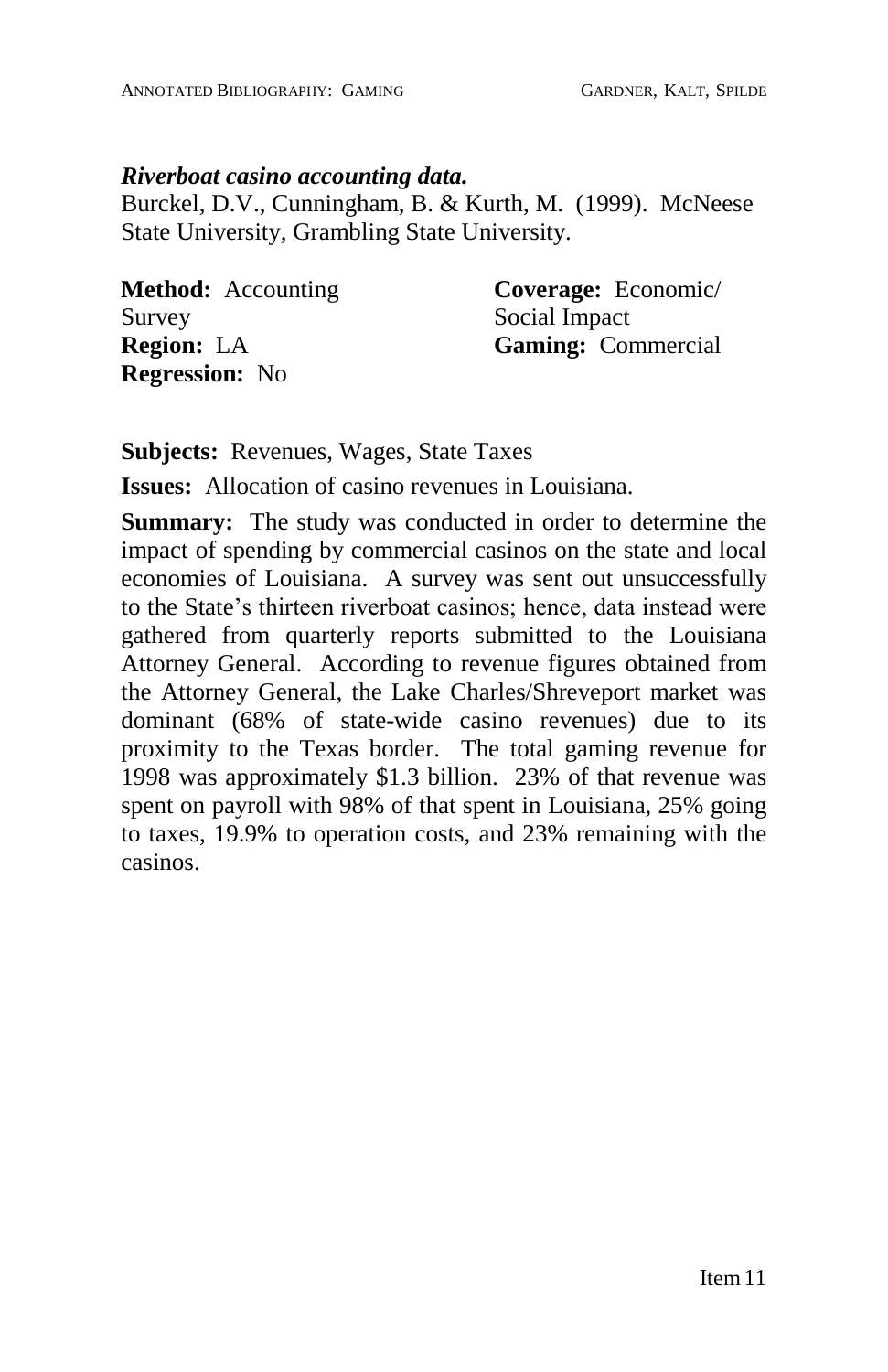## *Growing with Indiana: Positive impact report.* Casino Association of Indiana. (1998).

**Method:** Data Analysis **Region:** IN **Regression:** No

**Coverage:** Economic/ Social Impact **Gaming:** Commercial

**Subjects:** Problem Gambling, Profitability, Economic Development, State Taxes

**Issues:** Impacts of commercial casinos in Indiana on tourism, charitable contributions, job/wage/benefit creation, construction impacts, local taxes.

**Summary:** This study was produced by the Indiana casino industry's trade association, and catalogues the economic benefits of casinos in Indiana, including tax revenues, charitable donations, and job creation. The study reports that Indiana casinos have created more than 12,300 jobs and contributed more than \$10 million to local charities and non-profits. The casino industry spurred commercial investment in the amount of \$1.3 billion. One dollar is contributed to local communities for every patron visit, and casinos are the fifth largest source of tax revenue in the state. Finally, the study observes that Indiana casinos donated \$3.4 million toward the treatment of problem gambling. The report also includes statements from local officials and residents about the casinos' contributions to Indiana communities.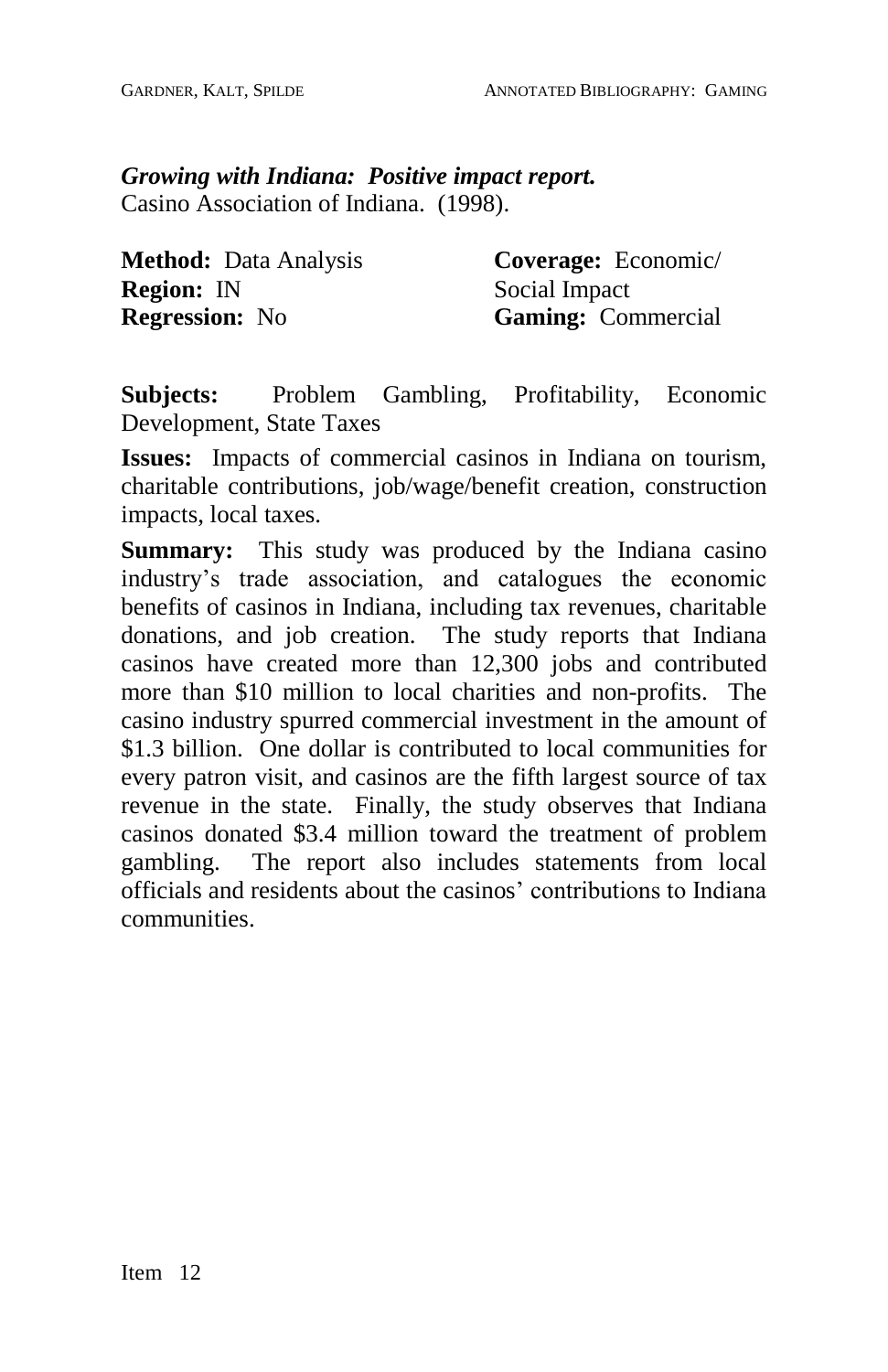## *Indian reservation gaming in New Mexico: An analysis of its impact on the State economy and revenue system.*

Center for Applied Research (prepared for The New Mexico Indian Gaming Association). (May 1995).

| <b>Method: RIMS Modeling</b> | Coverage: Economic/   |
|------------------------------|-----------------------|
| <b>Region: NM</b>            | Social Impact         |
| <b>Regression:</b> No        | <b>Gaming:</b> Indian |

**Subjects:** Employment, Wages, State Taxes

**Issues:** State-wide jobs and income created (directly and indirectly), tourism, and impact on welfare system in New Mexico.

**Summary:** This study relates tribal gaming revenues to increases in tribal government expenditures as the costs of governance for tribes rise and federal funds decrease. The study estimates that 70% of the \$18.8 million in annual payroll is spent off the reservation, and thereby impacts state and local economies. Total impact on state-wide income and employment is estimated at \$31.5 million and 2,638 jobs. Indian gaming also contributes (directly and indirectly) \$5.7 million in tax revenue to the State. Assumptions about tourism and taxation data are taken from other sources. Data were gathered by direct survey of tribes.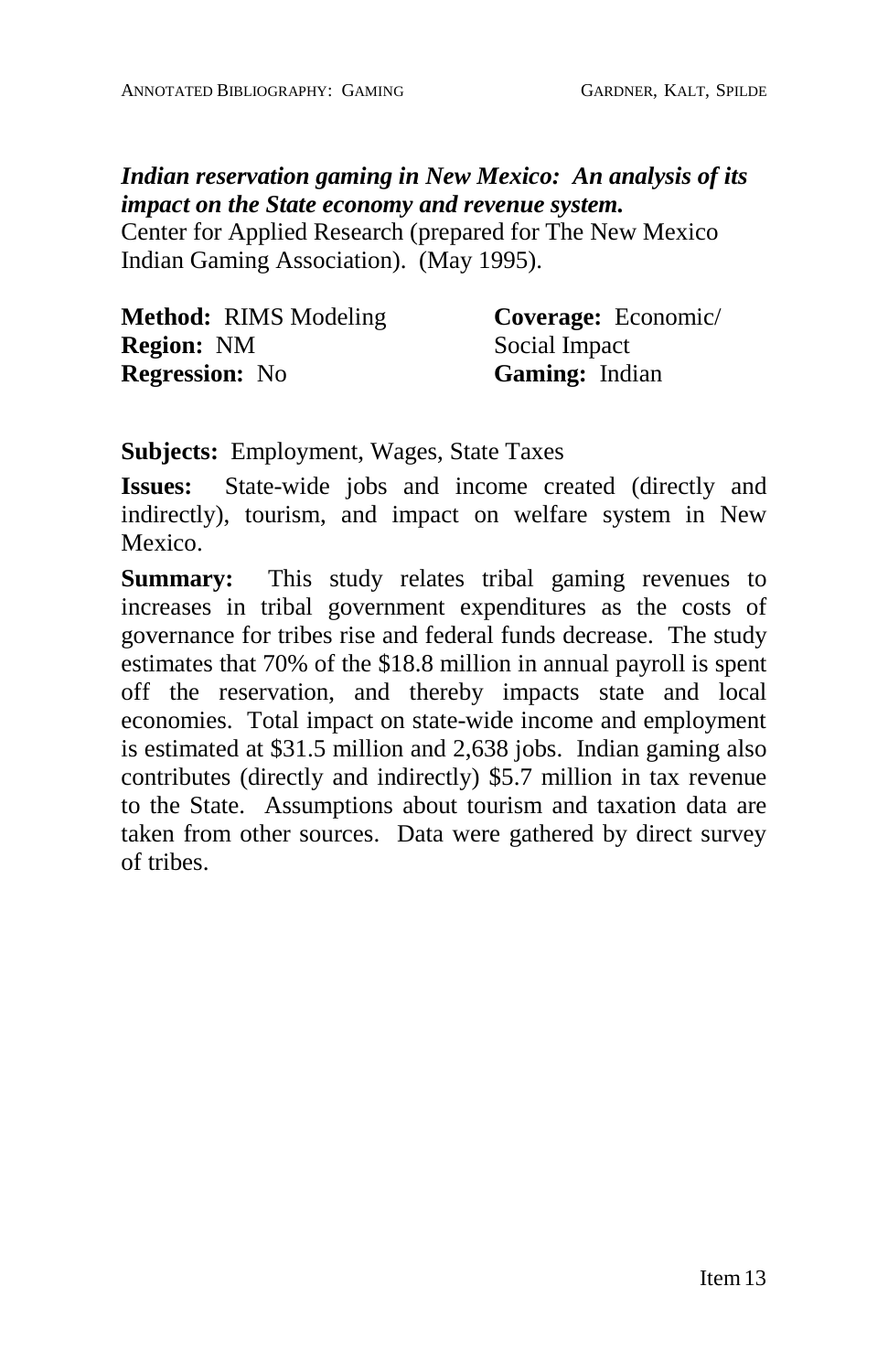*The benefits and costs of Indian gaming in New Mexico.*

Center for Applied Research (prepared for the New Mexico Indian Gaming Association). (January 22, 1996).

| Method: IMPLAN        | Coverage: Economic/   |
|-----------------------|-----------------------|
| <b>Modeling</b>       | Social Impact         |
| <b>Region: NM</b>     | <b>Gaming:</b> Indian |
| <b>Regression:</b> No |                       |

**Subjects:** Crime, Problem Gambling, Unemployment, State Taxes, Competition

**Issues:** Impact on the New Mexico economy, employment, tax revenues, and horse racing industry.

**Summary:** Focuses on economic and fiscal effects of Indian gaming in the State of New Mexico. The economic analysis shows a net gain of 11,360 jobs and \$216 million in income, along with \$11.92 million in total state tax revenue attributable to gaming. Study authors decline to take a position on the philosophical and ethical issues that they claim often cloud discussion of gaming's impacts. They do, however, address social impacts by reviewing existing research. No primary data related to social costs or benefits were collected or reviewed. Anecdotal evidence is used to discuss social benefits. An appendix addresses the impact of tribal governmental gaming on the horse racing industry, attributing the nationwide decline in the pari-mutuel industry to a number of factors, including the more user-friendly betting opportunities available through casinos or the lottery, as well as the racing industry's inability to adapt to market demands.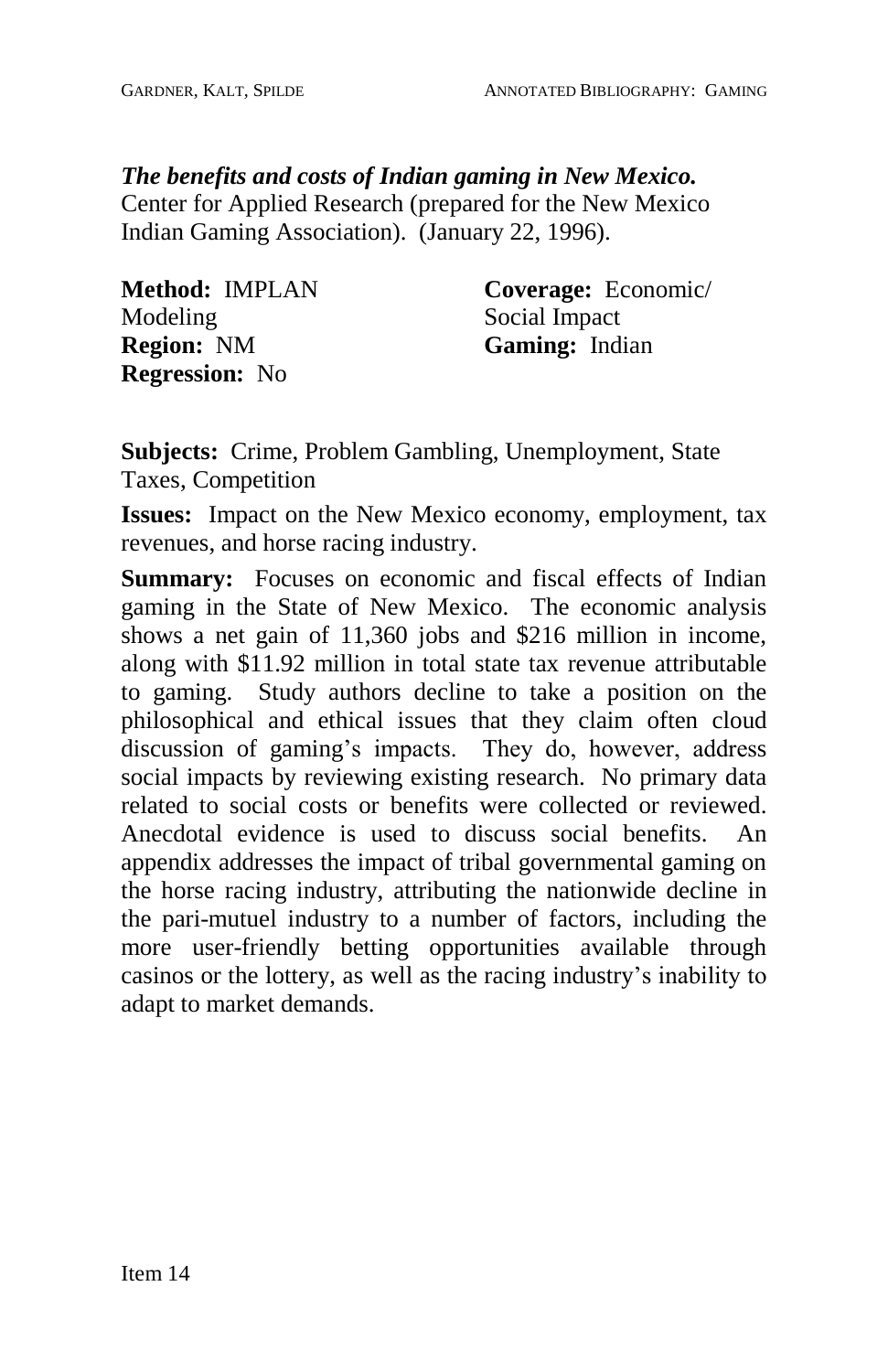## *Indian gaming and the New Mexico economy***.**

Center for Applied Research (prepared for the New Mexico Indian Gaming Association). (October 30, 1996).

| Method: IMPLAN        | Coverage: Economic/ |
|-----------------------|---------------------|
| Modeling              | Social Impact       |
| <b>Region: NM</b>     | Gaming: Indian      |
| <b>Regression:</b> No |                     |

**Subjects:** Profitability, State Taxes

**Issues:** In-state and out-of-state gaming tourist expenditures, and tribal expenditures in New Mexico.

**Summary:** Using 1996 data, this study finds that Indian gaming is a key component of New Mexico's tourism and entertainment sectors. Indian gaming had, at that time, produced 15,013 jobs (directly and indirectly), \$250 million in personal income, and \$24.8 million in State tax revenue. Using survey data to determine approximate resident spending at New Mexico's casinos, the study attributes the remainder of casino revenues to non-resident or visitor spending, amounting to new money in New Mexico's economy. Out of \$262.3 million (casino net win), \$195.4 million is found to be due to resident spending and \$66.9 million to tourist spending. Using data from tribes, the study shows revenue allocation patterns, dividing them into three categories: 1) capital improvements on reservations unrelated to gaming; 2) debt payments; and 3) tribal savings and investment programs.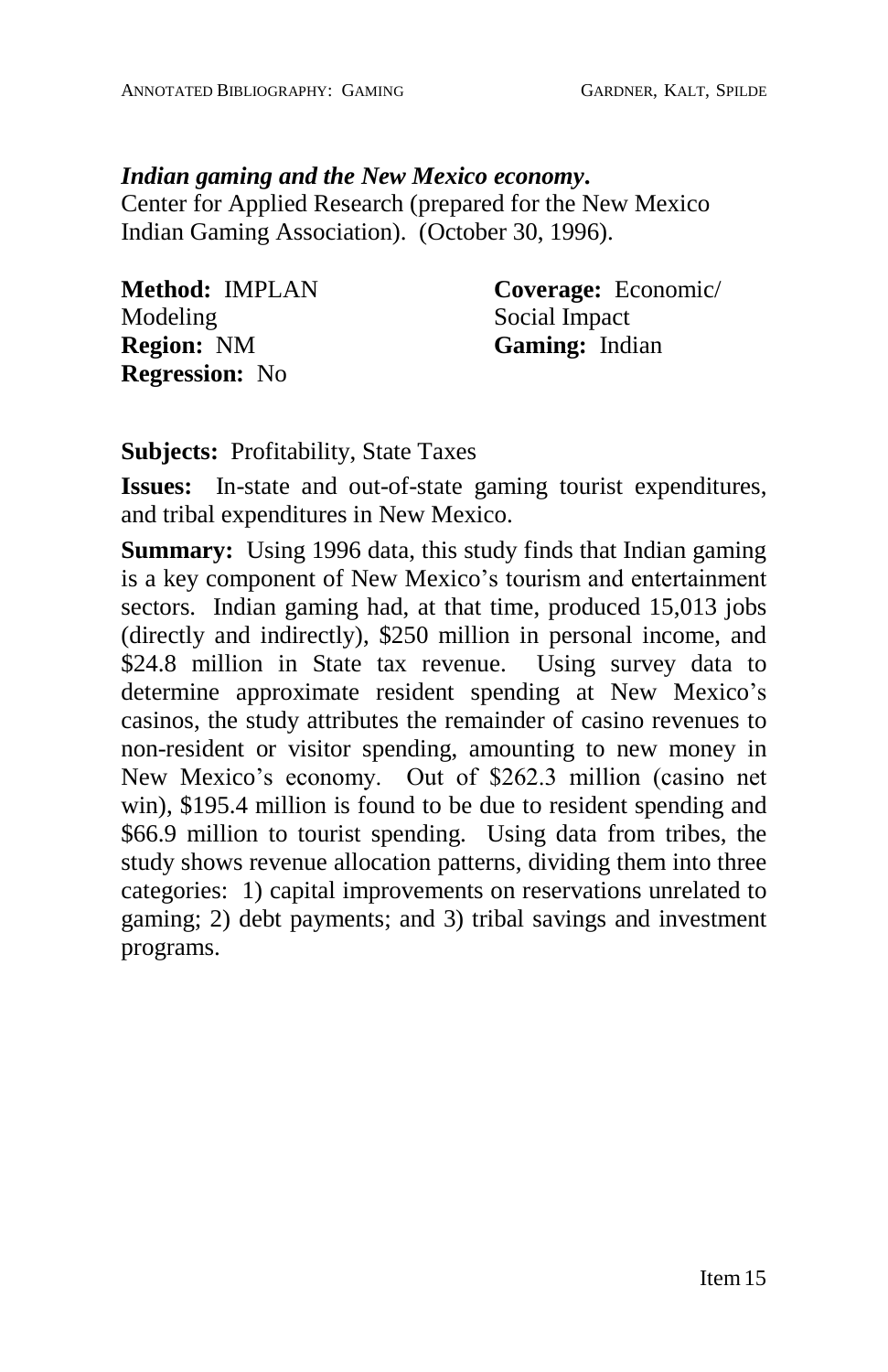*Impact of casinos on crime: The case of Biloxi, Mississippi.* Chang, S. (1996). Journal of Criminal Justice, 24 (5), 431-436.

**Method:** Regression **Region:** MS **Regression:** Yes

**Coverage:** Crime **Gaming:** Casino (Indian and Non-Indian)

**Subjects:** Crime

**Issues:** Impacts of casino introduction in Biloxi, Mississippi; literature review.

**Summary:** In this study of the link between casinos and increased crime, the author focuses on Biloxi, Mississippi. Data were provided by the Biloxi Police Department. Adjusting the population rates for average daily visitor populations for the period from 1986-1994, the study finds that casinos have not caused an overall increase in crime. Rather, Biloxi experienced a sharp decrease in the first year of operation that was followed by a return to pre-casino levels. The author also provides a review of previous research on gambling and crime.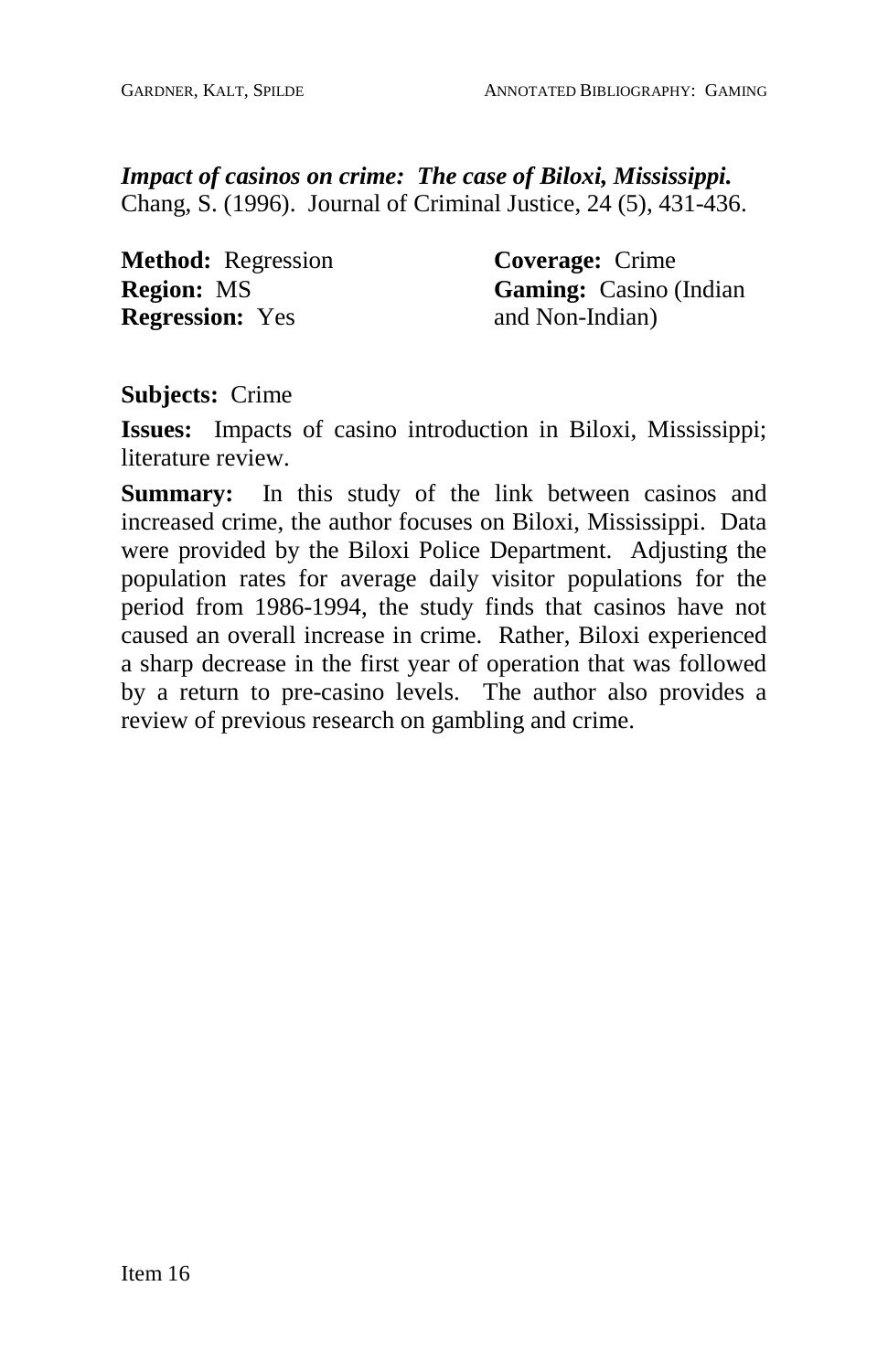*Gaming moves American Indian tribes toward self-sufficiency.* Chirunga, J. & Grossman, H.C. (December 13, 2000). Standard & Poors.

**Method:** Financial Risk Analysis **Region:** n/a **Regression:** No

**Coverage:** Economic/ Social Impact **Gaming:** Indian

**Subjects:** Unemployment, Economic Development

**Issues:** Bond ratings and issuance for tribal casinos.

**Summary:** This study from Standard & Poor's Ratings Direct Report gives a legal overview of Indian gaming, focusing on state-level information for California and Oregon. The purpose of the report is to examine bond issuances and bond ratings by tribal governments. It estimates that several more years of successful operation will be needed to improve ratings of tribally-issued bonds.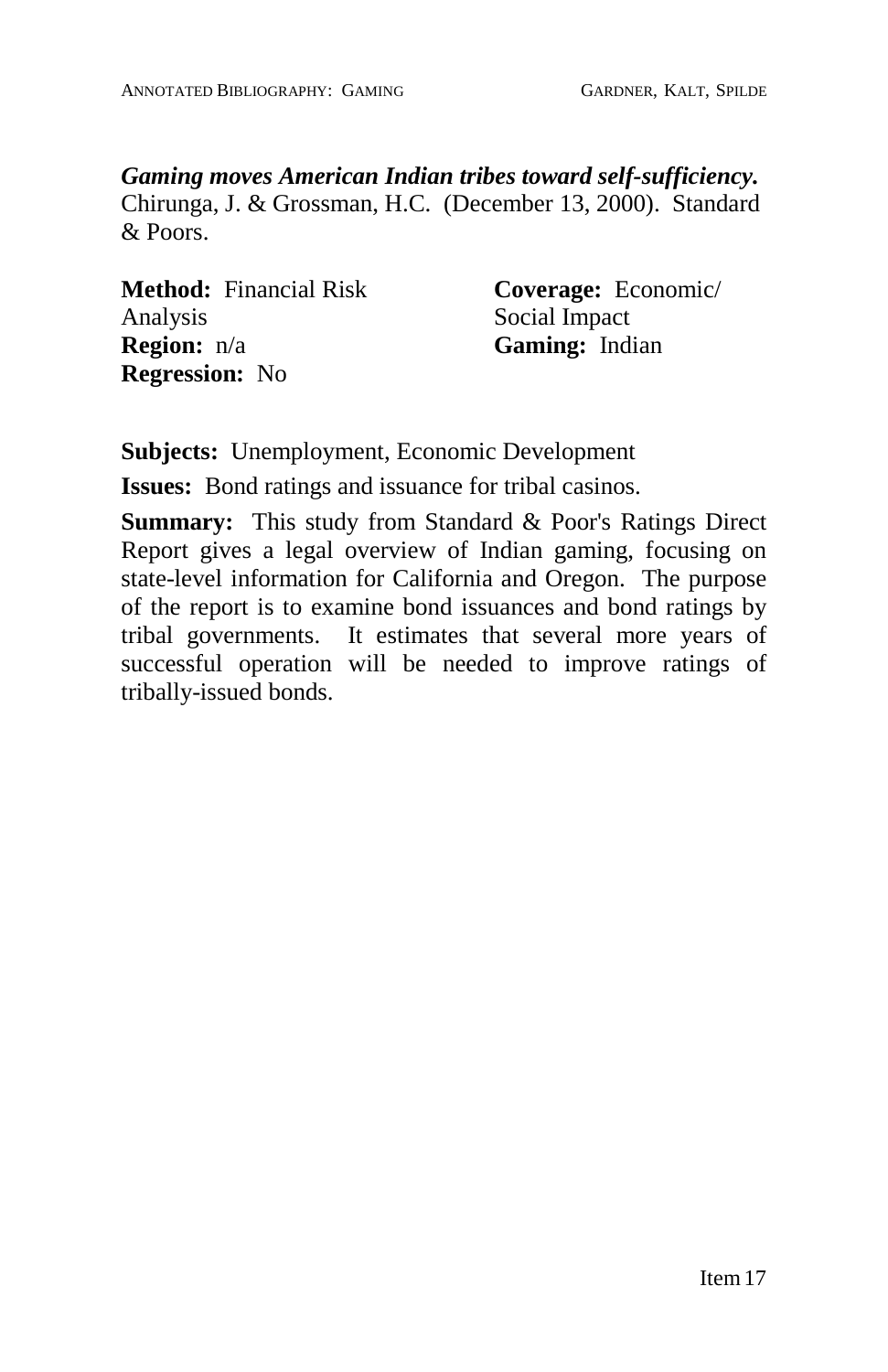## *A report on America's casino gaming industry.*

Cohn & Wolfe. (prepared for American Gaming Association). (February 1999).

| <b>Method:</b> Testimony/ | Coverage: Economic/           |
|---------------------------|-------------------------------|
| Literature Review         | Social Impact                 |
| <b>Region:</b> U.S.       | <b>Gaming:</b> Casino (Indian |
| <b>Regression:</b> No     | and Non-Indian)               |

**Subjects:** Crime, Bankruptcy, Problem Gambling, Suicide, Welfare Dependency, Unemployment, Profitability, Economic Development, State Taxes

**Issues:** Overview of gaming policies, regulation and impacts.

**Summary:** Commissioned as a briefing guide by the American Gaming Association, this report is a review of testimony from NGISC hearings, previously published studies, and annual reports issued by state commissions. It includes overviews of the social and economic impacts of the gaming industry, regulation, disordered gambling, and responsible gaming. Specific areas addressed include revenue and tax information at the national and state level, a state-by-state overview of licensing requirements, gambling's impact on unemployment and welfare rolls, and guidelines for responsible gaming programs.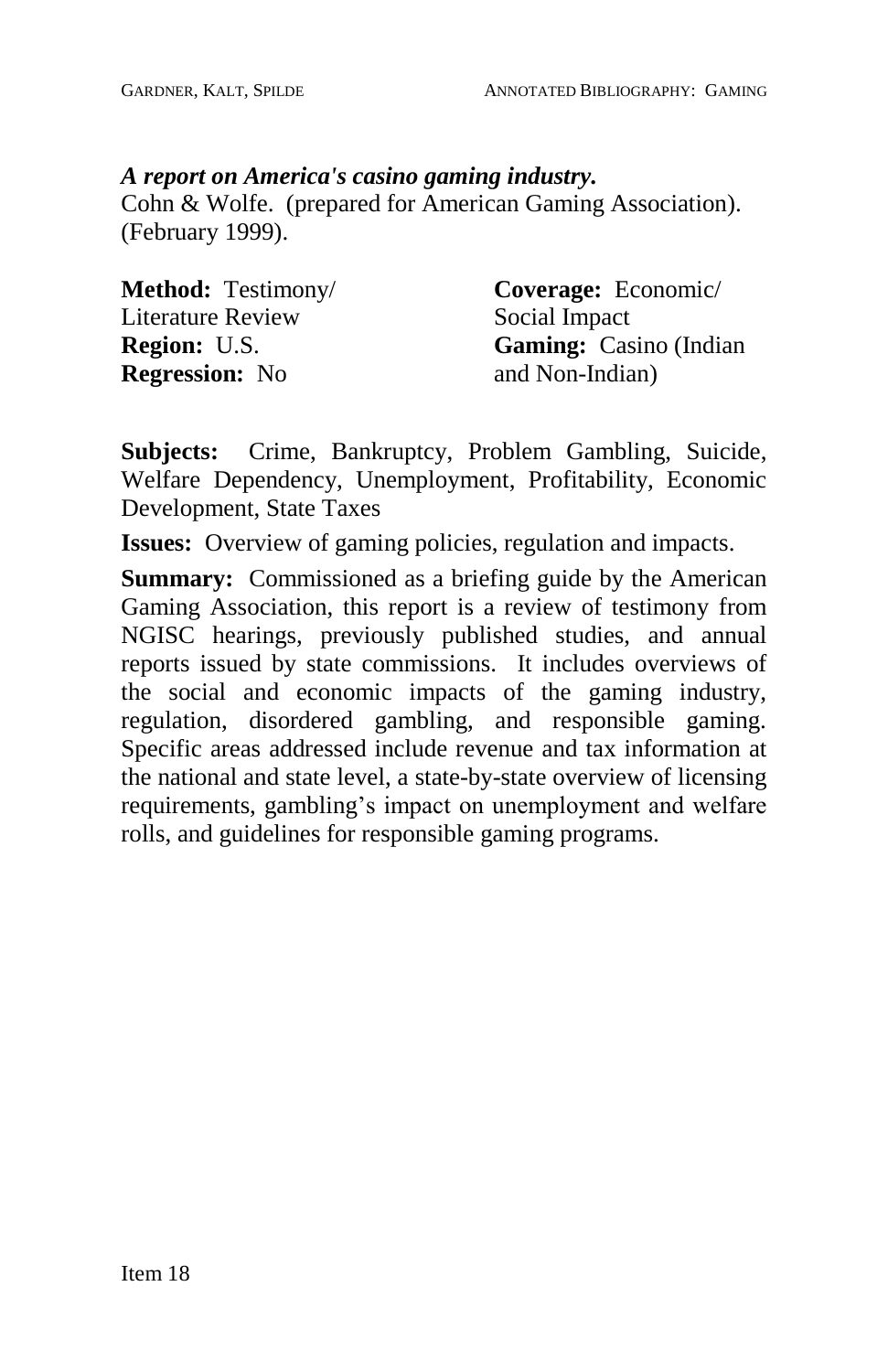## *The social costs and benefits of gambling: An introduction to the economic issues.*

Collins, D. & Lapsley, H. (2003). Journal of Gambling Studies, 19 (2), 185-213.

**Method:** Review/Overview **Region:** n/a **Regression:** No

**Coverage:** Social Impacts **Gaming:** All

**Subjects:** Problem Gambling, Crime, Bankruptcy

**Issues:** Theory of gambling's social benefits and costs.

**Summary:** This study surveys theoretical issues associated with the social impacts of gambling and addresses the range of economic issues that must be considered in any study of social costs. The study notes that these include: 1) differentiating between private and social costs and benefits; 2) the difficulties in quantifying social costs; and 3) establishing causality. The similarities and differences between the analysis of gambling and the analysis of alcohol use are considered. Particular attention is given to whether the customer knowingly incurs a cost to himself on the theory that if a customer incurs a cost unknowingly, it is not just a cost to that individual but to society as well.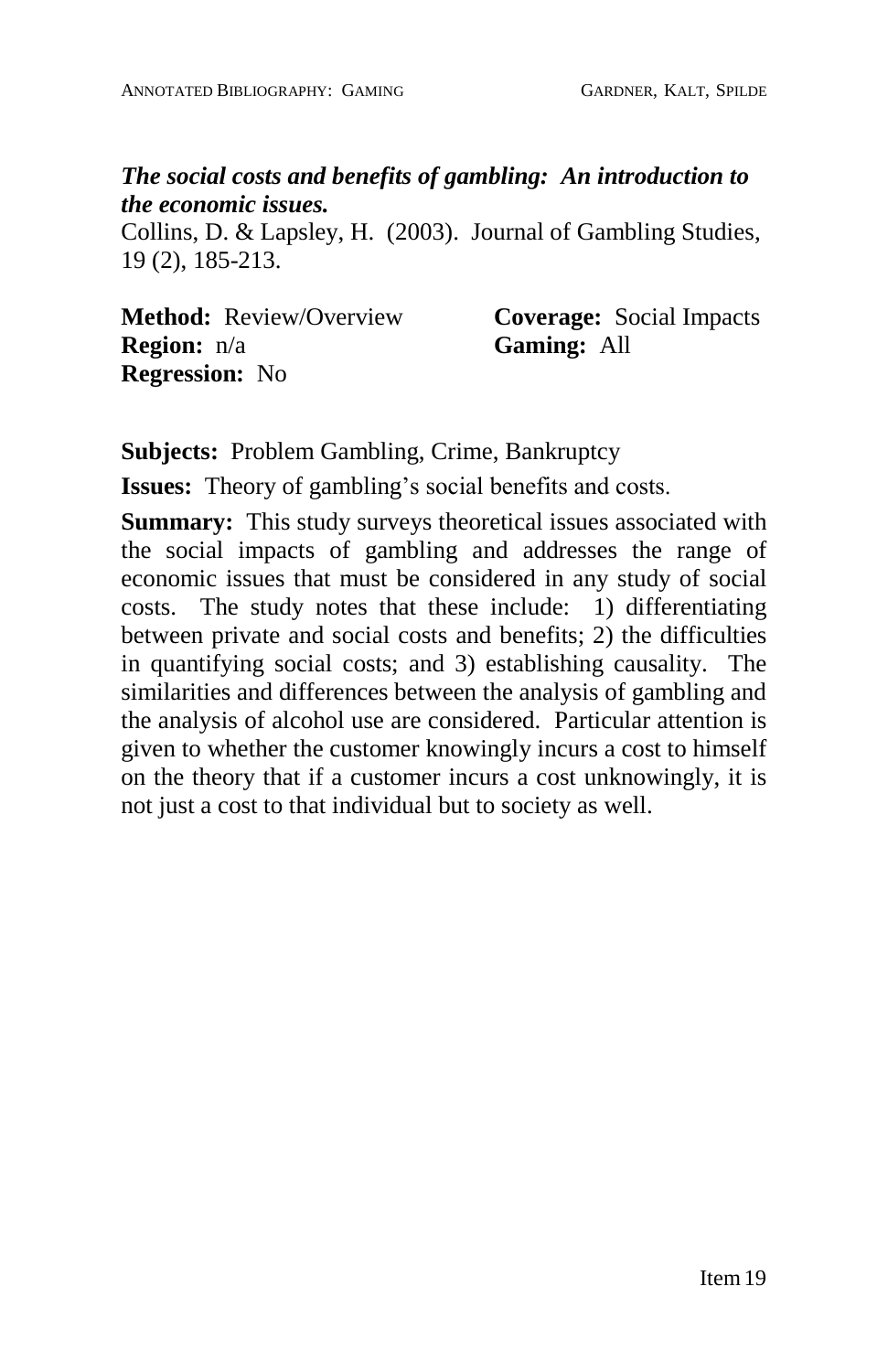## *Gaming industry employee impact survey.*

Coopers & Lybrand L.L.P. (prepared for the American Gaming Association). (October 1997).

| <b>Method: Survey</b> | <b>Coverage:</b> Employment |
|-----------------------|-----------------------------|
| <b>Region: U.S.</b>   | <b>Gaming:</b> Commercial   |
| <b>Regression:</b> No | (Indian and Non-Indian)     |

# **Subjects:** Welfare Dependency, Employment

**Issues:** Examination of employee education, access to health care, job creation, industry growth, employee purchases, and employee contributions to charities.

**Summary:** Commissioned by the American Gaming Association (AGA), the study reports information gathered on the different types of employment available in the gambling industry, job stability in gambling employment, and use by employees of gambling employment to get off public assistance. Other issues addressed include access to benefits and the development of new job skills. Findings are displayed both as total percentages and broken down by state. Surveys were distributed in both English and Spanish to approximately 54% of the total employment base of the commercial gaming industry; approximately 25,000 surveys were returned.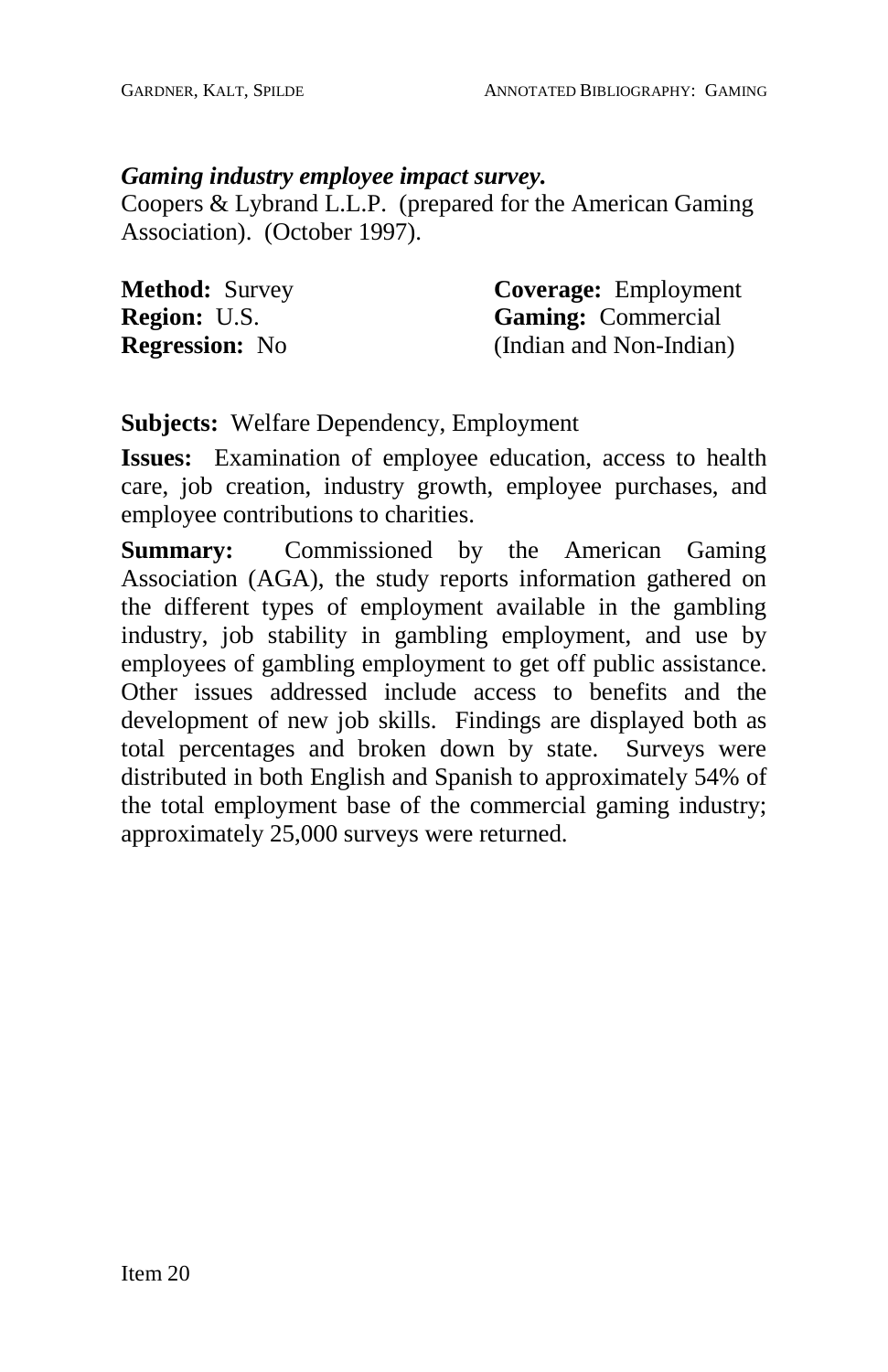*Economic and fiscal impact analysis of slot machine removal or re-deployment in retail establishments in Las Vegas, Nevada***.** Coopers & Lybrand L.L.P. (1998).

| Method: IMPLAN        | Coverage: Economic/        |
|-----------------------|----------------------------|
| Modeling              | Social Impact              |
| <b>Region: NV</b>     | <b>Gaming:</b> Commercial, |
| <b>Regression:</b> No | Slot Machine               |

**Subjects:** Profitability, Economic Development, State Taxes

**Issues:** Impacts of removing retail slot machines, including effects of removal or re-deployment on vendor outlays, employee behavior, slot operator spending, local taxes, and demand.

**Summary:** The focus of this study is Las Vegas and the surrounding Clark County. It finds that removing slot machines from retail outlets would have a significant negative impact on local taxes, employment, and incomes. The study finds that employees—most of whom are female and over age 50—would be unlikely to seek replacement employment in a casino due to transportation and other physical limitations, should the retail slot machines be removed. In addition, the study predicts that the prices of retail goods would rise to replace lost revenue.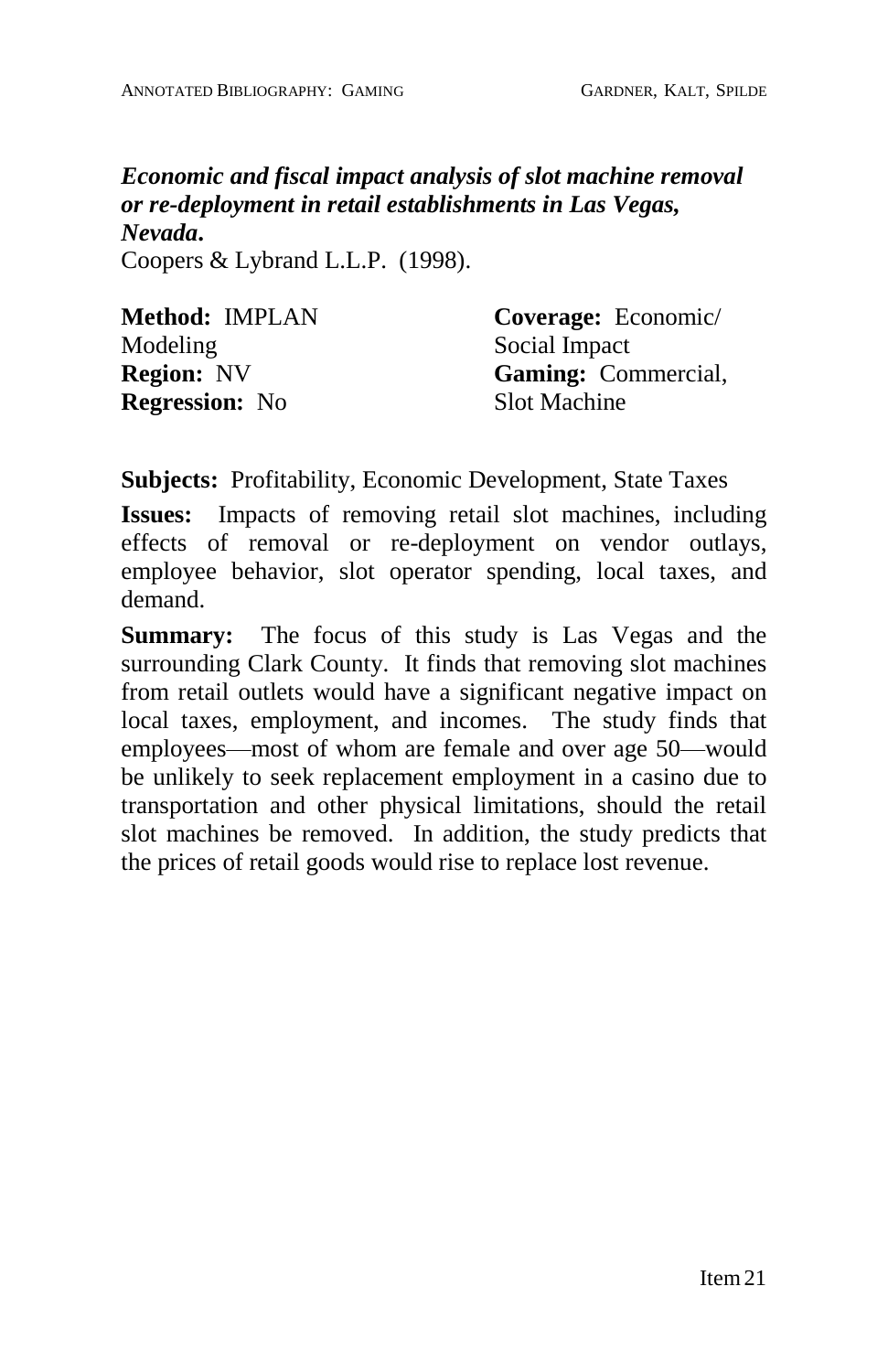# *An analysis of the economic impacts of Indian gaming in the State of Arizona***.**

Cornell, S. & Taylor, J. (prepared for the Arizona Indian Gaming Association). (June 2001).

| Method: IMPLAN        | Coverage: Economic/ |
|-----------------------|---------------------|
| Modeling              | Social Impact       |
| <b>Region: AZ</b>     | Gaming: Indian      |
| <b>Regression:</b> No |                     |

**Subjects:** Unemployment, State Taxes

**Issues:** In-state expenditures on goods and services; total jobs created, with employment broken down by Indian/non-Indian and casino/ regulatory.

**Summary:** This study examines the impact of spending by Arizona's Indian casinos on the economy of the State. Data were gathered directly from 13 of Arizona's gaming tribes by the Arizona Indian Gaming Association. The study does not attempt to measure social costs or benefits, but rather measures the economic impact of casino spending on Arizona's economy.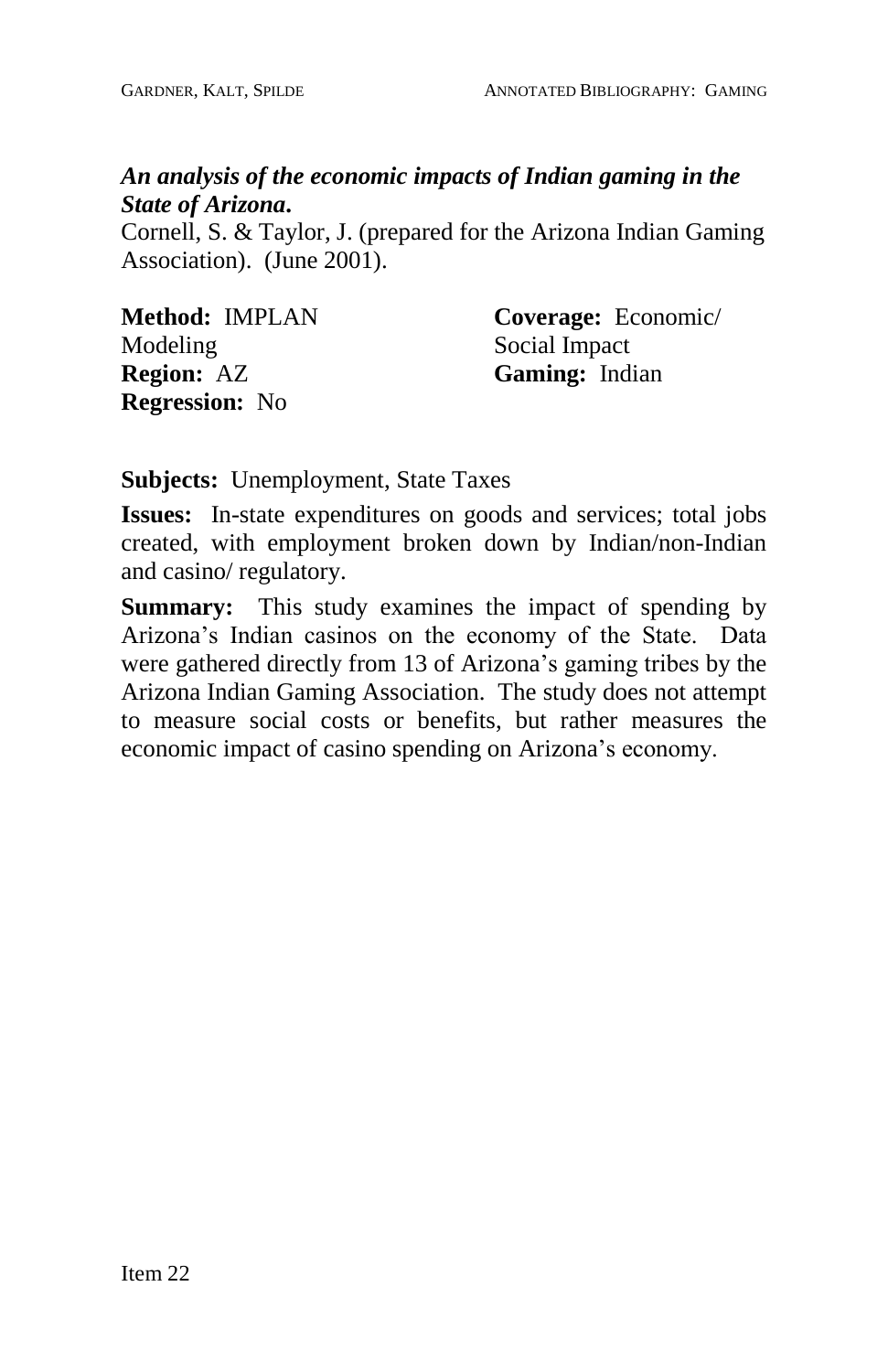*Update on impacts of tribal economic development projects in San Diego County***.**

County of San Diego Board of Supervisors. (2002).

**Method:** Infrastructure Demand Analysis **Region:** CA **Regression:** No

**Coverage:** Economic/ Social Impact, Other **Gaming:** Indian

**Subjects:** Welfare Dependency, Unemployment, Profitability, Economic Development, State Taxes

**Issues:** Impacts of Indian gaming on traffic infrastructure; analysis of tribal cost sharing for road improvement and environmental impacts; assessment of the uses of gaming proceeds by tribe, including education, infrastructure, employment, local vendor outlays, charitable contributions, and funds for non-gaming tribes.

**Summary:** The focus of the study is the impacts of Indian gaming on San Diego County. The County's study includes a brief history of each of the eighteen tribes in the county. Each history outlines the tribe's land base, population, structures of governance, gaming regulation, government services, and economic enterprises. The study finds that certain road segments near Indian casinos now need improvement because of increased traffic. The report gives policy recommendations for future relations between tribes and the county, particularly for resolving infrastructure issues. The study also reviews the general provisions of the California compact. This study is an update of a similar report completed in 2000.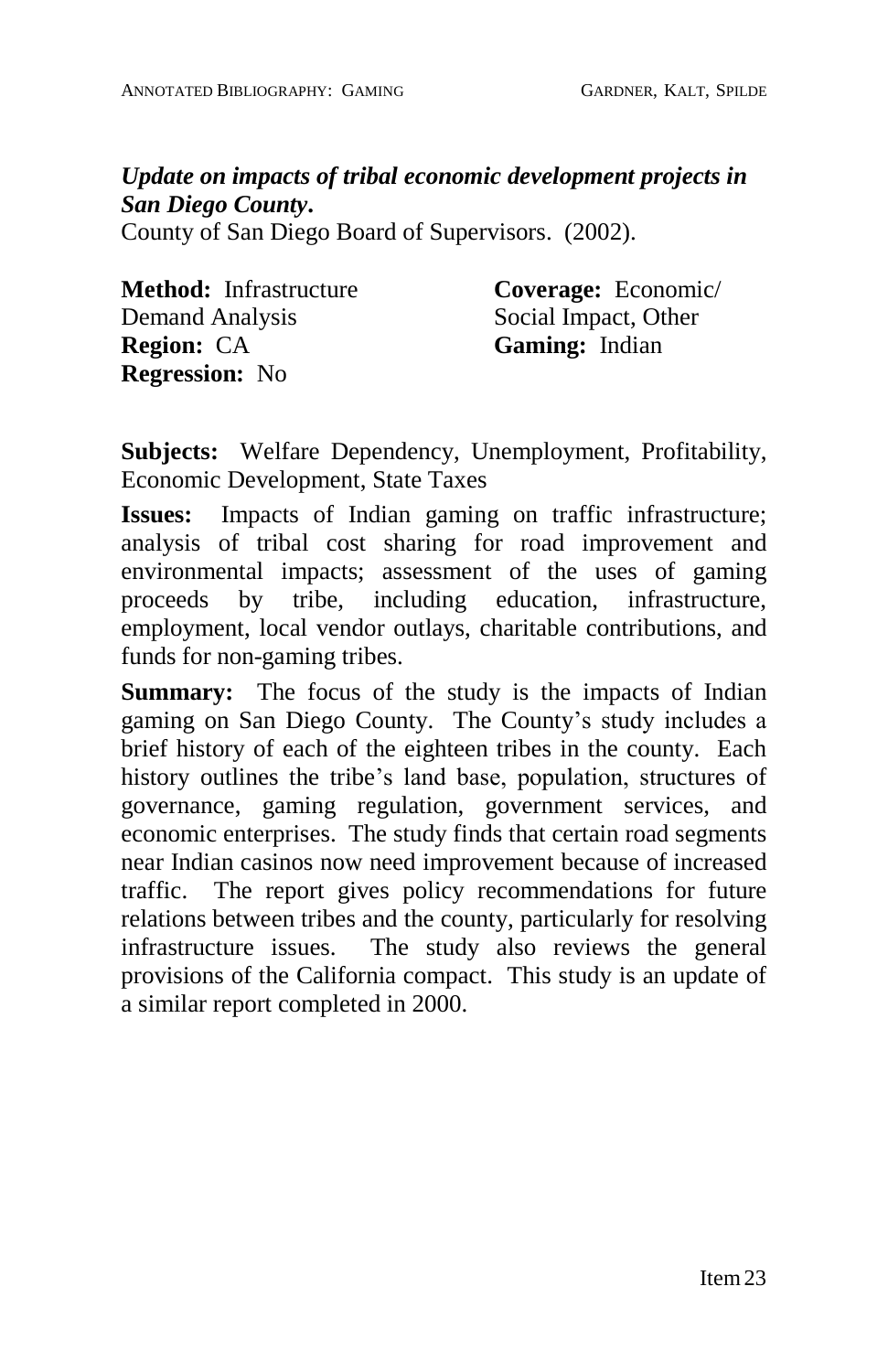# *The economic and social implications of Indian gaming: The case of Minnesota.*

Cozzetto, D.A. (1995). American Indian Culture and Research Journal. 19 (1), 119-131.

| <b>Method:</b> Literature Review | Coverage: Economic/ |
|----------------------------------|---------------------|
| <b>Region: MN</b>                | Social Impact       |
| <b>Regression:</b> No            | Gaming: Indian      |

**Subjects:** Problem Gambling, Welfare Dependency, Profitability, Economic Development

**Issues:** Review of literature on gaming-related education/training opportunities, competition, management contracts, investment of revenue, and job creation (direct and indirect) in Minnesota.

**Summary:** This short literature review examines general concepts rather than detailed data, although some examples are given. The author recommends that more money be allocated towards problem gambling research and treatment. The study also discusses the implications of video lottery terminals as competition for Indian casinos should the former be legalized in Minnesota.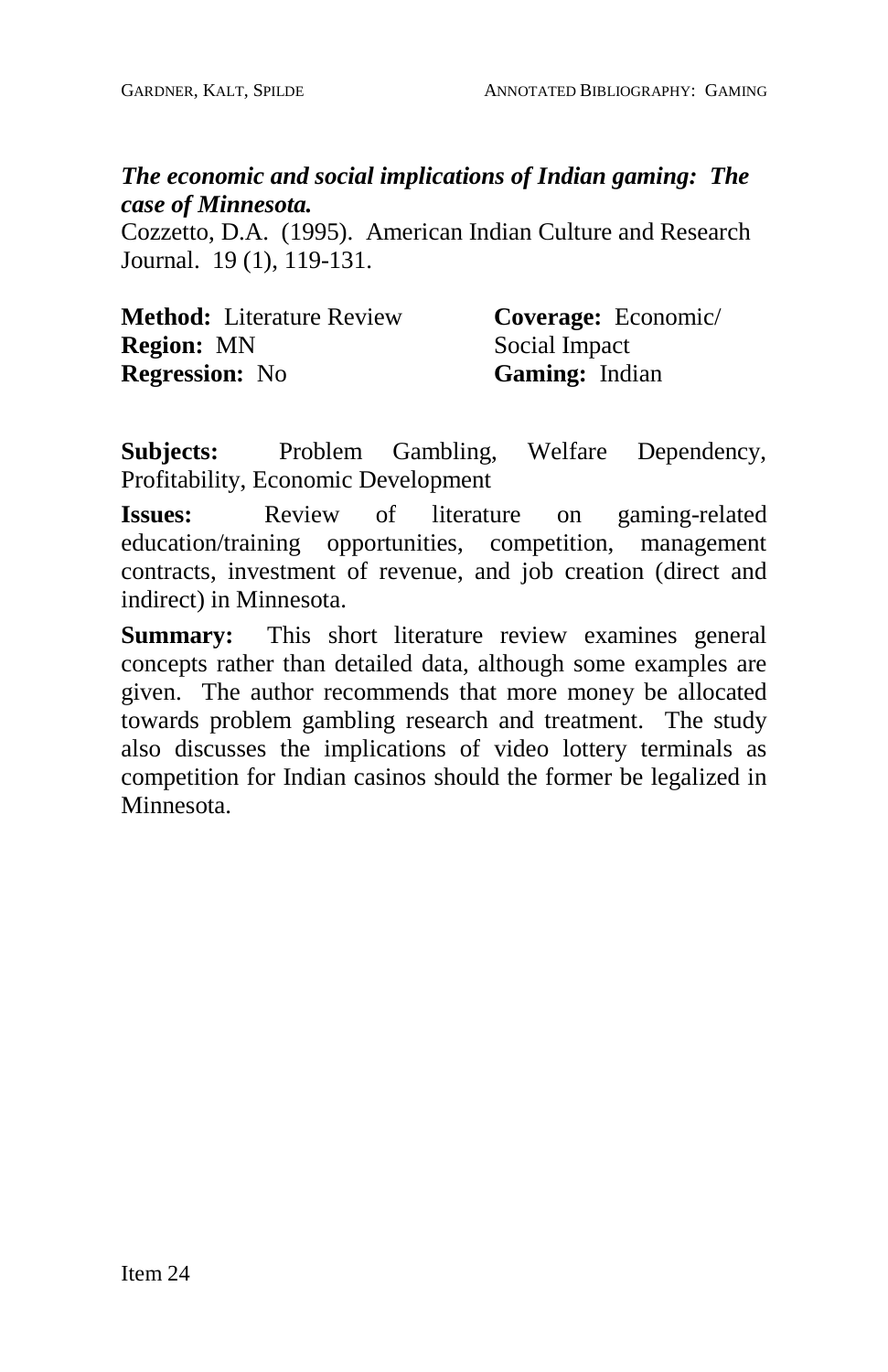*Riverboat gambling and crime in Illinois: Preliminary report on riverboat gambling in Joliet: Impact on criminal activity and law enforcement workloads.*

Criminal Justice Information Authority. (1994).

| <b>Method:</b> Statistical and | <b>Coverage:</b> Crime        |
|--------------------------------|-------------------------------|
| <b>Qualitative Analysis</b>    | <b>Gaming:</b> Casino (Indian |
| <b>Region:</b> IL              | and Non-Indian)               |
| <b>Regression:</b> Yes         |                               |

**Subjects:** Crime, Unemployment, Profitability

**Issues:** Trends in crime before and after casino openings; qualitative assessments of law enforcement officials; impacts on local government revenue, employment, and wages.

**Summary:** This study of riverboats in four Illinois communities, focusing specifically on Joliet, finds that riverboats do notappear to have any impact on criminal activity, in part because Illinois casinos allow gambling to take place in highly controlled and secure settings. Data for the study were obtained from the Police Information Management System (PIMS), specifically the Illinois Uniform Crime Report and calls-for service data from October 1998 to August 1993. Police officials from Joliet, Aurora, East Peoria, and East Dubuque were also interviewed. This anecdotal information corroborated the quantitative findings.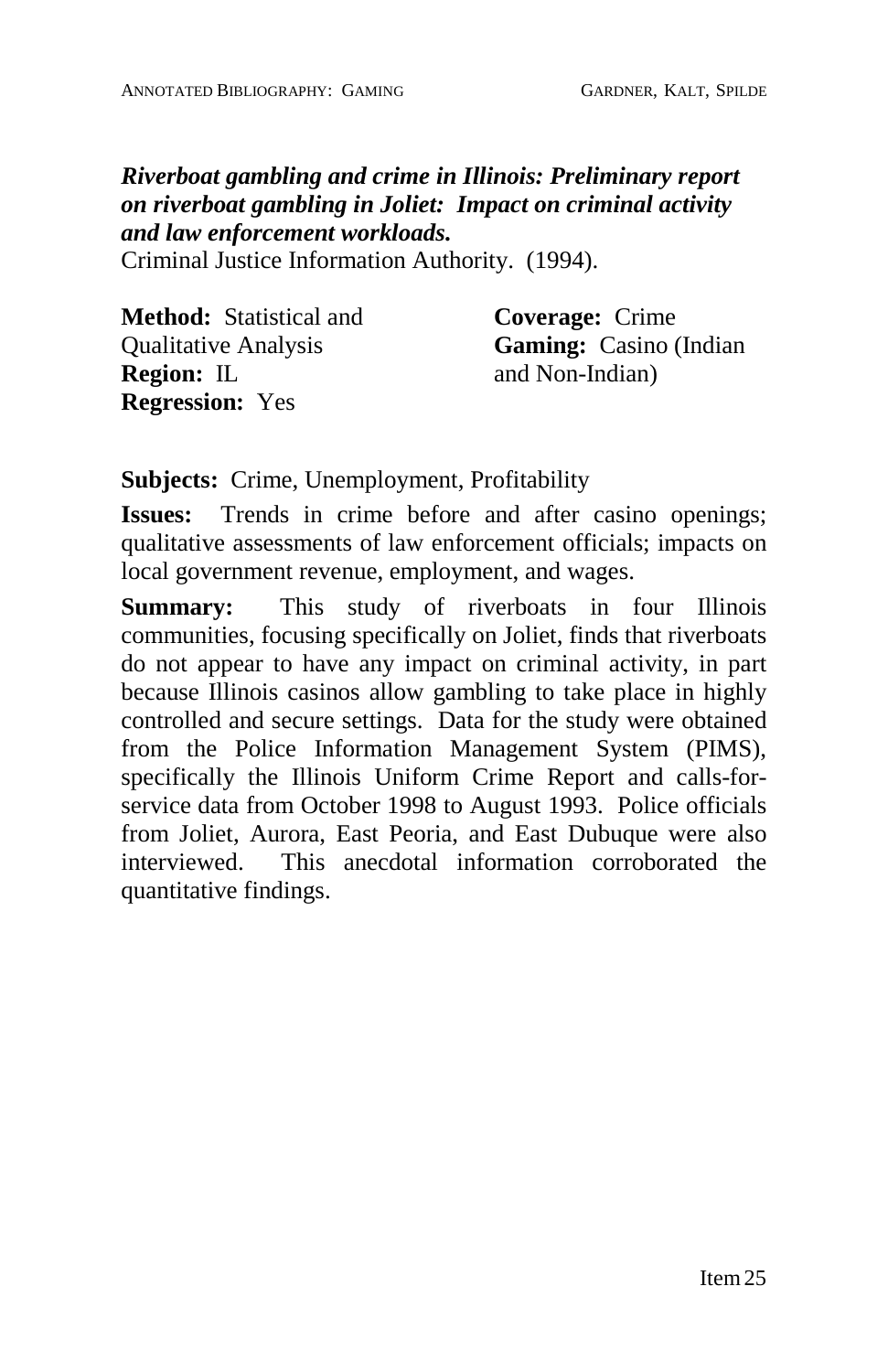*Casino gaming and State lotteries: A fiscal impact analysis.* Dense, J., Hodgson, E. & Barrow, C.W. (April 1999). Center For Policy Analysis, University of Massachusetts, Dartmouth.

| Method: ARIMA          | <b>Coverage:</b> Economic/    |
|------------------------|-------------------------------|
| <b>Region:</b> n/a     | Social Impact, Other          |
| <b>Regression:</b> Yes | <b>Gaming:</b> Casino (Indian |
|                        | and Non-Indian)               |

**Subjects:** Profitability, Lottery, State Taxes

**Issues:** Impact of Massachusetts resident spending at Connecticut casinos on Massachusetts lottery sales.

**Summary:** The report analyzes casinos and lottery states to estimate the impact of introducing casinos in Massachusetts on lottery collections in that state. The authors find that casino introductions are associated with increases in total state gambling revenue collections. The study also finds that casinos in Connecticut have had no negative impact on Massachusetts lottery sales. The authors observe that substitution between lottery games is greater than substitution between lotteries and casinos. As a result, the study finds that the legalization of casinos in Massachusetts is unlikely to decrease State revenue.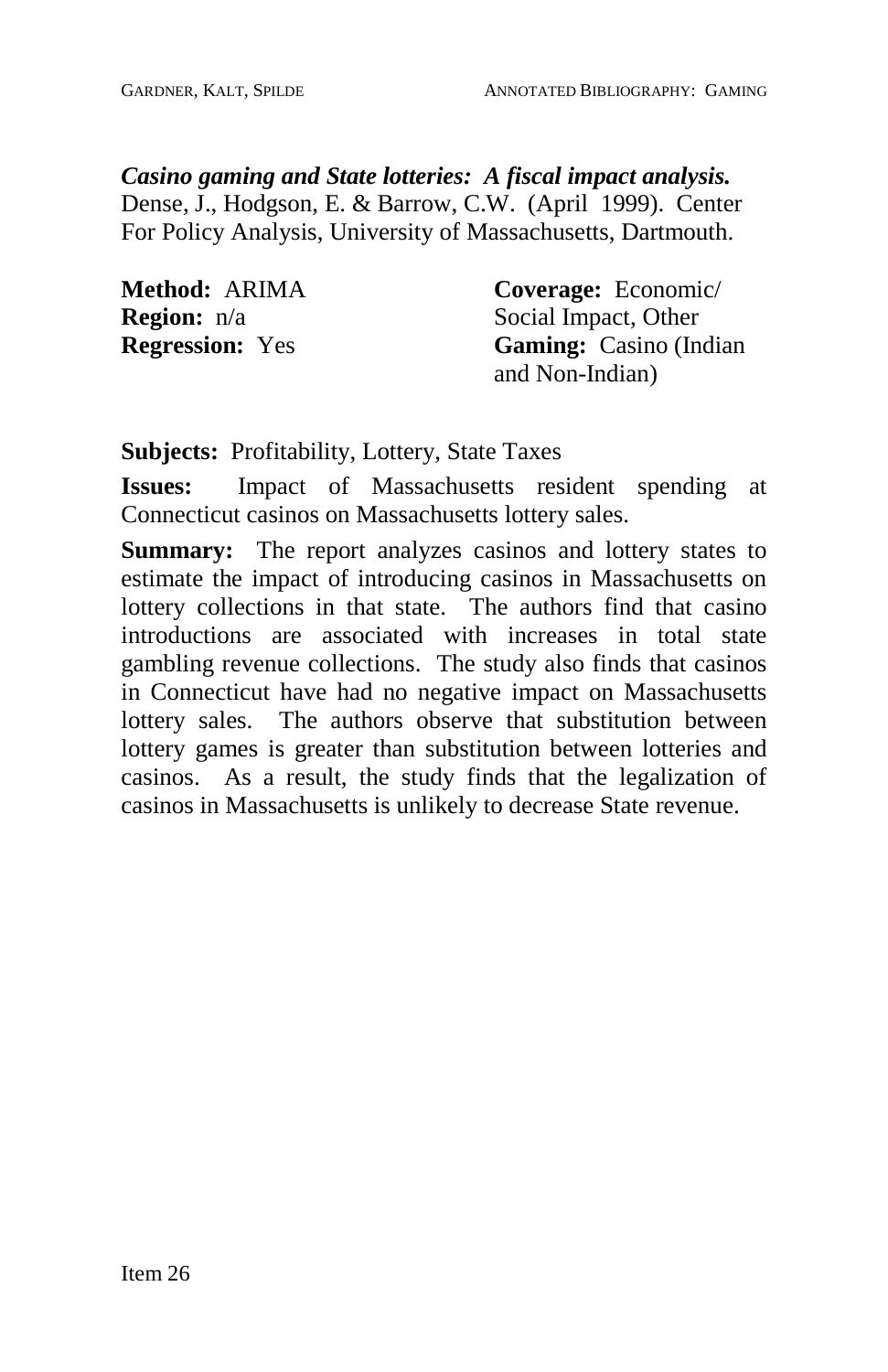#### *Gambling in California.*

Dunstan, R. (January 1997). California Research Bureau.

| <b>Method:</b> Review/Overview | Coverage: Economic/ |
|--------------------------------|---------------------|
| <b>Region: CA</b>              | Social Impact       |
| <b>Regression:</b> No          | <b>Gaming: All</b>  |

**Subjects:** Crime, Problem Gambling, Profitability, Lottery, State Taxes

**Issues:** Research options; analysis of growth broken out by industry in California.

**Summary:** This study examines gambling from a number of different perspectives, beginning with a broad look at gambling policy and the history of gambling in the United States. It then divides the industry by sector, examining lotteries, Indian gaming, and gambling in California. The study also considers gambling from a behavioral and political point of view before examining the impacts of gambling. The operative premise of this study is that gambling, whether legalized or not, is an inevitable part of American society. The study takes a critical look at the research on gambling and, in particular, problem gambling, focusing on the various methodologies used to assess the economic impact of gaming and the link between gambling and crime. The study is an analysis of issues and does not rely on any primary data.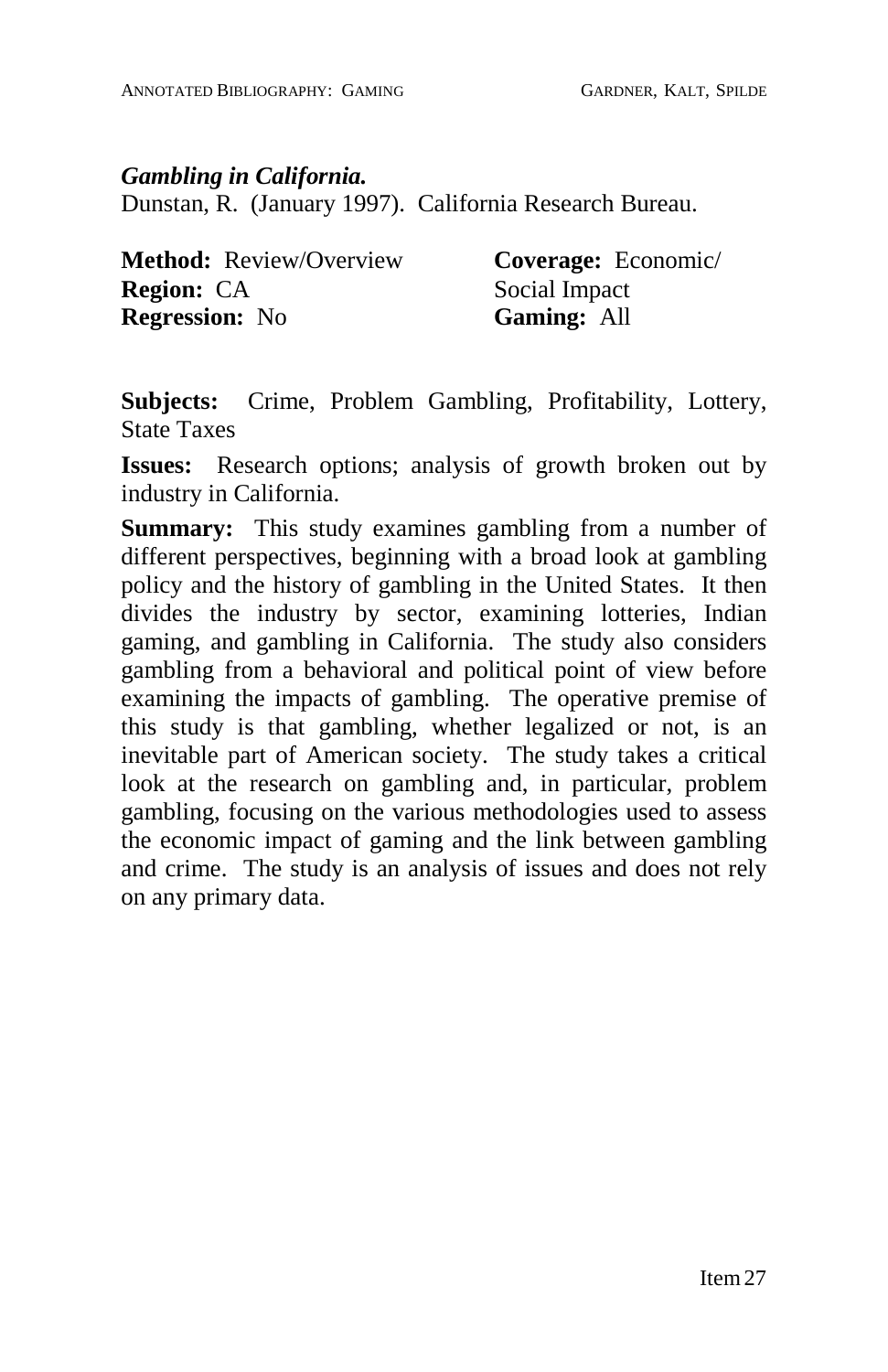## *The legalization of casinos: Policy objectives, regulatory alternatives and cost/benefit considerations.*

Eadington, W.R. (1995). Institute for the Study of Gambling and Commercial Gaming.

| <b>Method:</b> Review/Overview | Coverage: Economic/ |
|--------------------------------|---------------------|
| <b>Region:</b> U.S.            | Social Impacts      |
| <b>Regression:</b> No          | <b>Gaming: All</b>  |

**Subjects:** Crime, Problem Gambling, Profitability

**Issues:** Application of gaming revenue; effect of spending displacement; changing public opinion; effects of industry growth.

**Summary:** The purpose of this paper is to assess how well the legalization of gambling has fulfilled its ostensible objectives. The author gives a detailed historical overview of the gambling industry in the U.S. over the past two decades, including its motivating arguments and the arguments of the opposition. His primary recommendation is increased impartial research in the field, including systematic cost-benefit analysis.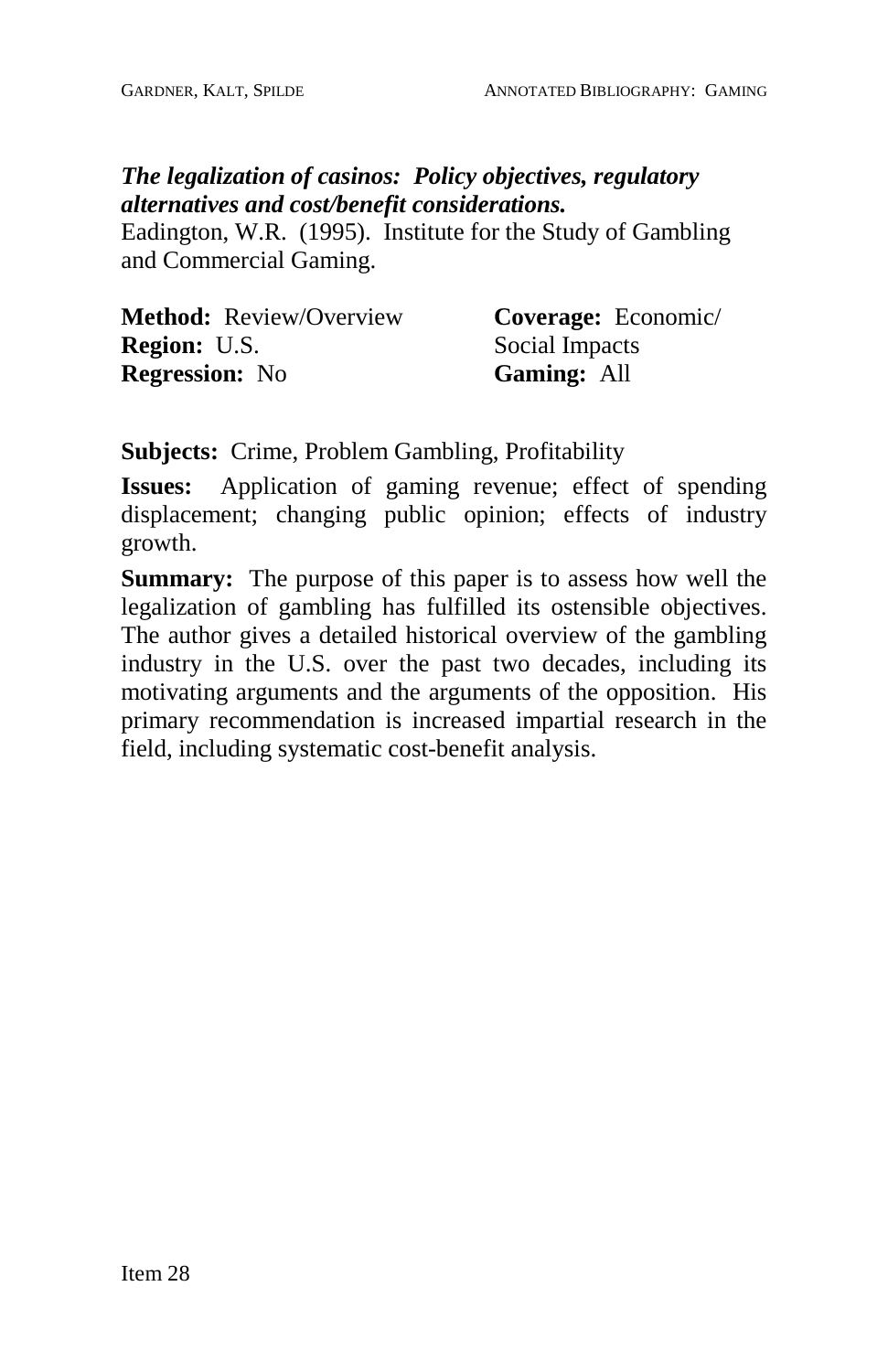*Contributions of casino-style gambling to local economies.* Eadington, W.R. (March 1998). The Annals of the American Academy of Political and Social Science.

| <b>Method:</b> Review/Overview | <b>Coverage:</b> Politics of |
|--------------------------------|------------------------------|
| <b>Region: U.S.</b>            | Gaming                       |
| <b>Regression:</b> No          | <b>Gaming: All</b>           |

**Subjects:** Crime, Problem Gambling, Profitability

**Issues:** Political economy of gaming and gaming policy; economic impacts on local communities.

**Summary:** Discusses the ways in which the increased legalization of gambling has been justified by policy makers, and asserts that gambling's value as an entertainment option is often overlooked. The author finds that popular perception and public discussion treat gambling as a vice, leading it to be treated differently in policy discussions than other entertainment. The author examines the objection to gaming as "foolish" behavior and the concomitant question of whether people should be protected from their potentially "foolish" actions. While often asked in the context of gambling debates, this question occurs in the context of a larger debate about governmental interference and individual freedom. The study also compares and contrasts the economic impacts of destination casinos, urban casinos, and widely dispersed gaming devices.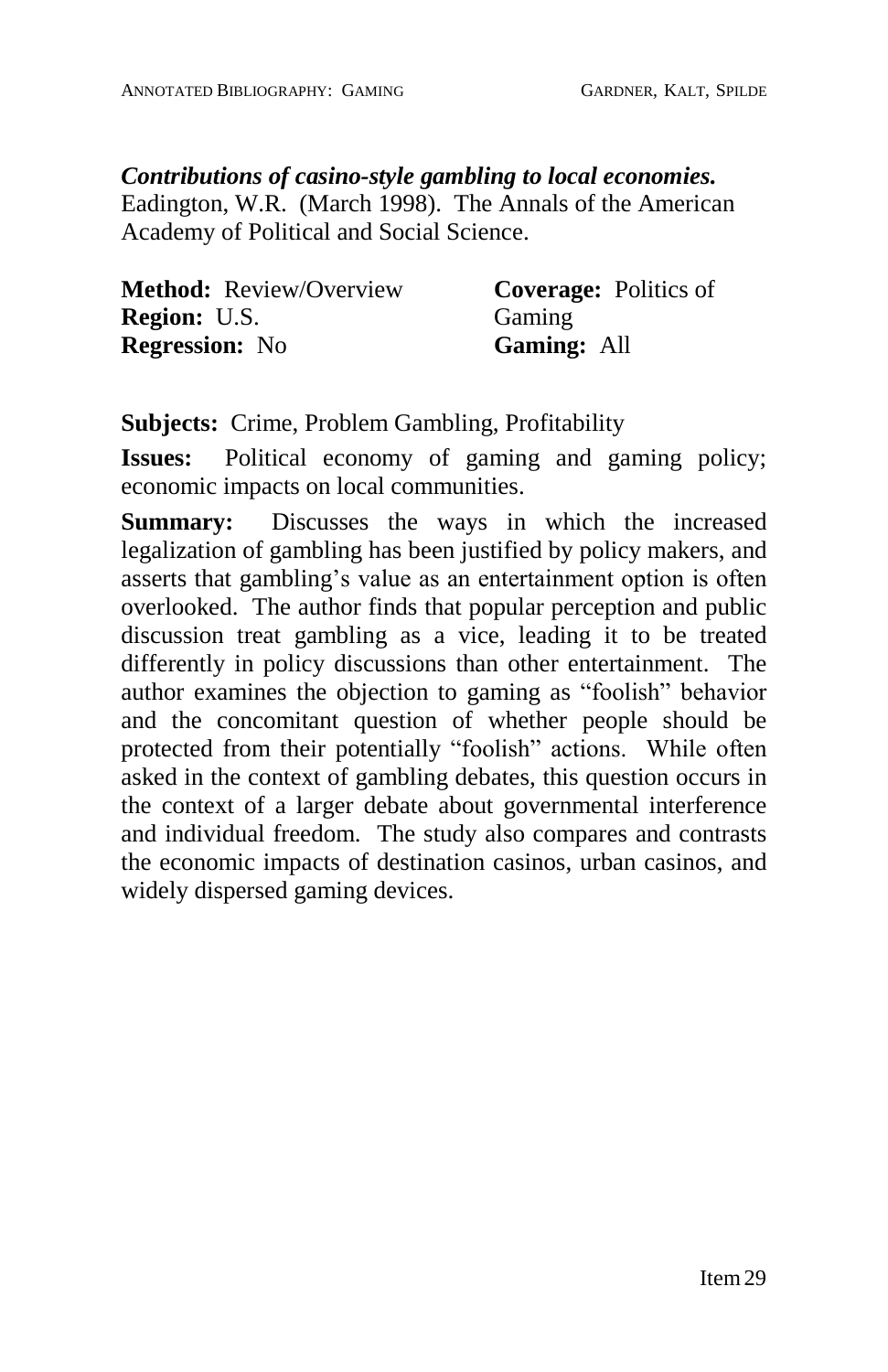*Measuring costs from permitted gaming: Concepts and categories in evaluating gamblingís consequences.* Eadington, W.R. (2003). Journal of Gambling Studies, 19 (2), 185-213.

**Method:** Review/Overview **Region:** n/a **Regression:** No

**Coverage:** Social Costs **Gaming:** All

**Subjects:** Problem Gambling

**Issues:** Methods and challenges of social welfare analysis of gaming.

**Summary:** This is not an empirical study, but a theoretical review of research methodologies used in the assessment of the social welfare effects of commercial gambling. The report's stated goal is to provide a framework for future research. One of the major issues in gambling research is the difficulty of producing value-free research rather than normative analysis. Specific methodological difficulties include: 1) the quantification of social costs; 2) the determination that individual costs are in fact caused by a casino under analysis; and 3) the attribution of negative externalities to the gambling industry itself and not to something more benign (e.g., increased concentrations of people).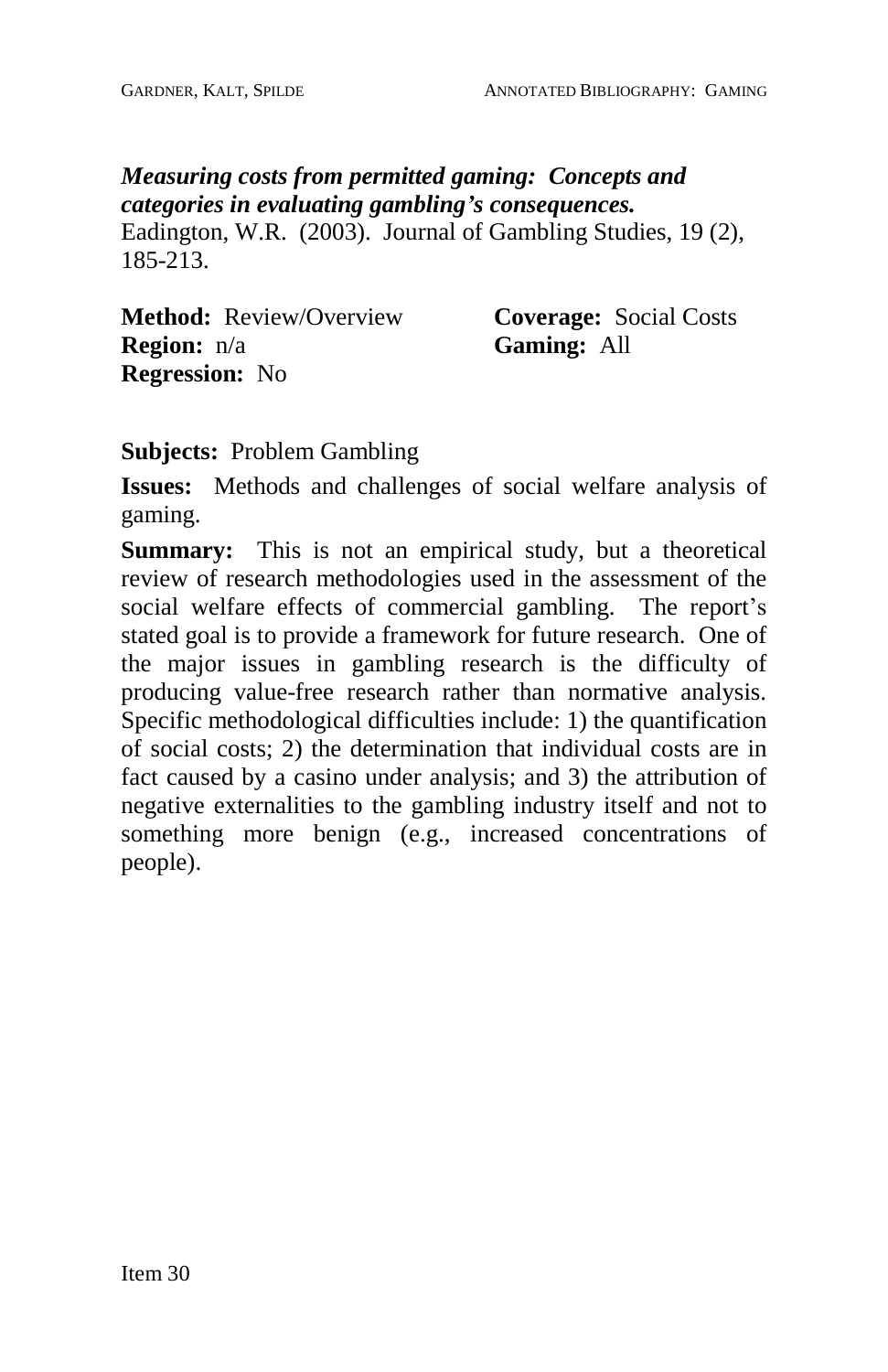*A study of the economic impact of the gaming industry through 2005.*

The Evans Group. (September 1996).

| <b>Method:</b> RIMS II Modeling | <b>Coverage:</b> Economic/ |
|---------------------------------|----------------------------|
| <b>Region: U.S.</b>             | Social Impact              |
| <b>Regression:</b> Yes          | <b>Gaming: All</b>         |

**Subjects:** Crime, Problem Gambling, Unemployment, Profitability, Lottery, State Taxes

**Issues:** Forecasting the economic benefits of gambling.

**Summary:** This study attempts to predict the economic benefits of the gambling industry in the U.S. in the period between 1996 and 2005. To do this, the authors used existing data on the economic impacts of legalized gambling, and make the following macroeconomic assumptions: 1) real growth will average 3% per year; 2) the inflation rate will average 3% per year; 3) population will increase 1% per year; and 4) wage rates will rise by an average of 4% per year. The study looks specifically at predicted revenue growth, employment gains, and increased tax revenue.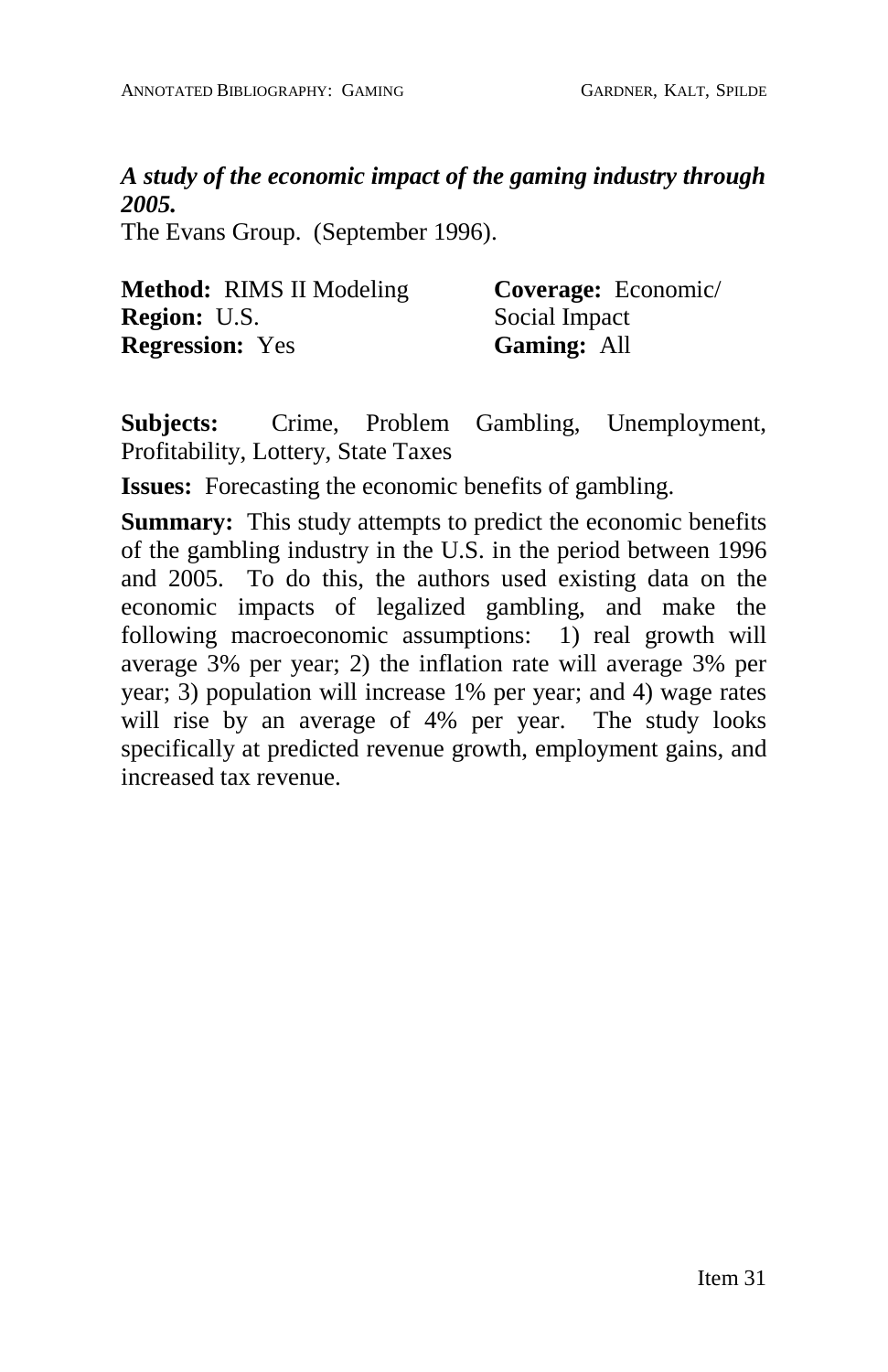*The economic impact of Indian casino gaming.* Evans, M.K. (May 1999). The Evans Group.

| <b>Method:</b> RIMS II Modeling | Coverage: Economic/   |
|---------------------------------|-----------------------|
| <b>Region: U.S.</b>             | Social Impact         |
| <b>Regression:</b> No           | <b>Gaming:</b> Indian |

**Subjects:** Welfare Dependency, Unemployment, Profitability, State and Federal Taxes

**Issues:** Structure of casino employment, wages, and tax generation.

**Summary:** Using data from a variety of sources, including state and federal governments, corporations, casino guides, and survey data from tribes, this study estimates the typical impact of Indian gaming in terms of gaming revenue, tax revenue, wages and salaries, and employment. Due to the paucity of available primary data, most of the results given in the study represent inexact estimates. The study reports that that the average sampled casino employs 0.58 people per slot machine and 5.0 people per gaming table. Results are displayed in both national and state-by-state formats.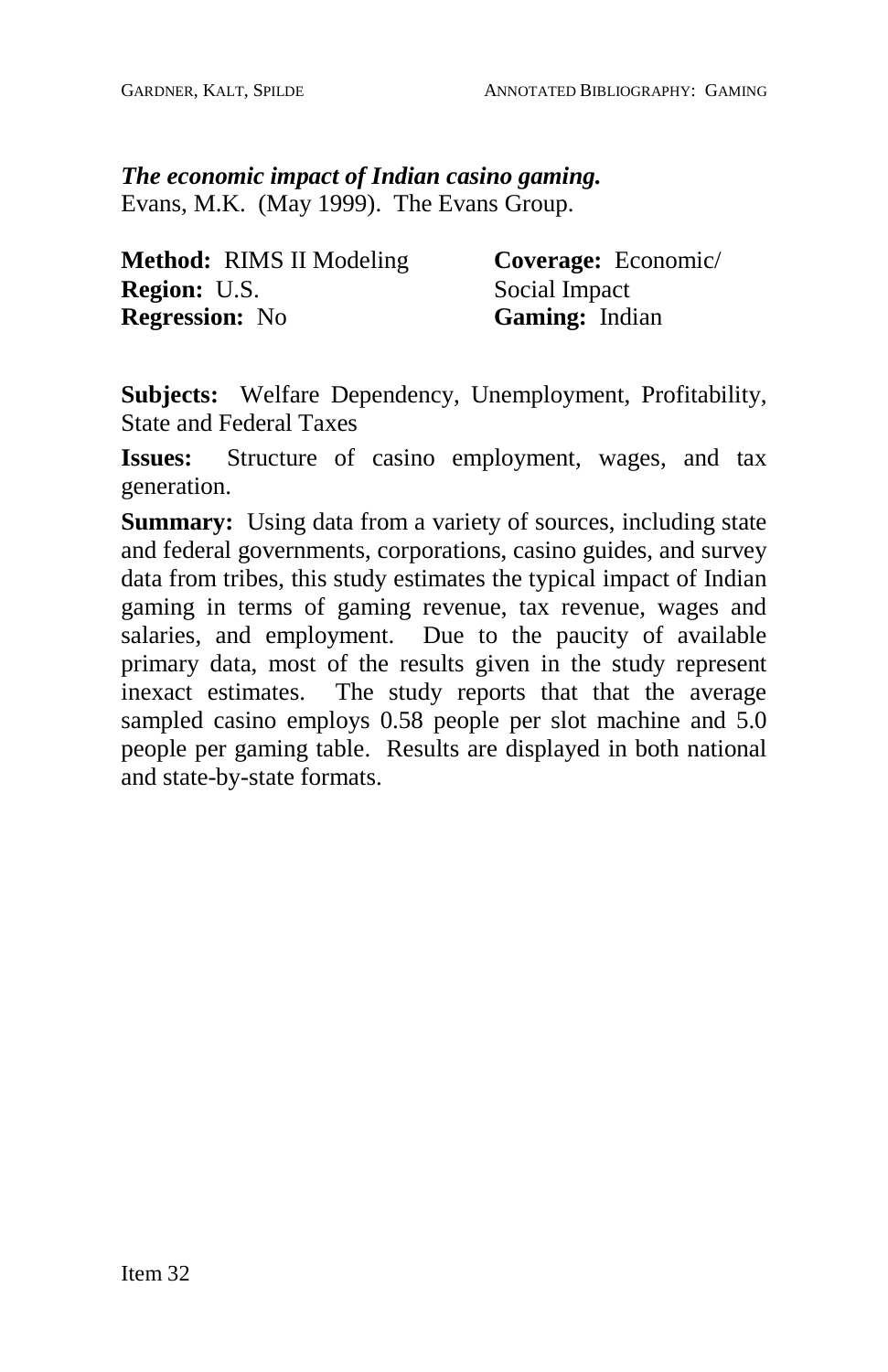*The economic impact of the Indian gaming industry in Wisconsin and potential impact of modified compact term.* Evans, M.K. & Evans, Carroll & Associates. (2002).

| <b>Method:</b> RIMS II Modeling | <b>Coverage:</b> Economic/ |
|---------------------------------|----------------------------|
| <b>Region: WI</b>               | Social Impact              |
| <b>Regression:</b> Yes          | Gaming: Indian             |

**Subjects:** Unemployment, Profitability, State Taxes

**Issues:** Impact of lifting restrictions on Indian gaming facilities.

**Summary:** Examines both the current impacts of Indian gaming in Wisconsin and what the impacts would be if restrictions in current tribal-state compacts  $\overline{\phantom{a}}$  such as betting limits, limited hours of operation, and limitations of the variety of table games  $-$  were eliminated. The author estimates that removing these artificial (i.e., not market-imposed) limitations would approximately double the number of jobs created directly by the industry and increase income and Wisconsin sales tax revenue by \$50 million per year.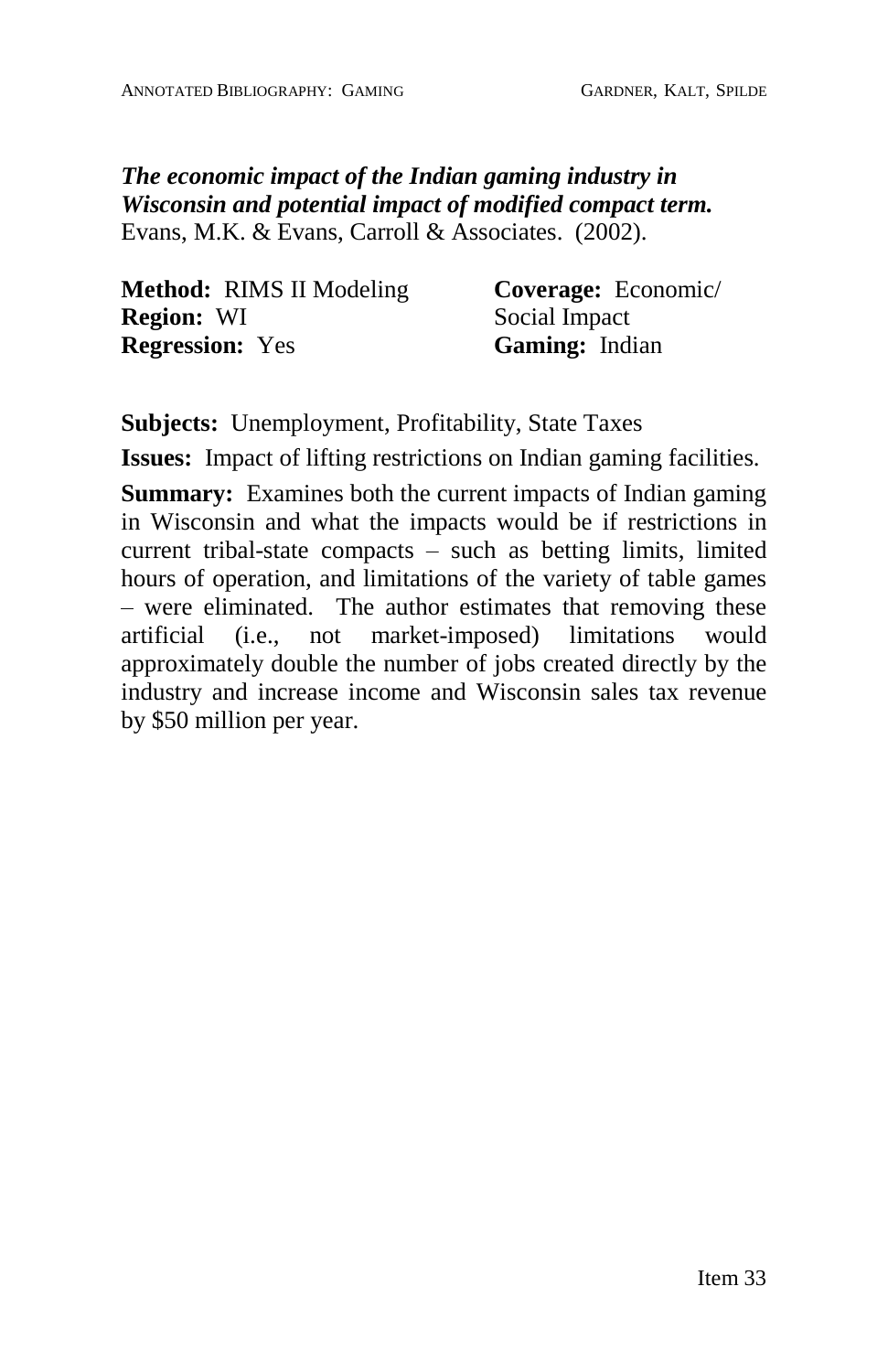*The social and economic impact of Native American casinos.* Evans, W.N. & Topoleski, J.H. (September 2002). Working Paper No. 9198, National Bureau of Economic Research.

| Method: Multivariate   | Coverage: Economic/ |
|------------------------|---------------------|
| Modeling               | Social Impact       |
| <b>Region: US</b>      | Gaming: Indian      |
| <b>Regression:</b> Yes |                     |

**Subjects:** Reservation Population, On-Reservation Employment, Off-Reservation Employment, Crime, Poverty, **Bankruptcy** 

**Issues:** Impacts of Indian casinos on reservation and surrounding communities.

**Summary:** Utilizing Bureau of Indian Affairs labor force reports for US reservations for 1983, 1989 and odd years in the 1990s and controlling for tribal and surrounding county economic and population characteristics, this study employs statistical analyses to examine the effects of Indian gaming on five tribal outcomes: total population, total employment, percent of adults employed, unemployment, and percent working but poor. With respect to surrounding communities, five outcomes are investigated: total employment, percent of adults employed, bankruptcy filings, crime, and mortality. It is reported that the introduction of Indian gaming has increased reservation population and employment, and reduced unemployment and poverty. Surrounding communities have experienced increases in employment and declines in mortality. On the cost side, the study finds that surrounding communities have seen increases in crime, and bankruptcy as a result of the introduction of Indian gaming.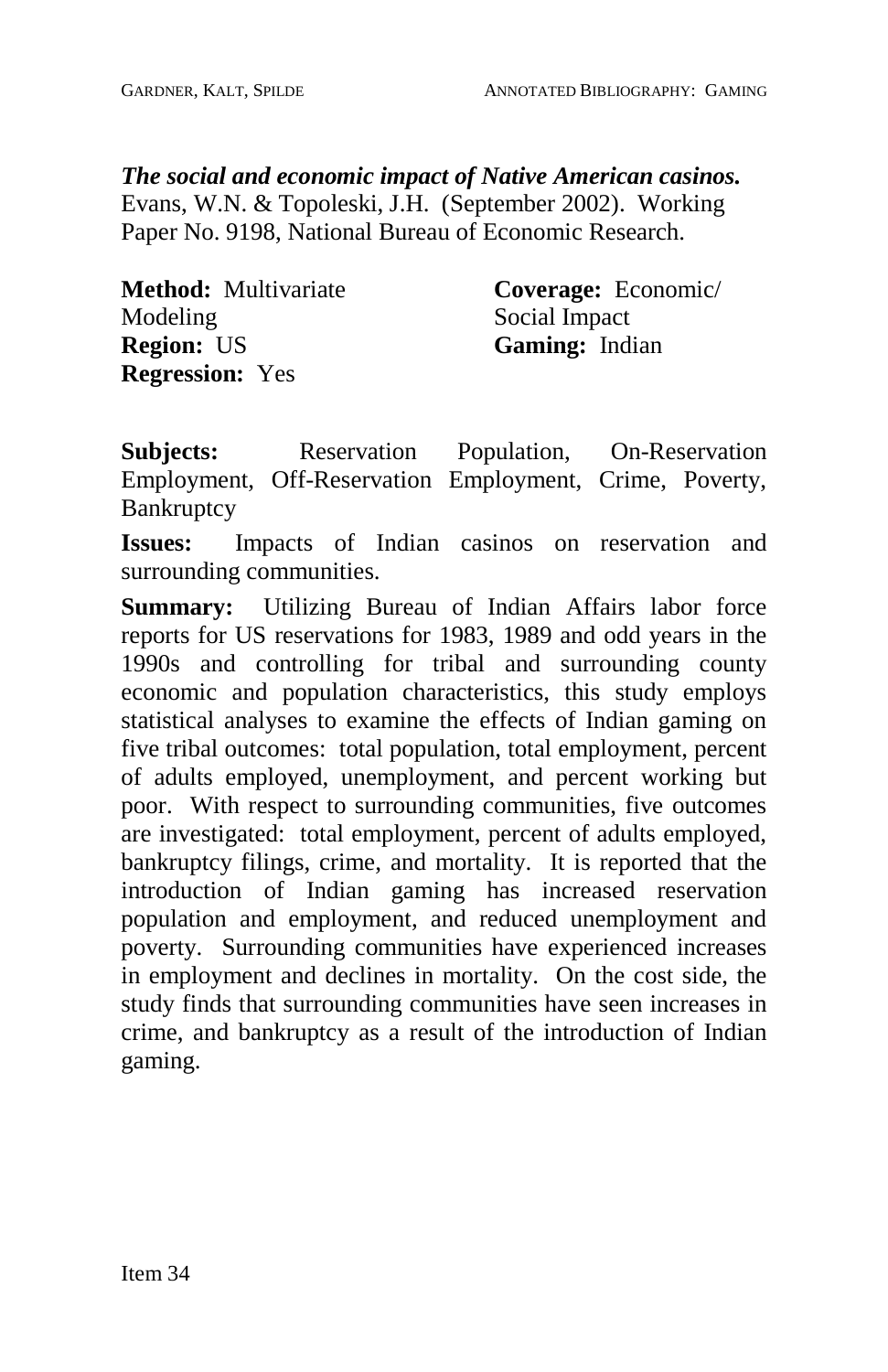#### *Along the Mississippi.*

Franklin, W.C. (1996). Forum for Applied Research and Public Policy.

| <b>Method:</b> Before-and-After | Coverage: Economic/           |
|---------------------------------|-------------------------------|
| <b>Comparative Analysis</b>     | Social Impact                 |
| <b>Region:</b> MS               | <b>Gaming:</b> Casino (Indian |
| <b>Regression:</b> No           | and Non-Indian)               |

**Subjects:** Welfare Dependency, Unemployment, Profitability, Economic Development, Taxes

**Issues:** Effect of gaming on infrastructure, property tax collections, school funding, retail sales, property values, construction, employment, and wages.

**Summary:** This study finds that casino gambling has had a positive impact in Tunica County, Mississippi, and plays a significant role in addressing the area's poverty. Before 1990, hundreds of workers had been laid off when technological developments decreased the required workforce in the region's primary industry, agriculture. In 1992, the county's unemployment rate was 26%, and more than half of its residents received some form of public assistance. The opening of the county's first casino had a dramatic impact on employment in both the construction and operation phases. The study reports that since gaming was established, child support collections increased, as did retail sales, school funding, and general tax revenues. The study also notes a wave of economic development in the area, including new housing and businesses.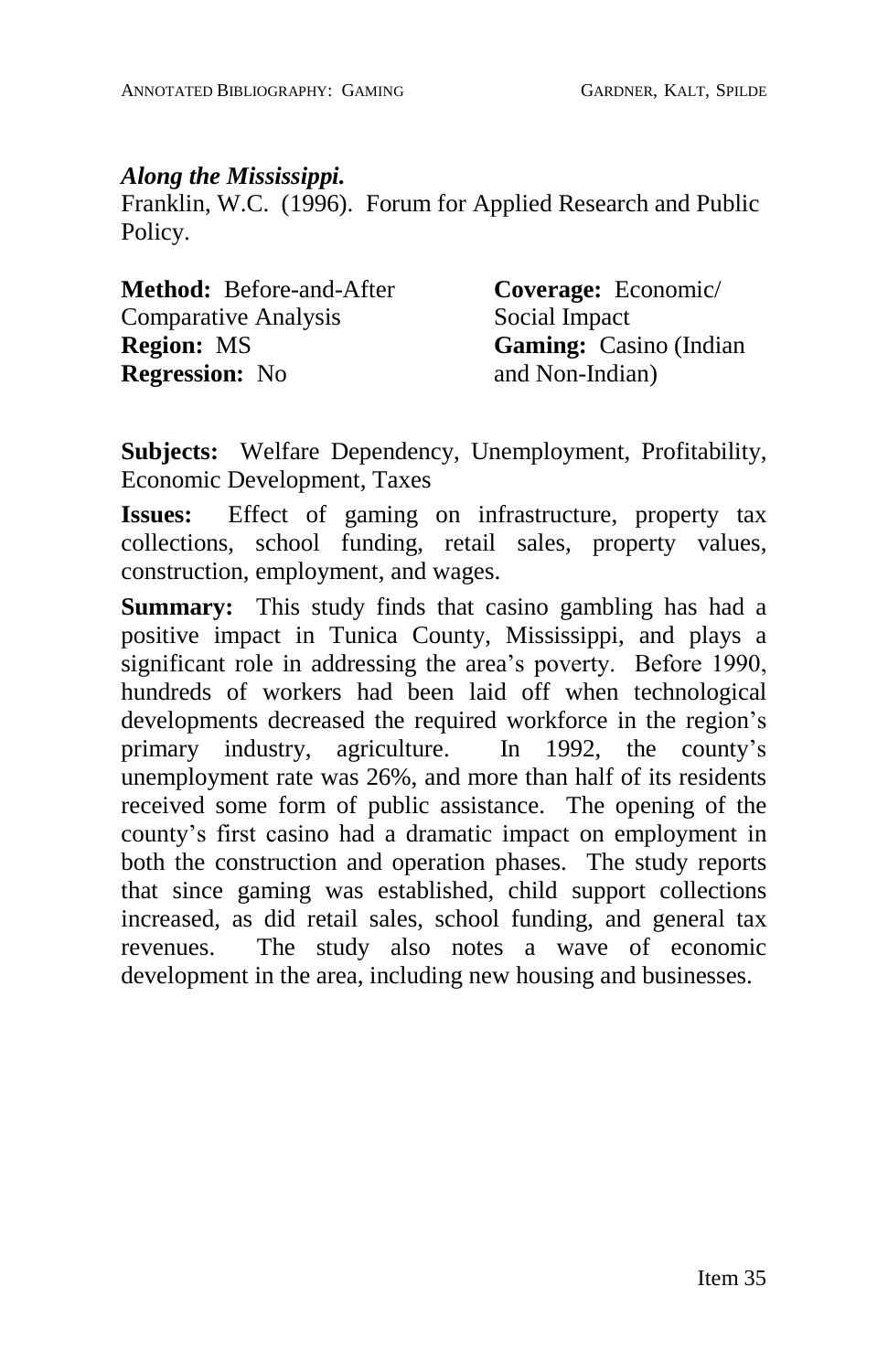# *A logistic regression model explaining recent State casino gaming adoptions.*

Furlong, E.J. (1998). Policy Studies Journal*,* 26 (3), 371-383.

| <b>Method:</b> Multivariate | <b>Coverage:</b> Political     |
|-----------------------------|--------------------------------|
| Modeling                    | Economy                        |
| <b>Region: U.S.</b>         | <b>Gaming:</b> Casino (Indian) |
| <b>Regression:</b> Yes      | and Non-Indian), Lottery       |

**Subjects:** Lottery, Economic Development, State Taxes

**Issues:** The role of perceived state fiscal crises in the legalization of gambling.

**Summary:** Examines political and fiscal rationale for the legalization of gambling, using a logistic regression model to determine whether the commonly-held belief that fiscal distress causes states to legalize gambling is true or not. He finds four factors to be statistically significant in explaining why states legalize gambling: 1) prevelant ideology; 2) per capita tax rankings; 3) longitudinal changes in state per capita taxes; and 4) longitudinal changes in state job growth. From this, the study concludes that economic distress and political feasibility are key to explaining legalization.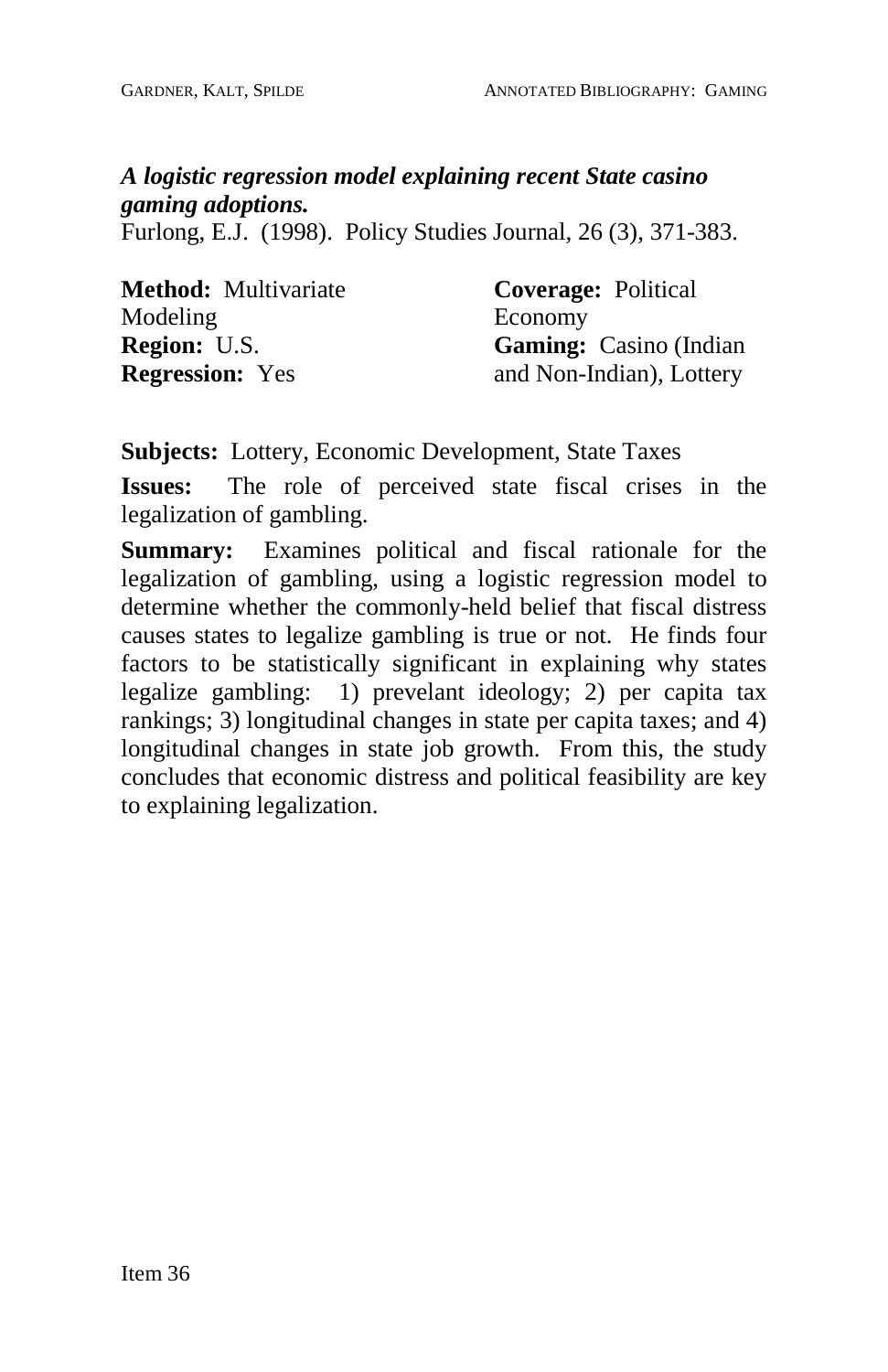# *The economic effects of tribal gaming on rural Minnesota counties.*

Gabe, T.M. (February 1994). University of Minnesota.

| <b>Method:</b> Multivariate |
|-----------------------------|
| Modeling                    |
| <b>Region: MN</b>           |
| <b>Regression:</b> Yes      |

**Coverage:** Economic/ Social Impact **Gaming:** Indian

**Subjects:** Profitability, Income

**Issues:** Impact of an Indian casino in Minnesota on county-level per capita income and income in eating and drinking, hotel and amusement industries

**Summary:** A thesis by a MS candidate at the University of Minnesota, this study examines the impact of the presence of an Indian casino on per capita personal income, and income per county resident contributed by workers in industries complementary to casinos. The study attempts to test the hypothesis that Indian casinos have positive impacts on per capita personal income. It also tests whether Indian casinos have positive impacts on the earnings of workers in complementary sectors. The multivariate economic model developed to test for these effects controls for the size of casino. The author concludes that income per county resident earned by workers in the eating and drinking, hotel, and amusement industries was affected positively by the casino. However, there was no evidence that the casino resulted in a positive impact on county wide personal per capita income. The preponderance of the data used is secondary data from state and federal sources. Casino data were obtained from publications by the Minnesota Office of Strategic and Long Range Planning, and verified through interviews with casino representatives.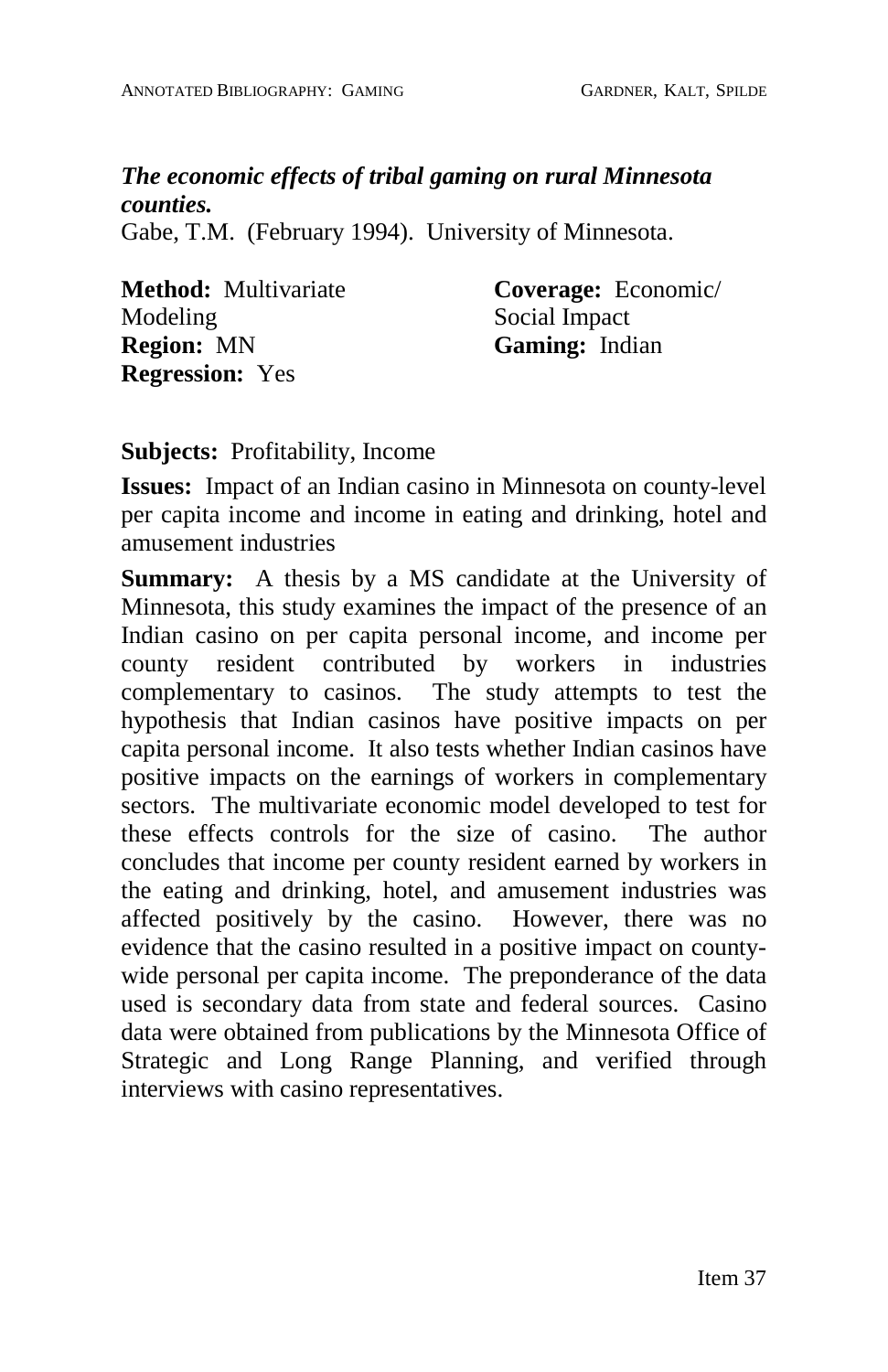# *Money laundering: Rapid growth of casinos makes them vulnerable***.**

GAO. (January 1996). U.S. Government Accounting Office.

| <b>Method:</b> Review/Overview | <b>Coverage:</b> Crime        |
|--------------------------------|-------------------------------|
| <b>Region: U.S.</b>            | <b>Gaming:</b> Casino (Indian |
| <b>Regression:</b> No          | and Non-Indian)               |

### **Subjects:** Crime, Regulation

**Issues:** Enforcement of and compliance with casino regulation.

**Summary:** Examines the rapid expansion of legalized gambling facilities in recent years, and the amount wagered at these facilities. The study finds that the large amounts of currency handled at casinos makes them vulnerable to money laundering. The report outlines the regulations governing currency transactions for various sectors of the industry. The regulations reviewed include those applicable in: 1) Nevada, which has its own regulatory system; 2) states where state-regulation mirroring the federal 1970 Bank Secrecy Act (BSA) is applied; and 3) tribal jurisdictions, which are exempt from the BSA, but which are required to report certain currency transactions according to the Internal Revenue Code (IRC). The report notes prior history of money laundering associated with casinos as one reason for concern. It also reviews recent changes in legislation and examines the extent to which casino compliance has been enforced in the various jurisdictions.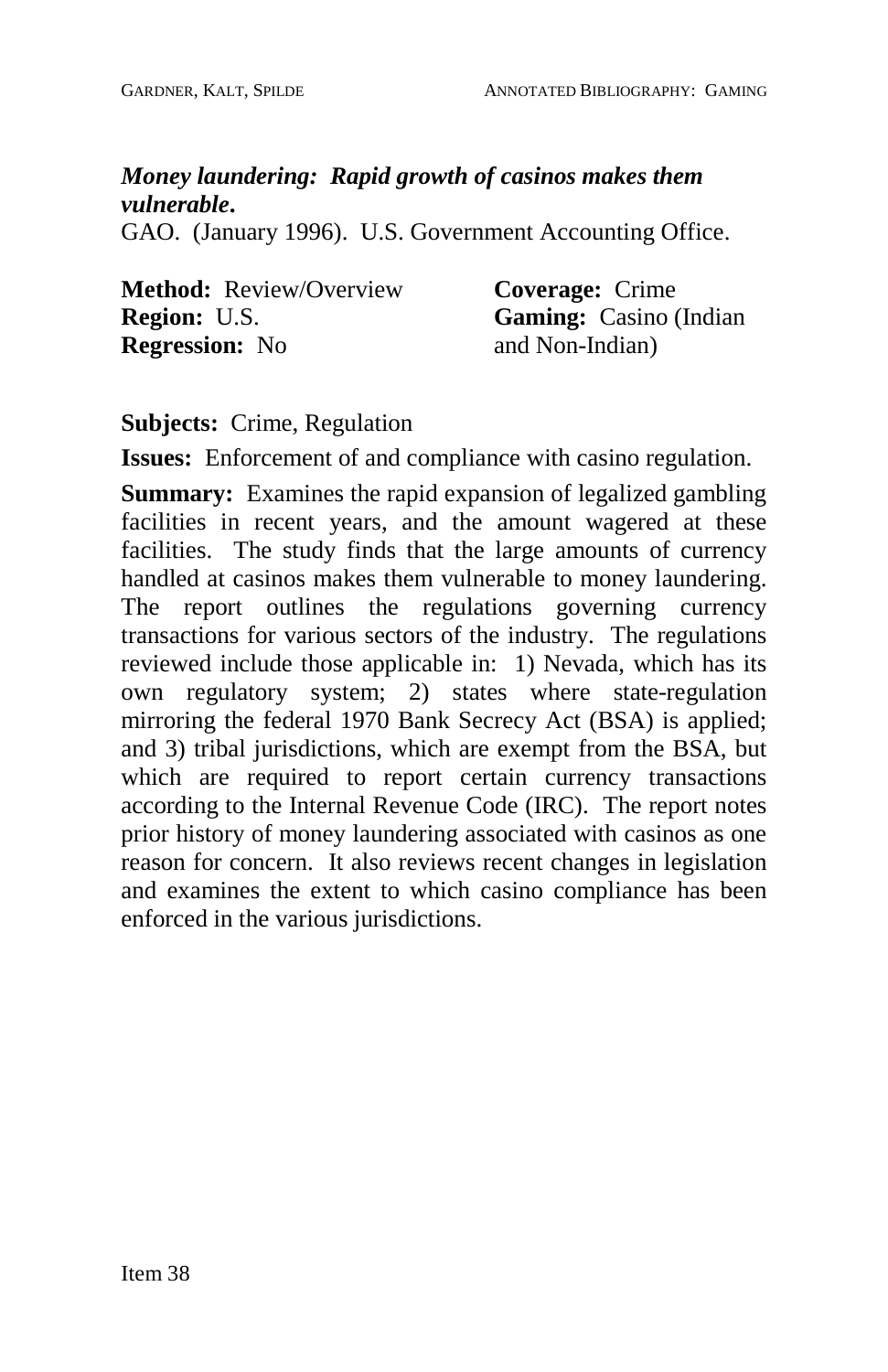# *Impact of gambling: Economic effects more measurable than social effects.*

GAO. (April 2000). U.S. Government Accounting Office.

| <b>Method: Case Study</b>        | Coverage: Economic/ |
|----------------------------------|---------------------|
| <b>Region:</b> Atlantic City, NJ | Social Impact       |
| <b>Regression:</b> No            | <b>Gaming: All</b>  |

**Subjects:** Crime, Bankruptcy, Problem Gambling, Suicide, Welfare Dependency, Unemployment, State Taxes

**Issues:** Tourism; community contributions; domestic violence; child neglect/abuse: incentives to attract gambling child neglect/abuse; incentives to attract gambling establishments in Atlantic City, NJ.

**Summary:** Focuses specifically on Atlantic City and the surrounding area in order to bring to light issues addressed in the NGISC report in a local, case-study setting. The research study examines the economic effects of gambling, including bankruptcy, tax revenues, employment, and city investment. It also assesses the social effects of gambling, including the prevalence of pathological gambling, and community inducements used to attract casinos. To investigate these effects, the study employs data gathered from site visits in Atlantic City and Trenton, as well as economic and social data from federal, state, county, and city agencies. During interviews, researchers used a survey instrument with both general questions and questions tailored to the particular interviewee's area of expertise. The GAO finds that the social effects of gambling are substantially more difficult to measure than the economic effects, as data on the former are more limited in quantity and quality, and as it is difficult to isolate clear cause-and-effect relationships between gambling and social consequences. The GAO reports that conclusive evidence linking social problems to gambling in Atlantic City has not been established.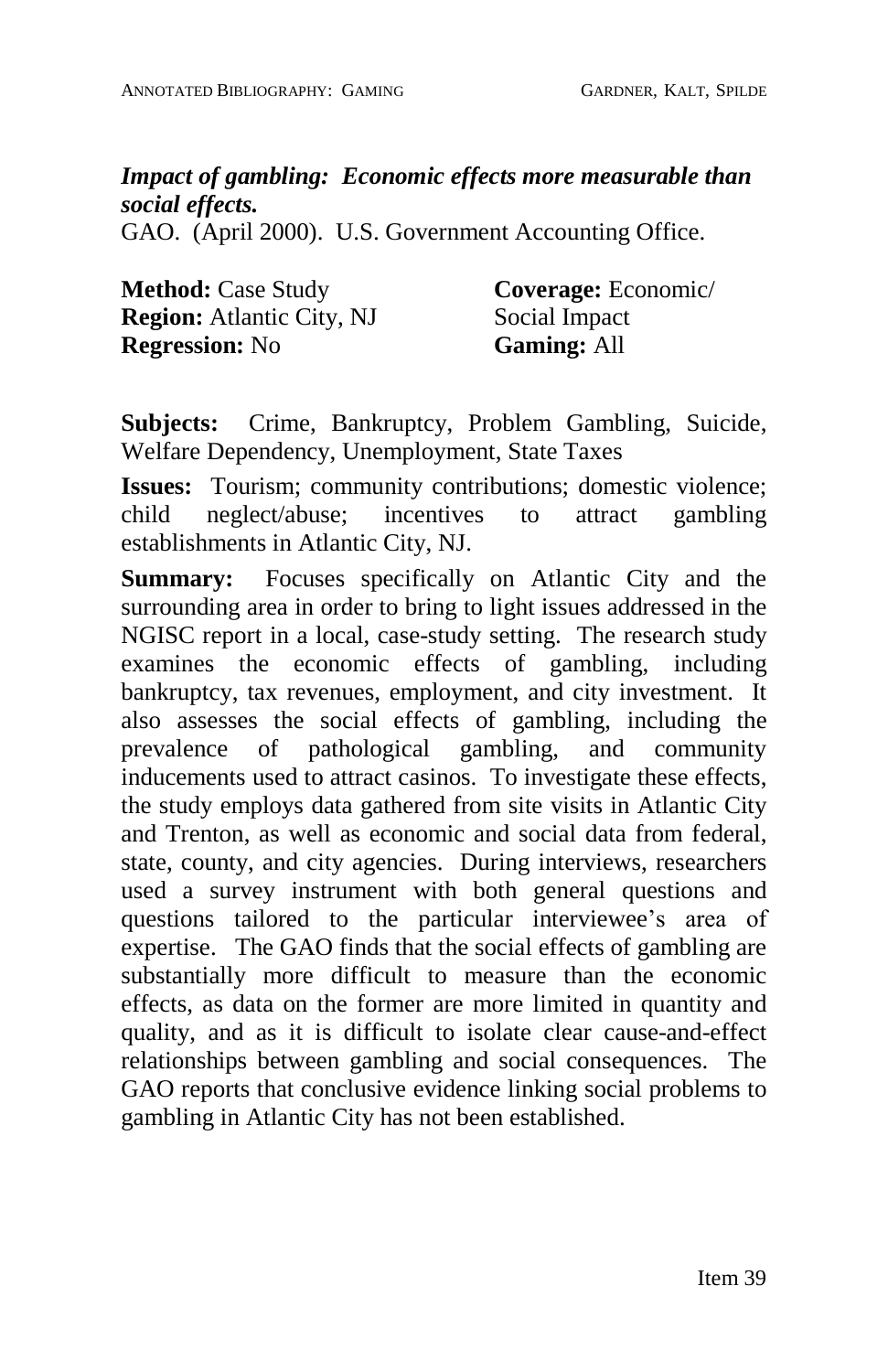*Convenience gambling: Information on economic and social effects in selected locations.* GAO. (October 2000).

| <b>Method:</b> Case Studies, | Coverage: Economic/        |
|------------------------------|----------------------------|
| Interviews, Data Review      | Social Impact              |
| <b>Region:</b> $n/a$         | <b>Gaming:</b> Convenience |
| <b>Regression:</b> No        | Gambling                   |

**Subjects:** Bankruptcy, Problem Gambling, Suicide, Welfare Dependency, Unemployment, State Taxes

**Issues:** Impacts of convenience gambling on employment, tax revenue, and social conditions.

**Summary:** One of three studies on gambling commissioned by Congressman Frank Wolf after the National Gambling Impact Study Commission completed its work. The report focuses on the economic effects of convenience gambling, particularly on employment, tax revenues, community investment, bankruptcy, and the social effects of convenience gambling (including its effect on the prevalence of problem gambling). Three different jurisdictions (Charleston, South Carolina; Great Falls, Montana; and Salem, Oregon) were selected. However, much of the data are compiled on a statewide level. Authors interviewed city, county, and state officials involved in economic, social, regulatory, and law enforcement, as well as individuals representing the restaurant and convenience gambling industries and nonprofit social organizations. Economic and social data from local, state, and federal agencies are also employed. The study finds that although convenience gambling did create some jobs and tax revenue, it had no impact on the unemployment rate in any of the three communities studied. Other social effects are not measured, and conclusive evidence of social problems is not documented.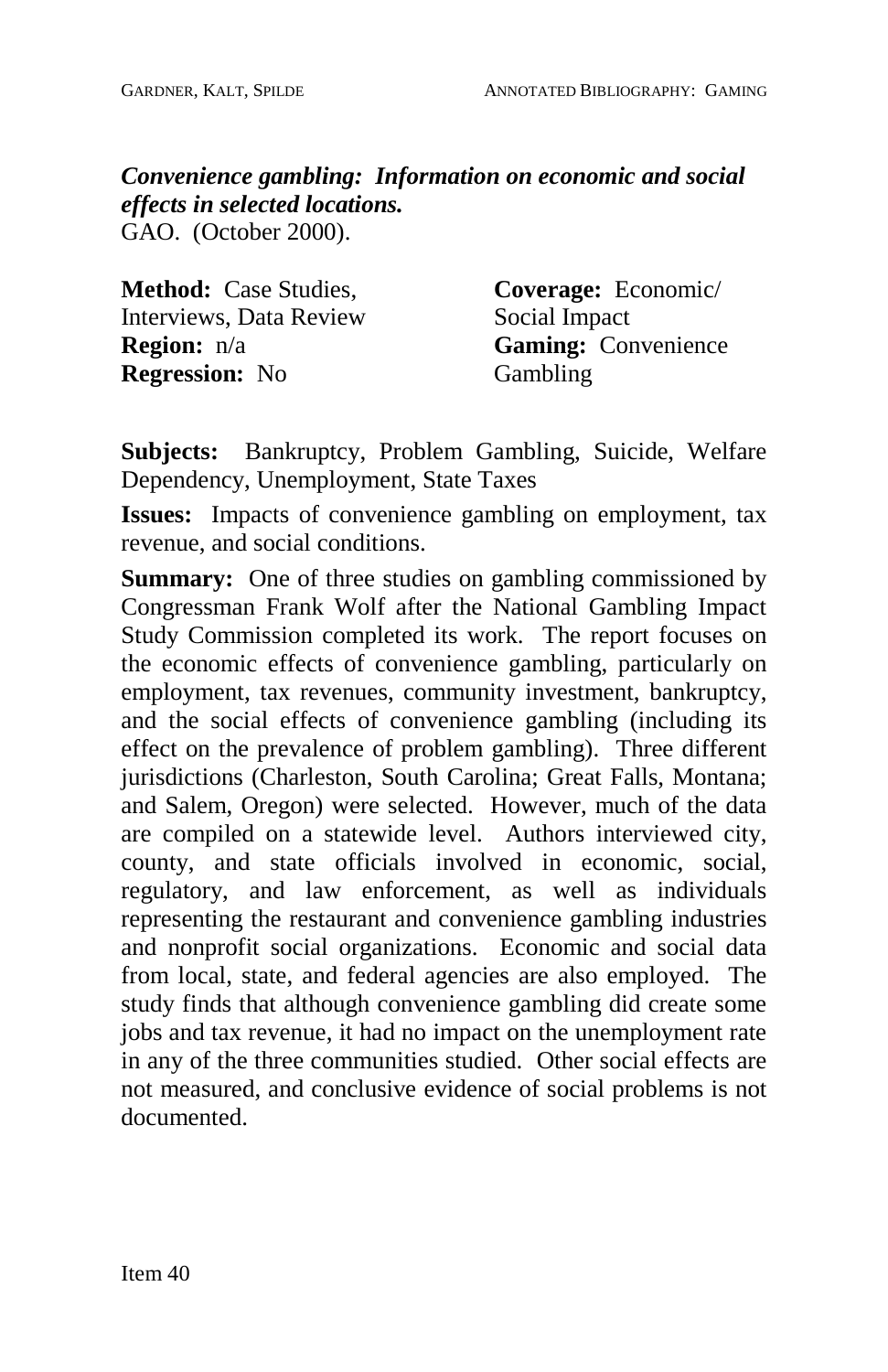### *Casino gambling in America and its economic impacts.*

Garrett, T.A. (August 2003). Federal Reserve Bank of St. Louis.

| <b>Method:</b> Regression    | <b>Coverage:</b> Economic/     |
|------------------------------|--------------------------------|
| <b>Region:</b> U.S., Midwest | Social Impact                  |
| <b>Counties and Cities</b>   | <b>Gaming:</b> Casino (Indian) |
| <b>Regression:</b> Yes       | and Non-Indian)                |

**Subjects:** Growth, Employment, Income, State Taxes, Retail **Sales** 

**Issues:** Impacts of the presence of casino gaming on local economies.

**Summary:** This study examines the growth and impacts of casino gaming in the U.S., with particular emphasis on cities and counties in the Federal Reserve System's Eighth District. After documenting the growth of casino gaming over the 1990s and early 2000s, the author estimates the impacts of casino gaming on employment and income across a sample of six counties in Mississippi, Indiana, Missouri, and Iowa. It is reported that three out of four of the rural counties experienced increased employment and income as a direct result of the introduction of casinos. Such effects are harder to detect in the two larger population urban counties, since casino gambling constitutes a small portion of the counties' economies.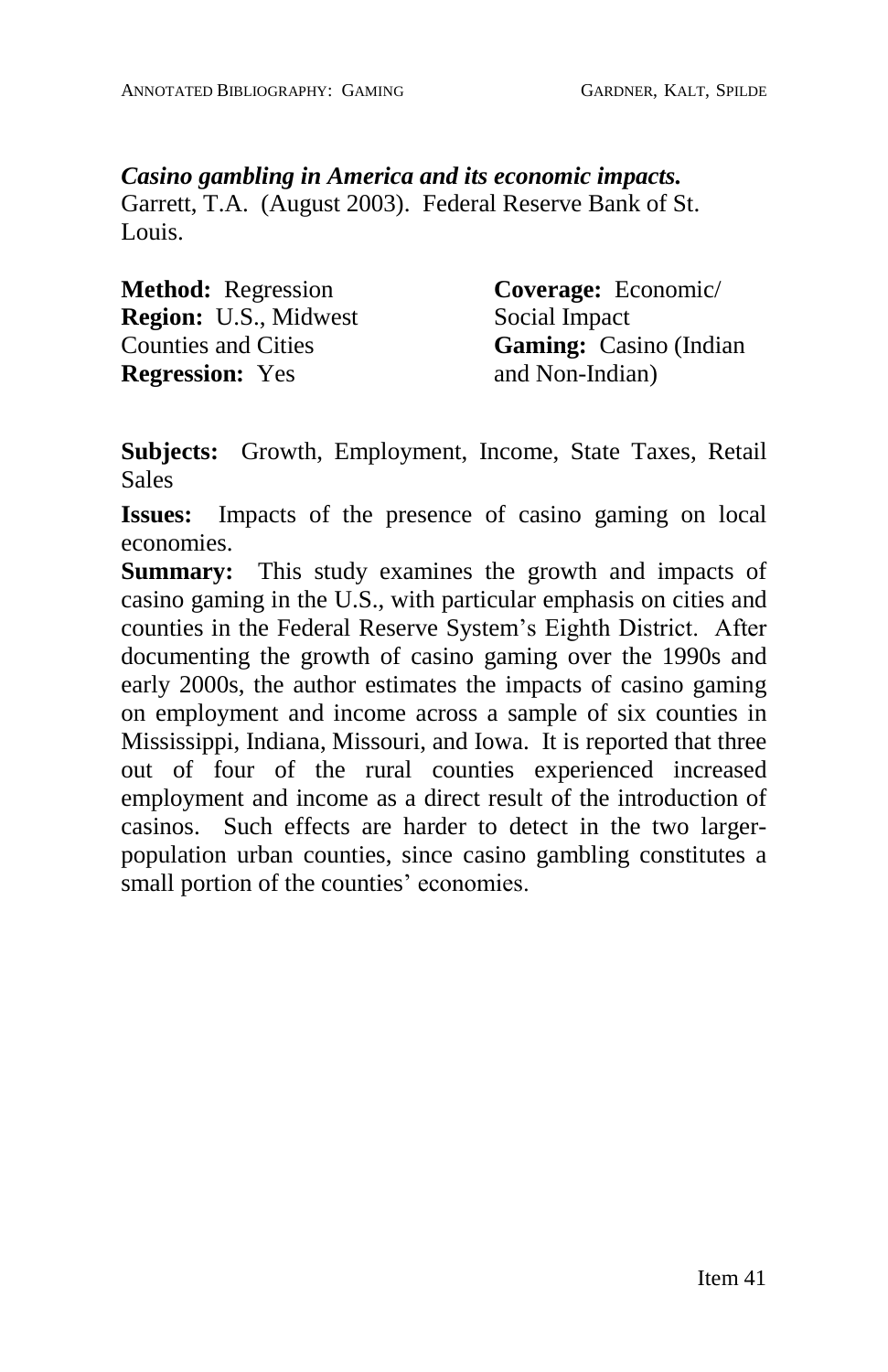# *Casino gambling and crime: A panel study of Wisconsin counties.*

Gazel, R.C., Rickman, D.S. & Thompson, W.N. (2001). Managerial and Decision Economics.

**Method:** Statistical Modeling **Region:** n/a **Regression:** Yes

**Coverage:** Crime **Gaming:** Indian

**Subjects:** Crime

**Issues:** Impact of casino introduction on crime.

**Summary:** The study uses Gary Becker's theoretical framework to examine the link between casinos and crime in Wisconsin, in a panel study of casino counties and non-casino counties. Using county-level crime data, the authors divide their results into two parts: 1) Index (i.e., violent and property) crimes and 2) Non-Index arrests. The report finds that Index crimes have increased dramatically faster in casino counties than in the rest of Wisconsin, and that this effect has spilled over into counties adjacent to casino counties. In addition, arrests for Non-Index offenses increased after the introduction of a casino. However, the spillover effect observed with violent crime did not occur with Non-Index crime.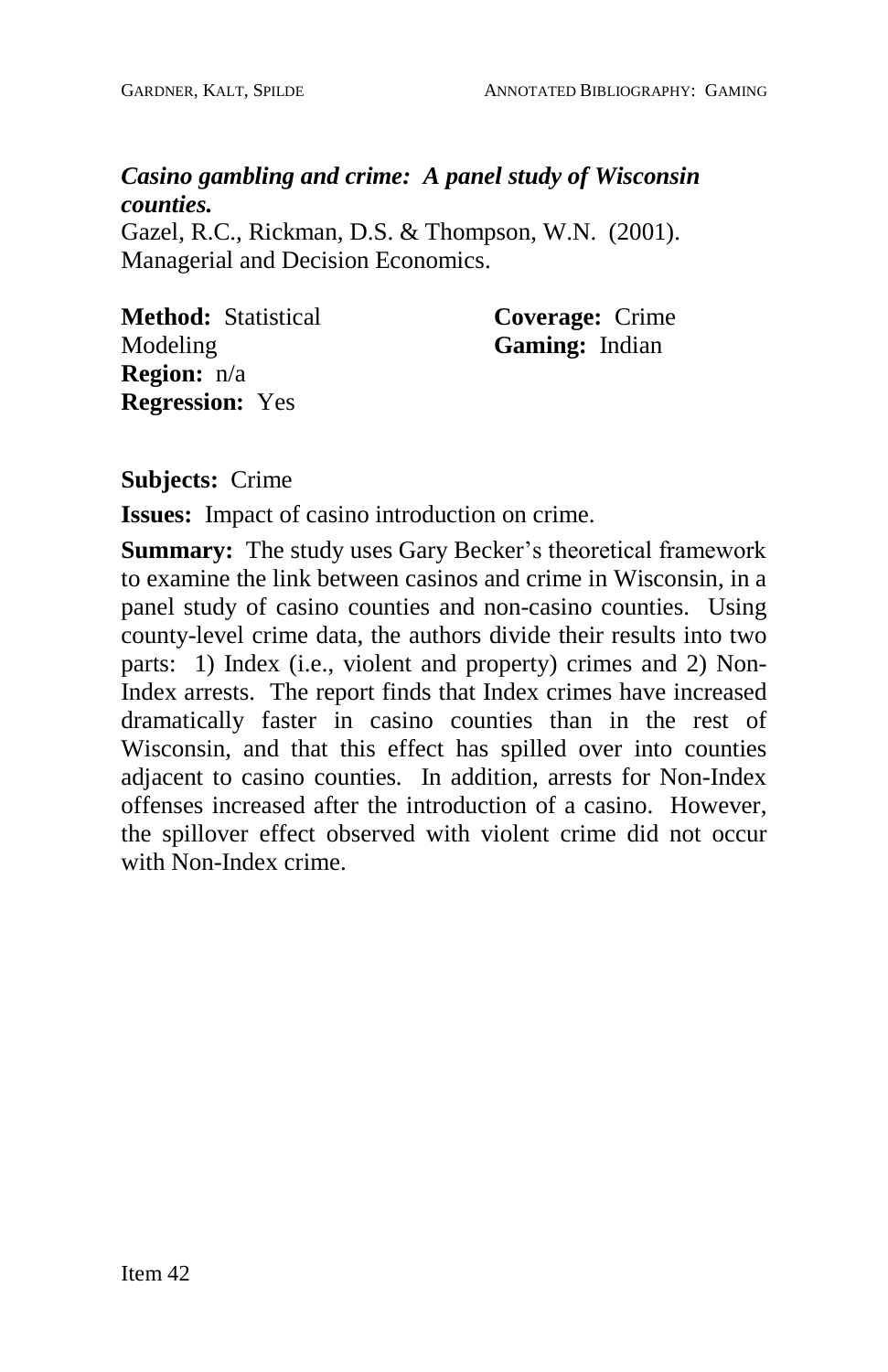#### *Are casinos a windfall for state budgets?*

Gold, S.D. (July 1995). State Fiscal Brief No. 30, State University of New York.

| <b>Method:</b> Comparative | <b>Coverage:</b> Fiscal Effects |
|----------------------------|---------------------------------|
| <b>Region:</b> n/a         | <b>Gaming:</b> Casino (Indian)  |
| <b>Regression:</b> No      | and Non-Indian), Lottery,       |
|                            | Pari-mutuel, VLT/EGM            |

### **Subjects:** State Taxes

**Issues:** Impacts of casino introductions on state budgets.

**Summary:** This study examines state government revenue from different forms of gambling (lotteries, casinos, pari-mutuel, etc.) and finds that casino gaming is not a panacea for state budgets and should not be considered as such. Lotteries, for example, often contribute no more than a small percentage of the total budget. Massachusetts, the state with the highest per capita lottery revenue, only garners 5.4% of its budget from lottery revenues. Casinos can be significant contributors to state budgets, but not significant enough outside of Nevada to drastically alter state fiscal policy. The author argues that casinos are no panacea for five reasons: 1) casinos will remain a small part of the overall economy; 2) competition will divide the casino market; 3) casinos will cannibalize other revenue; 4) local and regional casinos will not be as lucrative for states as destination casinos; and 5) costs may override benefits, cutting into state revenue gains.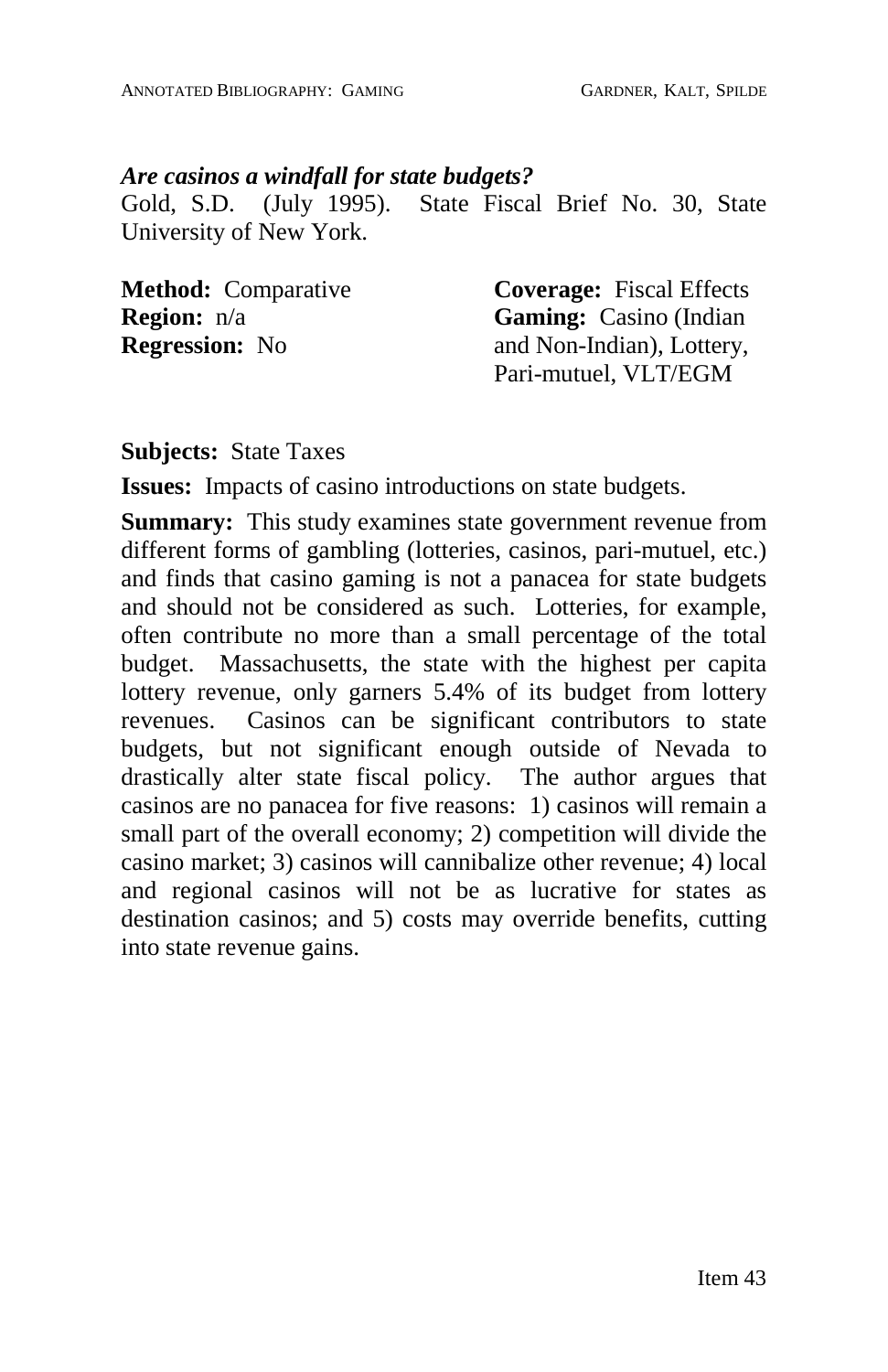## *Understanding the economic impact of casinos in Missouri: A review of the Leven-Phares study.*

Goodman, R. & Feser, E. (October 14, 1998). United States Gambling Research Institute.

| <b>Method:</b> Review/Overview | Coverage: Economic/           |
|--------------------------------|-------------------------------|
| <b>Region:</b> MO              | Social Impact                 |
| <b>Regression:</b> No          | <b>Gaming:</b> Casino (Indian |
|                                | and Non-Indian)               |

**Subjects:** Crime, Bankruptcy, Problem Gambling, State Taxes **Issues:** Empirical assessment of displacement spending.

**Summary:** In this review of the Leven-Phares study on Missouri casinos, the authors claim that the Leven-Phares study overestimates positive impacts of casinos by omitting costs of problem gambling and by overstating in-state spending and gambling dollar retention. This study argues that Leven and Phares have a bias towards benefits. However, the study credits Leven and Phares for being among the few to document displacement spending accurately (rather than taking the "eitheror approach" used by other researchers, in which spending by casino customers is considered as either entirely substitution or entirely new to the economy).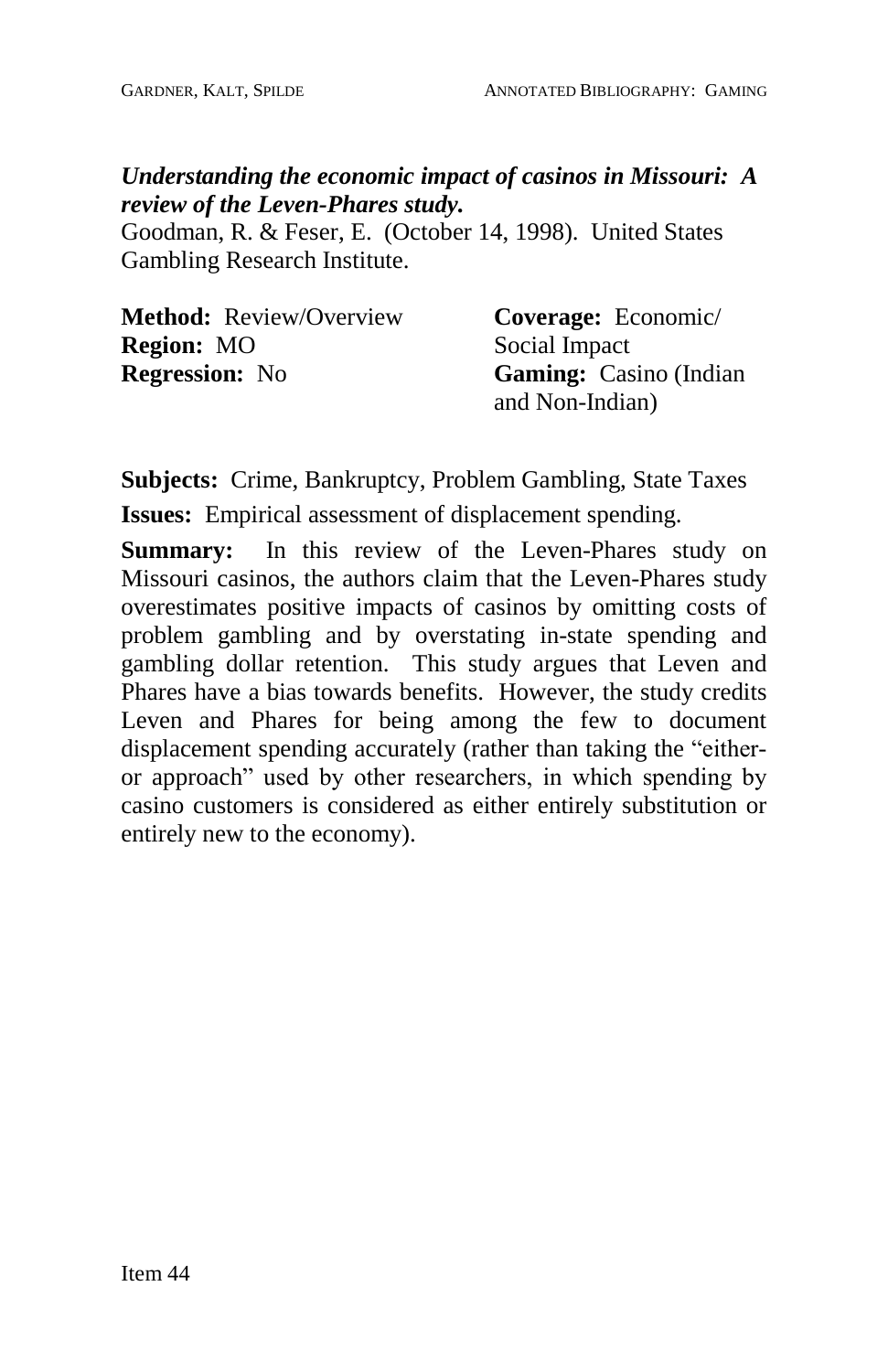*The Impact of Casino Gambling on Bankruptcy Rates: A County Level Analysis.*

Goss, E. & Morse, E. (March 2004). Creighton University.

**Method:** Regression **Region:** U.S. Counties **Regression:** Yes

**Coverage:** Bankruptcy **Gaming:** Casino (Indian and Non-Indian)

**Subjects:** Bankruptcy

**Issues:** Impacts of the presence of casino gaming on bankruptcy rates.

**Summary:** This study estimates the effect of the presence of casino gaming on individual and business bankruptcy rates. Pairing counties with casinos and counties without casinos, based on demographic criteria, the study uses statistics and regression analysis to explain differences in the prevalence of inter-county bankruptcy. It is reported that counties in which casinos were introduced in the 1990s had cumulative growth rates in individual bankruptcies more than twice that of their corresponding matched counties. Business bankruptcy rates, however, were more than 35% lower for the casino counties than for the non-casino counties.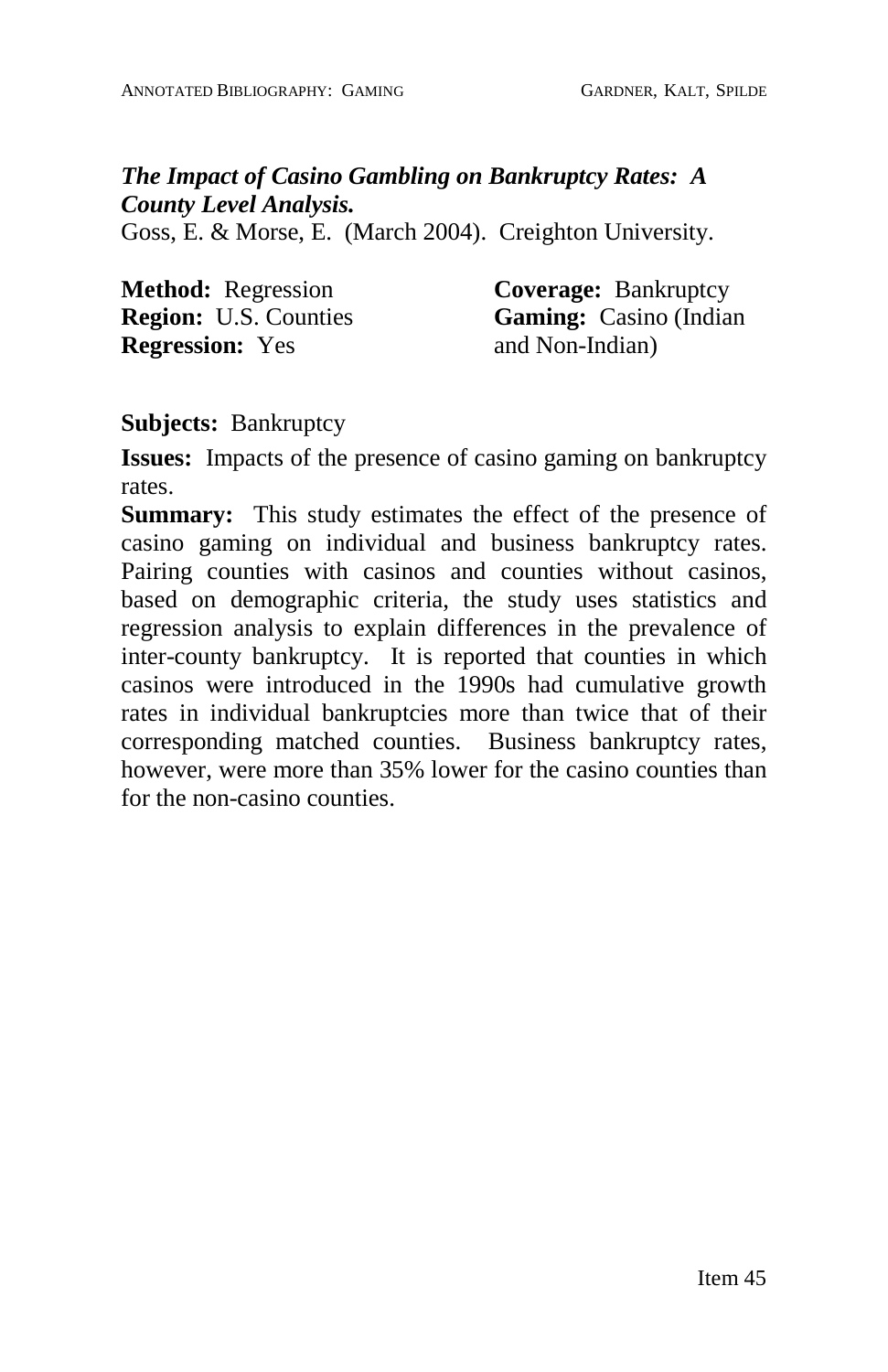## *Bluff or winning hand? Riverboat gambling and regional employment and unemployment.*

Grinols, E.L. (Spring 1994). Illinois Business Review, 51 (1), 8-11.

**Method:** Multivariate Before-and-After Modeling **Region:** IL **Regression:** Yes

**Coverage:** Economic/ Social Impact **Gaming:** Casino (Indian and Non-Indian)

**Subjects:** Crime, Problem Gambling, Unemployment

**Issues:** Before-and-after comparison of employment; impact on regional income.

**Summary:** This study finds that gambling has created no net increase in state employment levels, and that where riverboats have had a discernible effect on unemployment, the net improvement has been relatively small.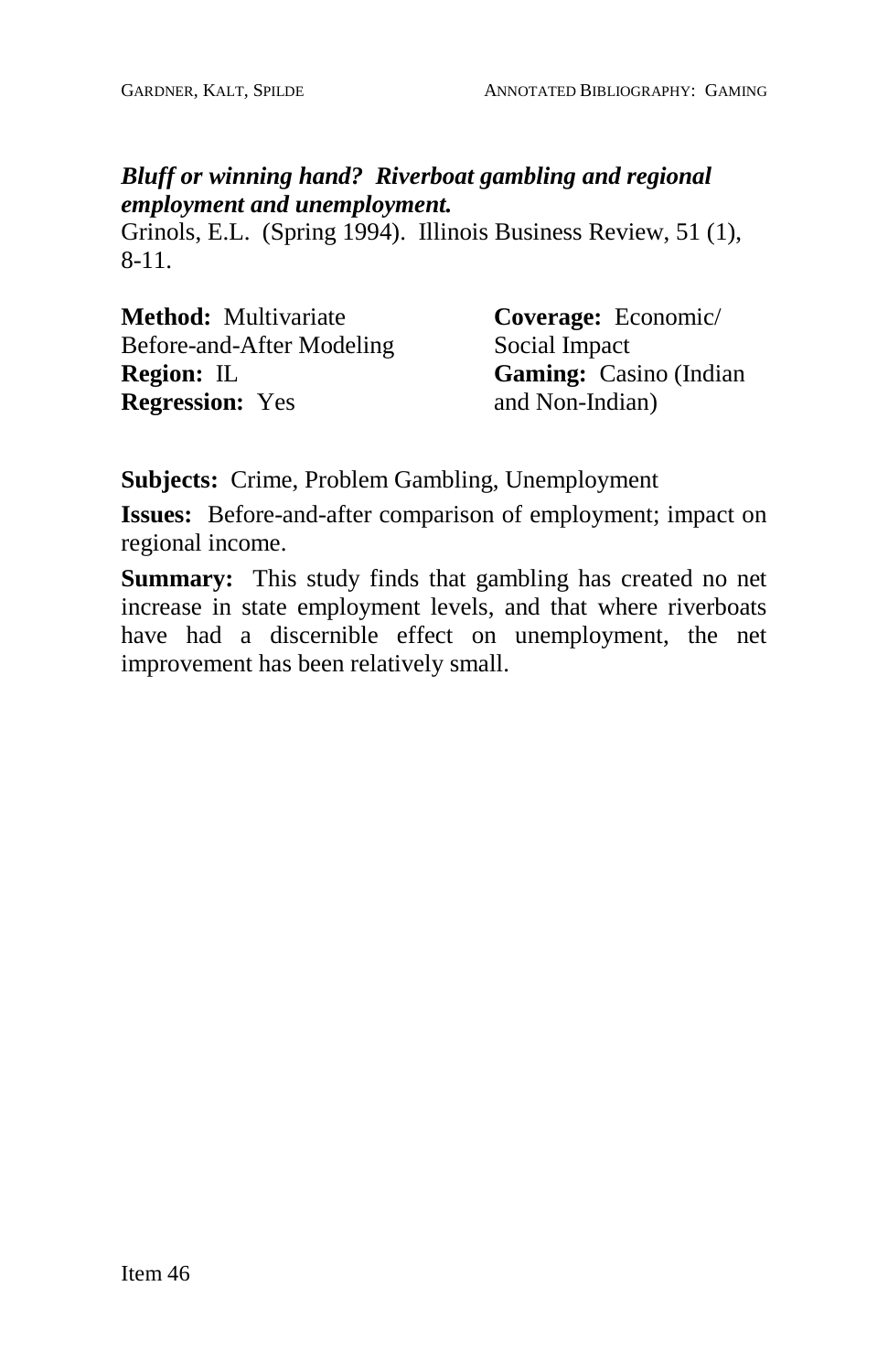#### *Gambling as an economic policy: Enumerating why losses exceed gains.*

Grinols, E.L. (Spring 1995). Illinois Business Review, 52 (1), 6-12.

| <b>Method:</b> Literature Review | Coverage: Economic/ |
|----------------------------------|---------------------|
| <b>Region:</b> n/a               | Social Impact       |
| <b>Regression:</b> No            | <b>Gaming: All</b>  |

**Subjects:** Crime, Problem Gambling, Suicide, Economic Development, State Taxes

**Issues:** Costs of gambling, including child abuse, crime, estimated social cost per tax dollar raised by gambling, and regulation costs.

**Summary:** This study relies on secondary source material, including information from the "American Insurance Institute" (existence not verifiable). It estimates the costs of legalized gambling to be comparable to an annual Hurricane Andrew.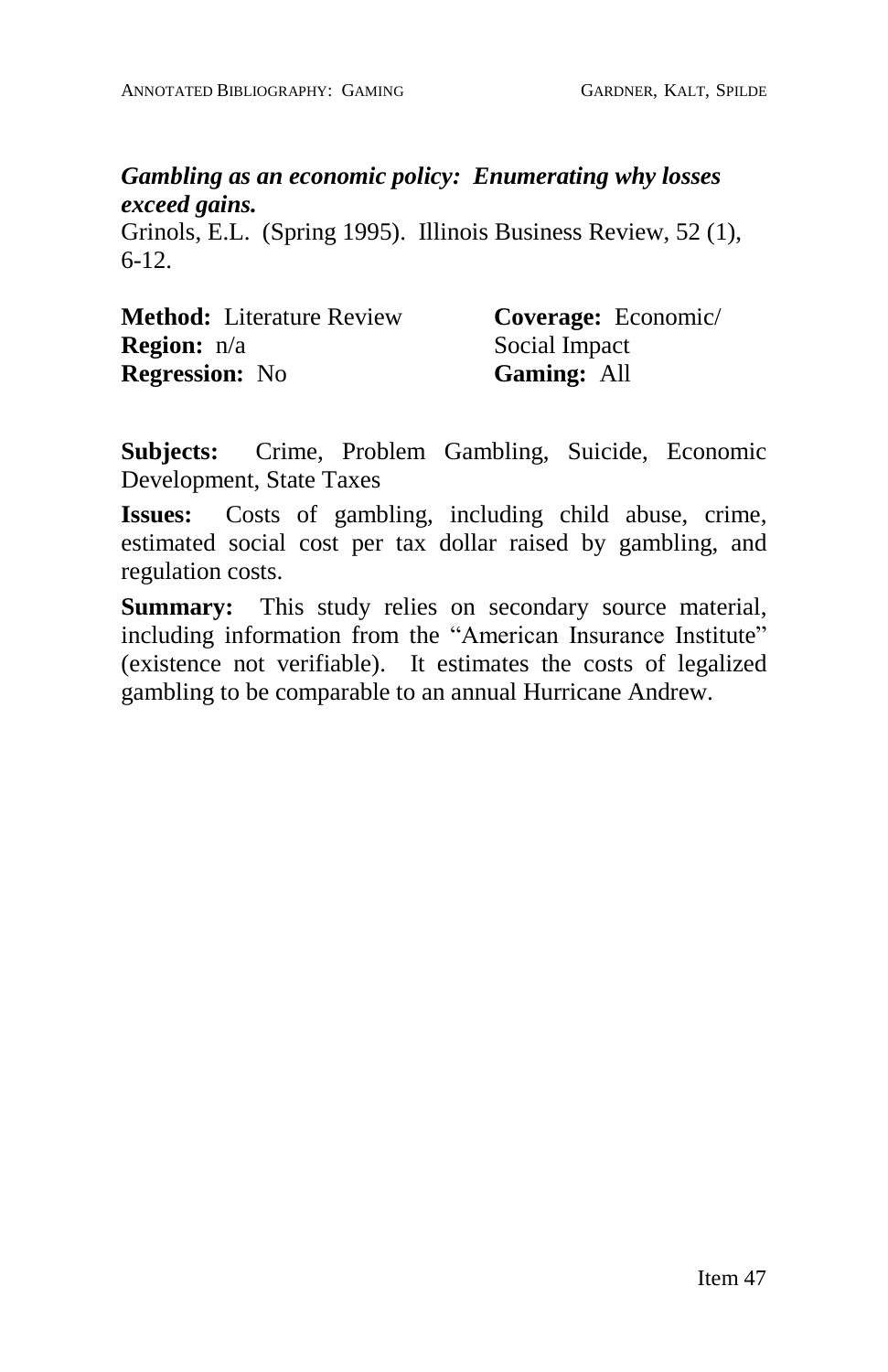# *Cutting the Cards and Craps: Right Thinking about Gambling Economics***.**

Grinols, E.L. (December 2001). College of Business, University of Illinois at Urbana-Champaign.

| <b>Method:</b> Review/Overview | <b>Coverage:</b> Economic/ |
|--------------------------------|----------------------------|
| <b>Region:</b> n/a             | Social Impact              |
| <b>Regression:</b> No          | <b>Gaming: All</b>         |

**Subjects:** Economic Development, Employment, Crime, Health Effects, State and Local Taxes, Regulatory Costs, Bankruptcy, Problem Gambling, Suicide

**Issues:** Appropriate framing of a social cost-benefit test re: gaming

**Summary:** This study presents the analytics of social cost benefit tests, with an eye toward clearing up common misconceptions (e.g., the benefits of employment in the gaming industry, the measurement of social costs). A brief review of the history of debates regarding the social costs and benefits of the gambling industry is presented. Selected empirical studies are reviewed. Based on numerical estimates from these other studies, the author constructs a social cost-benefit table and concludes that the costs of gaming outweigh the benefits by 5.6 to 1.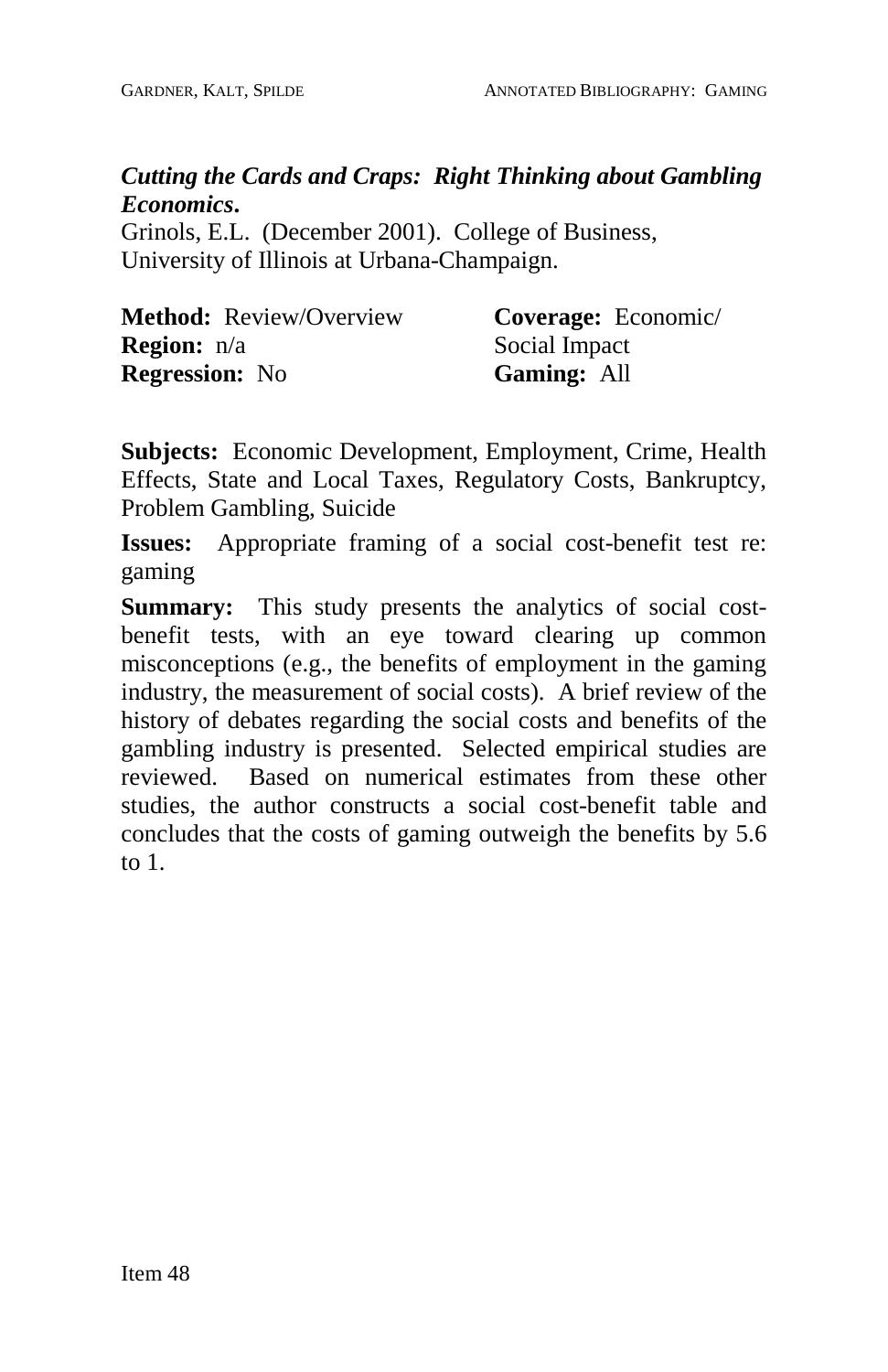# *Business profitability versus social profitability: Evaluating industries with externalities: The case of casinos.*

Grinols, E.L. & Mustard, D.B. (2001). Managerial and Decision Economics, 22, 143-162.

| <b>Method:</b> Literature Review/ | <b>Coverage:</b> Economic/     |
|-----------------------------------|--------------------------------|
| <b>Statistical Analysis</b>       | Social Impact                  |
| <b>Region:</b> $n/a$              | <b>Gaming:</b> Casino (Indian) |
| <b>Regression:</b> Yes            | and Non-Indian)                |

**Subjects:** Crime, Bankruptcy, Problem Gambling, Suicide, Welfare Dependency, Unemployment, Profitability, State Taxes

**Issues:** Regulation, family costs, abused dollars, business/employment costs of problem gambling, illness associated with problem gambling, gambling prevalence, and impact on spending at other businesses.

**Summary:** This study asserts that the proper definition of profit for casinos ought to be revenue minus attributed decreases in the revenue of other businesses. According to the authors, social costs of gambling are generally measured in two ways: 1) through the study of problem gamblers (which neglects impacts of normal gamblers), and 2) through statistical analyses of particular phenomena. The second method, according to the authors, is more inclusive. The authors divide cost into nine groups: crime, business and employment costs, bankruptcy, suicide, illness, social service costs, government regulatory costs, family costs, and abused dollar costs. The authors conclude that the tax rate for casinos should be 96% to reflect social costs.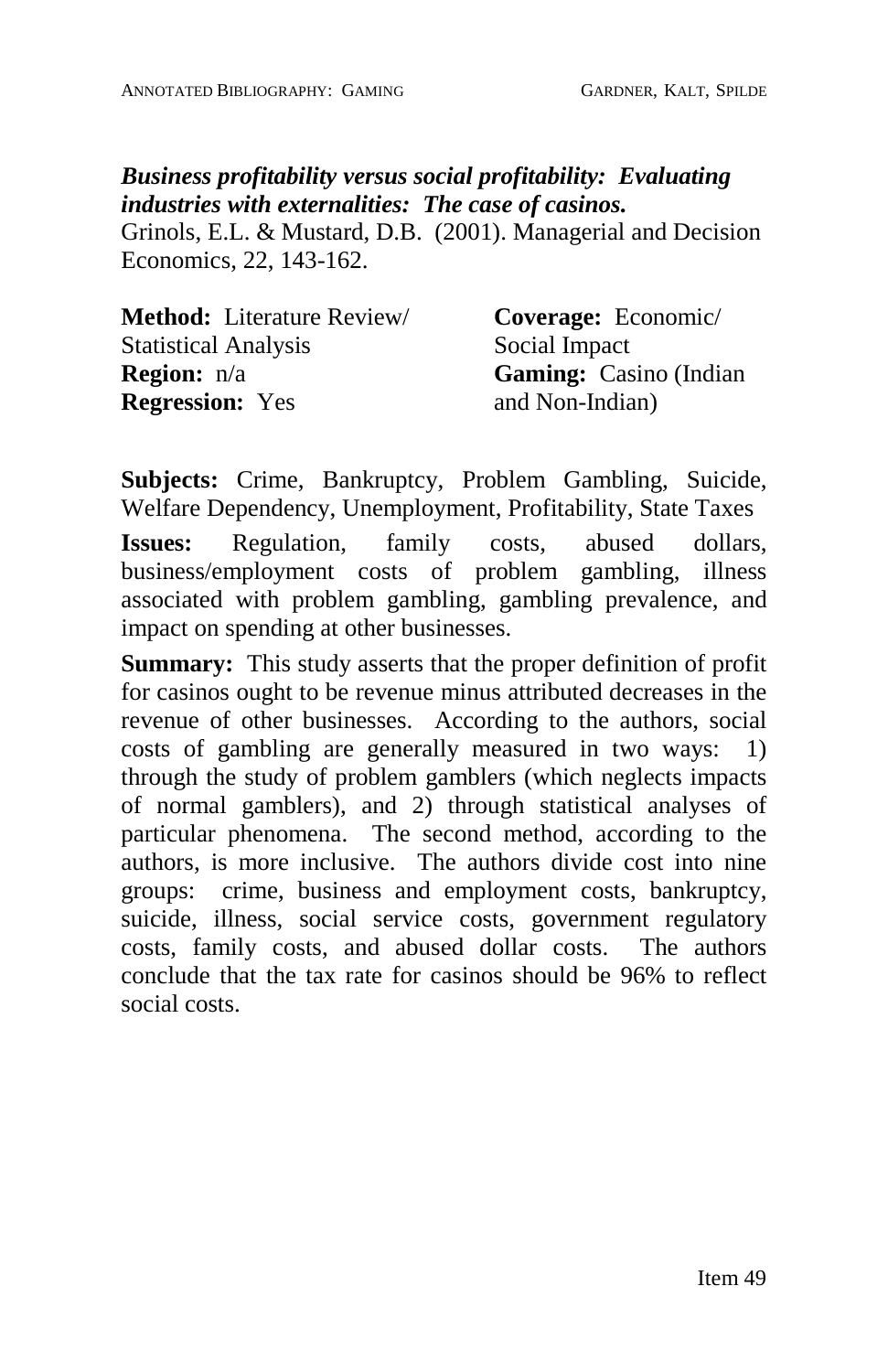# *Development of dreamfield delusions? Assessing casino gambling's costs and benefits.*

Grinols, E.L. & Omorov, J.D. (1996). The Journal of Law and Commerce, 16 (1), 54-55.

| <b>Method:</b> Multivariate | Coverage: Economic/            |
|-----------------------------|--------------------------------|
| Modeling                    | Social Impact                  |
| <b>Region:</b> U.S.         | <b>Gaming:</b> Casino (Indian) |
| <b>Regression:</b> Yes      | and Non-Indian)                |

**Subjects:** Crime, Problem Gambling, Suicide, Unemployment, State Taxes

**Issues:** Quantification of social and regulatory costs of casino gaming in Nevada.

**Summary:** Representing gambling as a "directly unproductive profit-seeking (DUP) activity," the study seeks to quantify the social costs of gambling. To demonstrate that gambling causes social costs, the authors use findings on violent crime, suicide, and child abuse in Nevada. No citations to key statistics are provided; estimates are extrapolated from other researchers. In the final component of the study, the authors project what social costs would be if every American household had a casino within 35 miles.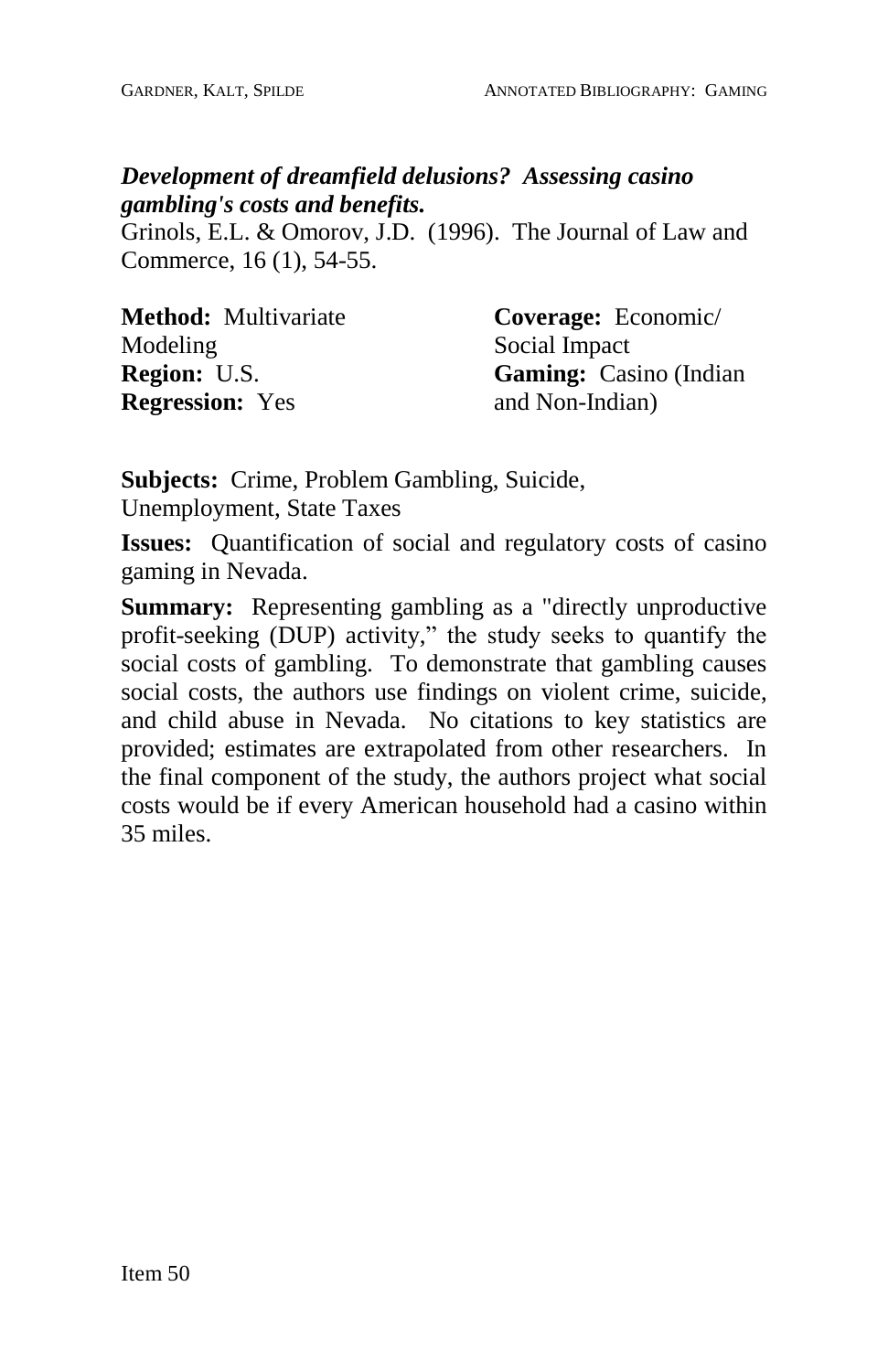*Profile of the American casino gambler.* Harrah's Entertainment, Inc. (2002).

**Method:** Survey **Region:** U.S. **Regression:** No

**Coverage:** Demographic and Other Individual **Characteristics Gaming:** Casino (Indian and Non-Indian)

#### **Subjects:** Gambler Profiles

**Issues:** Demographics, leisure habits, and financial practices/activities of casino gamblers vs. non-gamblers.

**Summary:** This Harrah's report uses survey data to compare casino gamblers and non-gamblers on a range of variables: retirement savings, financial practices, leisure preferences, music choice, religious beliefs, family values, causes of stress, civic participation, age, location, education, and income. Gamblers are defined as those having gambled at a casino in the prior twelve months. The study finds, for example, that casino gamblers are more likely (46% vs. 41%) to hold white-collar jobs and have a higher education level than non-gamblers.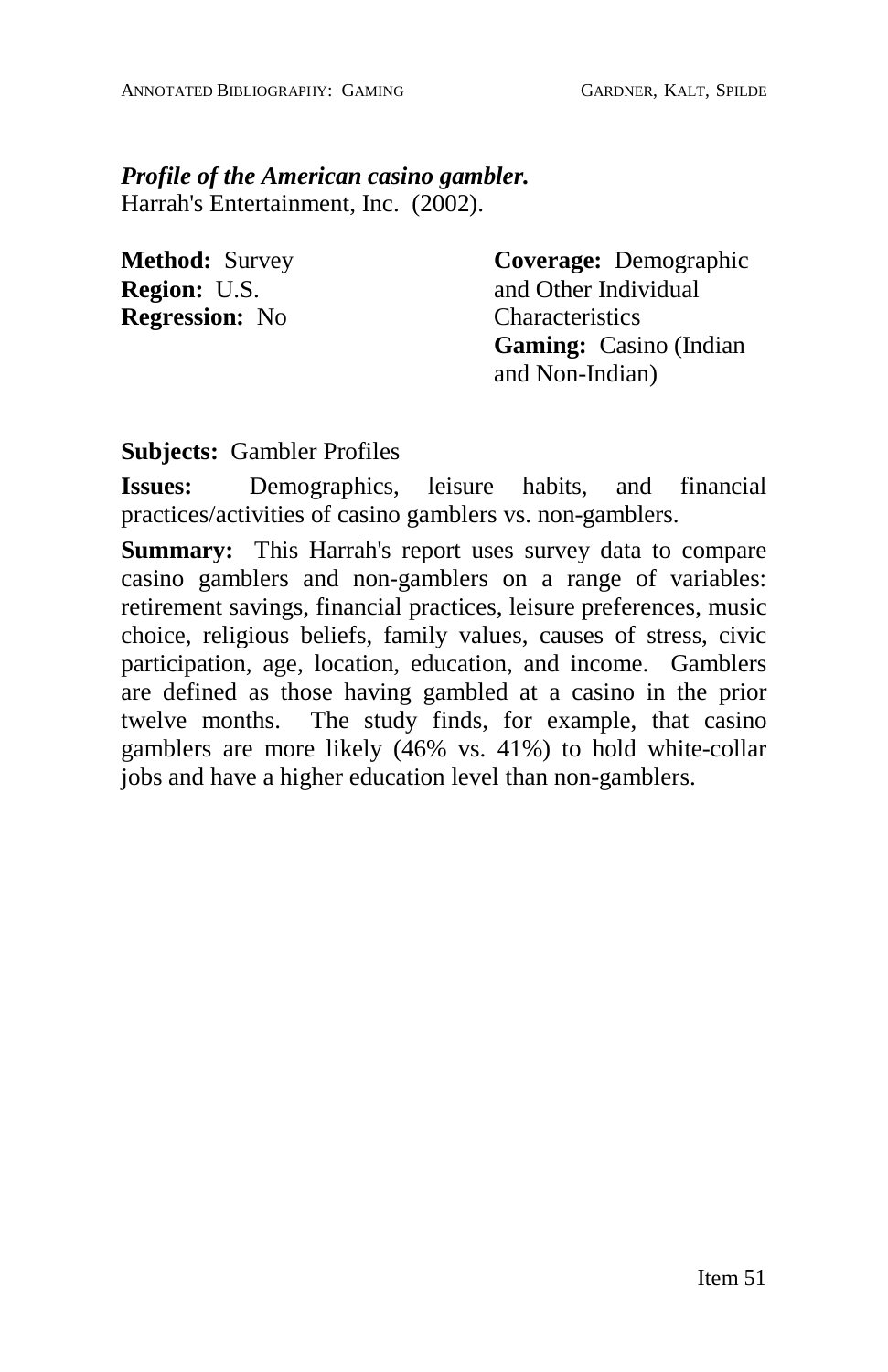# *The impact of the Resorts International Casino-Hotel on the Atlantic City economy.*

Hayes, F.O. (1979). Frederick O'R Hayes Associates.

| <b>Method:</b> Data Analysis | Coverage: Economic/        |
|------------------------------|----------------------------|
| <b>Region: NJ</b>            | Social Impact              |
| <b>Regression:</b> No        | <b>Gaming:</b> Commercial, |
|                              | Casino (Indian and Non-    |
|                              | Indian)                    |

**Subjects:** Unemployment, Economic Development, State Taxes **Issues:** Impact of the Resorts International hotel/casino in Atlantic City, New Jersey.

**Summary:** This 1979 study examines the regional economic impact of the Resorts International hotel/casino after only eight months of casino operation in Atlantic City, New Jersey. The study also projects what the future impacts of expanded gambling will be and finds that the Resorts International hotel/casino has a significant, positive impact on the Atlantic City economy. Data provided include employment in the hotel/casino and construction sectors, associated wages and per capita income, tourism spending, and state government taxes.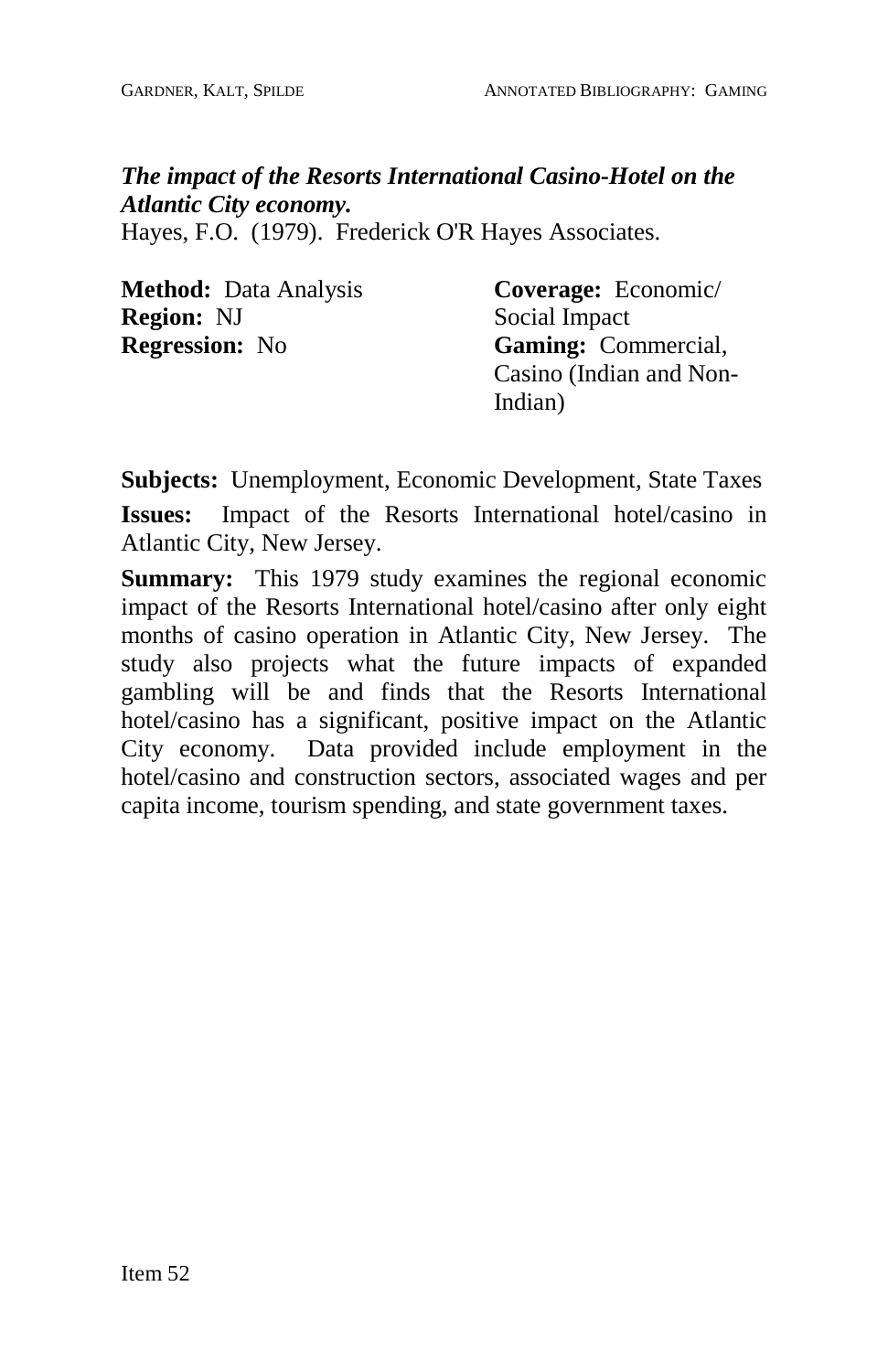*Gambling in Canada: Some insights for cost-benefit analysis.* Henriksson, L.E. (2001). Managerial and Decision Economics, 22, 1-3.

| <b>Method:</b> Literature Review | Coverage: Economic/ |
|----------------------------------|---------------------|
| <b>Region:</b> Canada            | Social Impact       |
| <b>Regression:</b> No            | Gaming: All         |

**Subjects:** Crime, Problem Gambling, Profitability, Lottery, State Taxes

**Issues:** Impact of differences between Canadian and U.S. gaming industry and regulation.

**Summary:** Focuses specifically on the discrete aspects of the Canadian gambling industry and how best to measure its impacts. Unlike those in the U.S., gambling winnings are tax exempt in Canada and much of the gambling in Canada, including casinos, electronic slots, and other games, is managed by provincial governments. The author recommends refining cost-benefit models to include multidisciplinary approaches to impact analysis.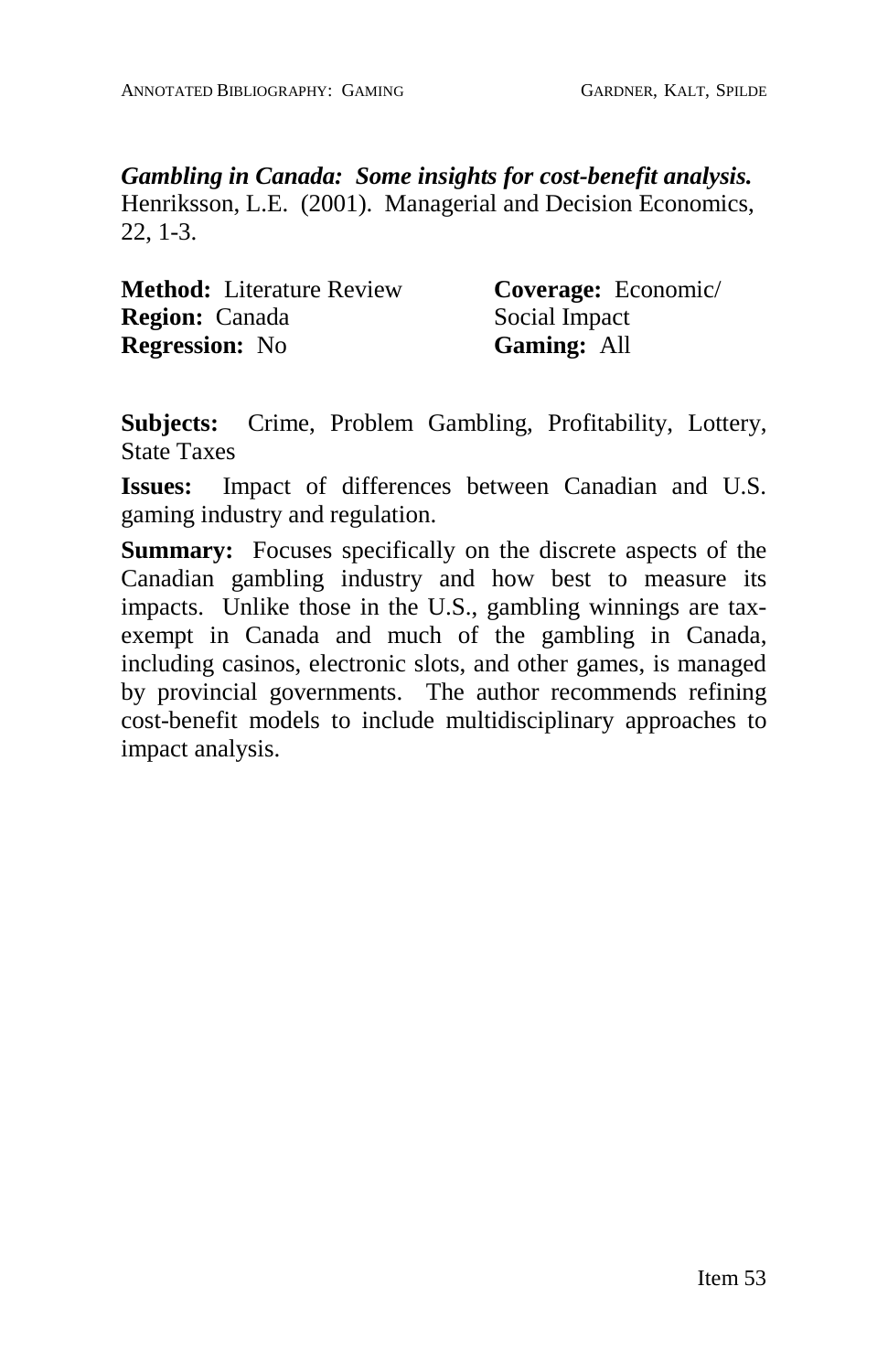# *Effects of the Indian-owned casinos on self-generating economic development in non-urban areas of Minnesota.*

Hoenack, S.A., Rens, G. & Stephen A. Hoenack and Associates. (May 9, 1995).

| <b>Method:</b> Multivariate | Coverage: Economic/   |
|-----------------------------|-----------------------|
| Modeling                    | Social Impact         |
| <b>Region:</b> MN           | <b>Gaming:</b> Indian |
| <b>Regression:</b> Yes      |                       |

**Subjects:** Economic Development, State Taxes

**Issues:** Economic development in Minnesota communities near Indian gaming facilities.

**Summary:** This study measures the impact of Minnesota's Indian casinos on economic development in surrounding communities by examining the number of new businesses that can be specifically attributed to the existence of a casino. Data on all 904 Minnesota communities with fewer than 10,000 residents are examined. The study finds that the communities nearest to Indian casinos experienced greater growth and, in some cases, reversed losses in new businesses development. The authors critique the use of new spending at a casino as a measure of economic development, stating that this use can overstate the casino's actual impact, and fails to control for variables other than the casino that might impact spending in a community. The data used were obtained from the U.S. Census and various Minnesota state agencies.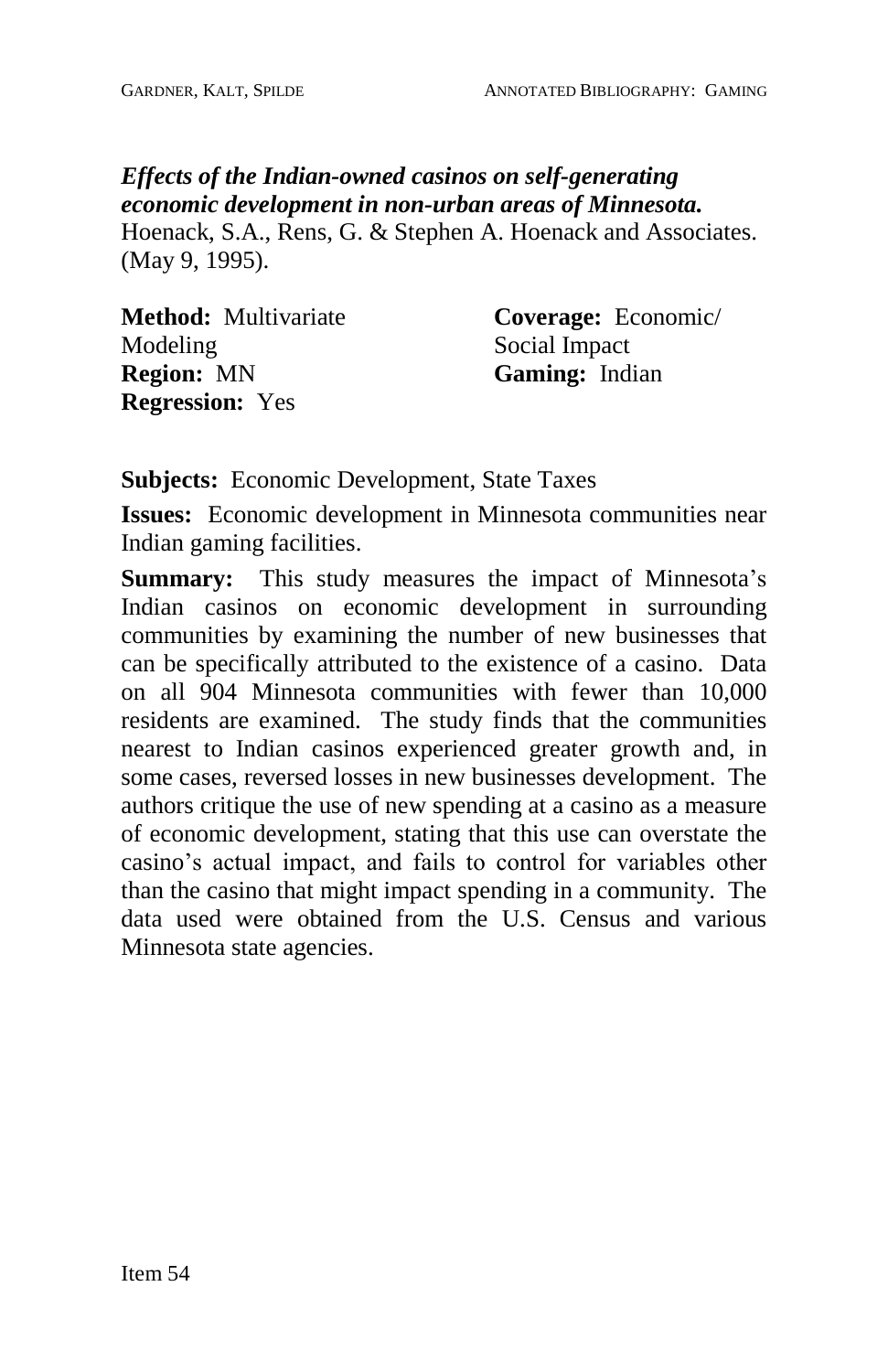*Wagering in Illinois.* Illinois Economic and Fiscal Commission. (1998).

**Method:** Review/Overview **Region:** IL **Regression:** No

**Coverage:** Other **Gaming:** All

**Subjects:** Profitability, Lottery, State Taxes

**Issues:** Revenue declines under intra- and interstate competition.

**Summary:** This report focuses on riverboats, lotteries, and horse racing to estimate a saturation point for the gambling market, and to determine whether Illinois has reached that point. The authors conclude that Illinois is at or near its saturation point and that competition from within the state and from bordering states has taken a toll on revenues.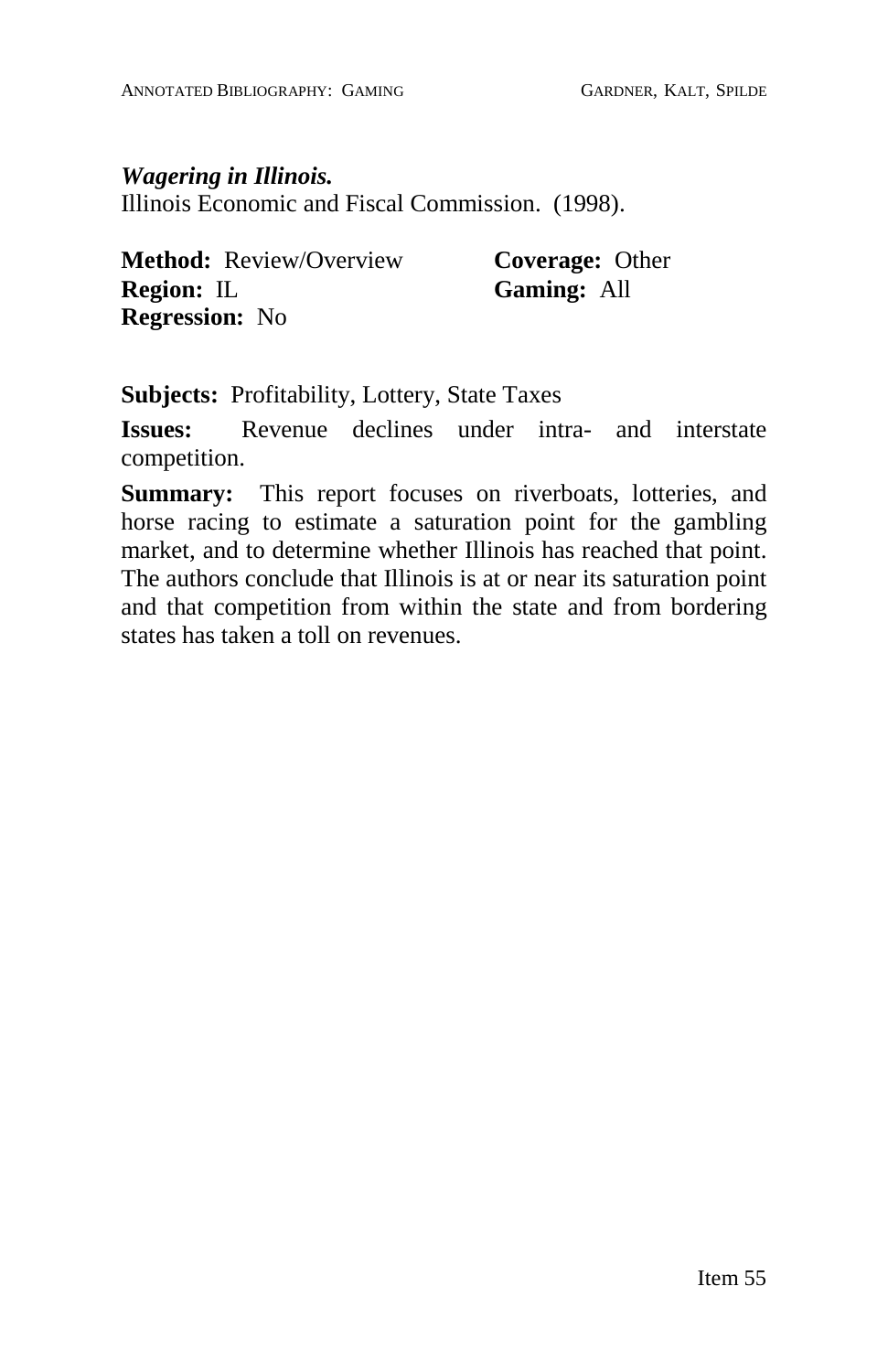*The social, fiscal and economic impacts of legalized gambling in Indiana.*

Indiana Gambling Impact Study Commission. (1999).

| Method: Survey,        |
|------------------------|
| Multivariate Modeling, |
| Project Analysis       |
| <b>Region: IN</b>      |
| <b>Regression:</b> Yes |

**Coverage:** Economic/ Social Impact, Problem Gambling **Gaming:** Convenience Gambling

**Subjects:** Crime, Bankruptcy, Problem Gambling, Suicide, Welfare Dependency, Unemployment, Profitability, Lottery, State Taxes

**Issues:** Treatment of problem gamblers; effects of the gaming industry on charitable giving, local taxes, charitable gaming, tourism, debt levels, divorce, youth gambling, employment and wages; regulation and public opinion.

**Summary:** This report by the IGISC assesses the social, economic, and fiscal impacts of gambling with focused reports on: spending, pathological gambling, bankruptcy, underage gambling, fiscal effects, competition with charitable gaming, local economic effects, state revenues and expenditures, and pathological gambling treatment. The report finds that gambling and bankruptcy are not linked, that youth gambling is usually associated with males 18-20, and that riverboats have no negative impact on total charitable gambling expenditures but do redistribute those dollars. The study finds that riverboats had a positive impact on local unemployment rates, and it recommends more funding for the prevention and treatment of problem gambling.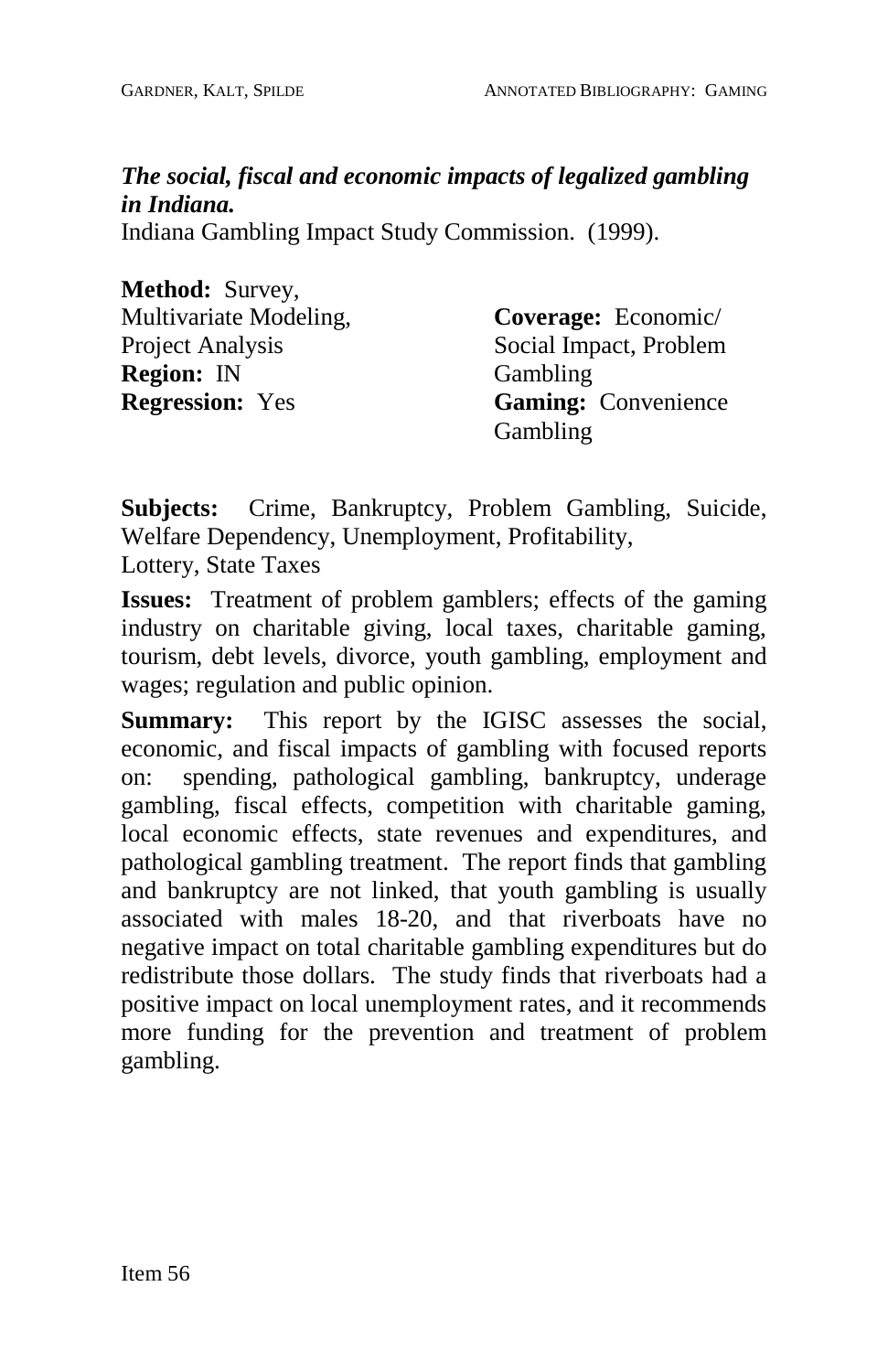#### *U.S. National Security and the strategic economic base: The business/economic impacts of the legalization of gambling activities.*

Kindt, J. (1995). Saint Louis University Law Journal,39 (2), 567-584.

| <b>Method:</b> Review/Overview | Coverage: Economic |
|--------------------------------|--------------------|
| <b>Region: U.S.</b>            | Impact             |
| <b>Regression:</b> No          | <b>Gaming: All</b> |

**Subjects:** Crime, Bankruptcy, Problem Gambling, Profitability

**Issues:** Industry growth and spending increases as a percentage of national income; impacts on quality of life, job loss and creation, substitution/cannibalization, and insurance fraud; policy recommendations.

**Summary:** In this report, the author argues that gambling represents a threat to national security and the economic base of industrialized economies because the industry has substantial net negative impacts on the economy and it is growing rapidly.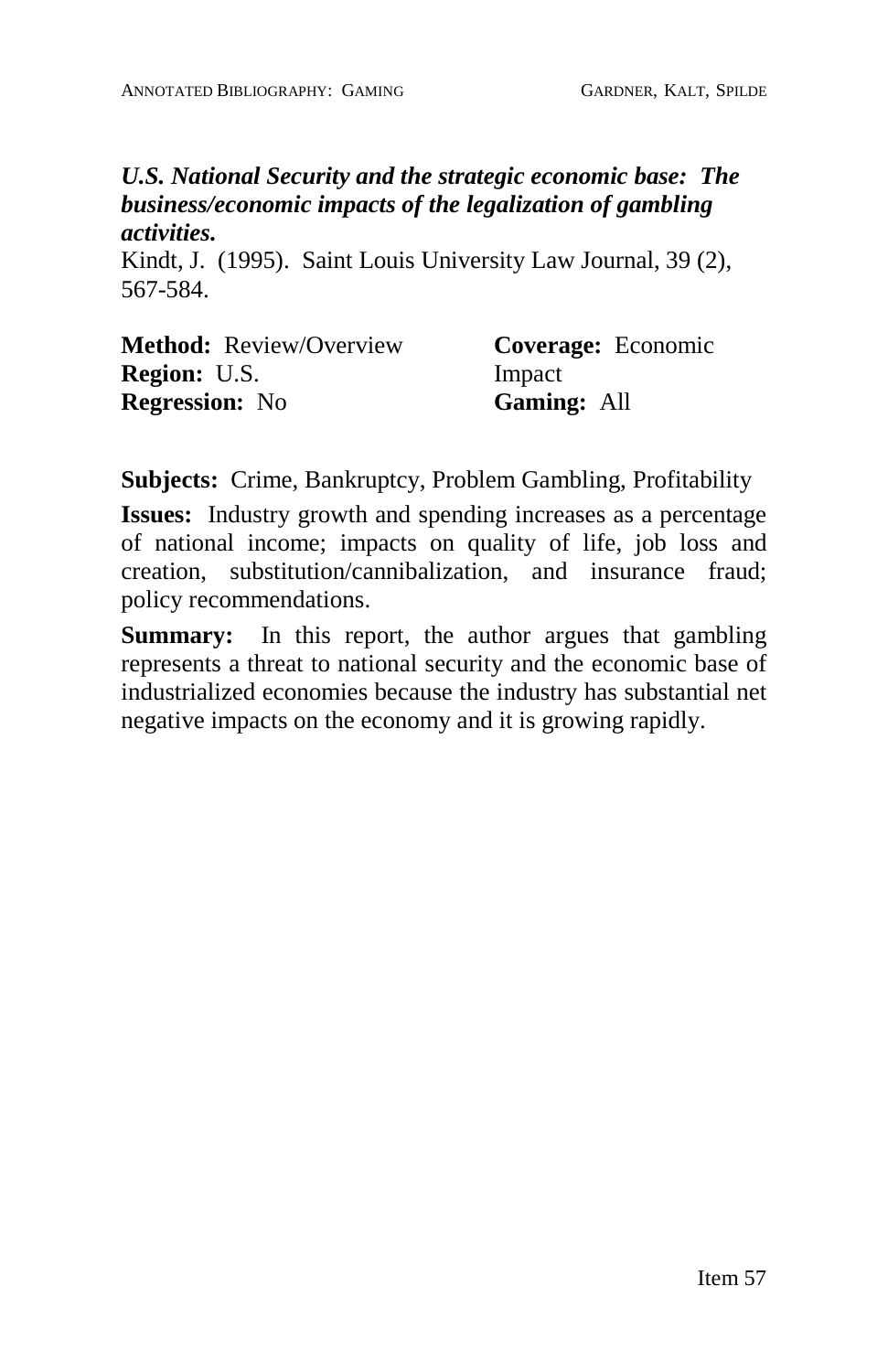*U.S. and International concerns over the socio-economic costs of legalized gambling: Greater than the illegal drug problem?* Kindt, J.W. (May 21, 1998). Statement to the NGISC.

| <b>Method:</b> Data/Issue Review | Coverage: Economic/ |
|----------------------------------|---------------------|
| <b>Region:</b> International     | Social Impact       |
| <b>Regression:</b> No            | <b>Gaming: All</b>  |

**Subjects:** Crime, Bankruptcy, Problem Gambling, Suicide

**Issues:** International impacts of social consequences of gambling, including targeting of problem gamblers by gambling industry, incarceration costs, adolescent and military problem gambling; case study of re-criminalization of gambling in Turkey.

**Summary:** Compares the social costs of gambling to the social costs incurred by the illegal drug trade. The author concludes that legalized gambling threatens to destabilize the world economy, asserting the social costs of gambling are substantive enough to effect the economy of the world. Using Turkey as a case in point, the study finds that Turkey legalized casinos in 1993, but re-criminalized them in 1998 upon associating casinos with increased prevalence of addictions, bankruptcies, crime, and corruption.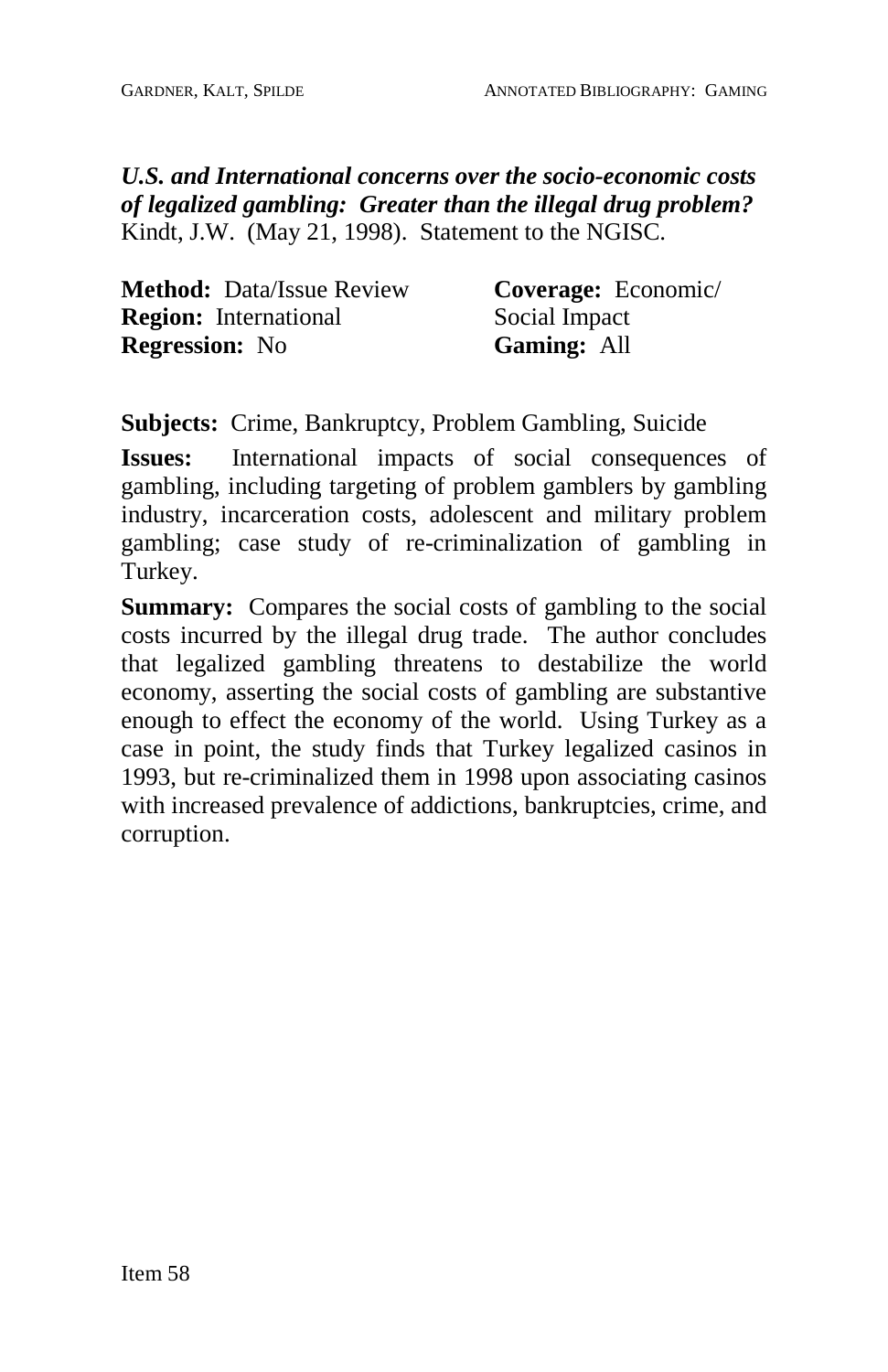# *The impact of socio-economic factors on gambling expenditure.*

Layton, A. & Worthington, A. (1999). International Journal of Social Economics, , 26 (1), 430-440.

| <b>Method:</b> Multivariate | <b>Coverage:</b> Attributes of |
|-----------------------------|--------------------------------|
| Modeling                    | <b>Gamblers</b>                |
| <b>Region:</b> n/a          | <b>Gaming: All</b>             |
| <b>Regression:</b> Yes      |                                |

**Subjects:** Problem Gambling, Gambler Profiles

**Issues:** Factors that predict gambling participation.

**Summary:** The study uses econometric methods to examine the impact of socioeconomic variables on personal gambling expenditure. Variables assessed include gender, age, ethnicity, and occupation. The study finds that socioeconomic factors are a significant influence on the probability of a household engaging in gambling, and that further study of these influences has implications for establishing programs to mitigate problem gambling.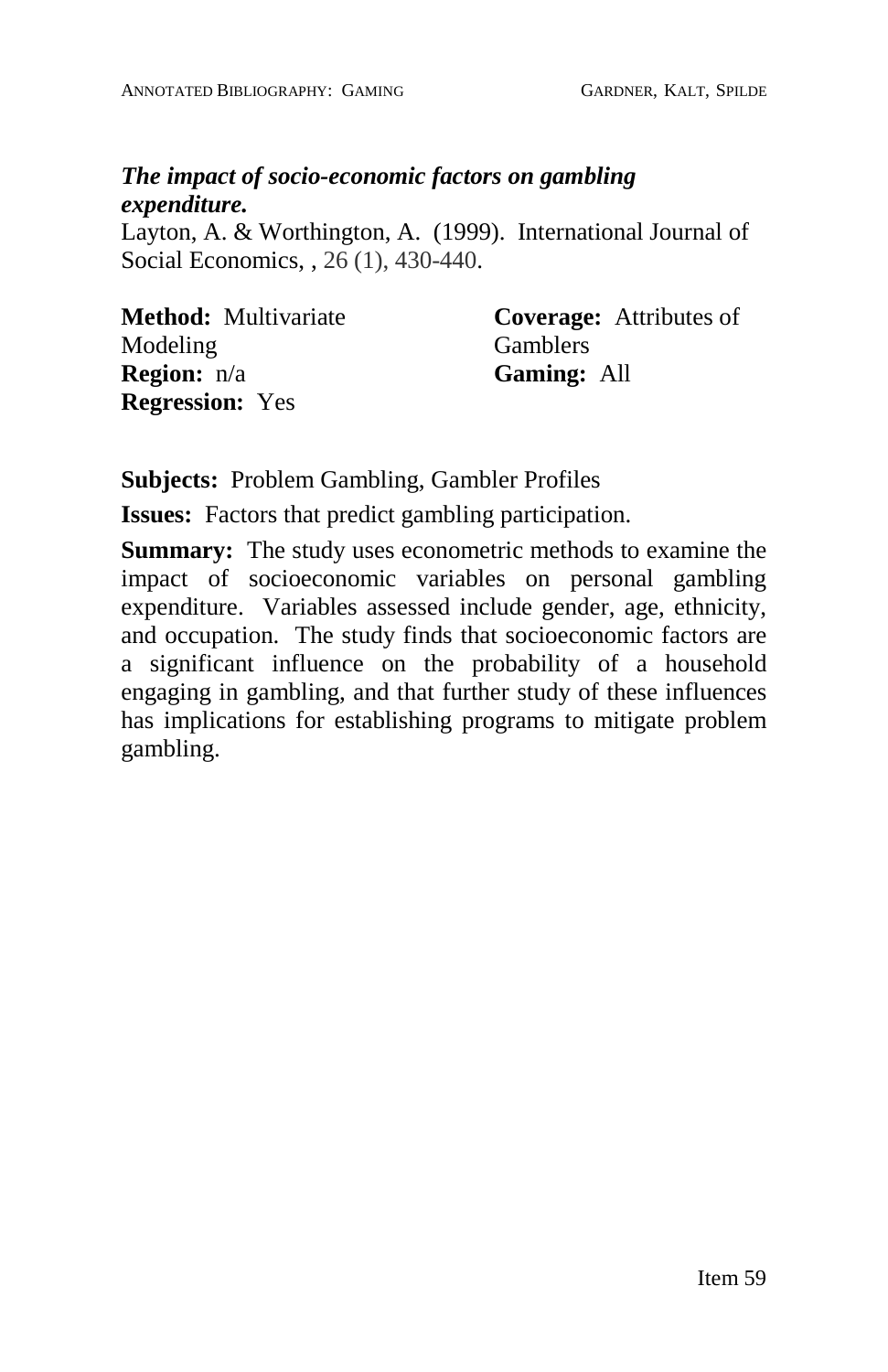# *Casino gaming in Missouri: The spending displacement effect and net economic impact.*

Leven, C., Phares, D. (November 1997). Proceedings - 90th Annual Conference on Taxation, National Tax Association.

| <b>Method: IMPLAN</b>      | Coverage: Economic/            |
|----------------------------|--------------------------------|
| <b>Multiplier Analysis</b> | Social Impact                  |
| <b>Region:</b> MO          | <b>Gaming:</b> Casino (Indian) |
| <b>Regression:</b> Yes     | and Non-Indian)                |

#### **Subjects:** Problem Gambling, Profitability, State Taxes

**Issues:** Demographics of gamblers; in-state vendor outlays; reduced gambler spending outside state; impacts on: federal taxes, tourist spending, savings, substitution from other consumption, job creation, and construction.

**Summary:** The authors ask the following questions: Will families locate near casinos? Will businesses? Are there thresholds where more casinos have significant influence? The study estimates an effective multiplier for casino gaming (0.92). The data studied in this particular report are specific to Missouri, but the authors argue that the multiplier is valid for casino gaming in any state.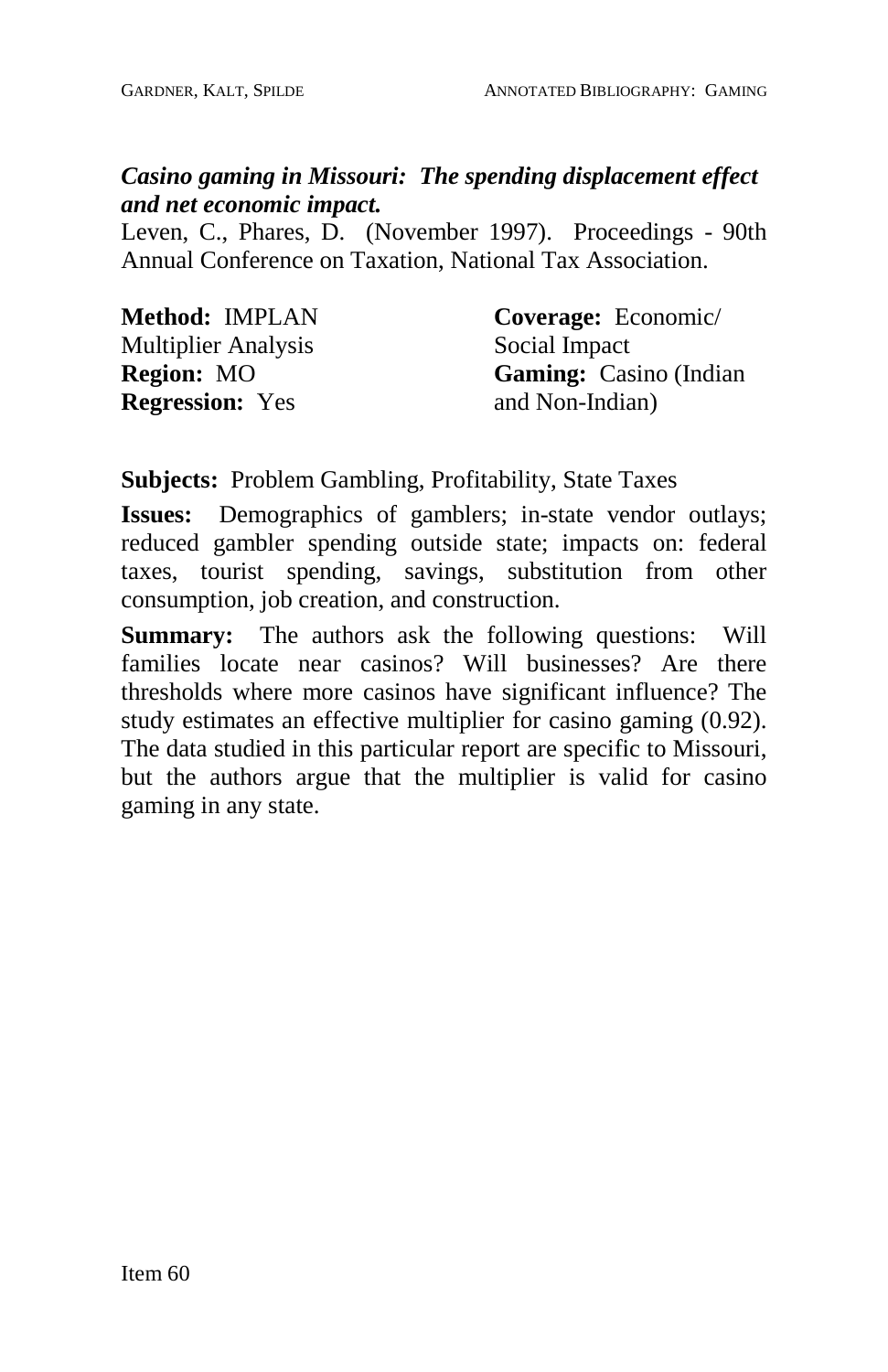### *The economic impact of gaming in Missouri.*

Leven, C., Phares, D. & Louishomme, C. (prepared for Civic Progress). (April 1998).

| Method: IMPLAN        | Coverage: Economic/       |
|-----------------------|---------------------------|
| Modeling              | Social Impact             |
| <b>Region: MO</b>     | <b>Gaming:</b> Commercial |
| <b>Regression:</b> No |                           |

**Subjects:** Problem Gambling, Unemployment, Profitability, State Taxes

**Issues:** Impact of commercial (riverboat) gambling on local taxes, gambling participation, vendor outlays, payments to local governments, construction, retention of gaming spending, tourism/tourist spending, job/wage creation (direct and indirect), and personal income in Missouri.

**Summary:** This study attempts to track the monies flowing into and out of gaming facilities in Missouri in order to assess their distributions across the State economy. The authors gathered data directly from all seven commercial facilities operating in 1996, and from local, state, and federal sources. In addition, a phone survey was conducted of over 800 Missouri casino patrons whose names were drawn from a file of some 600,000 state residents who have visited the casinos. The final report includes a history of recent Missouri gambling policy, the growth of riverboat gambling in Missouri since its legalization, a profile of Missouri gamblers and their behavior, and an economic analysis that finds that riverboat gambling has been a significant contributor to the state's economy. The authors estimate that river boat casinos have created approximately 18,000 new jobs, \$500 million in additional annual personal income, and \$750 million in additional annual economic output.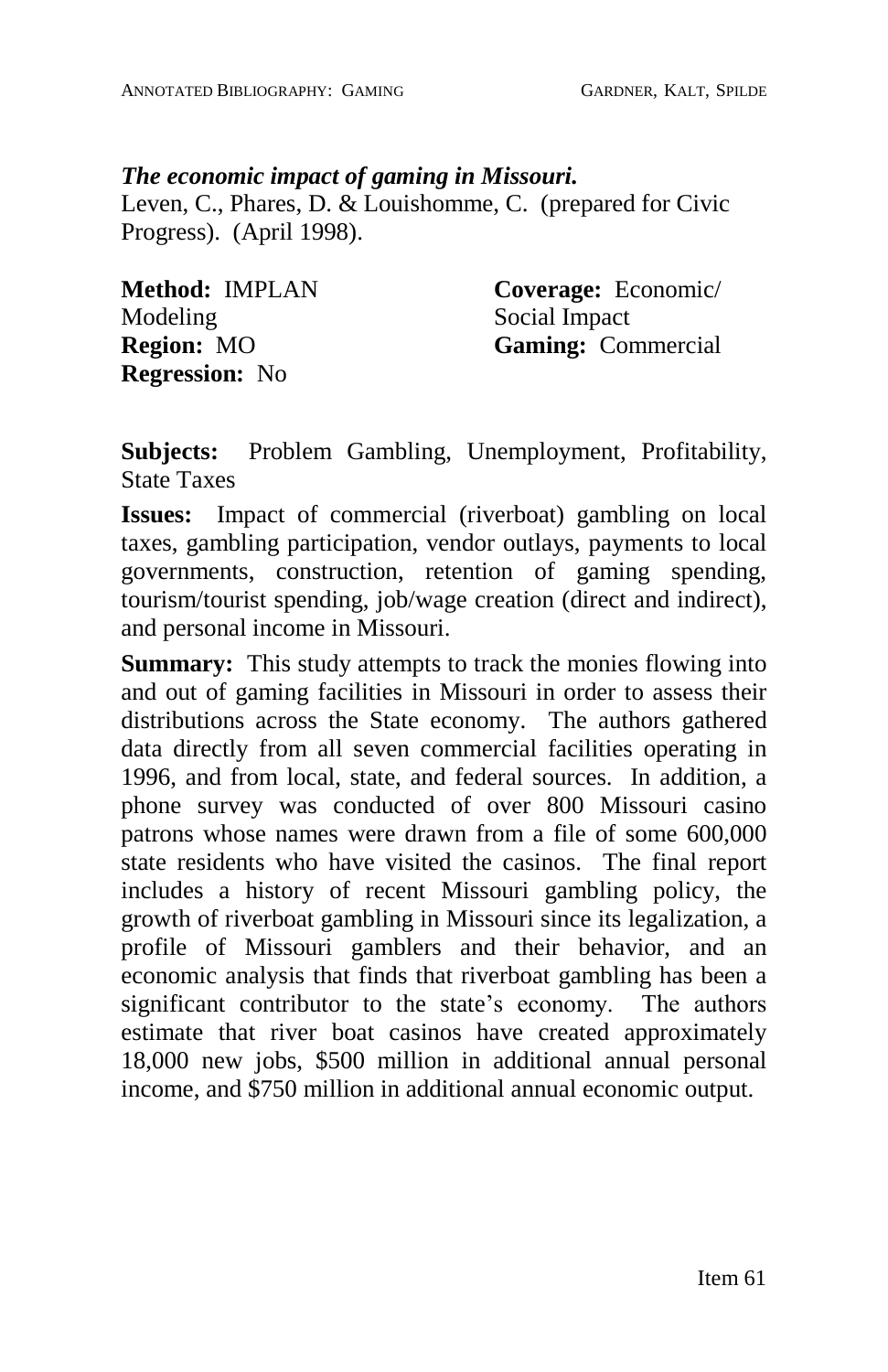*The impact of three land based Indian casinos in Louisiana***.** Liner, R.P.  $(2004)$ . ¡Universe Inc).

**Method:** Data Analysis **Region:** LA **Regression:** No

**Coverage:** Economic/ Social Impact **Gaming:** Indian

**Subjects:** Income, Poverty, Employment, Housing Values, State Taxes

**Issues:** 1990 and 2000 U.S. Census data on affected counties; casino payrolls and taxes; payments to local governments.

**Summary:** This study utilizes county-level data to assess the impacts of the Chitimacha, Tunica-Biloxi, and Coushatta tribes' respective casinos in Louisiana. "Before and after" data from the 1990 and 2000 U.S. Census are presented for population changes, median household income, median housing value, and poverty status in the three counties where the three casinos are located. Mixed changes are reported and the study concludes that the county-level data do not isolate the effects of the casinos. Data gathered primarily from the three casinos show payrolls, benefits, and payroll taxes since the mid-1990s. Municipalities provided data that is summarized on employment, as well as tax revenues generated by the casinos. The study concludes that the casinos have had a positive impact on the affected tribes and surrounding communities.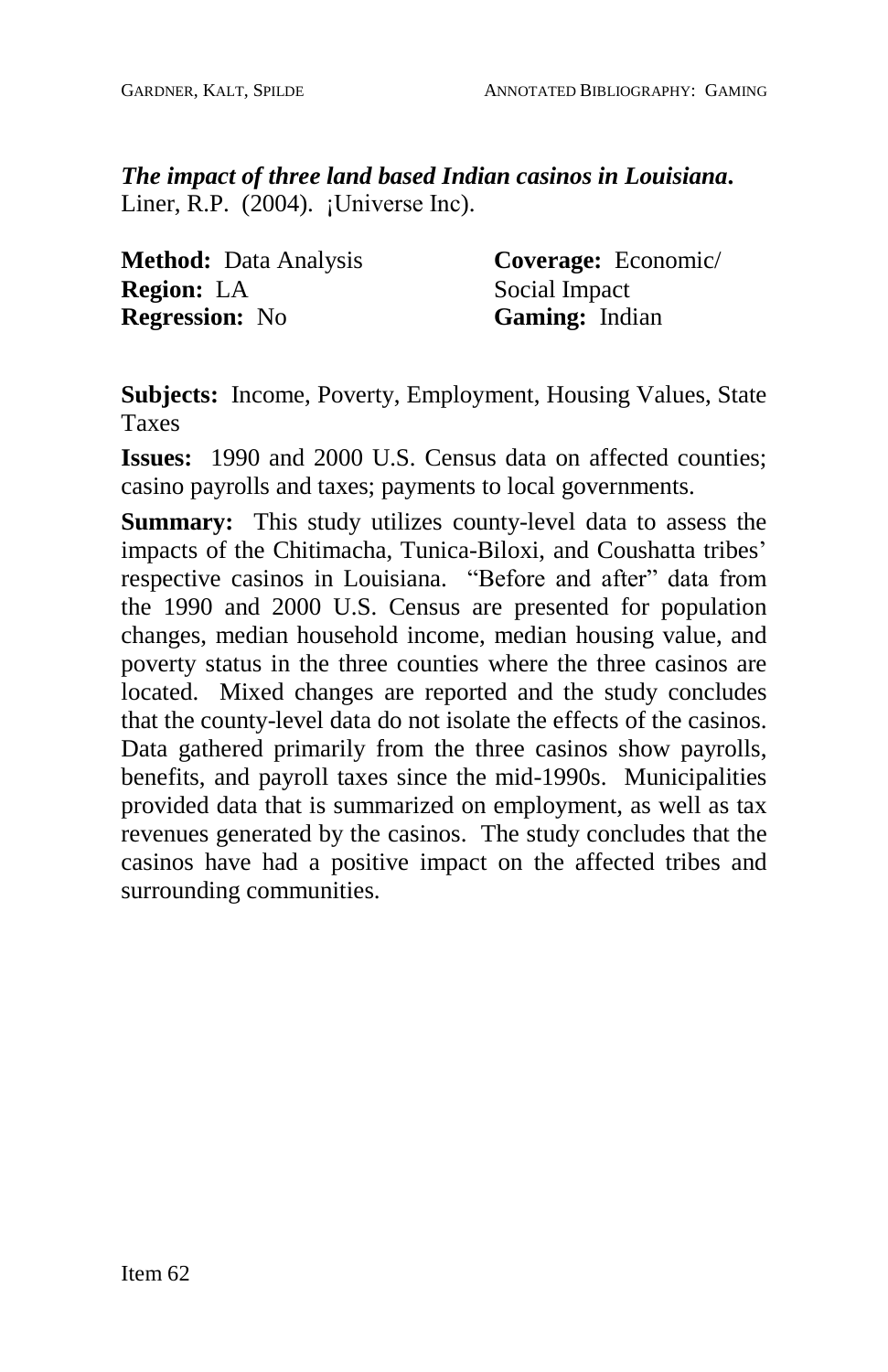#### *A checklist for assessing costs and benefits of tribal development initiatives: A case study of Native American casinos.*

Loomis, T. (1998). Development Studies Programme, University of Waikato.

| <b>Method:</b> Economic Theory, | Coverage: Economic/   |
|---------------------------------|-----------------------|
| Literature Review               | Social Impact         |
| <b>Region:</b> $n/a$            | <b>Gaming:</b> Indian |
| <b>Regression:</b> No           |                       |

**Subjects:** Crime, Problem Gambling, Welfare Dependency, Profitability, Lottery, Economic Development, State Taxes

**Issues:** An analytic framework for assessing social and economic impacts of Indian gaming.

**Summary:** Provides a cost-benefit checklist for use in analyzing first-hand research and studies— all subjects checked are suggested areas of study. The report does not attempt to offer original research, but uses prior Indian gaming studies as examples. On the issue of social impacts, the study suggests subtracting social costs from social gains.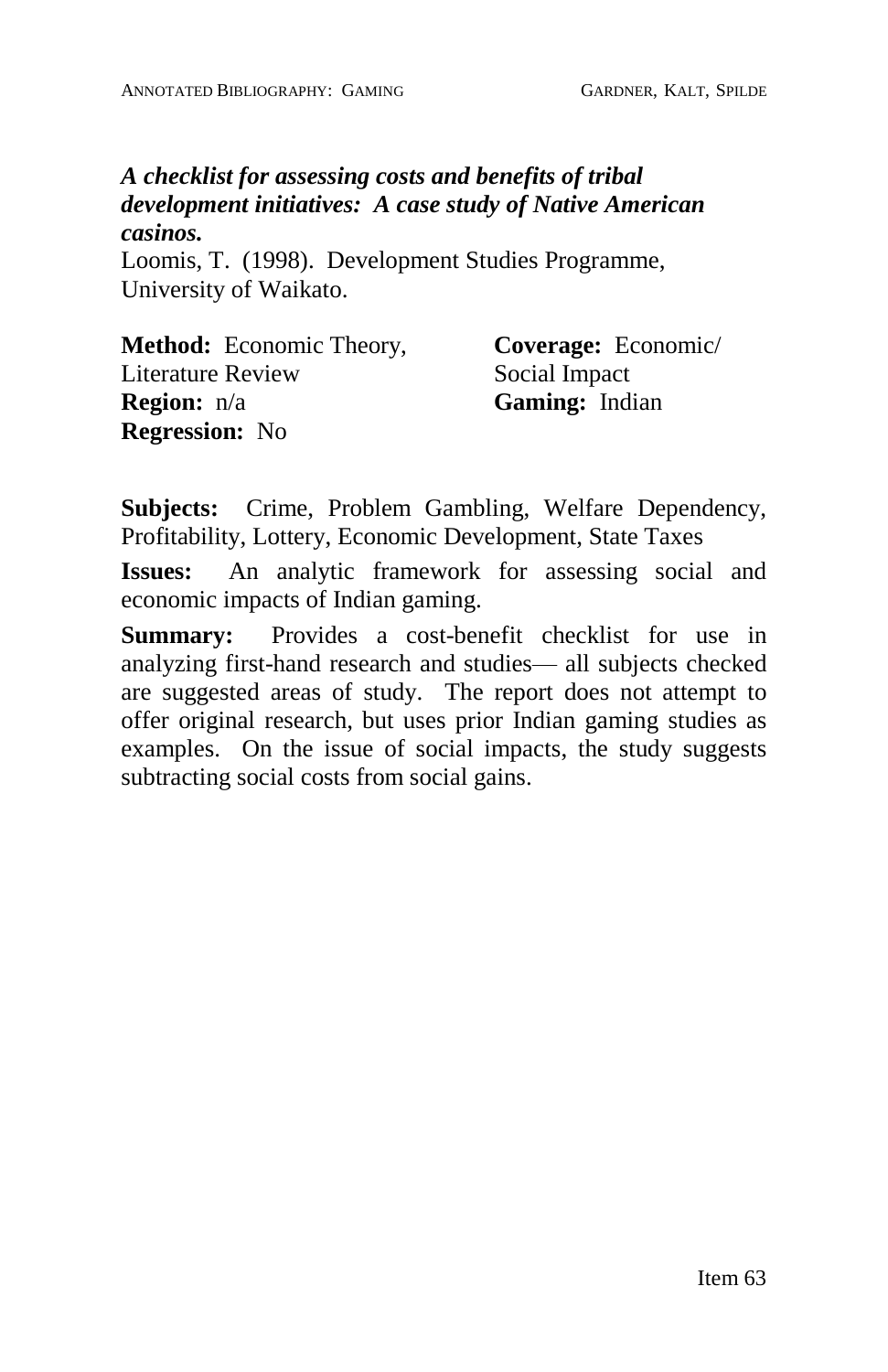*Casino gambling and its impact on economic activity.* Majors, H. (1997-1998). Duke University.

**Method:** Case Studies **Region:** NC, U.S. Midwest **Regression:** No

**Coverage:** Economic/ Social Impact **Gaming:** Casino (Indian and Non-Indian)

**Subjects:** Bankruptcy, Lottery, Tourism, Sales Taxes

**Issues:** Impact on local economies, tax revenues in North Carolina and six Midwest communities.

**Summary:** Focuses specifically on legal gambling's impact on non-gaming economic activity and on whether that activity improves after the introduction of a casino. The Cherokee Casino in North Carolina serves as an example where revenue at area gift shops and restaurants has increased dramatically since the casino opened. At the time of the study, however, the Cherokee facility had only been open for four months. In order to obtain a longer-term perspective, the author examines six localities in the Midwest, looking specifically at bankruptcies, employment in the eating and drinking industry, sales tax revenue, and net revenue for lotteries. The remainder of the casino's state is used as a control group. In all six locations, the rate of growth in the food and beverage industry was roughly equal to that in the rest of the state, suggesting that the casinos themselves were seeing most of the benefits from increased tourism. The author suggests that any benefits accrued by the local community from a gaming establishment are overshadowed by social costs imposed on the community by the casino.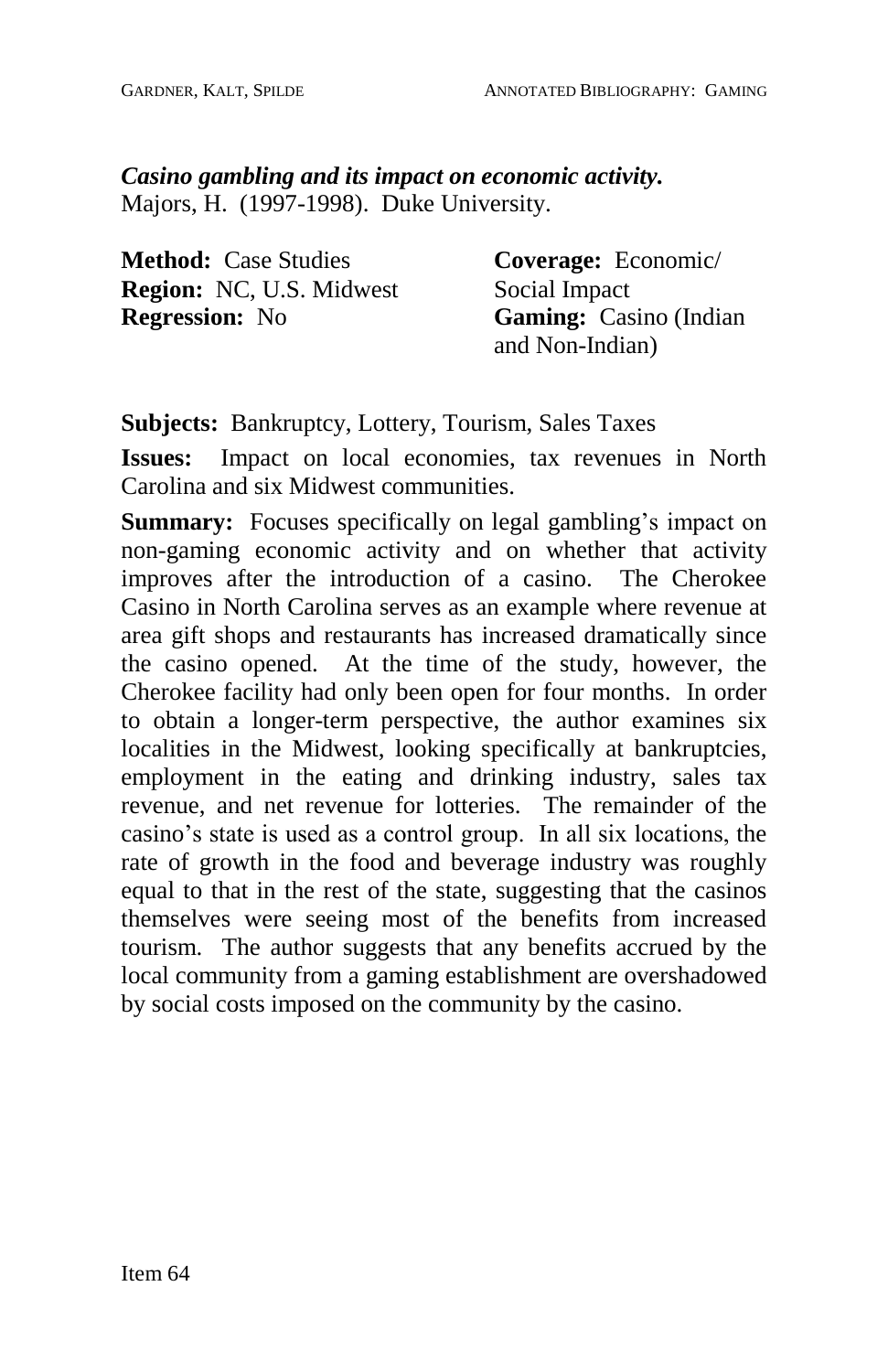#### *Visitor suicides and problem gambling in the Las Vegas market: A phenomenon in search of evidence.* Marfels, C. (1998). Gaming Law Review, 2 (5), 465-472.

| <b>Method:</b> Data Analysis |  |
|------------------------------|--|
| <b>Region: NV</b>            |  |
| <b>Regression:</b> No        |  |

**Coverage:** Problem Gambling **Gaming:** Commercial

**Subjects:** Suicide

**Issues:** Tourism, suicide statistics by gender, age, and reported cause.

**Summary:** The author questions whether legalized gambling can be identified as a causal factor for suicide (particularly in Las Vegas), and hypothesizes that suicide is normally the culmination of multiple contributing factors. The author attempts to determine the rate of visitor suicides, using data on the number of visitors from the Las Vegas Convention and Visitor Authority (LVCVA) and data on the number of visitor suicides from the Clark County Coroner's Office. The study compares data on visitor suicides to data on visitors to Las Vegas as a whole, and conducts a review of primary causal factors in visitor suicides. This review finds that depression and other mental problems are the most commonly stated reasons, followed by the breakup of relationships, and substance abuse. Other causes include, in declining order of frequency, physical health problems, problems associated with criminal activity, and, gambling problems. Nine visitor suicides were linked to gambling problems between 1990 and 1997, accounting for 6% of the visitor suicides for which causes could be established.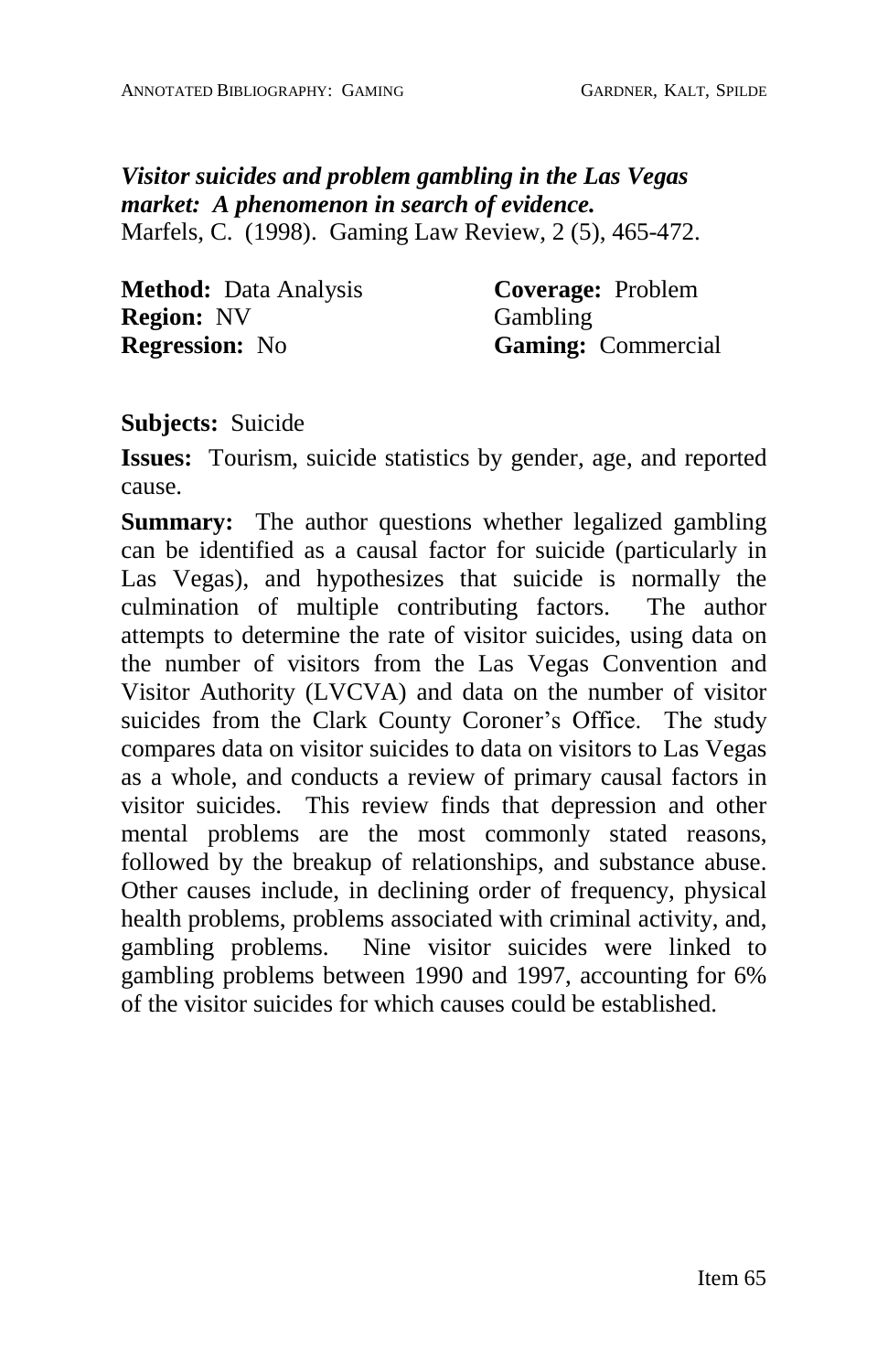*Casinos and crime: An analysis of the evidence.* Margolis, J. & Altheimer & Gray (prepared for the AGA). (December 1997).

| <b>Method:</b> Literature Review, | <b>Coverage:</b> Crime        |
|-----------------------------------|-------------------------------|
| Survey, Data Analysis             | <b>Gaming:</b> Casino (Indian |
| <b>Region:</b> Various            | and Non-Indian)               |
| <b>Regression:</b> No             |                               |

**Subjects:** Crime, Profitability, Regulation

**Issues:** Literature review, tourism, UCR (city by city), interviews, regulation.

**Summary:** This study looks specifically at the link between gambling and crime, approaching the subject from four different perspectives. The first section of the study reviews the existing literature. It is found that documentation and demonstration of a causal link between crime and legal gaming is scarce; communities with casino gaming tend to be as safe as communities without casinos. The second section includes a review of the FBI's Uniform Crime Reporting (UCR) data for Las Vegas, Atlantic City, Joliet, and Baton Rouge, noting that crime rates drop dramatically when they are calculated using the average daily population rather than the resident population. The third section reports results of the author's interviews of law enforcement officials in a number of different gaming jurisdictions, reporting that none of the officials interviewed identified a link between gambling and increased incidence of crime within the host community. Finally, the study examines gaming regulation law as it pertains to organized crime and critiques common allegations of gambling's influence on crime.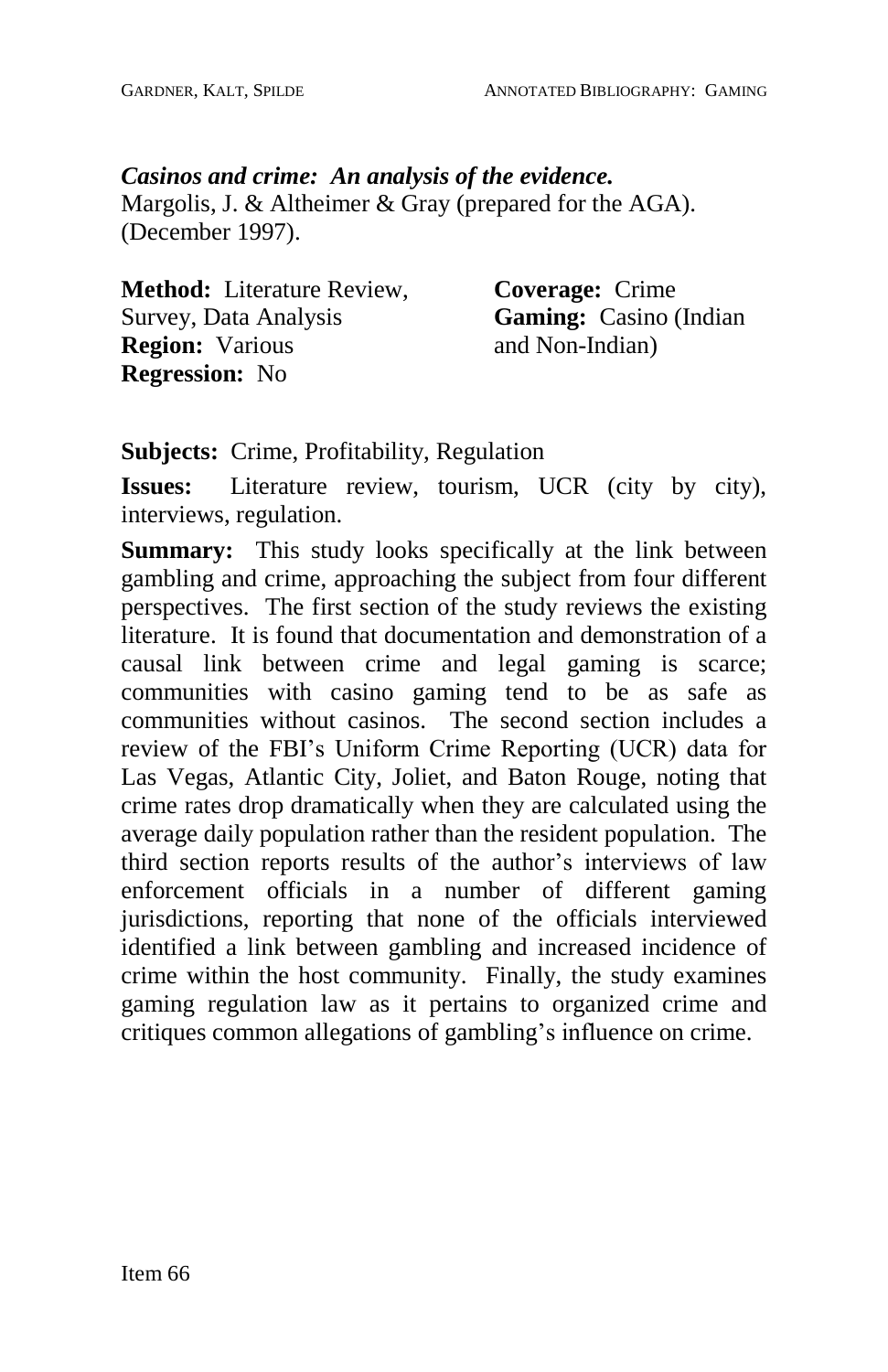*Casino counties lead the State.* Martin Schreiber & Associates. (November 1998).

**Method:** Comparative Data Analysis **Region:** WI **Regression:** No

**Coverage:** Economic/ Social Impact **Gaming:** Indian

**Subjects:** Welfare Dependency, Unemployment

**Issues:** Impact on Wisconsin counties' tourism, job creation, personal income growth, and property values.

**Summary:** Employs statistics gathered by the State of Wisconsin to conduct a comparative study of counties with and without Indian casinos. The study finds that those counties with casinos lead Wisconsin counties in personal income growth, sales growth at eating and drinking places, increases in property values, and decreasing AFDC payments.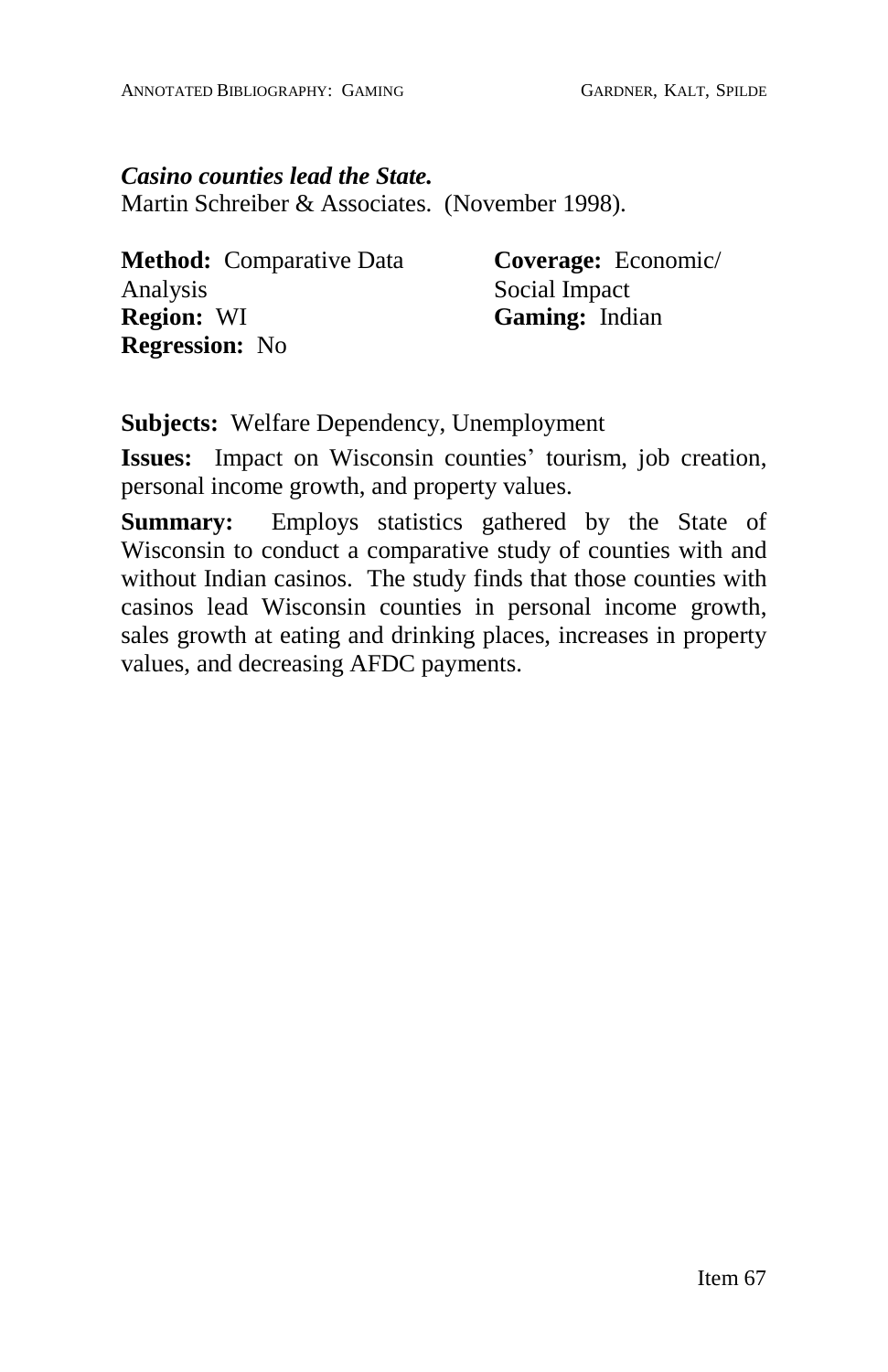# *Suicide and gambling: An analysis of suicide rates in U.S. counties and metropolitain areas.*

McCleary, R. & Chew, K. (1998). Department of Environmental Analysis and Design, University of California at Irvine.

**Method:** Time Series Analyses, Cross-Sectional Analyses **Region:** n/a **Regression:** Yes

**Coverage:** Suicide **Gaming:** Casino (Indian and Non-Indian)

**Subjects:** Problem Gambling, Suicide

**Issues:** Impact of gambling availability on suicide rates.

**Summary:** This study finds that suicide rates for both residents and visitors in Las Vegas, Atlantic City, and other gaming locales, are not higher than comparable locations. The authors find that gambling appears to have no effect on suicide rates. The authors observe that the results found in the Phillips study on suicide were inflated due to the use of incorrect proportions: suicide deaths as a proportion of all deaths rather than the suicide rate per se (suicide deaths per unit of population).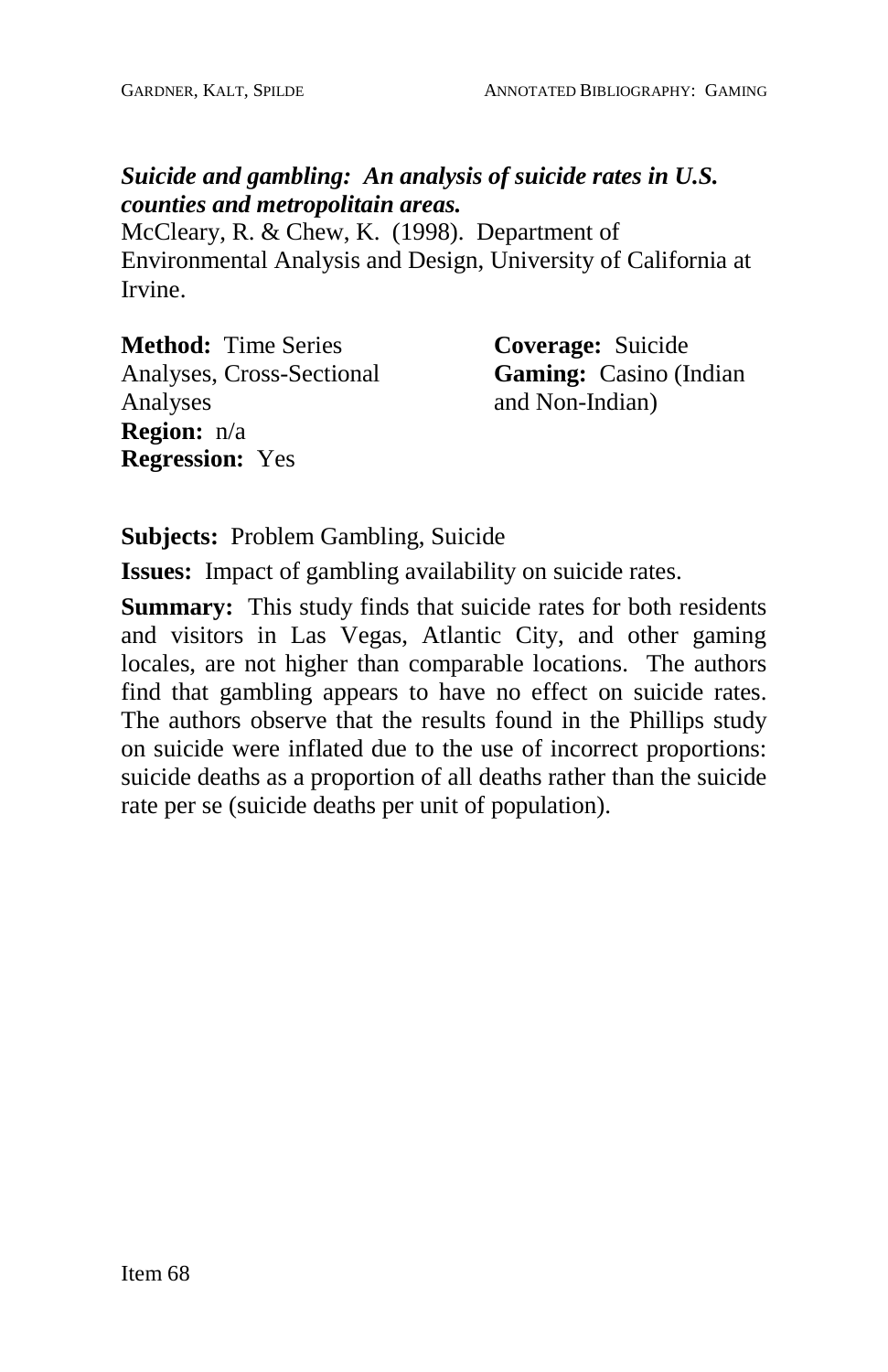*Evaluating a State's gambling strategy: The relationship between lottery sales and casino gambling.* McGowan, R.A. (1995). Boston College.

| Method: ARIMA          | Coverage: Economic/           |
|------------------------|-------------------------------|
| <b>Region:</b> $n/a$   | Social Impact, Other          |
| <b>Regression:</b> Yes | <b>Gaming:</b> Casino (Indian |
|                        | and Non-Indian)               |

**Subjects:** Lottery, State Taxes

**Issues:** Impacts of casino introductions on state lottery revenues and total state gaming revenues.

**Summary:** This study examines a year's worth of weekly lottery data (26 weeks before casino introductions and 26 weeks after) for Colorado, Louisiana, Illinois, Minnesota, and California. The author finds that the introduction of limited stakes casinos in Colorado did not significantly affect lottery sales. Louisiana riverboat casinos had a negative impact on instant game sales (the majority of lottery revenues), yet total state revenue from gambling increased, notwithstanding. Lottery sales in Illinois were unaffected by the introduction of casinos. Indian gaming in Minnesota had a negative impact on instant games (which constituted 68% of lottery revenues)—there was no compensation for lost revenues. Indian casinos did not affect California lottery revenues.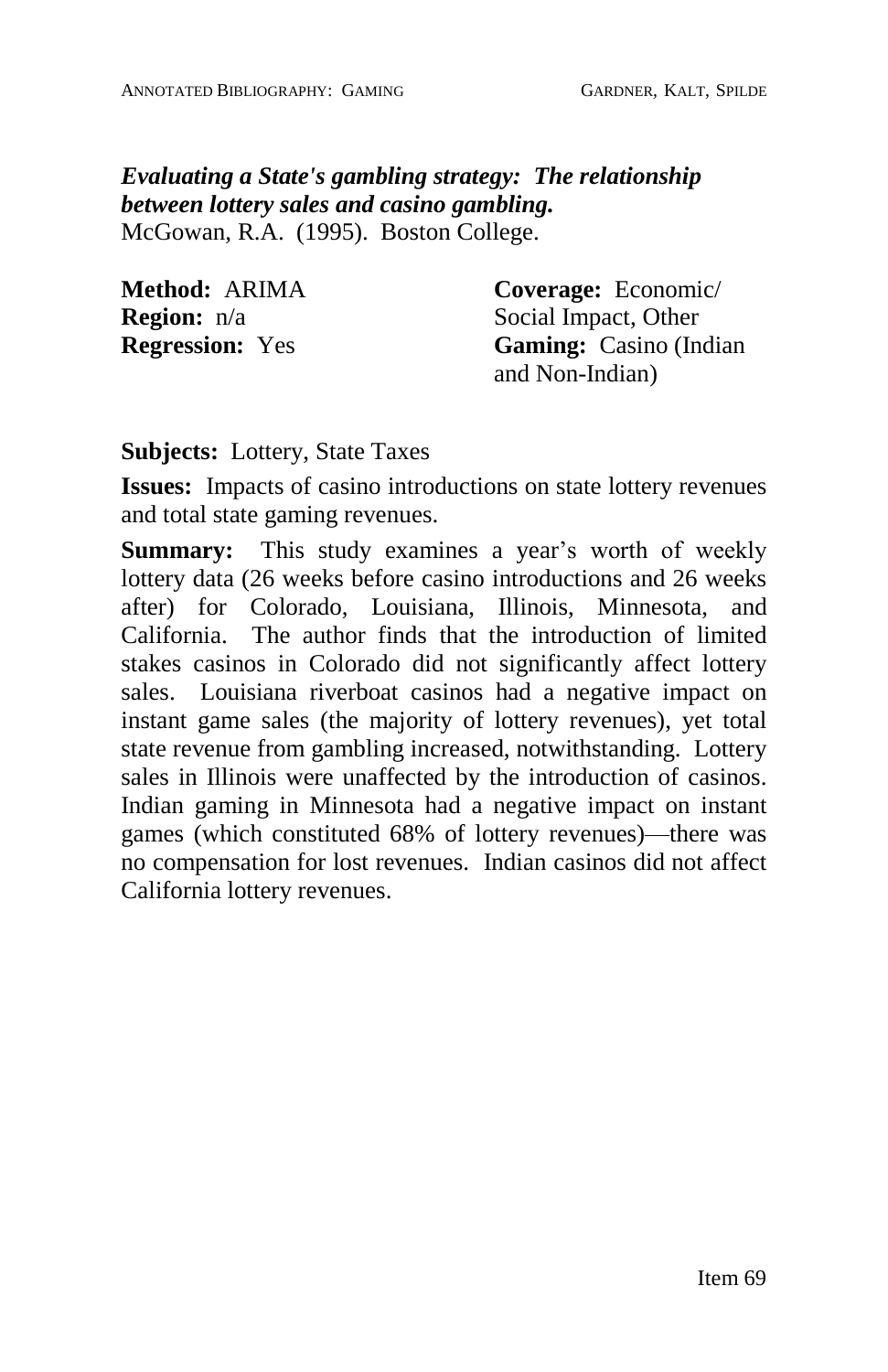#### *Games of chance promote valuable causes worldwide.*

McGowan, R.A. (1996). Forum for Applied Research and Public Policy.

**Method:** Comparative Cross-Country **Region:** International **Regression:** No

**Coverage:** Economic/ Social Impact **Gaming:** Lottery

**Subjects:** Lottery, State Taxation

**Issues:** Use of gambling activity to promote charities.

**Summary:** This article gives an overview of lottery activities and use of lottery proceeds in Spain, Russia, China, Ireland, Great Britain, and Albania. It focuses particularly on the use of gaming revenue for charitable causes.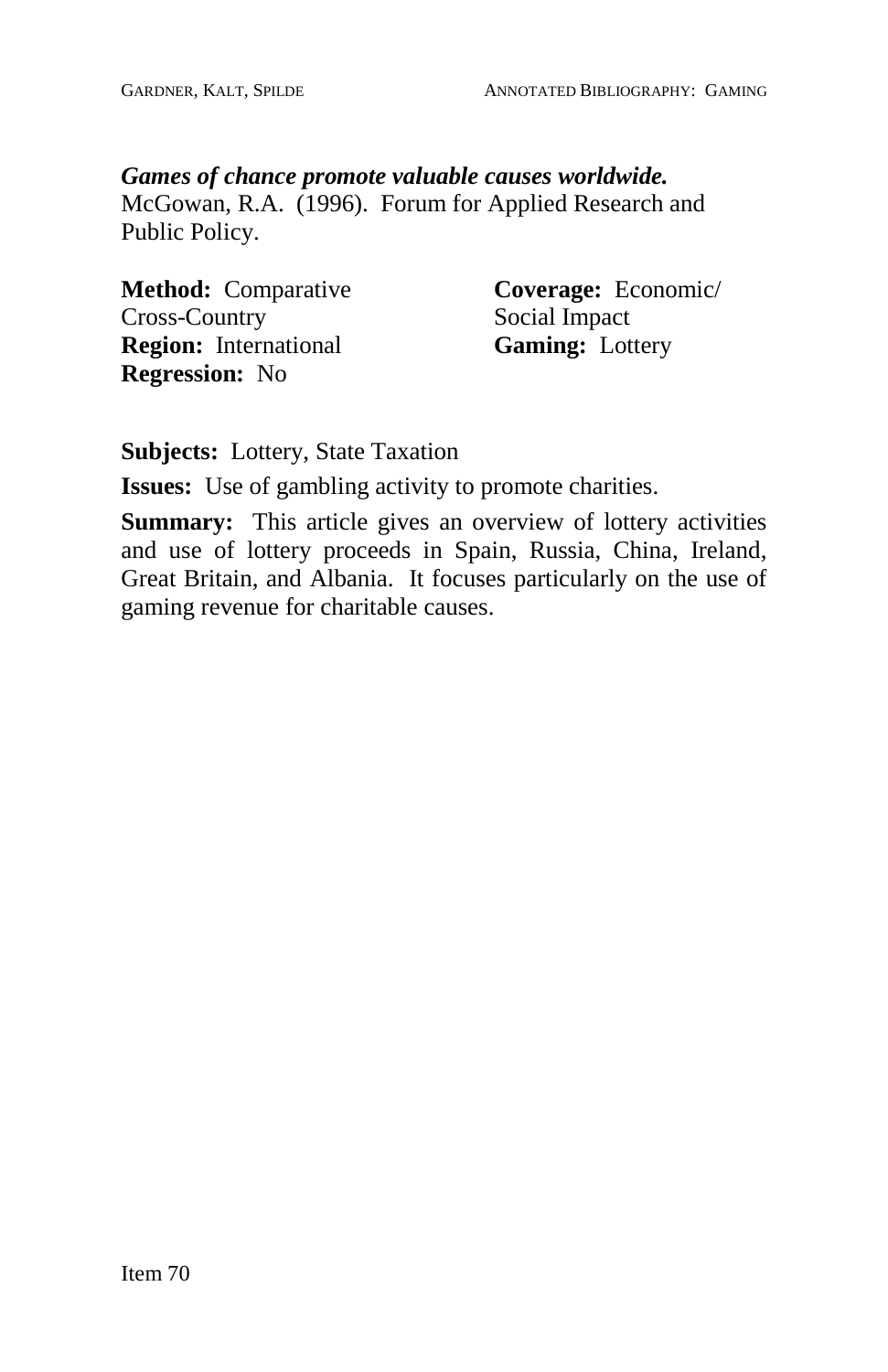# *Study of the social and economic impacts of New Zealand casinos.*

McMillen, J. (1999). University of Western Sydney.

| <b>Method:</b> Survey, Literature | Coverage: Economic/            |
|-----------------------------------|--------------------------------|
| Review                            | Social Impact, Problem         |
| <b>Region:</b> New Zealand        | Gambling                       |
| <b>Regression:</b> No             | <b>Gaming:</b> Casino (Indian) |
|                                   | and Non-Indian)                |

**Subjects:** Crime, Problem Gambling, Welfare Dependency, Unemployment, Profitability, Lottery, Economic Development, State Taxes

**Issues:** Economic impacts of gaming on federal taxes, property values, retail sales, construction, tourism, job creation, wage effects, and traffic; impacts on social variables such as crime prevention, illegal gambling, co-morbidity of gambling pathology, gambling demographics, public opinion, and treatment needs.

**Summary:** This report analyzes the impact of casinos on other gaming and provides a review of New Zealand gambling policy. The report finds that the opening of two casinos increased the prevalence of problem gambling, but that casinos have not led to an increase in crime greater than what other tourist attractions would attract. The prevalence of illegal gambling has decreased, and casinos are found to have created no significant additional policing costs. The report also notes positive environmental impacts, the links between gambling and charities, and the creation of jobs for women and minorities. The report also finds that casinos have brought increased tourism into New Zealand.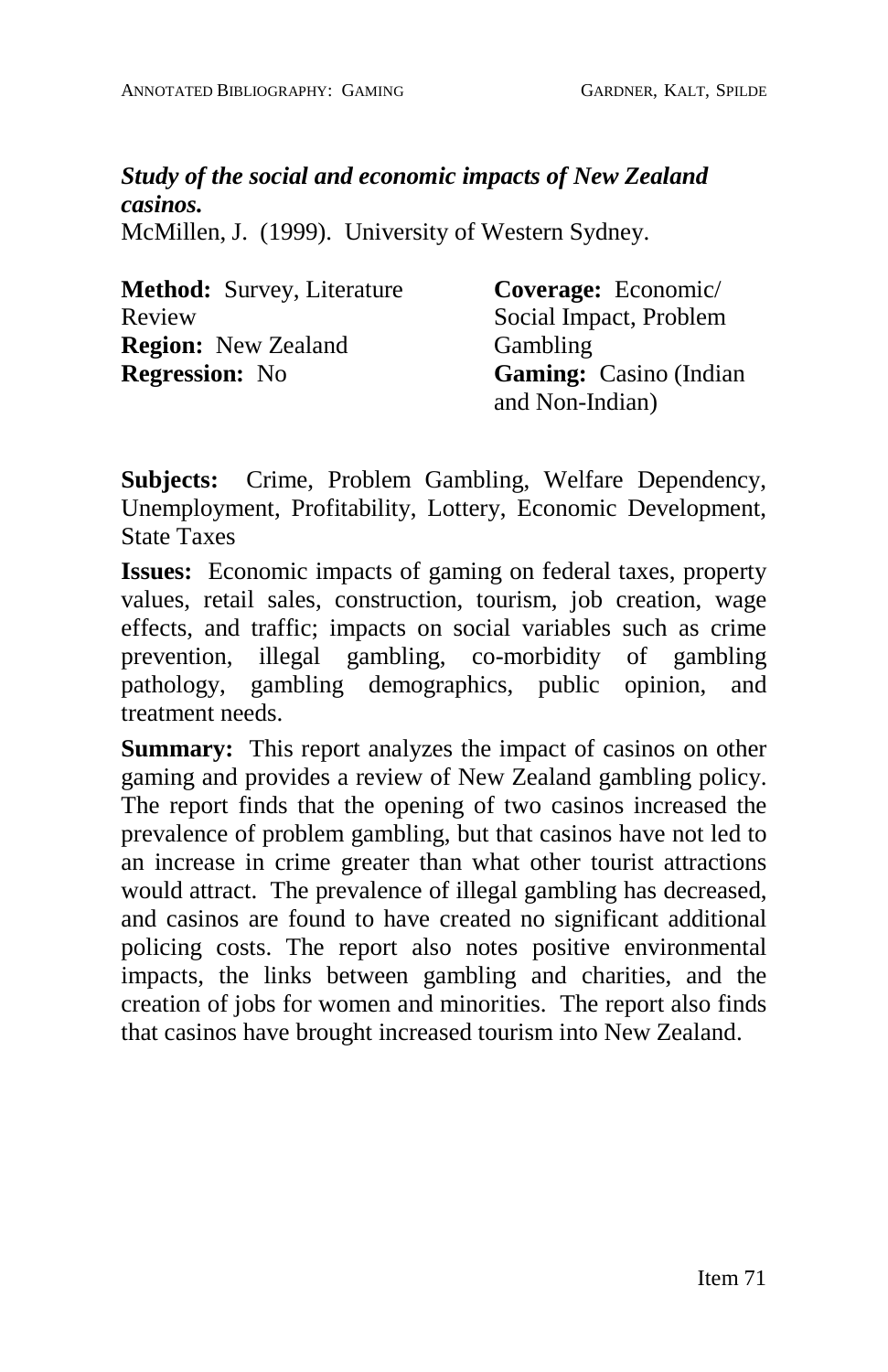#### *Casino gambling and street crime.*

Miller, W.J. & Schwartz, M.D. (March 1998). The Annals of the American Academy of Political and Social Science, 556, 124-137.

| <b>Method:</b> Literature Review | Coverage: Crime,               |
|----------------------------------|--------------------------------|
| <b>Region:</b> $n/a$             | <b>Tourism</b>                 |
| <b>Regression:</b> No            | <b>Gaming:</b> Casino (Indian) |
|                                  | and Non-Indian)                |

**Subjects:** Crime, Problem Gambling, Tourism

**Issues:** Impact of tourism on crime and comparison of gambling tourism with other tourism.

**Summary:** Authors focus on the relationship between gambling and crime and find that casinos affect crime no differently than other tourist attractions do. Authors note that tourists are associated with crime both because of their unfamiliarity with local conditions and because they engage in behaviors that residents typically do not. Therefore, the authors note, an increase in tourism generally is associated with increases in crime.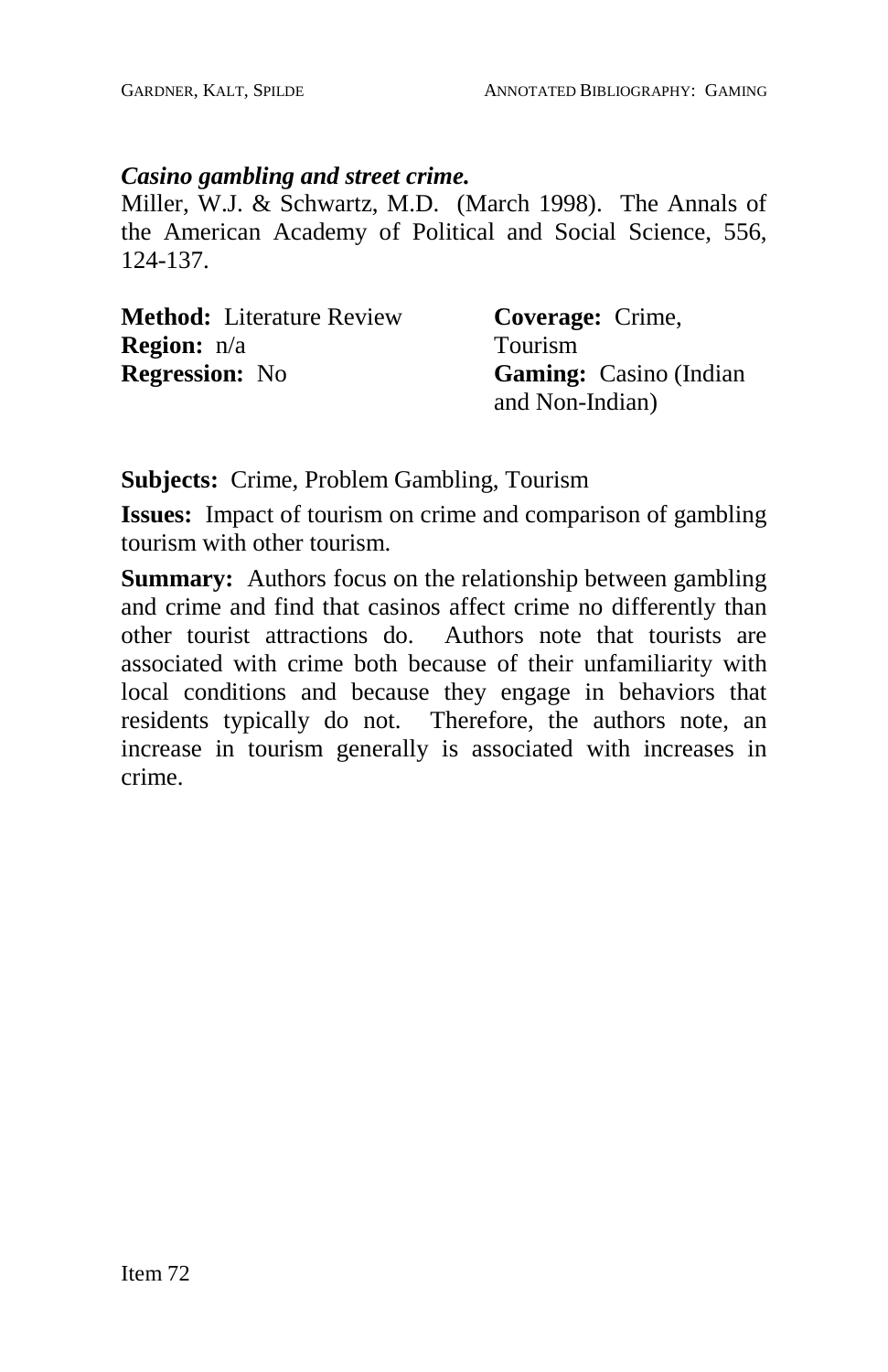*The economic impact of Indian gaming in Minnesota: A review and summary of the economic benefits of tribal gaming for rural counties and the State.*

Minnesota Indian Gaming Association. (1998).

| <b>Method:</b> Data Analysis | Coverage: Economic/   |
|------------------------------|-----------------------|
| <b>Region: MN</b>            | Social Impact         |
| <b>Regression:</b> No        | <b>Gaming:</b> Indian |

**Subjects:** Welfare Dependency, Unemployment, State Taxes

**Issues:** Impact of Indian gaming in Minnesota on state-wide employment, income, tax revenues; state-funded promotional assistance to attract non-gaming employers compared to employment generated by Indian gaming.

**Summary:** In addition to calculations of jobs created, changes in tax revenue, vendor spending, and decreased public assistance, this report also provides a comparison of tribal and Minnesota State efforts to attract tourists. The report asserts that state assistance to other major employers, in the form of public funds to stimulate economic development and job creation, comprises a cost to the state's taxpayers. Indian gaming, on the other hand, creates direct and indirect employment without state promotional assistance and, hence, without drawing on state tax revenues for such assistance.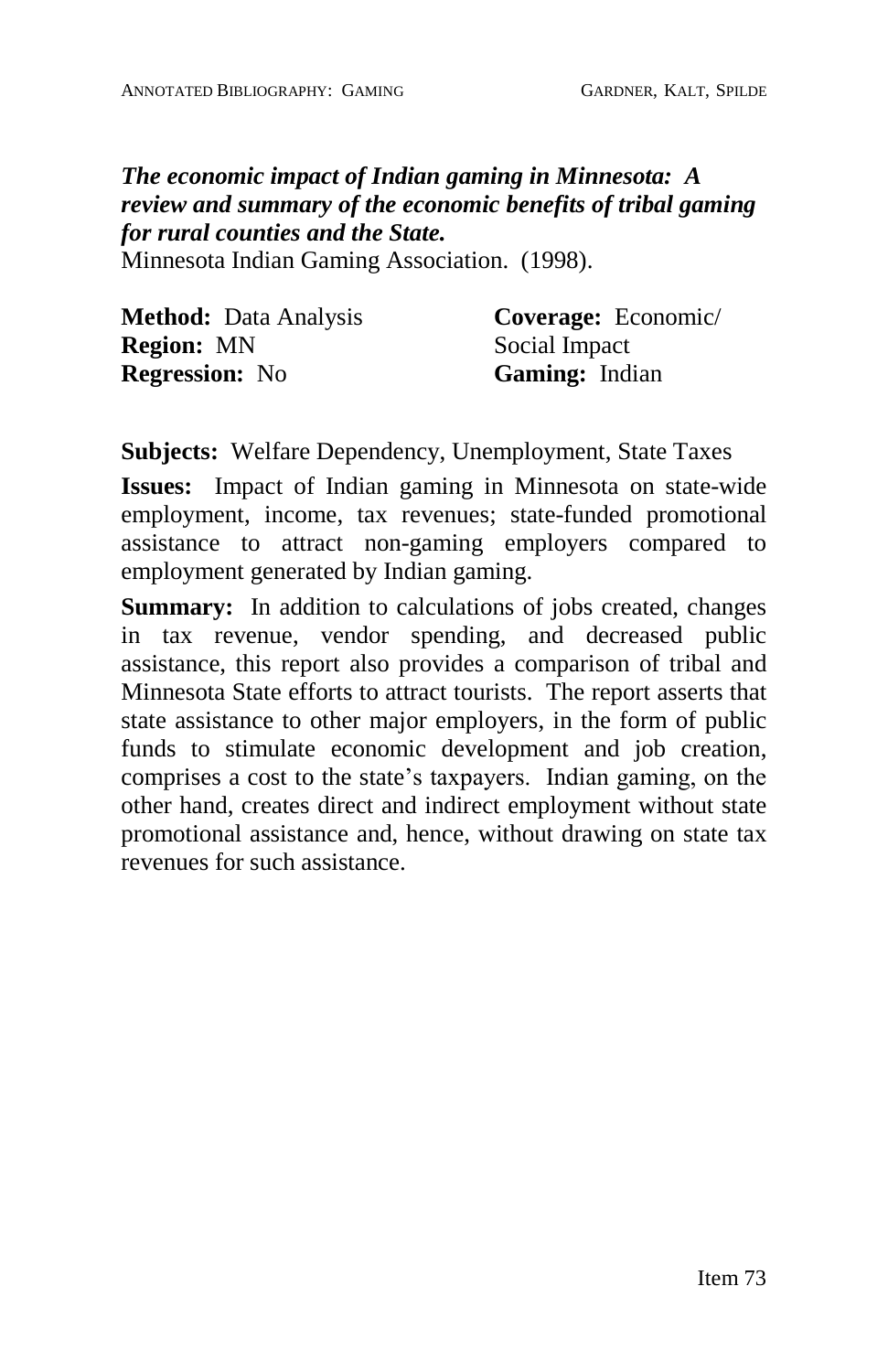*Minnesota gambling.* Minnesota Planning. (1993).

**Method:** REMI Modeling **Region:** MN **Regression:** No

**Coverage:** Economic/ Social Impact **Gaming:** All

**Subjects:** Crime, Problem Gambling, Welfare Dependency, Unemployment, Profitability, State Taxes

**Issues:** Contributions and burdens of casinos in Minnesota.

**Summary:** A state-funded study completed by an organization charged with creating a long-range plan for Minnesota. The study contrasts the economic growth of Indian gaming with the more sluggish performance of other sectors of the industry, along with the local economic impacts of casinos. The report also addresses the social consequences of gaming, including what the authors deem excessive spending on the part of Native American gamblers, problem gambling, and crime committed by problem gamblers. The report examines positive social impacts of Indian gaming, including charitable contributions, infrastructure and social investment on reservations, and tax revenue to the State. On the basis of the results, the report recommends a moratorium on gambling expansion, improved regulation, and increased problem gambling treatment. It also recommends cooperative efforts between tribes and vendors to mitigate potentially harmful impacts on other local businesses stemming from the introduction of a casino into an area.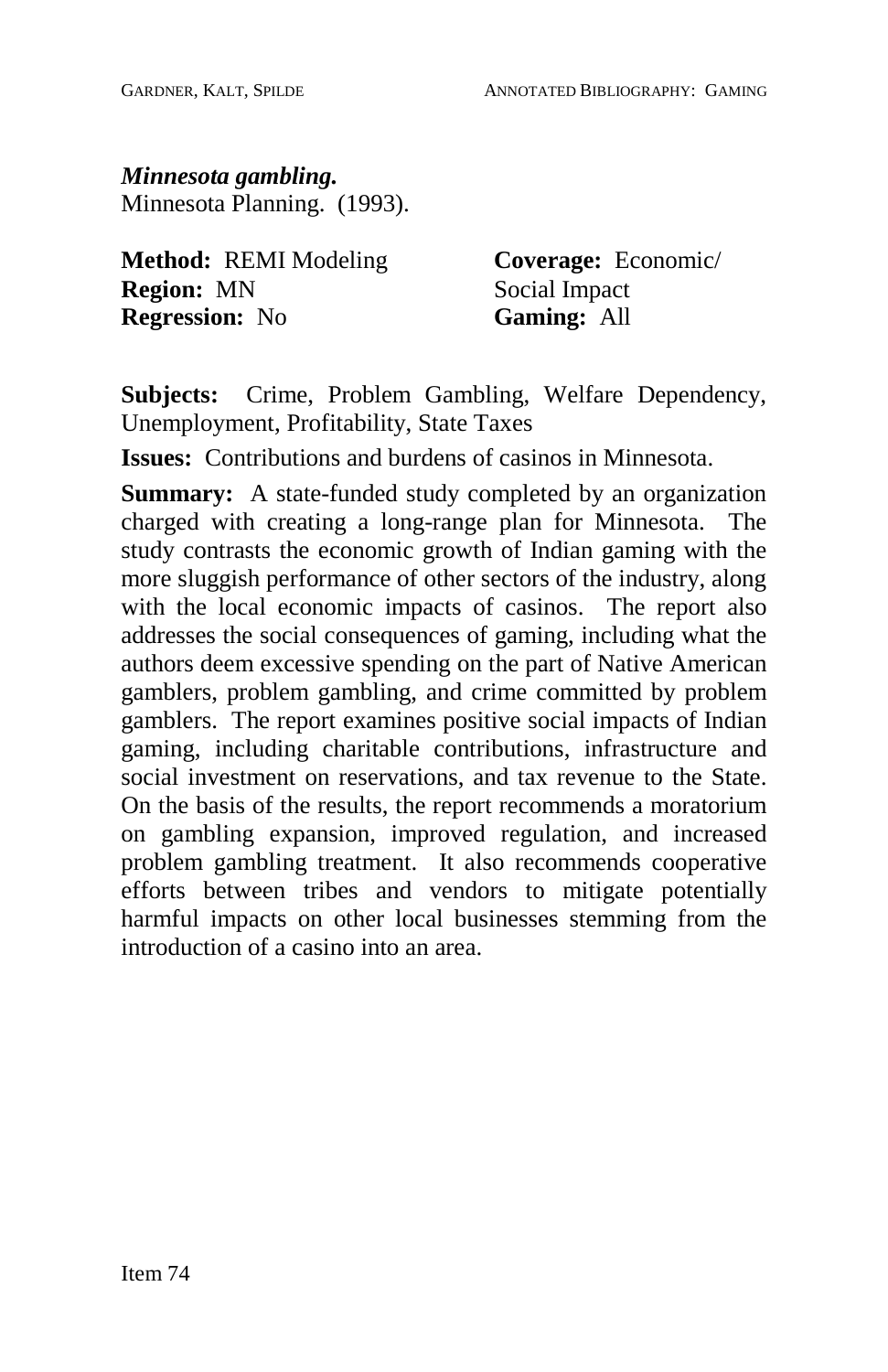# *The economic benefits of American Indian gaming facilities in Wisconsin***.**

Murray, J.M. (March 1993). Wisconsin Indian Gaming Association and University of Wisconsin-Cooperative Extension.

**Method:** Input/Output Modeling **Region:** WI **Regression:** No

**Coverage:** Economic/ Social Impact **Gaming:** Indian

**Subjects:** Welfare Dependency, Unemployment

**Issues:** Indian casino employment and employee spending, patron spending in Wisconsin.

**Summary:** Examines casino employment, as well as the employment status of casino workers prior to the introduction of gaming. The study assesses the impact of casino employment on welfare and unemployment payments, as well as visitor spending on goods and services. Input/output analysis examines direct and indirect employment effects and construction. The study was commissioned by the Wisconsin Indian Gaming Association. The authors thereby had access to primary data on casino employment and spending.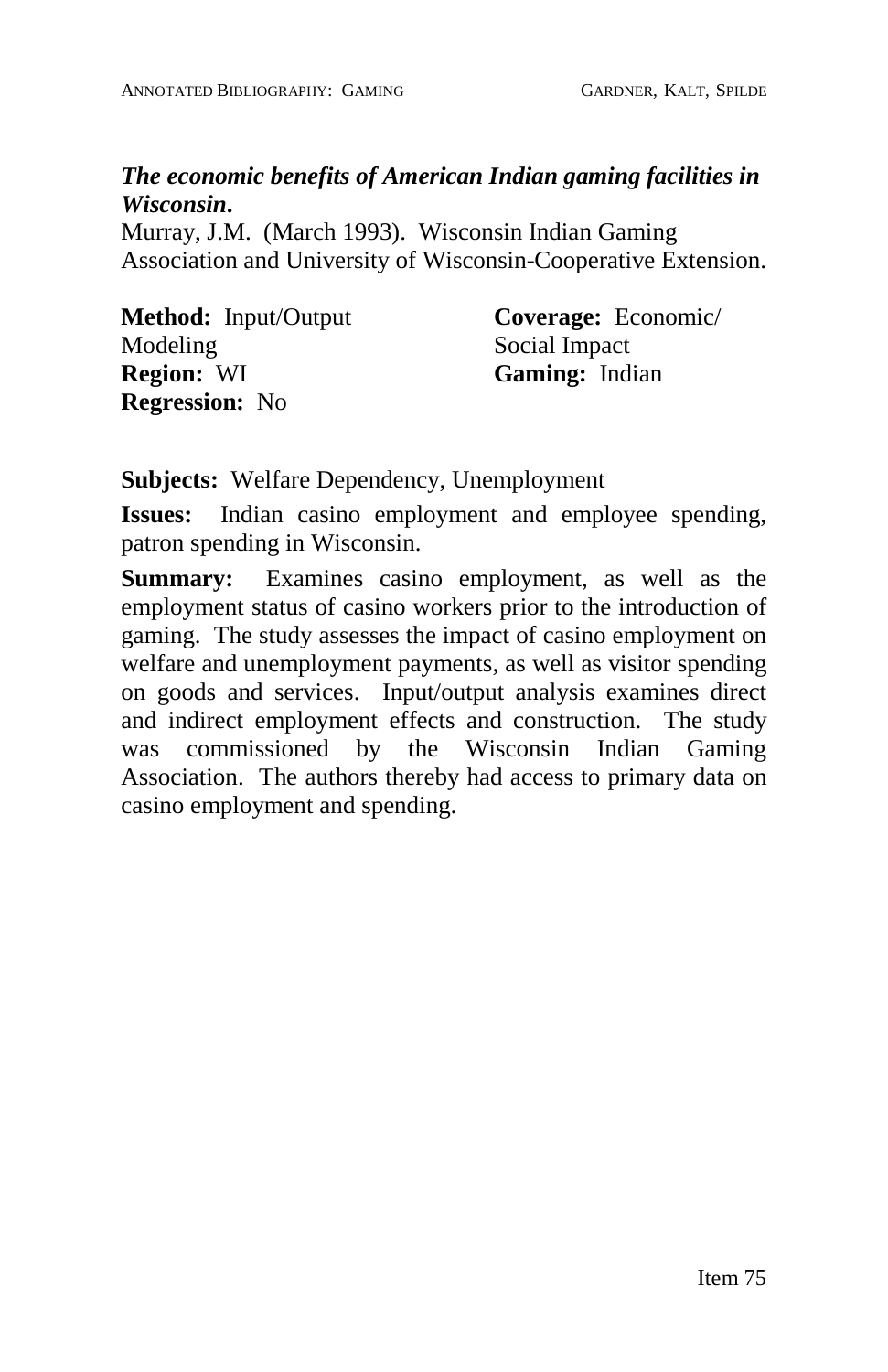# *The economic impact of American Indian gaming on the government of the State of Wisconsin***.**

Murray, J.M. (1993). University of Wisconsin.

| <b>Method:</b> Data Analysis | Coverage: Economic/   |
|------------------------------|-----------------------|
| <b>Region: WI</b>            | Social Impact         |
| <b>Regression:</b> No        | <b>Gaming:</b> Indian |

**Subjects:** Crime, Welfare Dependency, Lottery, State Taxes

**Issues:** Impact of Indian gaming on Wisconsin State tax revenues.

**Summary:** This study focuses specifically on the additional revenue accrued by the Wisconsin State government as a result of Indian gaming. The sources of this new revenue include: state income taxes paid by tribal employees; state income taxes paid by employees of vendors and suppliers to tribal governments; state income tax derived from taxable gaming winnings; state sales tax derived from employee spending, including from employees that had previously been on welfare; sales tax from additional spending at eating, drinking, and lodging establishments due to gaming; and Wisconsin gasoline tax collected as a result of Indian gaming. This additional tax revenue is joined by a reduction in welfare payments to tribal and non-tribal employees who were on welfare before becoming employed with a tribe. The study finds that the State has also seen a steady increase in lottery revenues. The numbers presented in the study are estimates based on payroll data from a previous study and estimates of how much of each affected person's income goes towards income and sales taxes.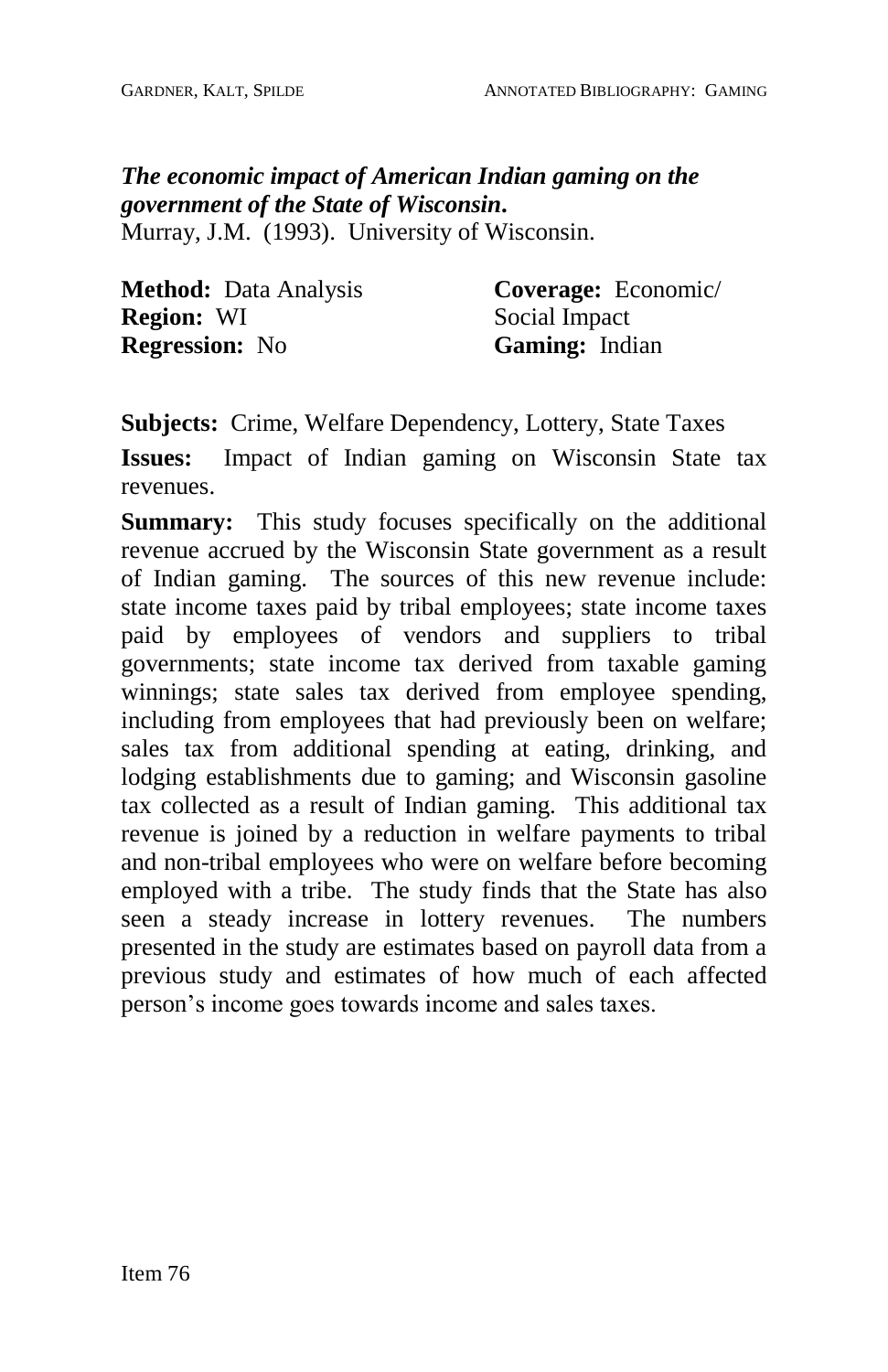*Direct and indirect impact of Wisconsin Indian gaming facilities on Wisconsin's output, earnings, and employment.* Murray, J.M. (December 1997). University of Wisconsin Extension.

| <b>Method:</b> RIMS II Modeling | <b>Coverage:</b> Economic/ |
|---------------------------------|----------------------------|
| <b>Region: WI</b>               | Social Impact              |
| <b>Regression:</b> No           | <b>Gaming:</b> Indian      |

**Subjects:** Profitability, Income, Employment, Economic Development

**Issues:** State-level direct and indirect income and employment effects of Indian gaming in Wisconsin; impact of non-gaming spending by visitors to gaming facilities.

**Summary:** Uses RIMS II to determine the direct and indirect employment and income impacts of Indian gaming in Wisconsin. The study includes an examination of non-gaming related spending by gaming visitors. Reported results are primarily numerical; there is little narrative analysis.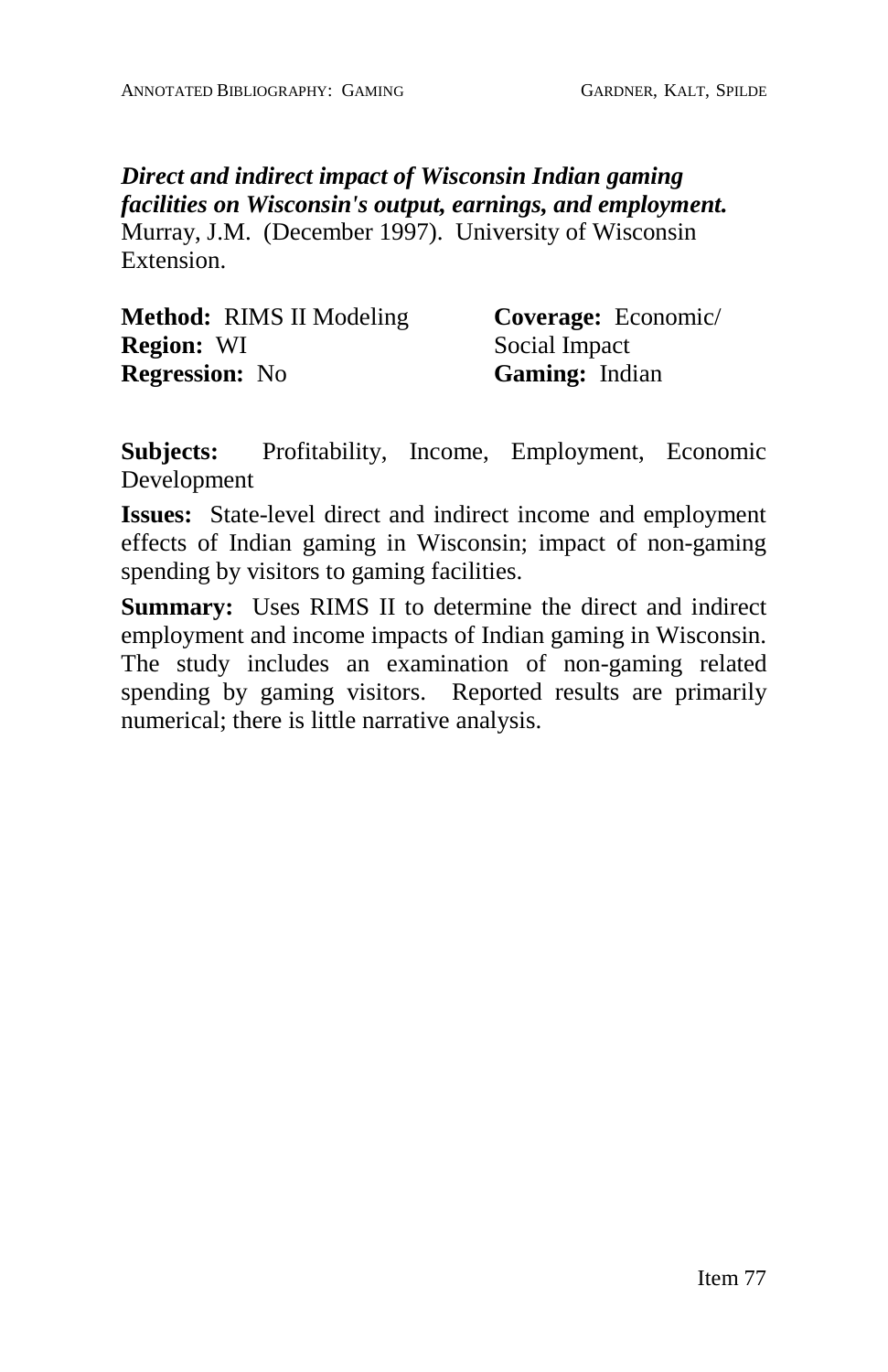*The economic impact of gambling.* National Institute of Economic and Industry Research. (2000).

**Method:** Statistical Modeling **Region:** Australia **Regression:** Yes

**Coverage:** Economic/ Social Impact **Gaming:** Commercial, VLT/EGM, All

**Subjects:** Problem Gambling, Suicide, Profitability, State Taxes **Issues:** Economic and social impacts of gambling on savings, construction, job/wage creation, retail sales, taxes, vendor outlays, etc. in Australia.

**Summary:** Uses Household Expenditure Survey data compiled by the Australian Bureau of Statistics and examines whether and how gambling has impacted a "consumer boom" and associated decrease in household savings. The authors discuss the distinction between positive and normative economics. The report also looks at the relationship between electronic gaming machines and tobacco/alcohol expenditures, and includes regional impacts/profiles. The report finds that gambling has contributed to an increase in employment and economic activity on the state level, as well as an increase in problem gambling. The net impact is found to be positive. At the household level, the impact was modest on average; at the regional/community level, wealthy areas benefitted while low income areas did not.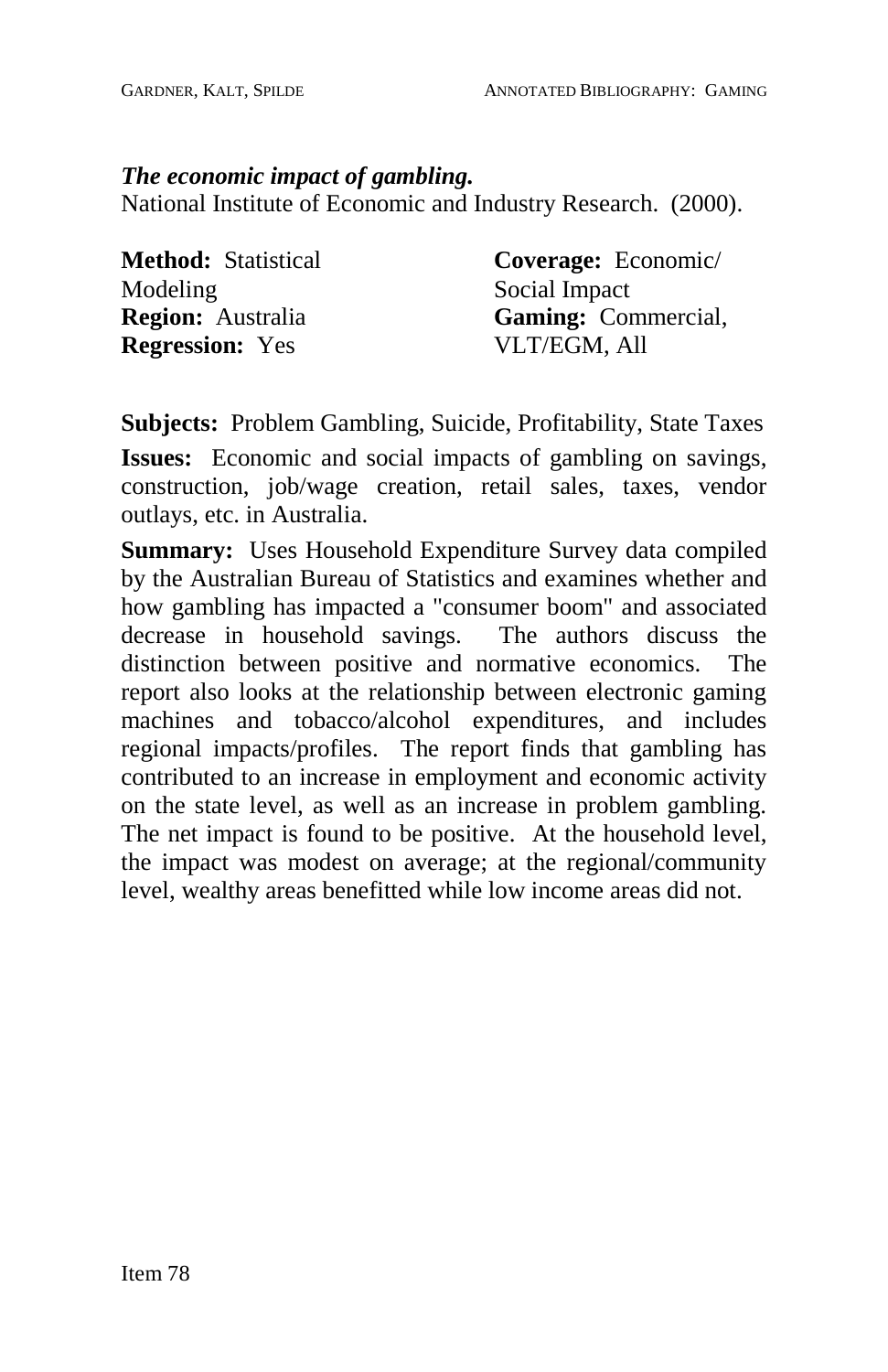*Report to the National Gambling Impact Study Commission ñ Chapter 5.Impacts of casino proximity on social and economic outcomes: 1980-1997: A multilevel time-series analysis.* National Opinion Research Center at the University of Chicago. (April 1, 1999).

**Method:** Statistical Modeling **Region:** US **Regression:** No (Likelihood Methods)

**Coverage:** Economic/ Social Impact **Gaming:** Casino (Non-Indian)

**Subjects:** Employment, Income, Crime, Mortality, Bankruptcy

**Issues:** Economic and social impacts of being close to a casino.

**Summary:** Using data for 1980-97 on 100 non-tribal communities, 40 of which had casino openings in the period, this study examines the impact of proximity to a casino on a community's employment, income, crime, bankruptcies, and health indicators. No statistically significant effects of proximity to a casino are found for crime, bankruptcy, or infant mortality. Statistically singnificant effects of casino proximity are found for per capita casino spending, employment and certain income variables (with some measures of income and earnings showing insignificant effects). Marked decreases are found for welfare payments, unemployment insurance, and other transfer payments. Employment in the construction trades rises somehat; and income in construction, hotel and lodging earnings, and recreation/amusement enterprise earnings show substantial increases associated with casino proximity. Overall per capita incomes are little changed, as higher employment earnings are offset by reductions in welfare and payments and incomes in non-casino restaurants and bars. This study is part of a larger informative report to the NGISC.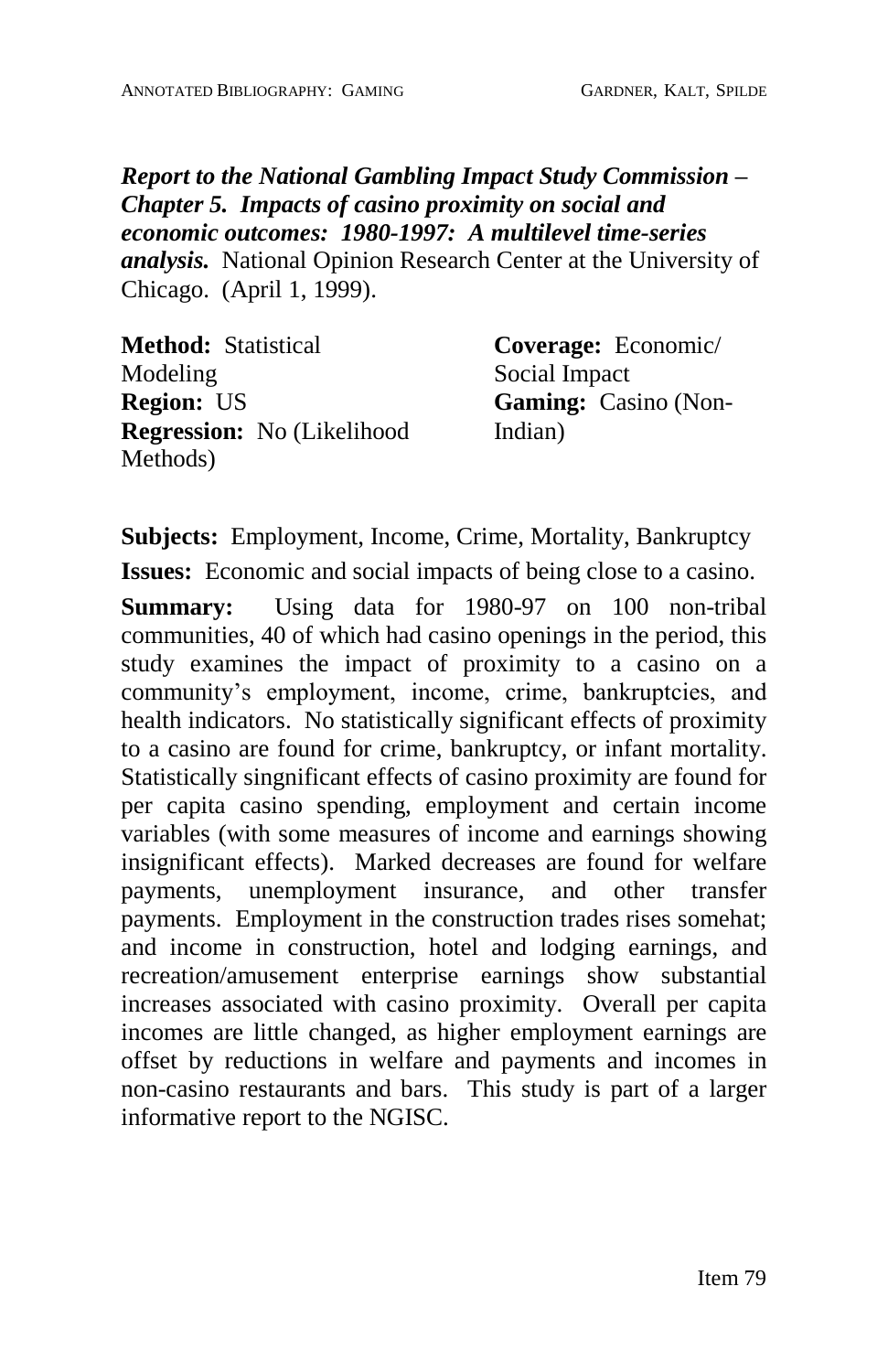*Pathological gambling: A critical review.* National Research Council. (April 1999).

| <b>Method:</b> Literature Review | Coverage: Problem  |
|----------------------------------|--------------------|
| <b>Region:</b> $n/a$             | Gambling; Economic |
| <b>Regression:</b> No            | Impact             |
|                                  | <b>Gaming: All</b> |

**Subjects:** Problem Gambling, Economic Development

**Issues:** Review of research on the prevalence and origins of pathological gambling, the economic impacts on communities of gambling, appropriate treatment of pathologies.

**Summary:** The study reviews extant research on the prevalence, origins, socioeconoimc effects, and treatment of pathological gambling. After defining "pathological", the study estimates that 1.5 percent of adults in the U.S. have been pathological gamblers at some time of their lives; and in a given year, .9 percent of U.S. adults are pathological gamblers. Men and adolsecents are found to be more likely to engage in pathological gambling than women and adults, respectively. Treatment is generally found to yield improvement in pathological behavior, although research does not conclusively indicate which kinds of treatment are most effective. Gambling is found to have net economic benefits in economically depressed areas, but the accuracy of conclusions regarding the overall costs and benefits of gambling is impeded by insuffiicent data and difficult modeling problems.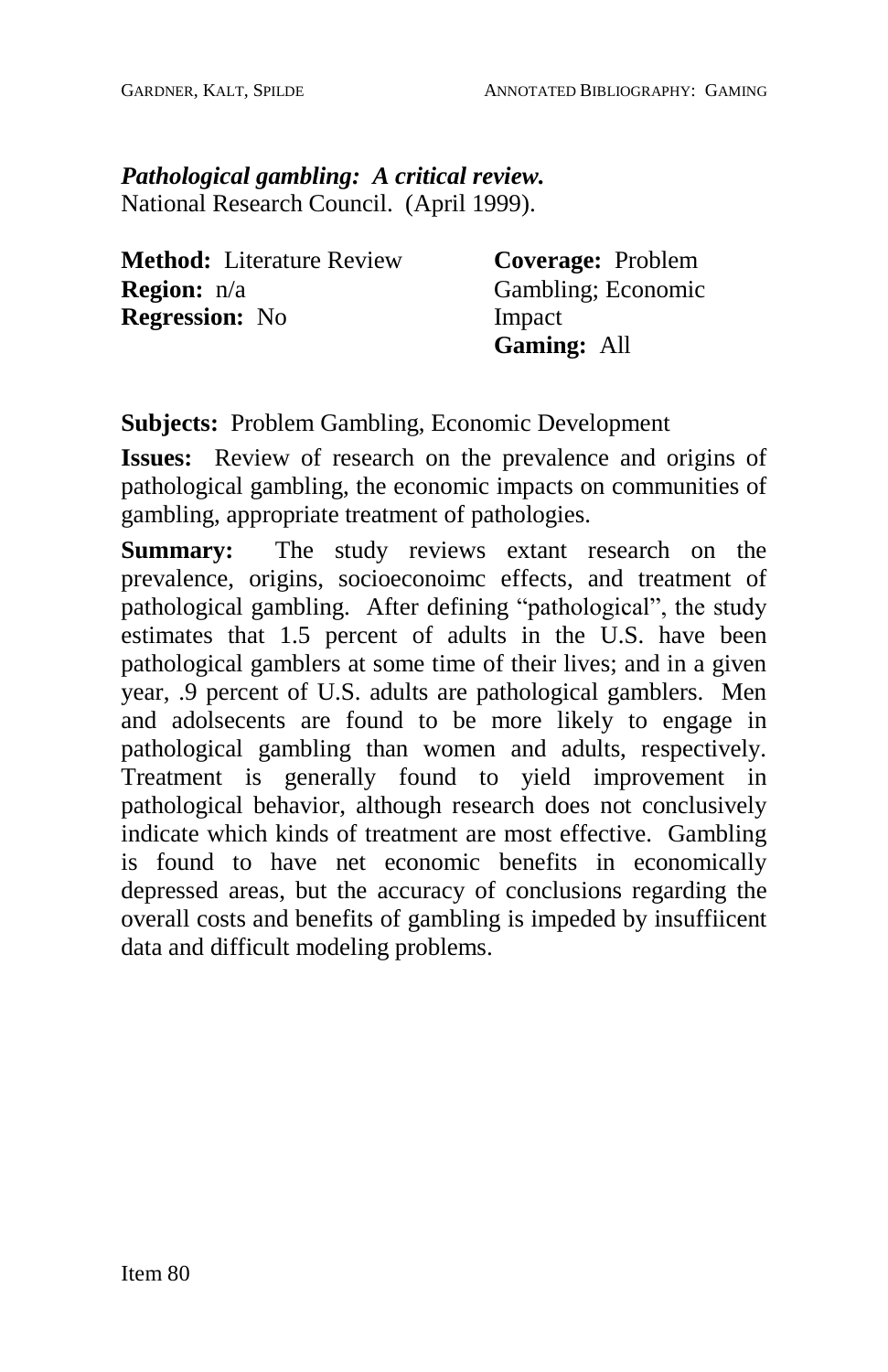*Indian gaming and its impact on law enforcement in Wisconsin.*

Nelson, D.J., Erickson, H.L. & Langan, R.J. (1996). API Consulting Services.

**Method:** Statistics/ **Interviews Region:** WI **Regression:** No

**Coverage:** Crime **Gaming:** Indian

**Subjects:** Crime, Problem Gambling, Law Enforcement

**Issues:** Burden on law enforcement; impact on crime rates in Wisconsin.

**Summary:** This report combines data from an annual report on crime and arrests in Wisconsin produced by the Wisconsin Office of Justice Assistance, Statistical Analysis Center, and interviews of law enforcement personnel on the impacts of gambling on law enforcement. The study reports that there is little statistical or anecdotal basis to support a claim that Indian casinos either attract or are contributors to crime in their respective regions. The study also reports that, where a casino generates a need for additional law enforcement resources, it likely comes in the area of emergency response services.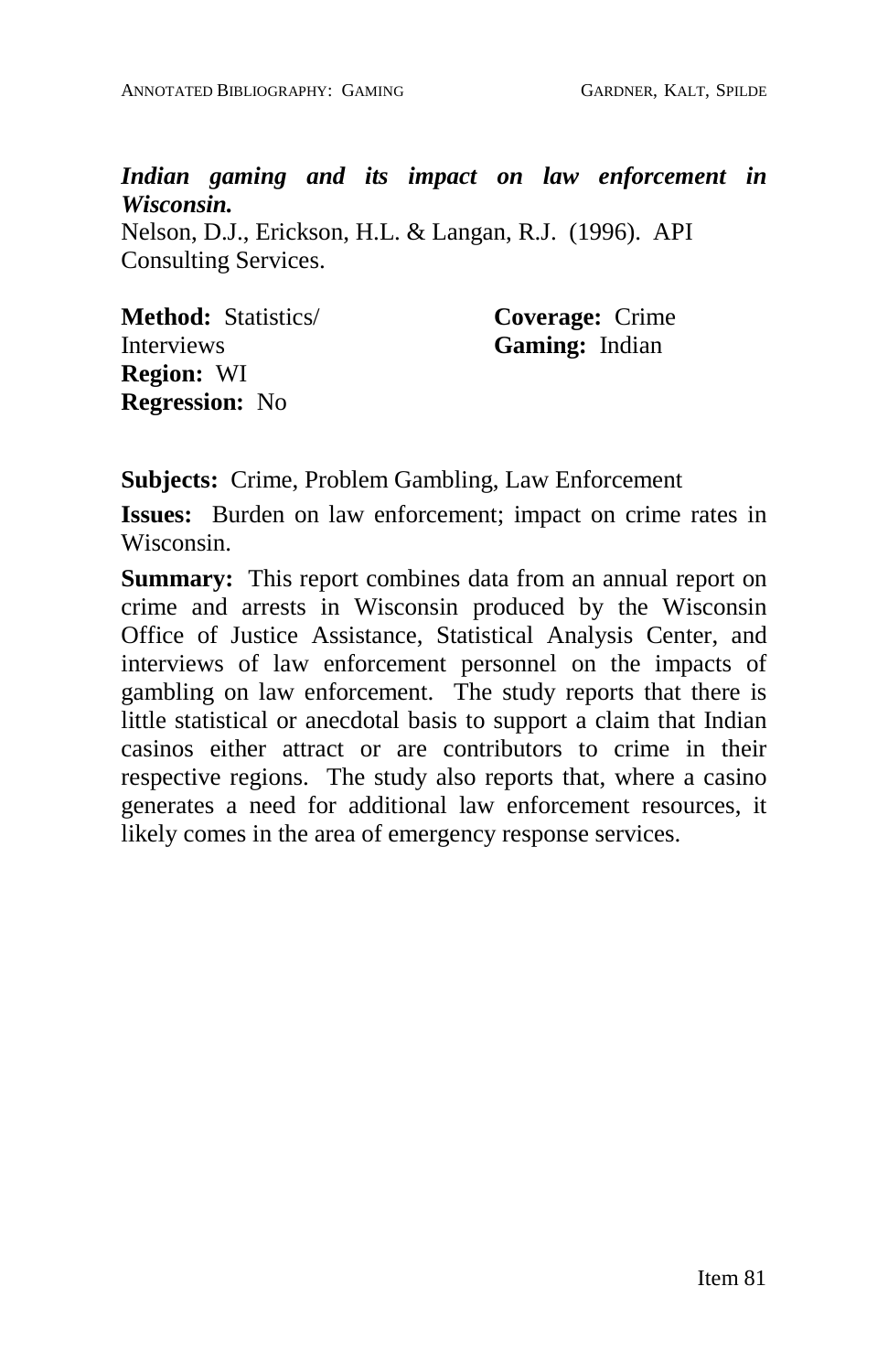# *Indian reservations and the New Mexico economy: Reservation-based gaming enterprises.*

New Mexico Indian Reservation Economic Study Group. (1999).

| Method: IMPLAN        |  |
|-----------------------|--|
| Modeling              |  |
| <b>Region: NM</b>     |  |
| <b>Regression:</b> No |  |

**Coverage:** Economic/ Social Impact **Gaming:** Indian

**Subjects:** Income, Employment, Tourism, State Taxes

**Issues:** Impact of reservation economies (incl. gaming) on New Mexico state-wide employment, income, and tax revenues.

**Summary:** Investigates the interplay between economic activities on Indian reservations and the State's economy. Five dimensions of reservation-based economic activity are employed: reservation-based gaming enterprises; tourism in New Mexico attributable to reservations; the presence of the BIA and the IHS in New Mexico; tribal governments; and reservation-based enterprises. The study finds that casino vendor outlays in 1998 engendered 11,215 jobs, \$226 million in wage and salary income, and \$64.7 million in State tax revenue in New Mexico. The overall impact of Indian reservations on the New Mexico economy, according to the report, included 41,173 jobs, \$898.8 million in wages and salaries, and \$168.5 million in revenue to the State general fund. The study also finds that 13.4% of the \$2.14 billion in visitor spending in 1999 was attributable to the attractions of Native culture and history. The presence of the BIA and IHS in New Mexico is found to create 10,392 jobs, \$275.7 million in direct and secondary income, and \$26.6 million in State tax revenue (1998 figures). Tribal governments in New Mexico have created 1,950 jobs, \$28.6 million in income, and \$4.2 million in secondary tax revenue to the State.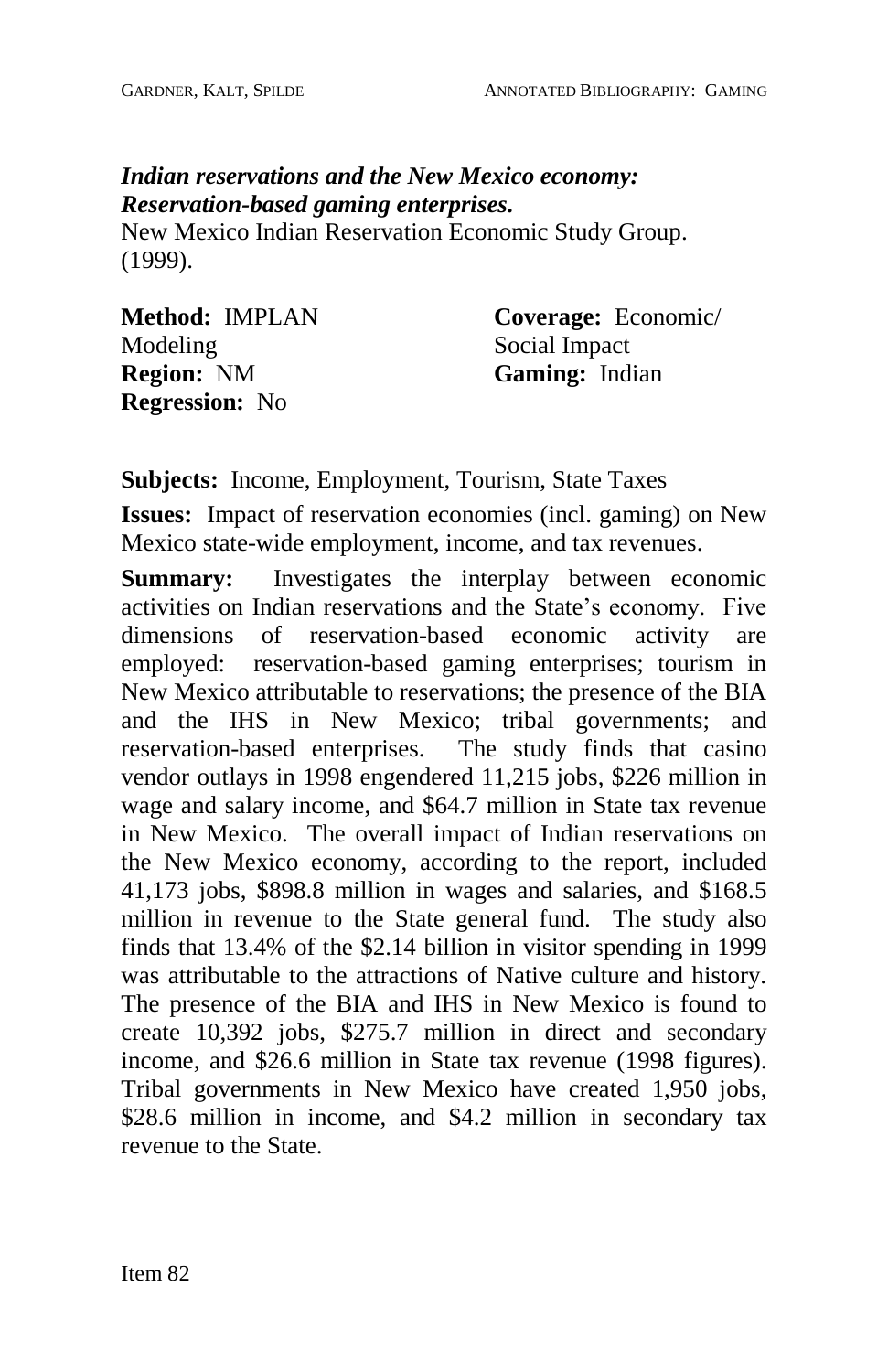*The final report of the National Gambling Impact Study Commission - Chapter 6: Native American tribal gambling.* NGISC. (June 1999). National Gambling Impact Study Commission.

| <b>Method:</b> Review/Overview | Coverage: Economic/ |
|--------------------------------|---------------------|
| <b>Region: US</b>              | Social Impact       |
| <b>Regression:</b> No          | Gaming: Indian      |

**Subjects:** Welfare Dependency, Unemployment, Profitability, Economic Development, State Taxes

**Issues:** Exclusivity payments, tribal government use of gaming revenue, revenue distribution, and gaming regulation.

**Summary:** This chapter of a larger NGISC final report gives a national overview of the Indian gaming industry, including its expansion between 1988 and 1998. It also gives a brief explanation of tribal sovereignty's history in U.S. law and how it applies to gaming. Gaming is presented as a tool allowing tribes to lift themselves out of depressed socioeconomic conditions, and as part of the broader policy of tribal self-determination. The chapter includes a summary of the regulations set out under IGRA. It also discusses revenue sharing, revenue allocation, impact mitigation, social and economic development, the applicability of labor laws, and off-reservation casinos. Recommendations include: strict enforcement of the Minimum Internal Control Standards (MICS); clear definitions for Class II and Class III gaming; negotiations for worker rights of free association; reporting of financial information to the federal government; allowance of telephone-linked bingo games between reservations; and the use of gaming revenue for economic diversification, among others. Primary data used in this chapter are limited excerpts from testimony given by tribal leaders, local and state officials, and other interested parties at NGISC hearings.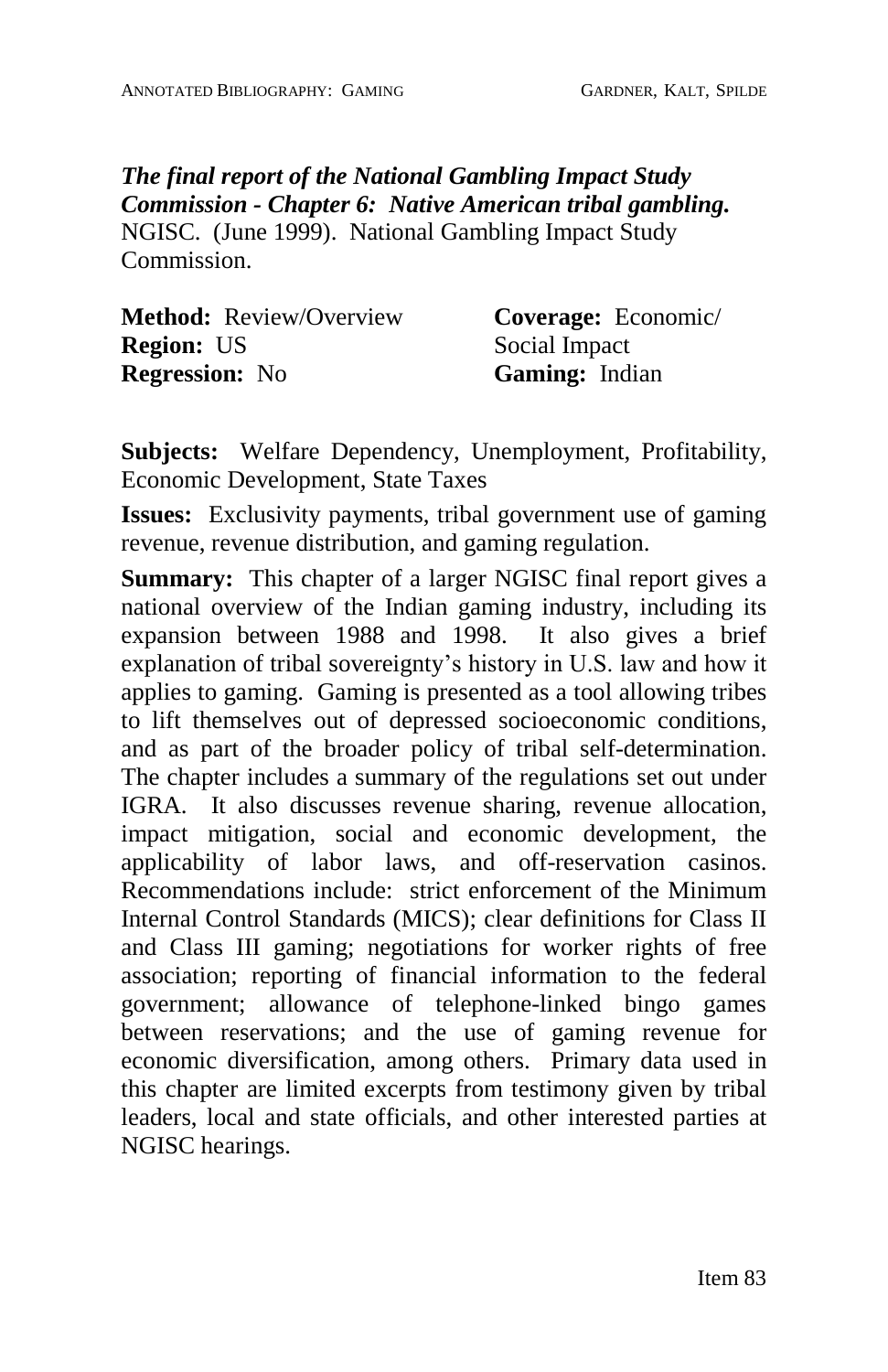## *Casino gambling and bankruptcy in new United States casino jurisdictions.*

Nichols, M.W., Stitt, B.G., & Giacopassi, D. (2000). Journal of Socio-Economics, 29, 247-261

| <b>Method:</b> Multivariate | <b>Coverage: Bankruptcy</b> |
|-----------------------------|-----------------------------|
| Modeling                    | <b>Gaming:</b> Casino (Non- |
| <b>Region: US</b>           | Indian)                     |
| <b>Regression:</b> Yes      |                             |

## **Subjects:** Bankruptcy

**Issues:** Impacts of the introduction of casino gaming on bankruptcy rates.

**Summary:** This study examines the impact of the introduction of casino gaming in eight jurisdictions. The jurisdictions are Sioux City, Iowa; St. Joseph, St Louis City, and St. Louis County, Missouri; Alton, Peoria, and East Peoria, Illinois; and Biloxi, Mississippi. Using regression analysis and data on matched set of control jurisdictions that did not have legalized casinos, the study reports that in seven of the eight casino jurisdictions, per capita bankruptcy rates increased following the introduction of casinos. The exception was Biloxi, Mississippi, where bankruptcy rates declined significantly upon the advent of casino gaming. The authors suggest that this may be the result of the fact that, of the eight communities studied, only Biloxi is characterized as a destination resort catering to traveling tourists, with the resort nature of Biloxi's gaming industry allowing much greater infusion of spending on tourist attractions and services beyond Biloxi's casinos themselves.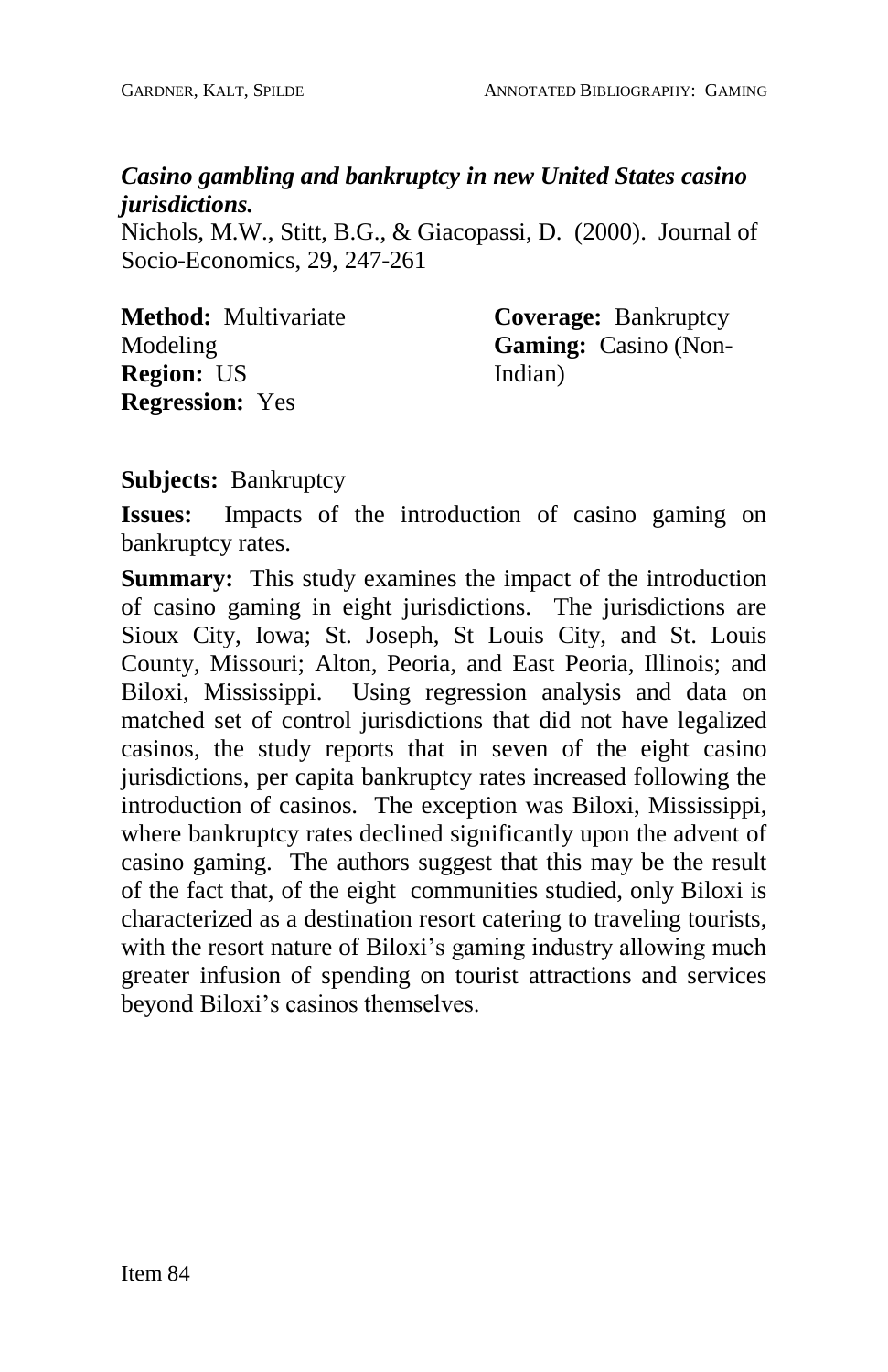## *The effects of casino gaming on the tourism/leisure/cultural entertainment industries within urban host communities in contemporary North America.*

Paster, D.J. (January 30, 1997). School of Urban Planning, McGill University.

| <b>Method:</b> Case Studies | Coverage: Economic/            |
|-----------------------------|--------------------------------|
| <b>Region:</b> Canada/US    | Social Impact                  |
| <b>Regression:</b> No       | <b>Gaming:</b> Casino (Indian) |
|                             | and Non-Indian)                |

**Subjects:** Profitability, Competition, State Taxes

**Issues:** Trends in discretionary income spending; impact on other entertainment venues, tourism, job creation.

**Summary:** As indicated in the title, this report focuses specifically on the impact that the introduction of gaming has on the entertainment or tourism industry of an area. Focusing on restaurants, hotels, or other venues in a new casino's area, the study asks: "With whom are the casinos competing?" The report begins with an overview and history of gambling in North America. Given the proliferation of gambling across the continent, the author predicts that gambling will become a significant entertainment option in many more areas, and that gambling expenditure will begin to be spread more evenly across both the United States and Canada. The author compares casinos to suburban shopping malls on the theory that the goal of both establishments is to keep customers under one roof for as long as possible. Casinos accomplish this goal by offering multiple forms of entertainment/dining for their customers. Analysis takes the form of case studies of Mississippi, New Orleans, Atlantic City, and Windsor, relying substantially on anecdotes for observation and illustration.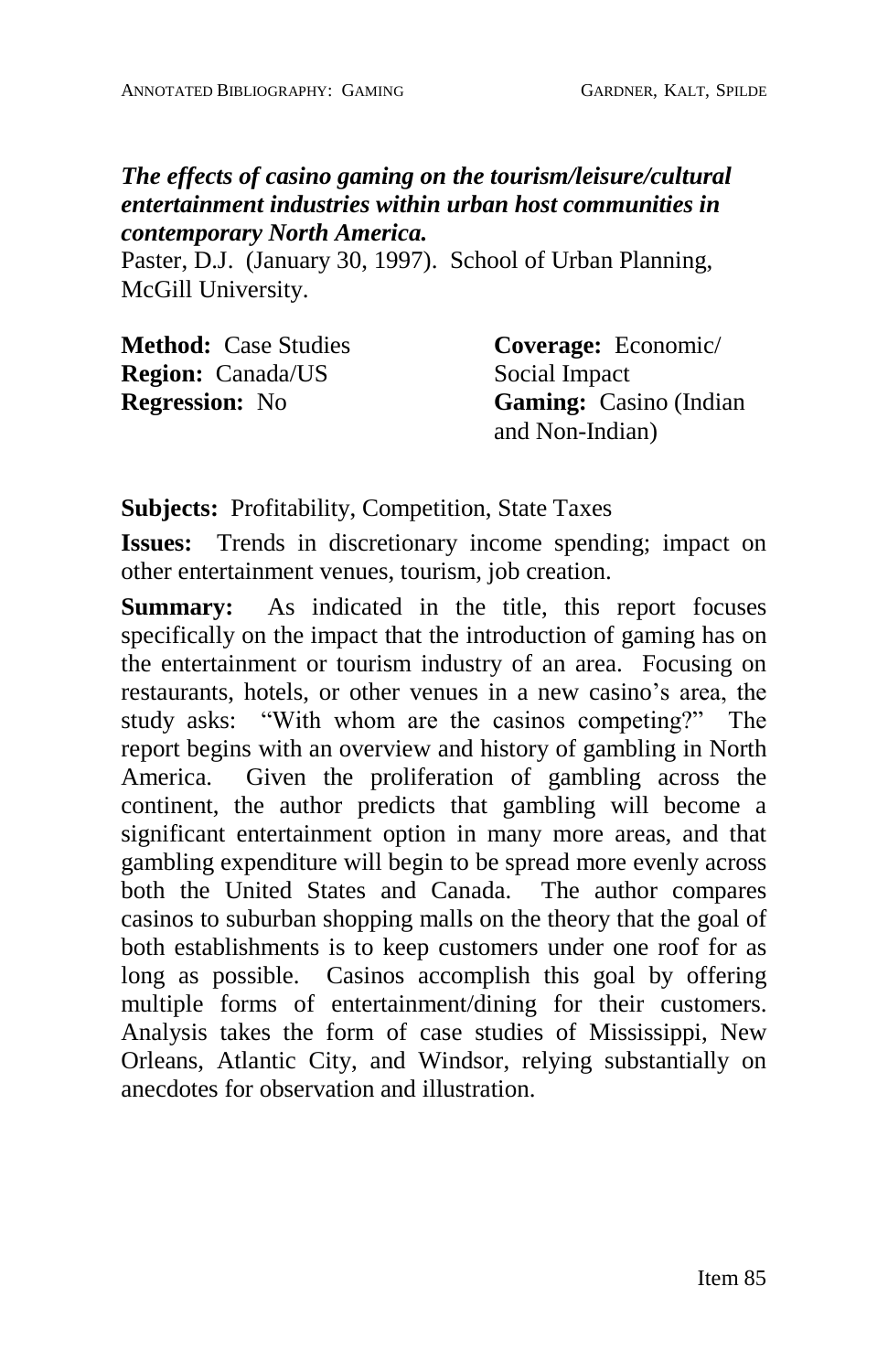*Economic impact of legalized casino gambling in New York State and its impact on existing forms of legalized gambling.* Peat, Marwick, Mitchell & Co. (February 1981).

| <b>Method:</b> Input/Output | <b>Coverage:</b> Feasibility  |
|-----------------------------|-------------------------------|
| Analysis                    | Study                         |
| <b>Region:</b> NY           | <b>Gaming:</b> Casino (Indian |
| <b>Regression:</b> No       | and Non-Indian)               |

**Subjects:** Unemployment, Lottery, State Taxes, Economic Development

**Issues:** 1981 projection of economic impacts of alternative possible casino sites in New York.

**Summary:** This study, completed in 1981 and therefore prior to the legalization of casinos in New York State, predicts what the impacts of legalization of casino legalization on the State could be as far into the future as 1993. It includes analysis of the potential impacts on other forms of gambling in the state (such as the lottery). The report contrasts the notion of a casino in Manhattan to those in Las Vegas, both in terms of economic success and impacts. It also examines the Catskills, Niagara/Buffalo, and Coney Island/Rockaway/Long Beach as possible casino sites.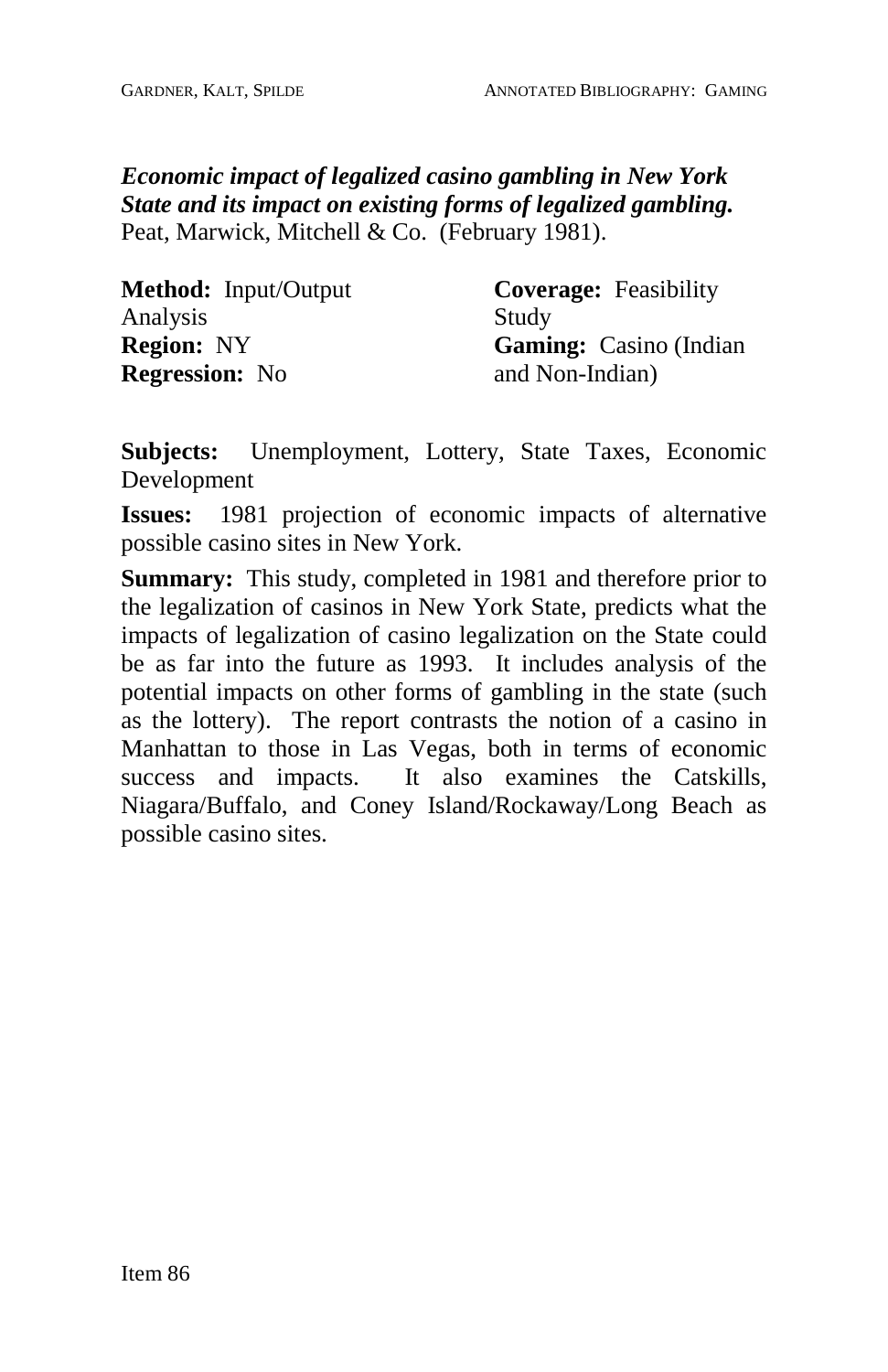#### *Impact studies, cost-benefit analysis and casinos.*

Persky, J. (1995). Journal of Gambling Studies, 11 (4), 349- 360.

| <b>Method:</b> Review/Overview | <b>Coverage:</b> Economic      |
|--------------------------------|--------------------------------|
| <b>Region:</b> n/a             | Impact                         |
| <b>Regression:</b> No          | <b>Gaming:</b> Casino (Indian) |
|                                | and Non-Indian)                |

#### **Subjects:** Unemployment

**Issues:** Literature review for proposed Chicago casino, retention of gambling dollars, displacement, opportunity cost of labor

**Summary:** The study reviews two potential costs of casinos the displacement of household expenditures and the opportunity cost of labor—that are often ignored in cost-benefit analyses and other impact studies of casinos. Displacement is defined as money spent at the casino that, had the casino not been there, would have been spent at other local businesses. The opportunity cost of labor is equal to the next best option for labor used in the casino, and it often must be estimated from figures for the hospitality industry as a whole. These estimates, however, must be considered underestimates according to the study, as casino wages are generally higher than hospitality wages.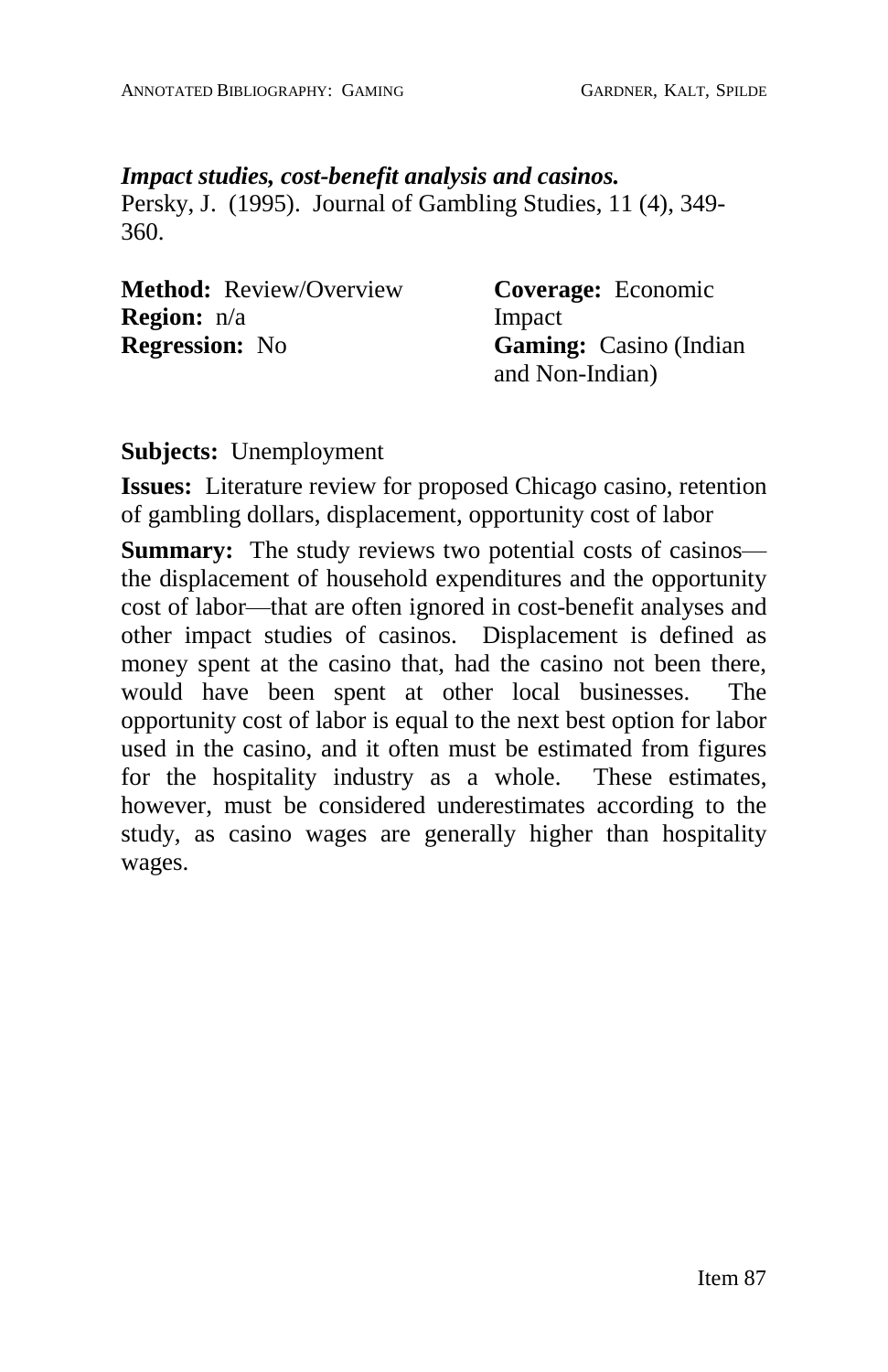## *Elevated suicide levels associated with legalized gambling.*

Phillips, D.P., Welty, W.R. & Smith, M.M. (1997). Suicide and Life-Threatening Behavior, 27 (4), 373-378.

| <b>Method:</b> Data Analysis | <b>Coverage:</b> Suicide      |
|------------------------------|-------------------------------|
| <b>Region:</b> n/a           | <b>Gaming:</b> Casino (Indian |
| <b>Regression:</b> No        | and Non-Indian)               |

**Subjects:** Suicide

**Issues:** Effect of casino gaming intensity on suicide rates.

**Summary:** The author studies the relationship between visitor and resident suicide rates and gambling in Las Vegas, Reno, and Atlantic City. The author finds that these cities, which offer destination clusters of casinos, are associated with elevated suicide levels.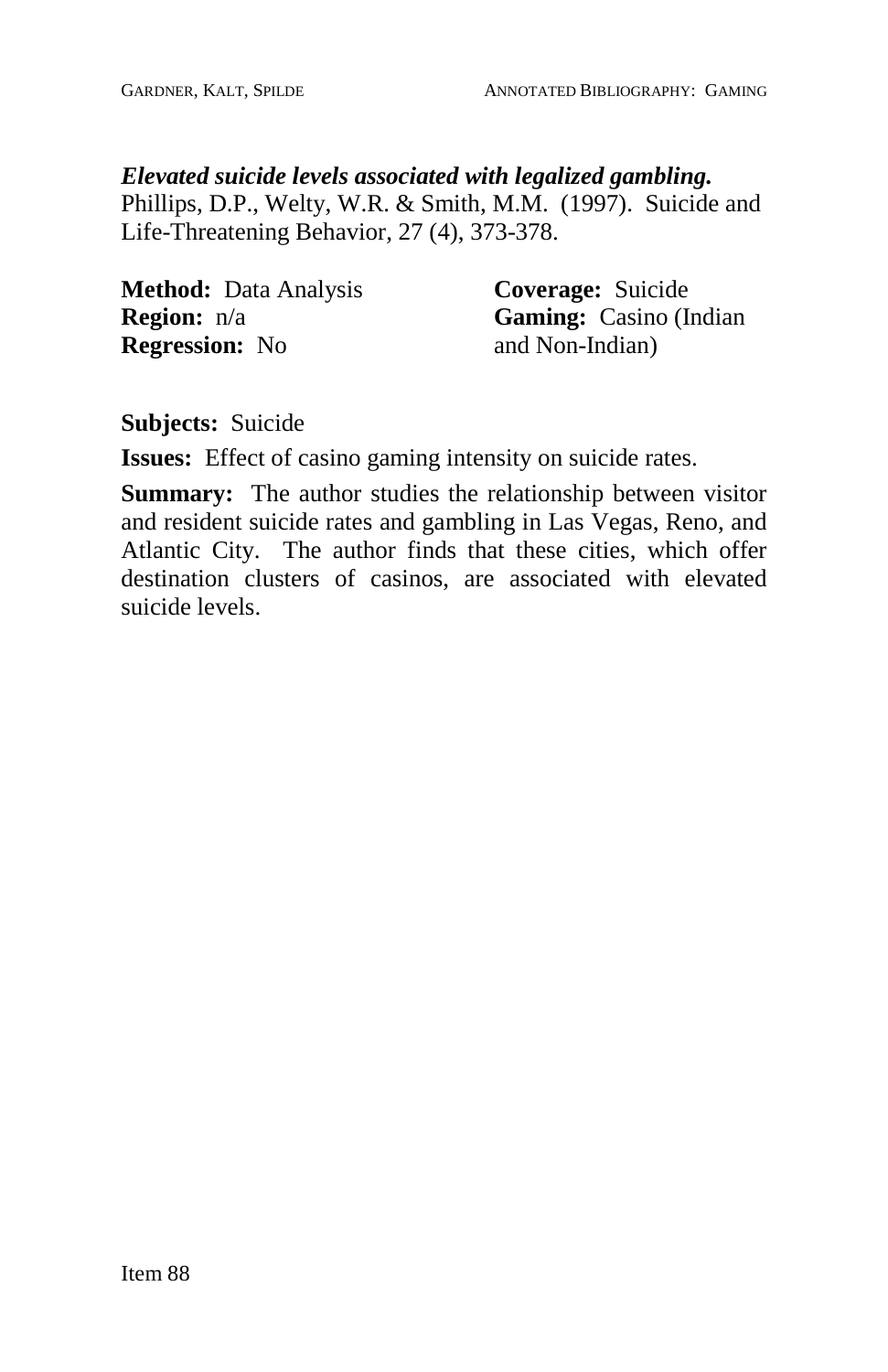*The impact of electronic gaming machines on retail trade in Victoria - the first four years 1992-1996.* Pinge, I. (1997). La Trobe University.

| Method: Multivariate         | Coverage: Economic/       |
|------------------------------|---------------------------|
| Modeling                     | Social Impact             |
| <b>Region:</b> International | <b>Gaming:</b> Commercial |
| <b>Regression:</b> Yes       |                           |

**Subjects:** Profitability, Economic Growth

**Issues:** Impact of electronic gaming machines on the retail sales sector of Victoria, Australia.

**Summary:** Using the prior 10-20 years as benchmarks, the author divides the retail sector in Victoria, Australia into subgroups and assesses the impact of the introduction of electronic gaming machines (EGMs) on retail sales. A multiple regression model is developed to try to isolate the effects of EGMs. Data on retail sales were obtained from the Australian Bureau of Statistics. The Victorian Casino and Gaming Authority supplied data on EGM growth and revenue for the 27,000 machines in Victoria. The study finds that, while aggregate retail sector sales dropped initially after the introduction of gaming, they then recovered and have experienced little growth in the ten years under study despite the increase in retail space. Some sectors of the retail industry, in particular the food retailing and "other" retailing categories, have experienced growth since the inception of gaming. Many of the trends in retail sales yielded by the analysis, however, existed prior to gaming and continued following gaming's introduction.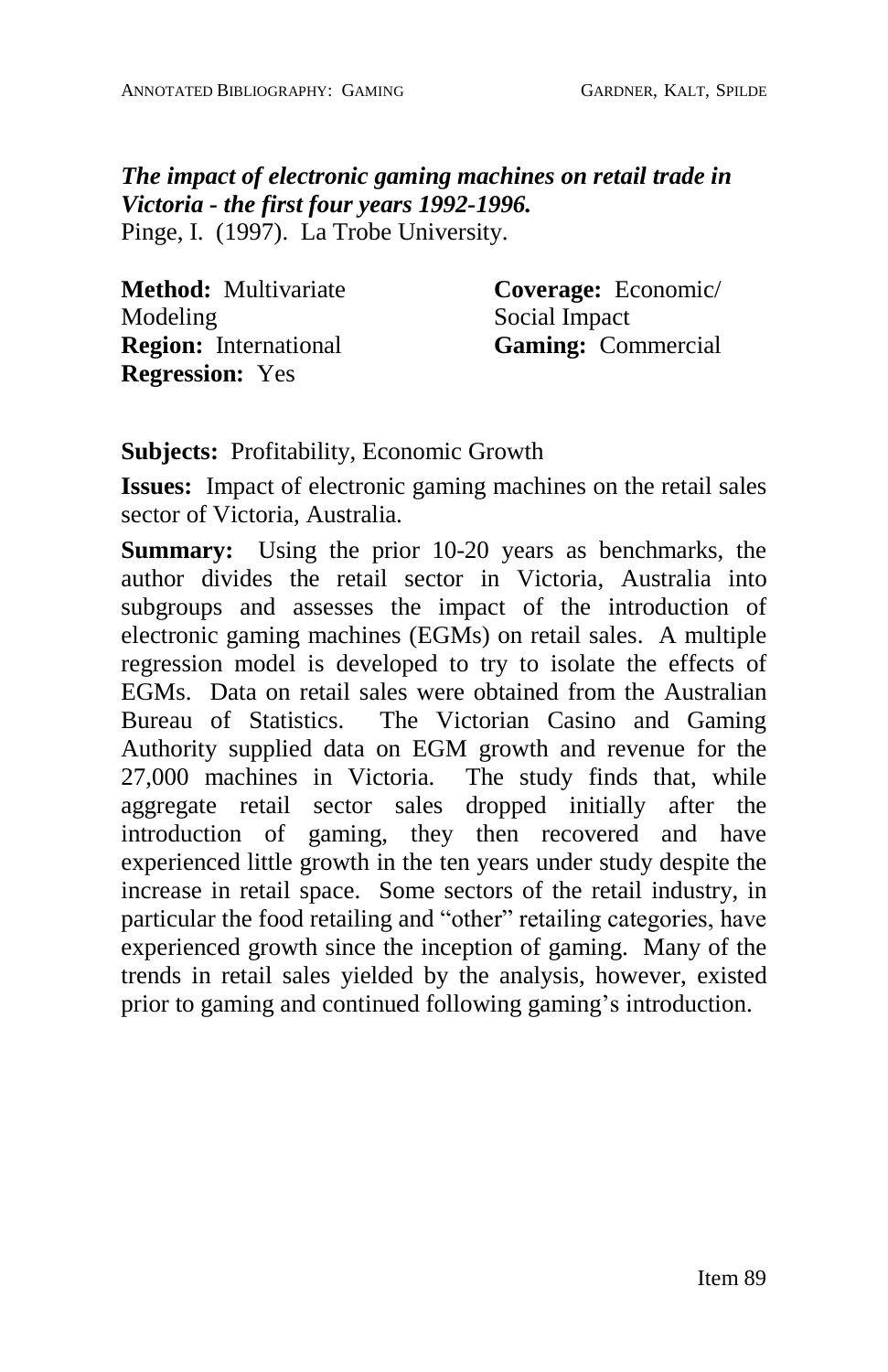*The relationship between States' fiscal positions and the proliferation of gaming.*

Raymond James and Associates. (January 2, 1996).

| <b>Method:</b> Data Analysis | Coverage: Economic |
|------------------------------|--------------------|
| <b>Region:</b> n/a           | Impact             |
| <b>Regression:</b> No        | <b>Gaming: All</b> |

**Subjects:** Profitability, State Taxes

**Issues:** State fiscal stress and the propensity to introduce gambling.

**Summary:** This study tests the hypothesis that states turn to gaming revenues during economic slow downs. It examines historical trends in the acceptability of gambling, the increasing market demand for accessible gaming opportunities, and the fiscal position of states. The study finds that state expenditures in recent years have increased much faster than revenues, and it postulates that state legislative bodies turn to gaming sources of revenue in times of fiscal stress. The author finds that total budget balances for the states that initiated gaming were significantly below average. Similarly, all states that initiated gaming faced year-end budget deficits during the period prior to initiating gaming.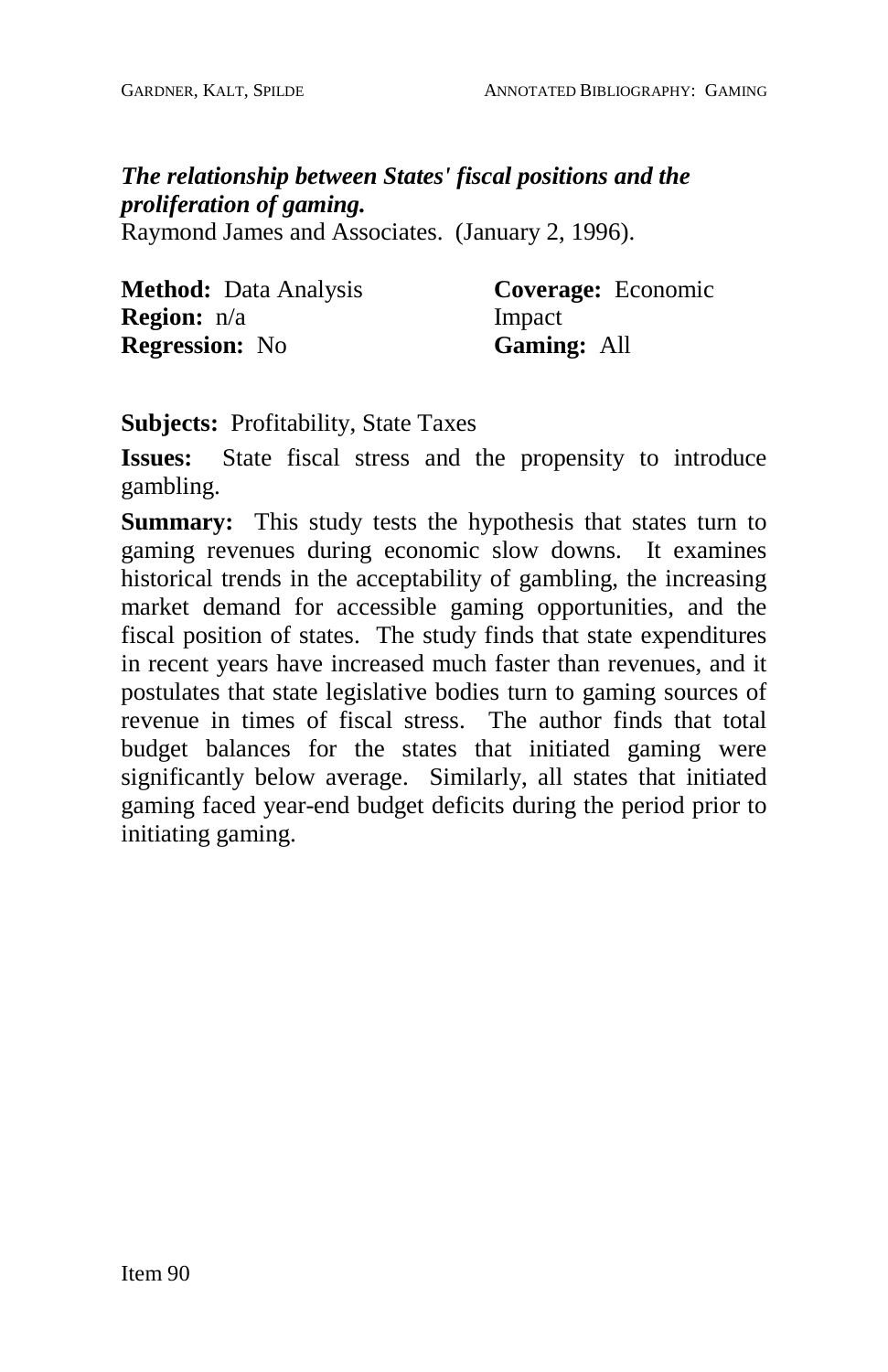## *The economic impact of Indian reservation-based gaming activities.*

Robinson, R. (April 20, 1993). The Center for Applied Research (prepared for the National Indian Policy Center).

| <b>Method:</b> Economic Theory | Coverage: Economic/   |
|--------------------------------|-----------------------|
| <b>Region: US</b>              | Social Impact         |
| <b>Regression:</b> No          | <b>Gaming:</b> Indian |

**Subjects:** Profitability, Employment, Economic Development, State Taxes

**Issues:** The economic linkages between Indian gaming facilities and Indian and non-Indian communities.

**Summary:** Prepared for the National Indian Policy Center, this study provides a theoretical overview of the economic impacts of Indian gaming, looking at the various components of economic development and the various levels at which impacts occur. These include tribal government, individual tribal members, Indian and non-Indian entrepreneurs and communities, and neighboring governments. It also examines the economic impact of casino management and operating costs.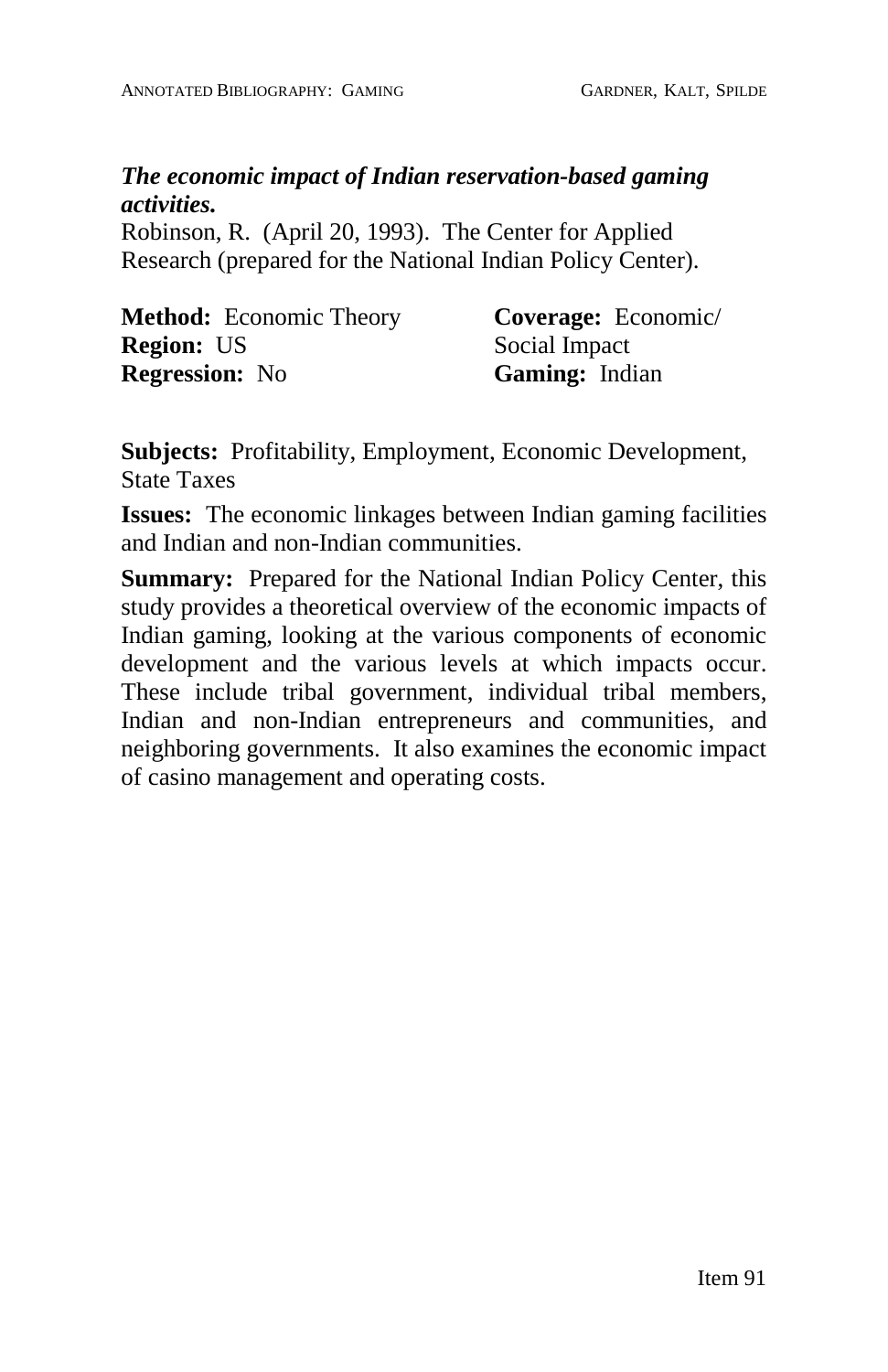*Competition, casino spending, and use of casino amenities.* Roehl, W.S. (1996). Journal of Travel Research, 34 (3), 57-62.

**Method:** Survey **Region:** n/a **Regression:** Yes **Coverage:** Economic/ Social Impact, Other **Gaming:** Casino (Indian and Non-Indian)

### **Subjects:** Profitability

**Issues:** Casino game preference of certain market segments; demographics and preferences; cannibalization.

**Summary:** The author examines the relationship between casino amenities and the spending behavior of casino customers. He finds that amenities, particularly live entertainment/shows and buffet restaurants, often lead to higher spending.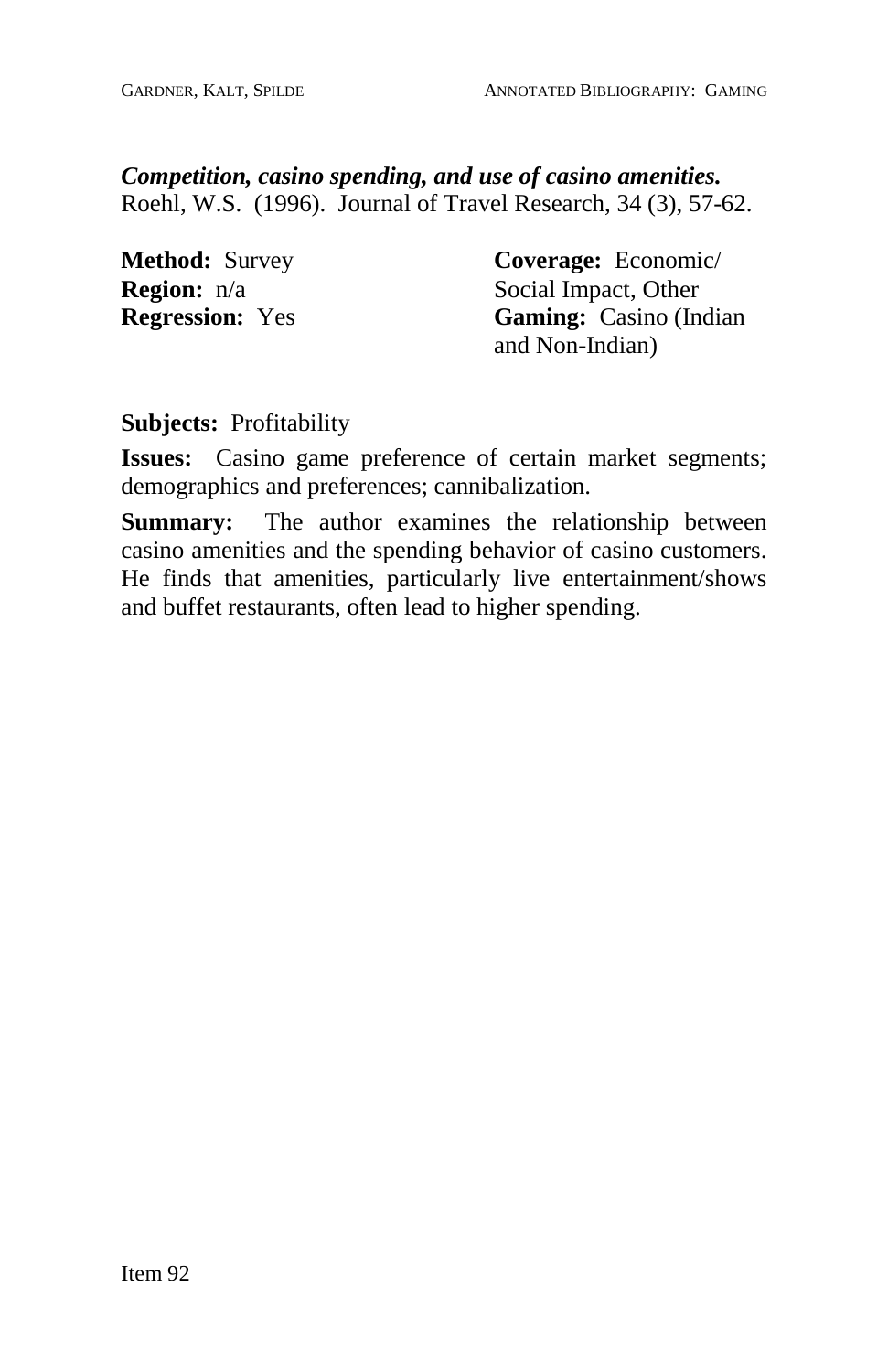## *Gambling in Louisiana: A benefit/cost analysis.* Ryan, T.P. & Speyrer, J.F. (April 1999). Louisiana Gaming Control Board.

**Method:** Bayesian Economic Analysis **Region:** LA **Regression:** Yes

**Coverage:** Economic/ Social Impact **Gaming:** All

**Subjects:** Crime, Bankruptcy, Problem Gambling, Suicide, Welfare Dependency, Unemployment, Profitability, State Taxes

**Issues:** Quantification of economic and social impacts of gambling in Louisiana.

**Summary:** This study measures the net impact of gambling on the State of Louisiana, including economic impact, amount of new dollars coming into the state economy, and quantifiable social impacts, including crime. According to the study, the net economic impact (approx. \$1.1 billion) was positive. The study focuses particularly on the impact of out-of-state revenues (much of the LA gaming market comes from TX), estimated for riverboat casinos alone at \$675.6 million out of \$1.3 billion in total riverboat casino revenue. The study hypothesizes social costs as including: increased crime rates and related costs; increased personal and small business bankruptcies; and increased costs to business due to employee theft, employee absenteeism, and reduction in worker productivity. To determine if gambling is a cost or benefit to Louisiana, the authors quantify these costs, using dollar figures from a 1998 Gambler's Anonymous Treatment Survey and other agencies. Primary data were gathered through a variety of surveys. Secondary data from government sources are also utilized. The ìDefinitionsî sections are key to understanding the methodology of the study.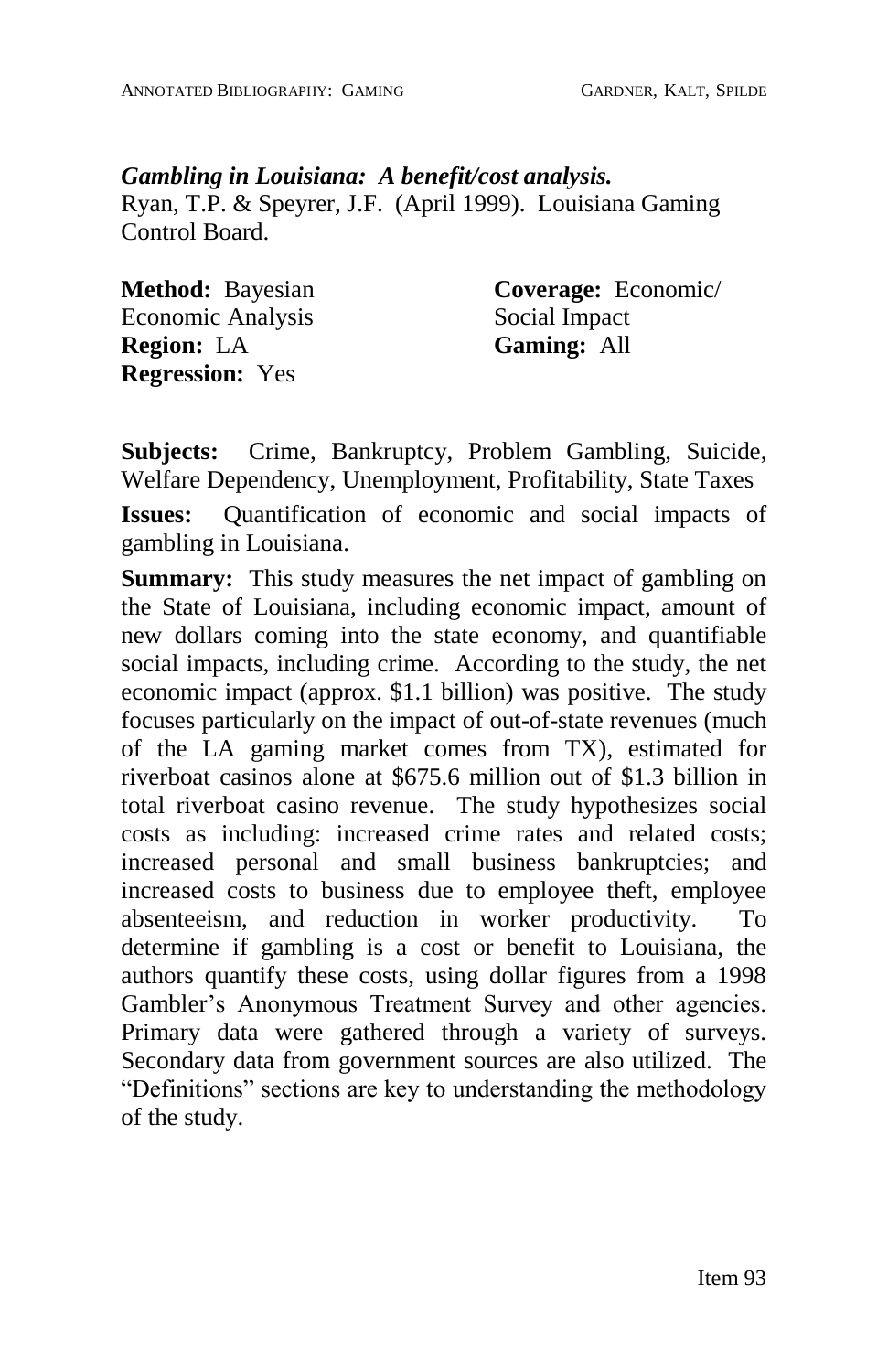#### *The political economy of gambling regulation.*

Sauer, R.D. (2001). Managerial and Decision Economics, 22, 5- 15.

**Method:** Political and Economic Theory **Region:** n/a **Regression:** No

**Coverage:** Politics of Gaming **Gaming:** All

**Subjects:** Regulation

**Issues:** Political forces underlying waxing and waning of legal sanctioning of gambling.

**Summary:** This report uses the area of gambling regulation as a vehicle through which to look at larger issues of public policy and the economics of regulation. The author uses interest group theory to examine the recent growth expansion of gaming in the US, as well as earlier episodes of restrictions on gambling. The study outlines the history of gambling regulation, starting with the use of lotteries in the colonial era and continuing through the recent widespread movement towards legalization.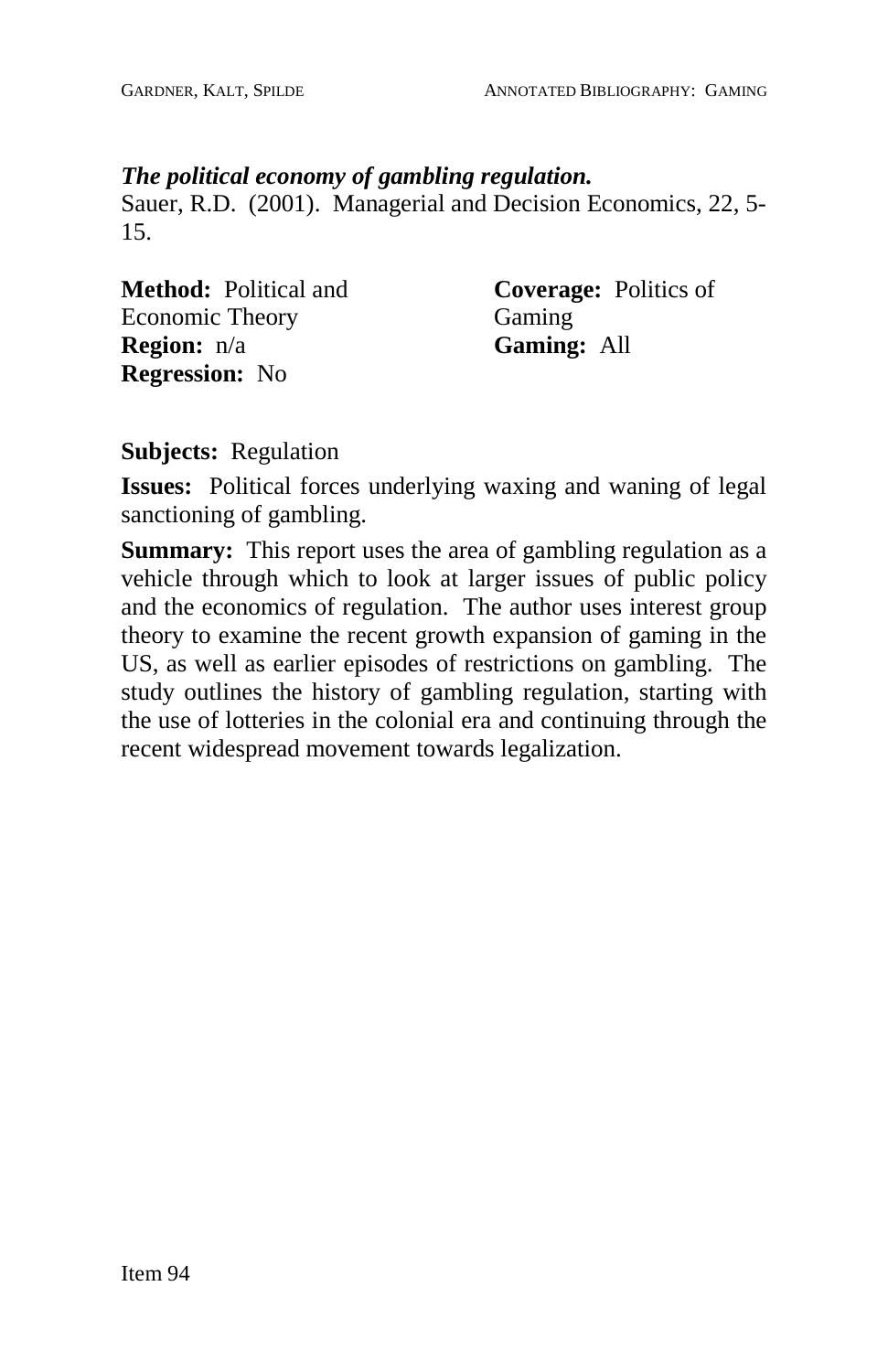## *Casinos and crime spillover: Toward a social cost model of casino impacts.*

Schulte, D. & Richard, A. (1996). John F. Kennedy School of Government, Harvard University.

| <b>Method:</b> Comparative | <b>Coverage:</b> Crime        |
|----------------------------|-------------------------------|
| <b>Region:</b> $n/a$       | <b>Gaming:</b> Casino (Indian |
| <b>Regression:</b> No      | and Non-Indian)               |

**Subjects:** Crime, Unemployment, Profitability, State Taxes

**Issues:** Quantitative differences between crime rates in casino and non-casino counties; qualitative review of social costs.

**Summary:** The authors aim to shed light on the relationship between casinos and social costs, particularly the question of whether new casinos generate significant increases in county crime rates. They do so by isolating casino effects from other contributing factors in a control-treatment model that uses county-level data. The authors choose control counties based on: 1) similarity in crime rates with the treatment county, and 2) geographical distance from a casino sufficient to avoid spillover effects. Issues of causality and crime data quality remain problematic. The study found no gambling-associated crime increase in the sample under investigation.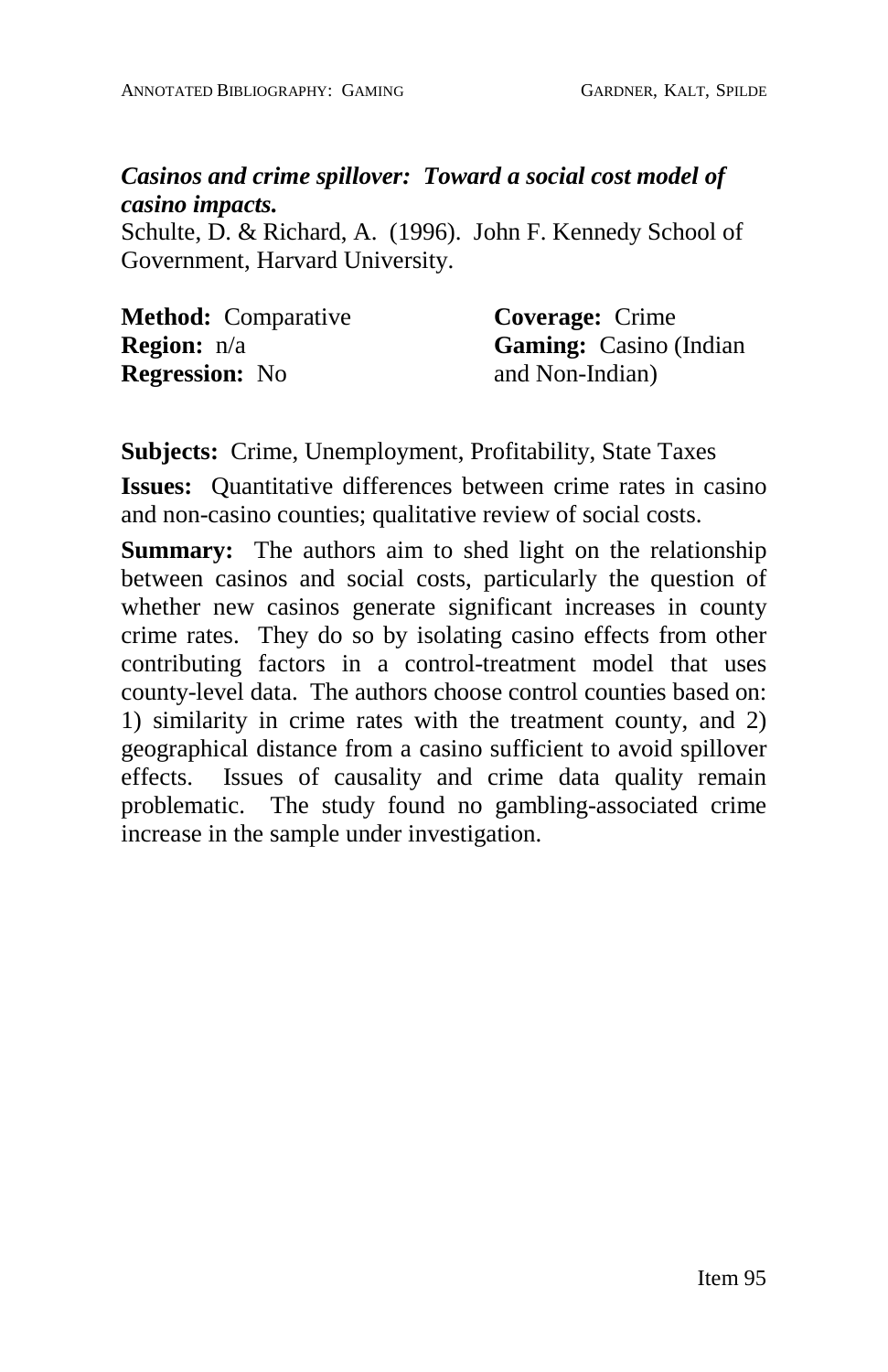#### *Gambling and crime.*

Seay, D. (1998). White paper produced for NGISC. National Gambling Impact Study Commission.

| <b>Method:</b> Issue/Literature | <b>Coverage:</b> Crime         |
|---------------------------------|--------------------------------|
| Review                          | <b>Gaming:</b> Casino (Indian) |
| <b>Region:</b> n/a              | and Non-Indian)                |
| <b>Regression:</b> No           |                                |

**Subjects:** Crime, Organized Crime

**Issues:** Is there a causal link between legal gambling and crime?

**Summary:** Commissioned by the National Gambling Impact Study Commission, this study addresses the much-debated link between gambling and crime, noting the wide gap between those claiming that there is no evidence linking gambling and crime, and those claiming that the onset of gambling in an area causes an immediate and dramatic increase in crime. The study describes a number of the methodological issues pertaining to this debate, including the paucity of hard data on the motivations of criminals. The author also notes that researchers must address whether there is "something inherent in gambling in general, and casinos in particular, that triggers crime, or are the observed increases in crime in Atlantic City attributable simply to the greater number of tourists?" (pp. 3-4). The study reviews previous literature in the area and finds that much of it relies on anecdotal data (including interviews with local law enforcement and/or victims of crime). The report examines organized crime, finding that its present-day association with gambling is negligible, despite continued attempts by organized crime figures to infiltrate legalized gambling. Illegal gambling is also addressed.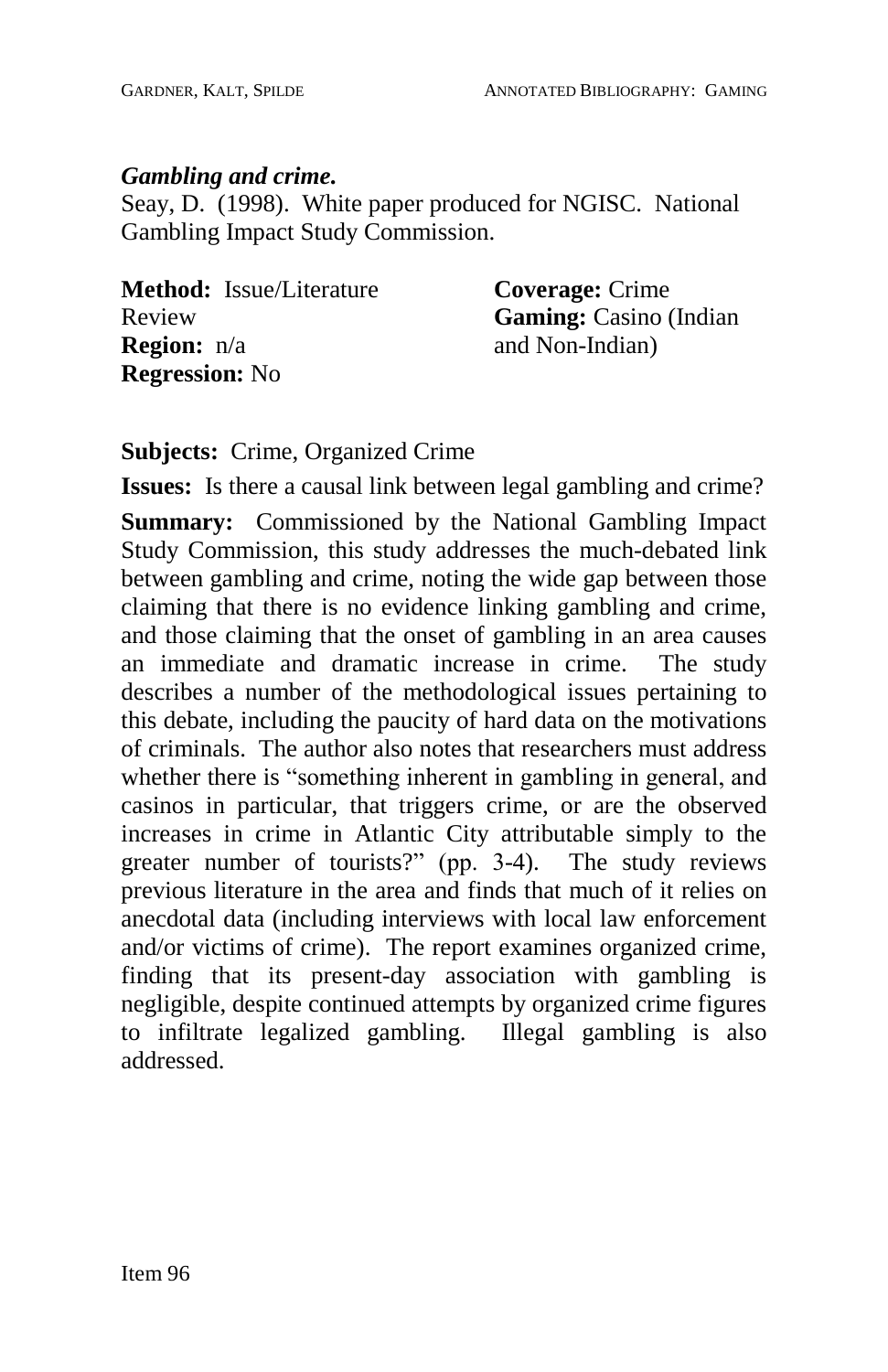## *Background to dream: Impacts of tribal gaming in Washington State.*

Simrell King, C. & Kanzler, C. (2002). First American Education Project/Evergreen State University.

| <b>Method:</b> Literature Review, | Coverage: Economic/   |
|-----------------------------------|-----------------------|
| Census Data                       | Social Impact         |
| <b>Region: WA</b>                 | <b>Gaming:</b> Indian |
| <b>Regression:</b> No             |                       |

**Subjects:** Unemployment, Economic Development, State Taxes **Issues:** Comparison of the 1990 and 2000 U.S. Census data for Washington tribes; impact of tribes' payments in lieu of taxes; allocation of tribal gaming revenues.

**Summary:** This study of Washington State Indian gaming is one of the first to compare U.S. Census data from the 1990 and 2000 Censuses. The authors also used data from 11 of the State's 27 federally-recognized tribes and the Washington State Gambling Commission. In addition to the Census comparisons, the report provides anecdotal information indicating how tribes are benefiting from gaming and how gaming revenue is allocated. The report examines the 2% of gaming revenues contributed by Washington tribes to local communities, as mandated by the Washington compact. A review of the legal background of Indian gaming and the conditions that existed on reservations prior to gaming is provided.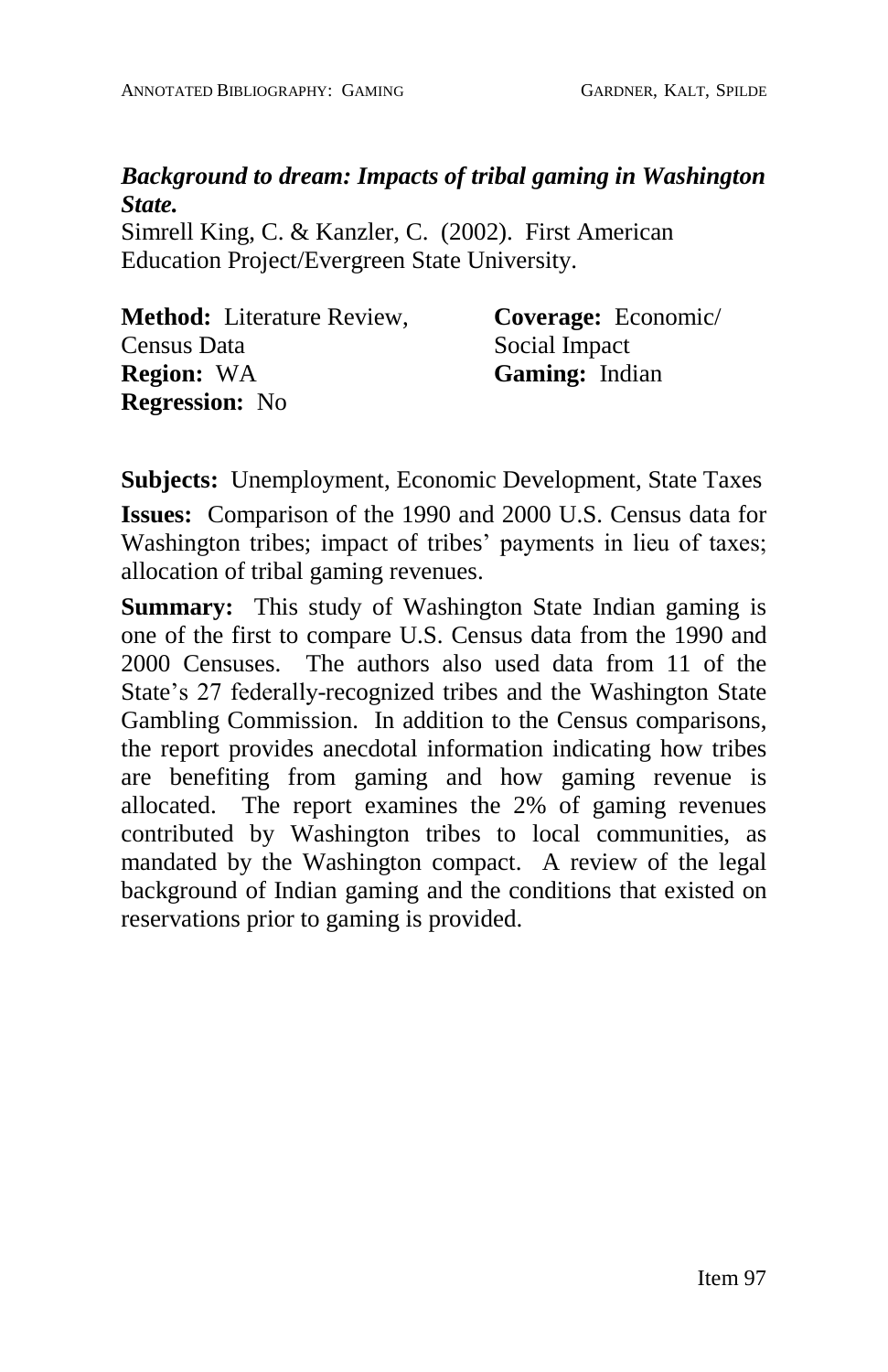# *Estimating the costs of substance abuse: Implications to the estimation of costs and benefits of gambling.*

Single, E. (2003). Journal of Gambling Studies, 19 (2), 185- 213.

| <b>Method:</b> Review/Overview | <b>Coverage:</b> Analogues to |
|--------------------------------|-------------------------------|
| <b>Region:</b> $n/a$           | Substance Abuse Literature    |
| <b>Regression:</b> No          | <b>Gaming: All</b>            |

**Subjects:** Problem gambling

**Issues:** Application of substance abuse literature to gambling cost-benefit analysis.

**Summary:** This report investigates the implications for gambling research of the development of a new model for the study of the social impacts of substance abuse. The author summarizes the methods and findings of several Canadian studies of the impacts of substance abuse. Notably, welfare costs are not included in the analysis since they are the source of some contention among researchers about whether or not such costs constitute a transfer payment or a cost to society. The study also notes the dangers of attempting to quantify all costs, saying that this could create misleading conclusions. The author gives the example of tobacco use: if one relied strictly on quantification, it would seem as though smoking were good for society because it leads to the premature deaths of thousands of retirees. The authors point out that it is vital to also consider intangible costs.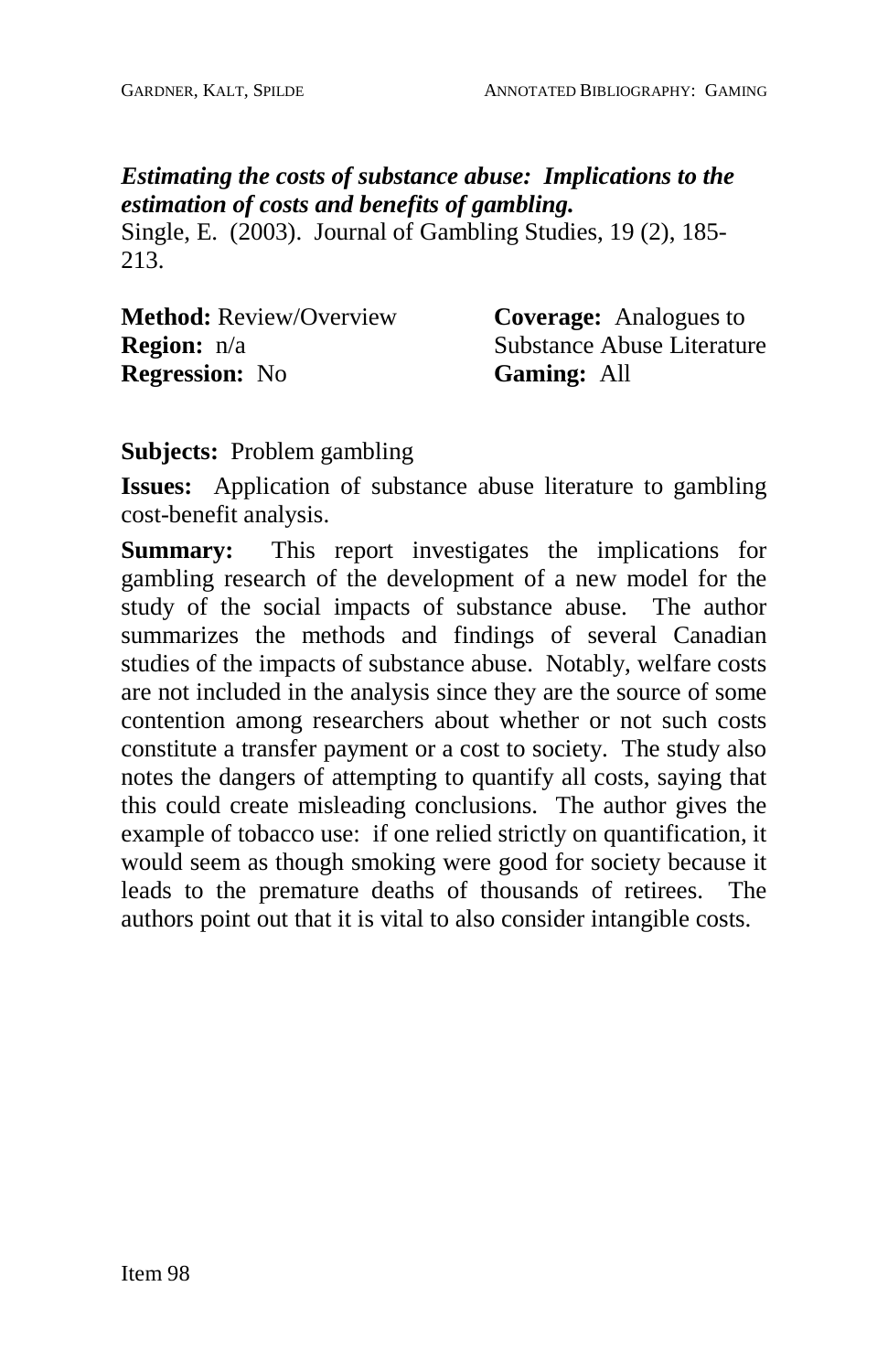## *The casino gaming industry and its impact on southern New Jersey.*

Slusher, G.M. (1991). The Atlantic County Division of Economic Development.

| <b>Method:</b> REMI II Modeling | Coverage: Economic/       |
|---------------------------------|---------------------------|
| <b>Region: NJ</b>               | Social Impact             |
| <b>Regression:</b> No           | <b>Gaming:</b> Commercial |

**Subjects:** Profitability, Economic Development, State Taxes

**Issues:** Regional economic impact of the casino industry in Atlantic City, NJ.

**Summary:** Analyzes the initial success and subsequent slowdown of the Atlantic City economy upon development of casino gaming. Data are provided on gaming-related spending, construction, tourist spending, job/wage creation (direct and indirect), local government spending, seasonality, county population, local vendor outlays, employee spending, federal and local taxes, and per capita income. The study also forecasts the impact of the opening of the Taj Majal Casino. The author predicts that Atlantic City will be revitalized once casino/hotels start refinancing debt or trading debt for equity.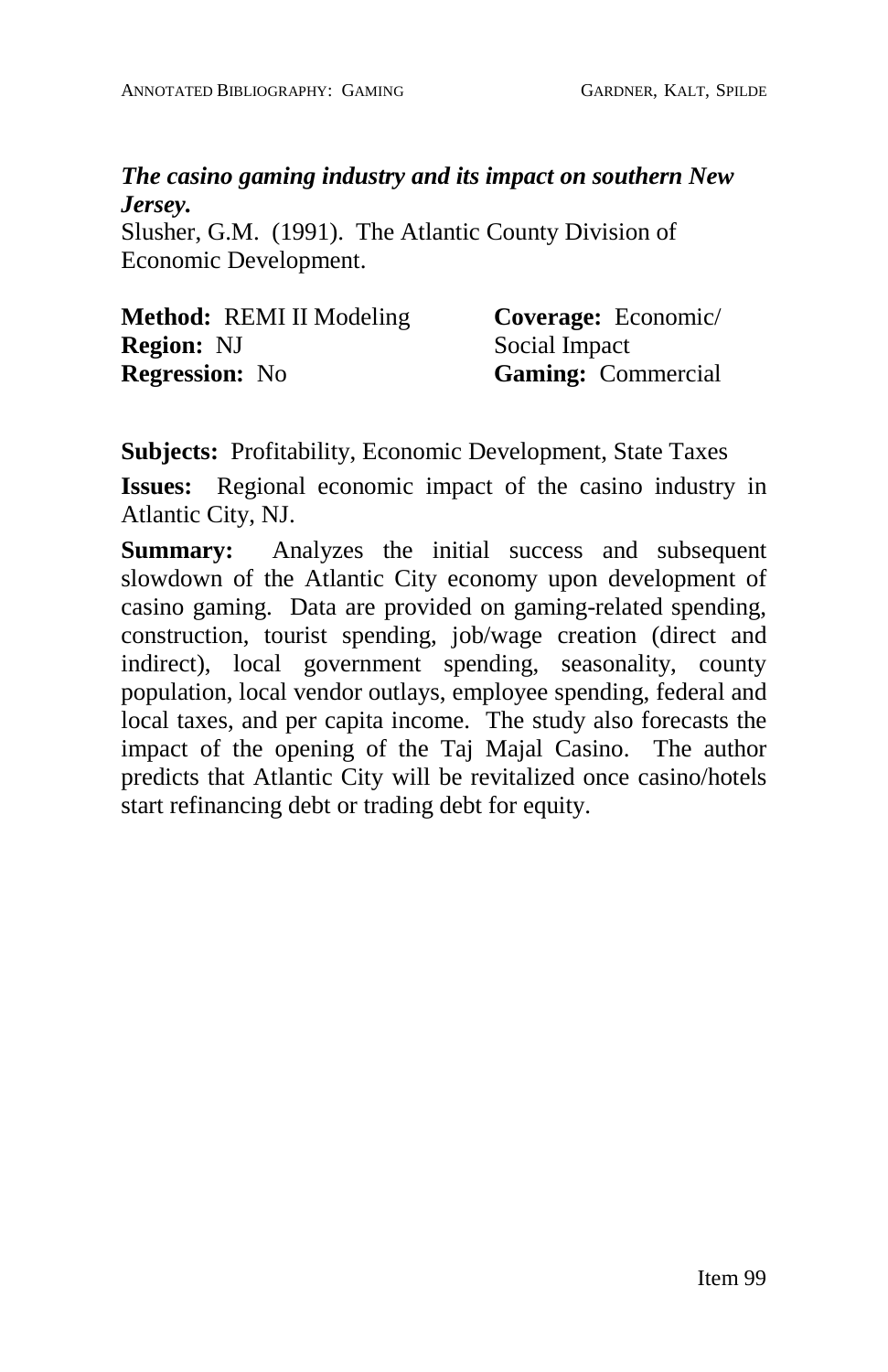*The personal bankruptcy crisis, 1997: Demographics, causes, implications & solutions.* SMR Research Corporation. (1997).

**Method:** Data Analysis **Region:** n/a **Regression:** No

**Coverage:** Bankruptcy **Gaming:** All

**Subjects:** Bankruptcy, Problem Gambling

**Issues:** Impact of gambling availability on bankruptcy

**Summary:** This study examines bankruptcy rates in counties with gambling establishments and nearby counties, finding that counties with gaming or near gaming establishments have higher bankruptcy rates. It argues that the increased availability of gambling has led to an increase in problem gambling, which has in turn contributed to an increase in bankruptcy filings in counties with or near gambling facilities. The study recommends the removal of ATMs from casinos and passage of legislation making it illegal for gambling debt to be discharged in bankruptcy court.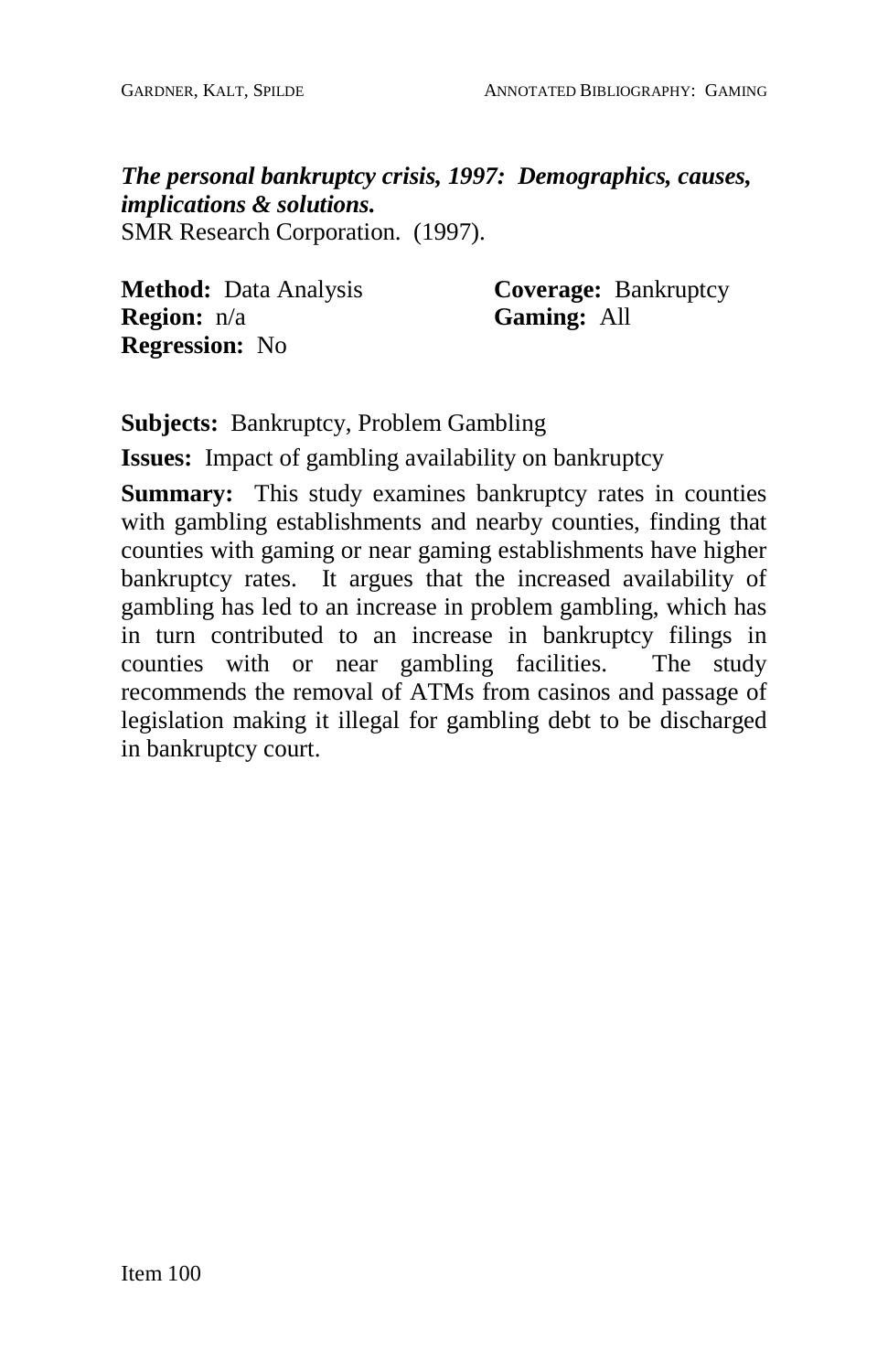## *The effects of casino gaming on Tunica County, Mississippi: A case study 1992-1997.*

Snyder, J.T. (1999). Social Science Research Center, Mississippi State University.

| <b>Method:</b> Case Study | Coverage: Economic/       |
|---------------------------|---------------------------|
| <b>Region: MS</b>         | Social Impact             |
| <b>Regression:</b> No     | <b>Gaming:</b> Commercial |

**Subjects:** Crime, Bankruptcy, Welfare Dependency, Unemployment, Profitability, Economic Development, State Taxes

**Issues:** Social and economic effects of gaming on a particular county in Mississippi.

**Summary:** Examines the impact of gaming on Tunica County, Mississippi. This county has been cited as one of commercial gambling's success stories, having been transformed from one of the poorest areas in the nation (even to the point of being dubbed "America's Ethiopia" by the Rev. Jesse Jackson) to a successful tourist destination and the third largest gaming market in the US. The author examines Tunica before and after the appearance of legal gambling establishments. Factors considered are population growth, unemployment, infrastructure improvements, welfare dependence, school test scores, sales, and construction.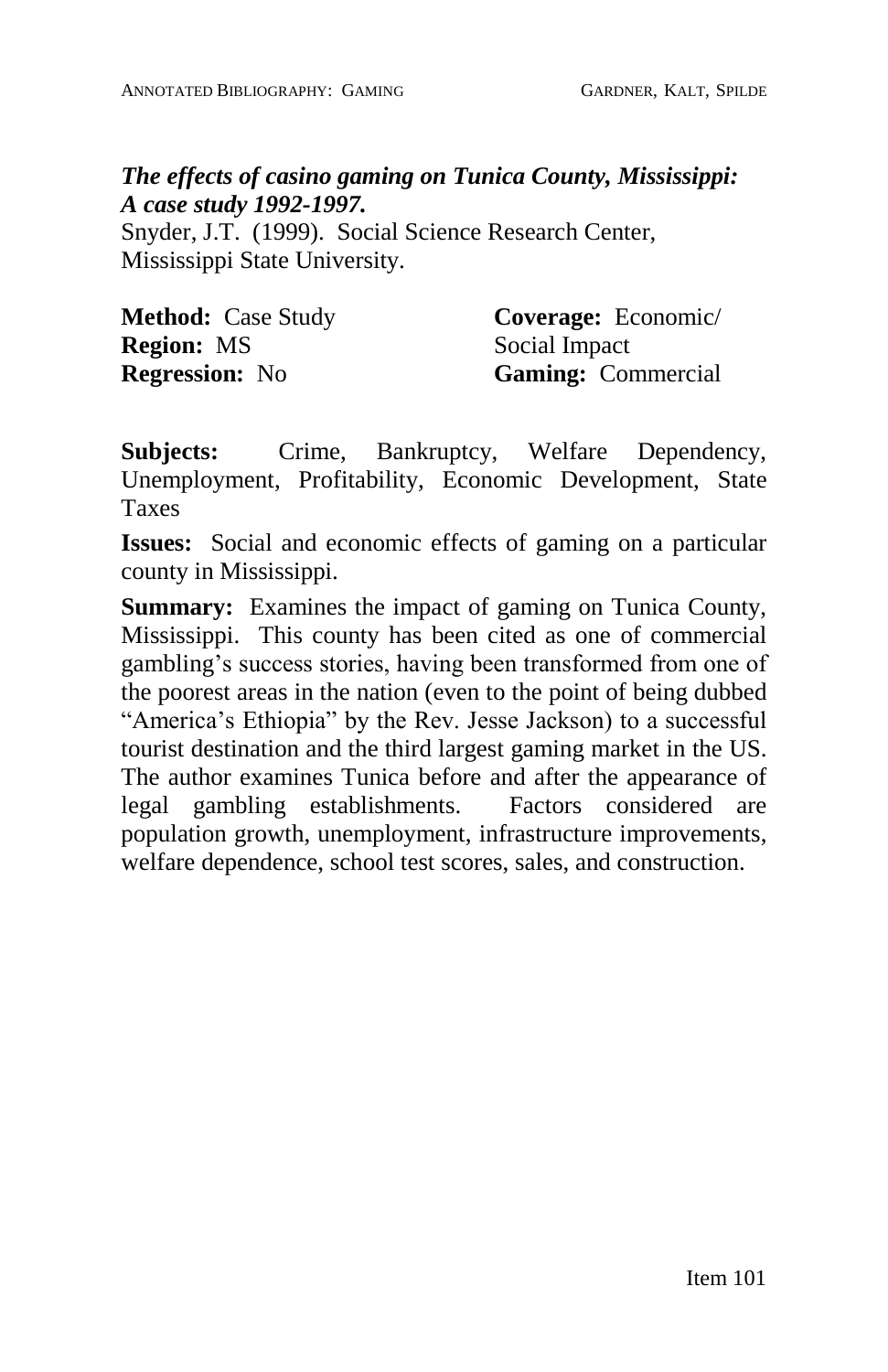# *Social and economic analysis of tribal government gaming in Oklahoma.*

Spilde, K.A., Taylor, J.B. & Grant, K.W. (prepared for the Oklahoma Indian Gaming Association). (2002). The Harvard Project on American Indian Economic Development.

| <b>Method: REMI Modeling</b> | Coverage: Economic/ |
|------------------------------|---------------------|
| <b>Region: OK</b>            | Social Impact       |
| <b>Regression:</b> No        | Gaming: Indian      |

**Subjects:** Profitability, Economic Development, State Taxes

**Issues:** Direct and indirect employment and income effects of Indian casinos; social consequences of Indian gaming.

**Summary:** Commissioned by the Oklahoma Indian Gaming Association, this study uses qualitative and quantitative analyses to assess the impacts of Indian gaming in Oklahoma, including case studies of individual tribes, data on the socioeconomic conditions prevalent among Oklahoma Indian communities, and estimation of the regional economic impacts using REMI. The study employs primary data obtained from tribes.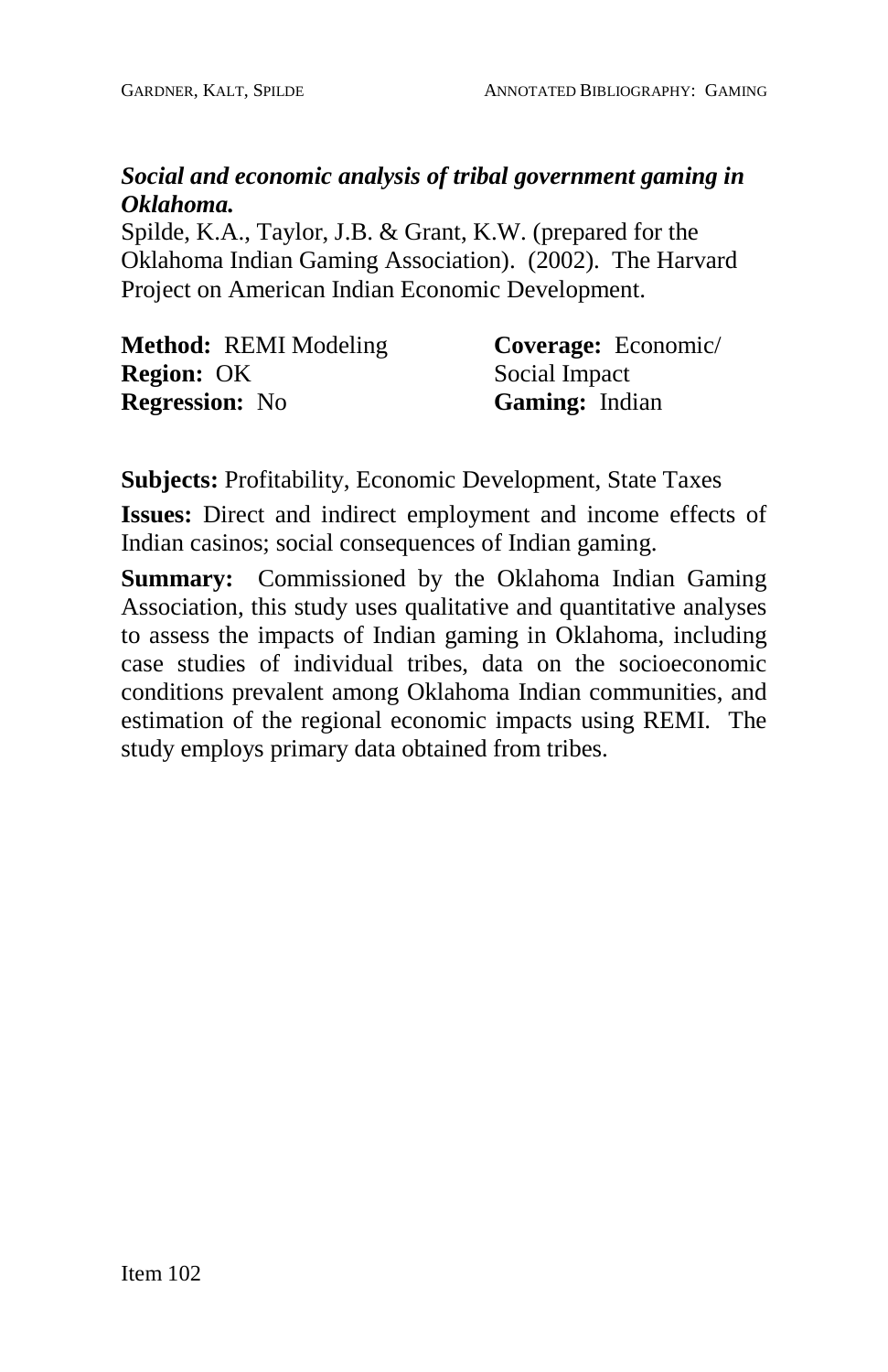*American Indians on reservations: A databook of socioeconomic change between the 1990 and 2000 Censuses.* Taylor, J.B. & Kalt, J. (January 2005). The Harvard Project on American Indian Economic Development.

| <b>Method:</b> Comparative Data  | Coverage: Economic/   |
|----------------------------------|-----------------------|
| Analysis                         | Social Impact         |
| <b>Region:</b> U.S. Reservations | <b>Gaming:</b> Indian |
| <b>Regression:</b> No            |                       |

**Subjects:** Population, Income, Employment, Housing, Education **Issues:** Changes between 1990 and 2000 Censuses; differences between gaming and non-gaming reservations

**Summary:** With partial support provided by a research grant from the National Indian Gaming Association, this study compiles and compares data from the 1990 and 2000 Censuses. The Census data indicate that, while per capita Indian income remain are less than half the U.S. average, on-reservation Indian incomes rose substantially more rapidly than in the U.S. as a whole over 1990-2000 Compared to the U.S. average change of 11%, per capita income on gaming reservations rose by about 36% over 1990 to 2000, and by about 30% on non-gaming reservations. Unemployment rates dropped by about three points in non-gaming areas (incl. OK) and by more than five points in gaming areas (incl. OK). Housing conditions generally improved over the 1990s on both gaming and non-gaming reservations. The proportion of Indians on reservations with  $8<sup>th</sup>$ grade educations or less declined to about par with U.S. levels, and the proportion of Indian adults with college degrees rose substantially, though not enough to keep pace with the very substantial gains in U.S. college attainment.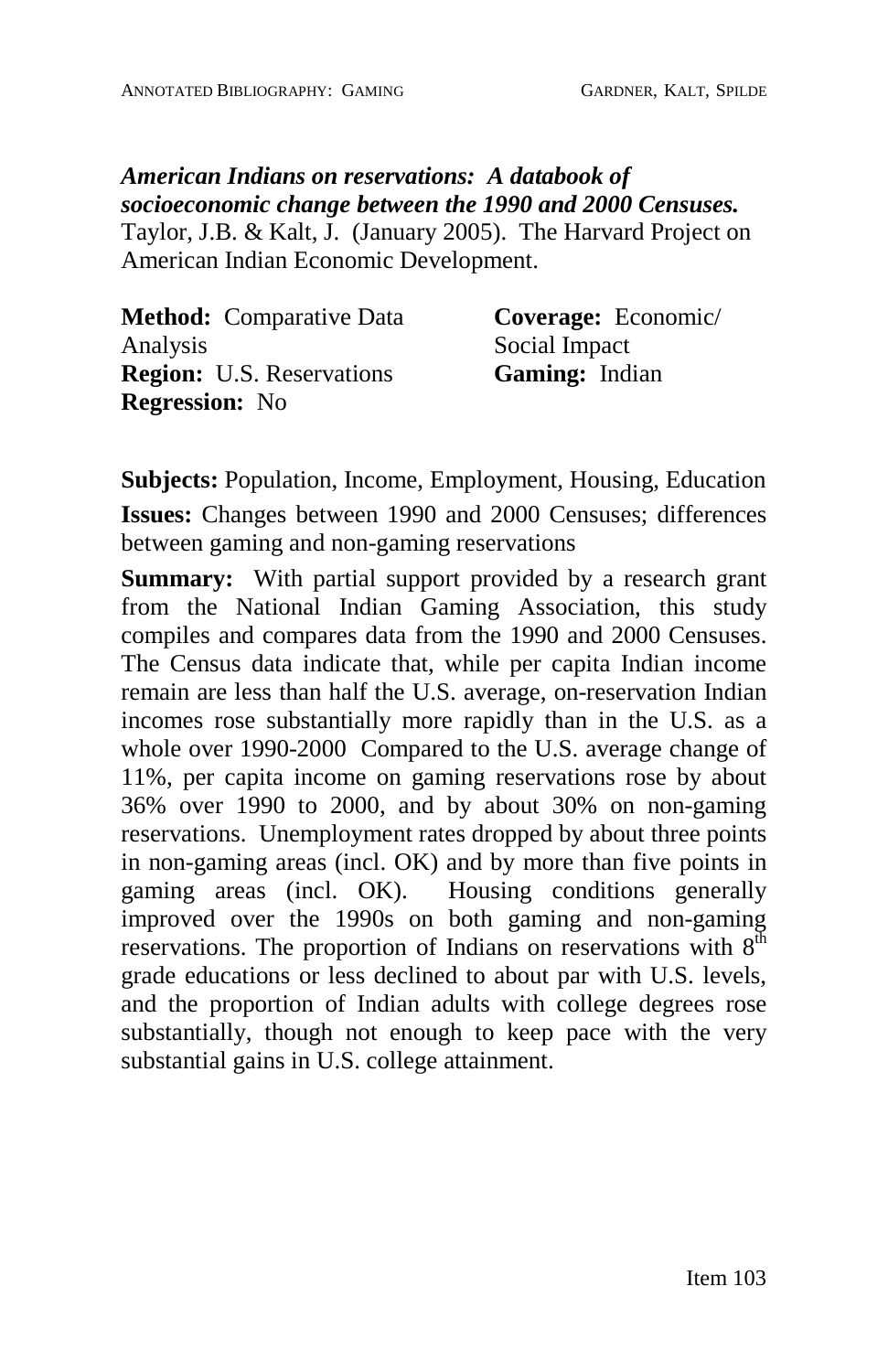## *Indian gaming in Arizona: Social and economic impacts on the State of Arizona.*

Taylor, Jonathan, Grant, K., Jorgensen, M. & Krepps, M. (prepared for Gila River Indian Community). (June 4, 1999). The Harvard Project on American Indian Economic Development.

| <b>Method:</b> Economic | Coverage: Economic/   |
|-------------------------|-----------------------|
| <b>Multipliers</b>      | Social Impact         |
| <b>Region:</b> AZ       | <b>Gaming:</b> Indian |
| <b>Regression:</b> No   |                       |

**Subjects:** Problem gambling

**Issues:** Services provided by tribal government (housing, police, fire, sewage), education, economic benefits of facility construction (one-time).

**Summary:** Commissioned by the Arizona Indian Gaming Association, this study includes a policy overview of Indian gaming within the context of federal Indian policy and the Self- Determination Era, including the foundational *Cabazon* and *Seminole* rulings and a summation of policies laid out in the Indian Gaming Regulatory Act (IGRA). To measure the economic impact of Indian gaming, the study tracks the allocation of gaming revenues to construction, vendor purchases, employee wages, taxes, and transfers to tribal governments (where it is spent on government infrastructure, wages, etc.). The study examines "cannibalization" within Arizona's gambling industry, or the diminishment of non-gaming sectors as a result of gaming, measured through county-level data on sales from years before and after gaming. The study also measures gaming dollars recaptured by Arizona from out-of-state gaming venues. In its discussion of social impacts, particularly social costs, the study relies on previous research rather than attempting to assess Arizonaís particular experience. Social costs and benefits are not quantified.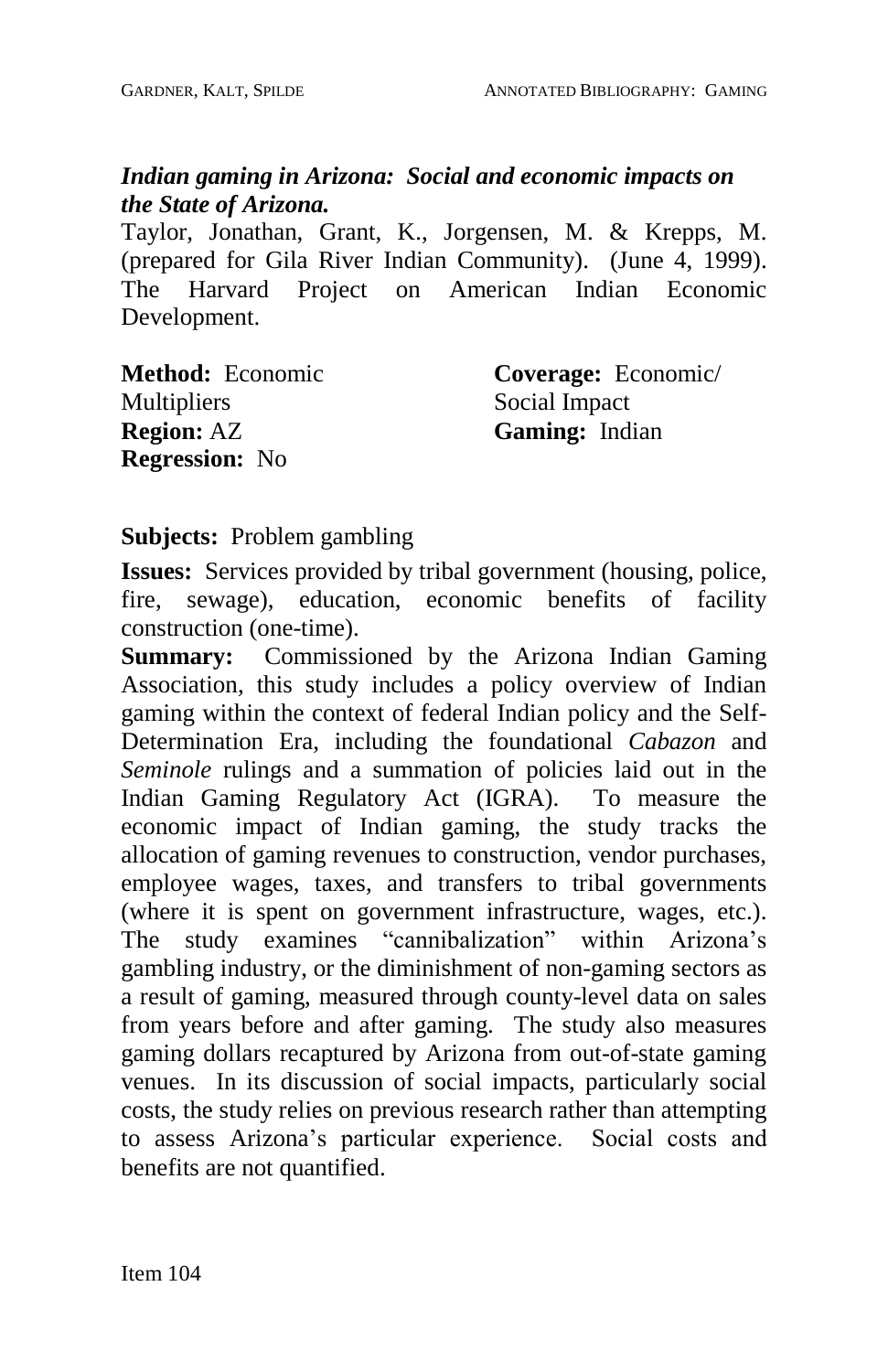*The national evidence on the socioeconomic impacts of American Indian gaming on non-Indian communities.* Taylor, J.B., Krepps, M.B. & Wang, P.(April 2000). Lexecon, Inc. The Harvard Project on American Indian Economic Development.

**Method:** Multivariate Modeling **Region:** US **Regression:** Yes **Coverage:** Economic/ Social Impact **Gaming:** Indian

**Subjects:** Crime, Welfare Dependency, Unemployment

**Issues:** Impact of Indian gaming on local taxes, infant mortality, casino spending, impact on other industries, personal income.

**Summary:** The report is based on a statistical analysis of 100 communities nationwide, 24 of which are within 50 miles of a newly-opened non-Indian casino and 16 of which are located within 50 miles of an Indian casino. Using 30 indicators of economic and social health, the study finds that Indian casinos were responsible for statistically significant socioeconomic benefits for surrounding communities. In no case were net negative impacts found. The data used by the authors were compiled by the National Opinion Research Center (NORC) at the University of Chicago on behalf of the National Gambling Impact Study Commission (NGISC) from a random sample of 100 communities.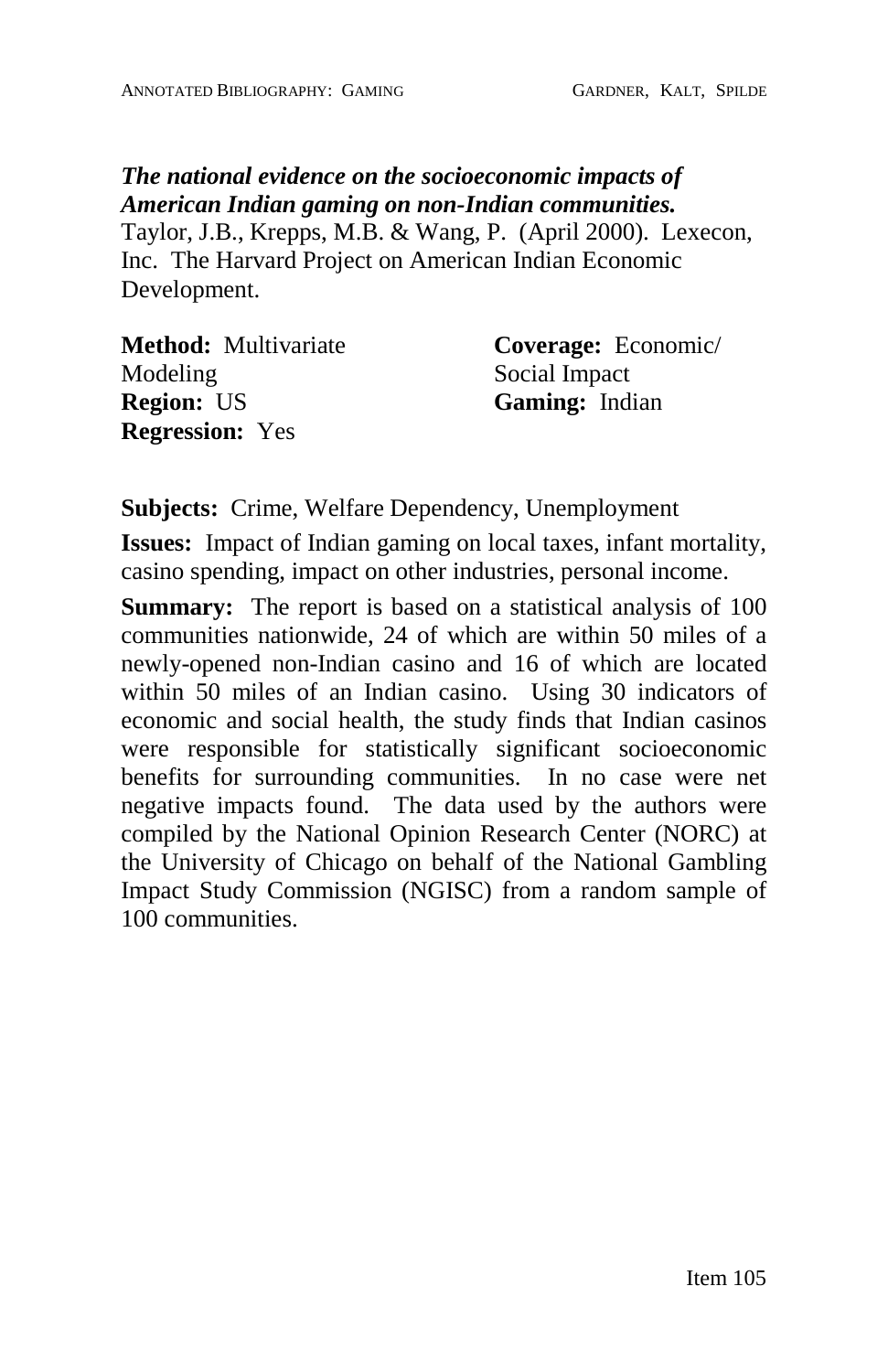#### *The 1998 Montana gambling study.*

Taylor, S., Nemecek, B., Brod, R., Williams, P. & Caldwell, R. (1998). Montana Legislative Services Division.

| <b>Method: Data Review</b> | Coverage: Economic/    |
|----------------------------|------------------------|
| <b>Region: MT</b>          | Social Impact, Problem |
| <b>Regression:</b> No      | Gambling               |
|                            | <b>Gaming: All</b>     |

**Subjects:** Crime, Bankruptcy, Problem Gambling, Suicide, Profitability, Economic Development, State Taxes

**Issues:** Impact of legalized video gambling in Montana on problem gambling and crime.

**Summary:** This State-sponsored study looks at gambling's prevalence, the structure of the Montana gaming industry, spending by the gambling facilities themselves, and the scope and use of taxes generated by gambling. It also examines the prevalence rate of problem gambling in Montana, and the possible link between gambling and crime. The changes in violent and property crime rates from 1984 to 1994 in Montana communities with legal gaming are compared with those from similar cities in the region with no legal gambling. A statistical regression analysis using per capita tax revenue from video gaming machines in counties across Montana finds that gambling is associated with property crime, but not with violent crime. The report gives policy recommendations regarding the expansion of gambling and looks at the consequences of expansion.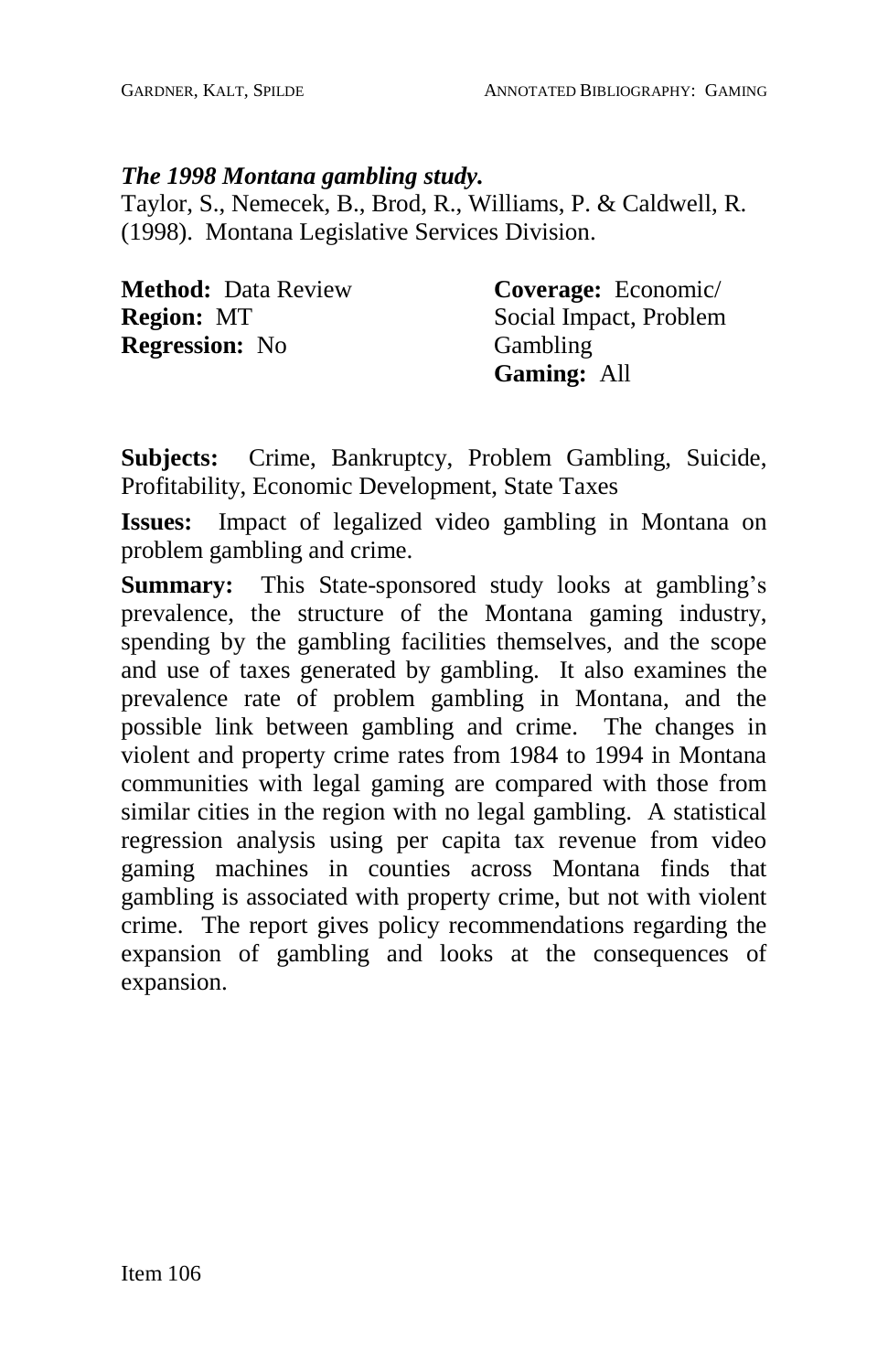*The economics of casino gambling: A simple model for comprehensive understanding.* Thompson, W.N. (1997).

| <b>Method:</b> Comparative/ | <b>Coverage:</b> Social Impact, |
|-----------------------------|---------------------------------|
| Literature Review           | Regulation                      |
| <b>Region:</b> n/a          | <b>Gaming:</b> Casino (Indian)  |
| <b>Regression:</b> No       | and Non-Indian),                |
|                             | VLT/EGM, Slot Machine           |

#### **Subjects:** Profitability, State Taxes

**Issues:** Social costs, literature review, cost/benefit, house advantage by game, regulatory constraints, industry growth.

**Summary:** The study addresses the effect of differences in regulatory constraints between Illinois and Iowa on profitability and on the mitigation of social impacts. The study examines the effectiveness and costs of mandated cruising. It also compares the future evolution of the gaming industry to the development of the movie industry from grand theaters to pay-per-view. The authors use this comparison to predict gambling's transformation from a destination activity to one that will become available closer and closer to the home of the average American until, like pay-per-view, it will be widely available via computer or interactive television.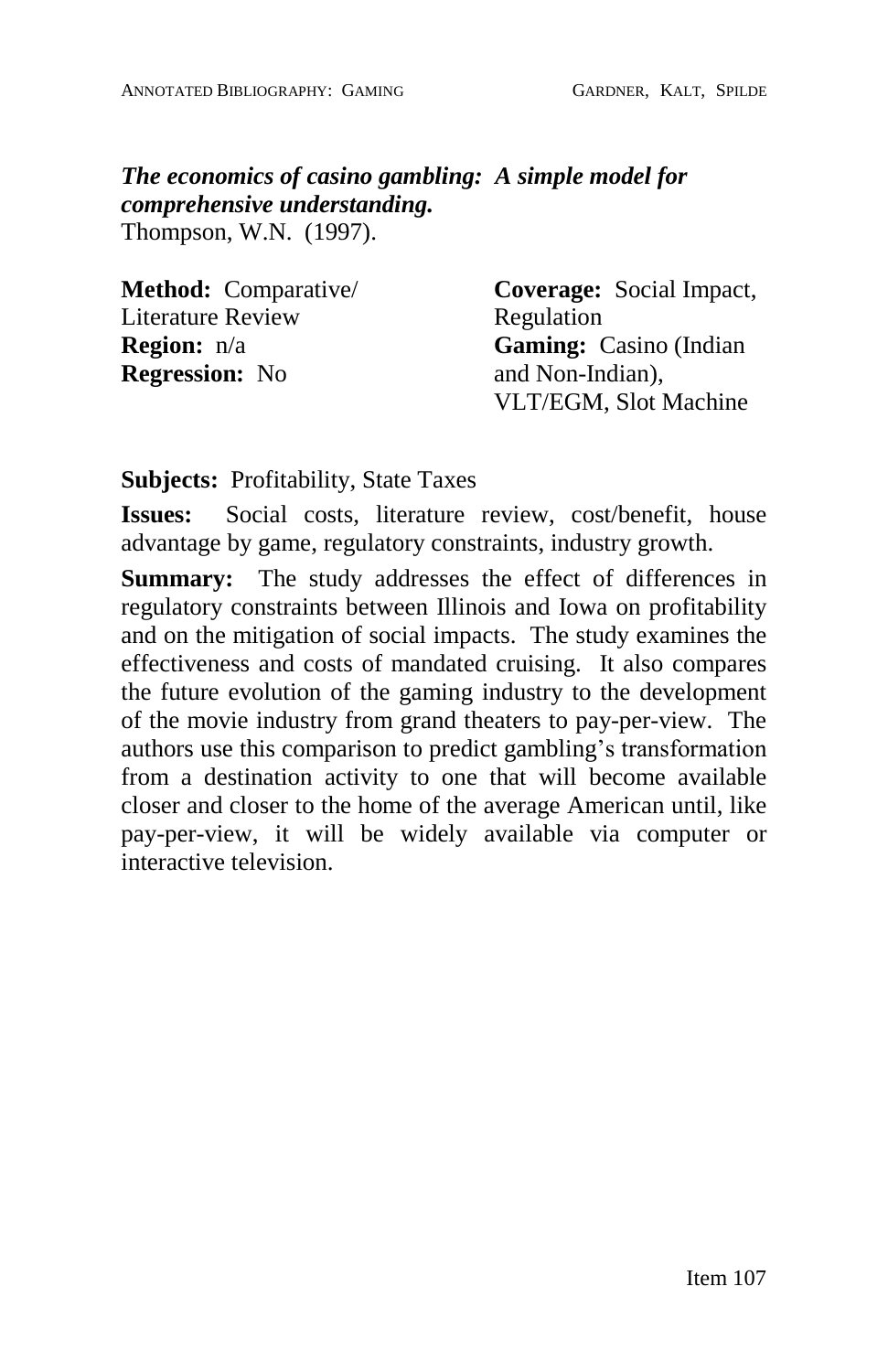*Economic issues and Native American gaming.* Thompson, W.N. (1998). Wisconsin Interest.

**Method:** Overview/ Literature Review **Region:** US **Regression:** No

**Coverage:** Economic/ Social Impact **Gaming:** Indian

**Subjects:** Sales Taxes, Employment, Income, Economic Development

**Issues:** Assesses IGRA in light of Congressional intent.

**Summary:** Centers on whether or not the Indian Gaming Regulatory Act has accomplished the objectives Congress intended when IGRA was passed in 1998. The author lists the goals of IGRA as: economic development, self-sufficiency, and the prevention of organized crime. The study notes that among the difficulties in assessing the effectiveness of IGRA is obtaining data on tribal gaming operations and on the allocation of gaming revenue. The report attempts to assess the scope of Indian gaming across the nation and specific economic impacts that should be addressed, such as taxation, as well as reviewing previous studies by the same author.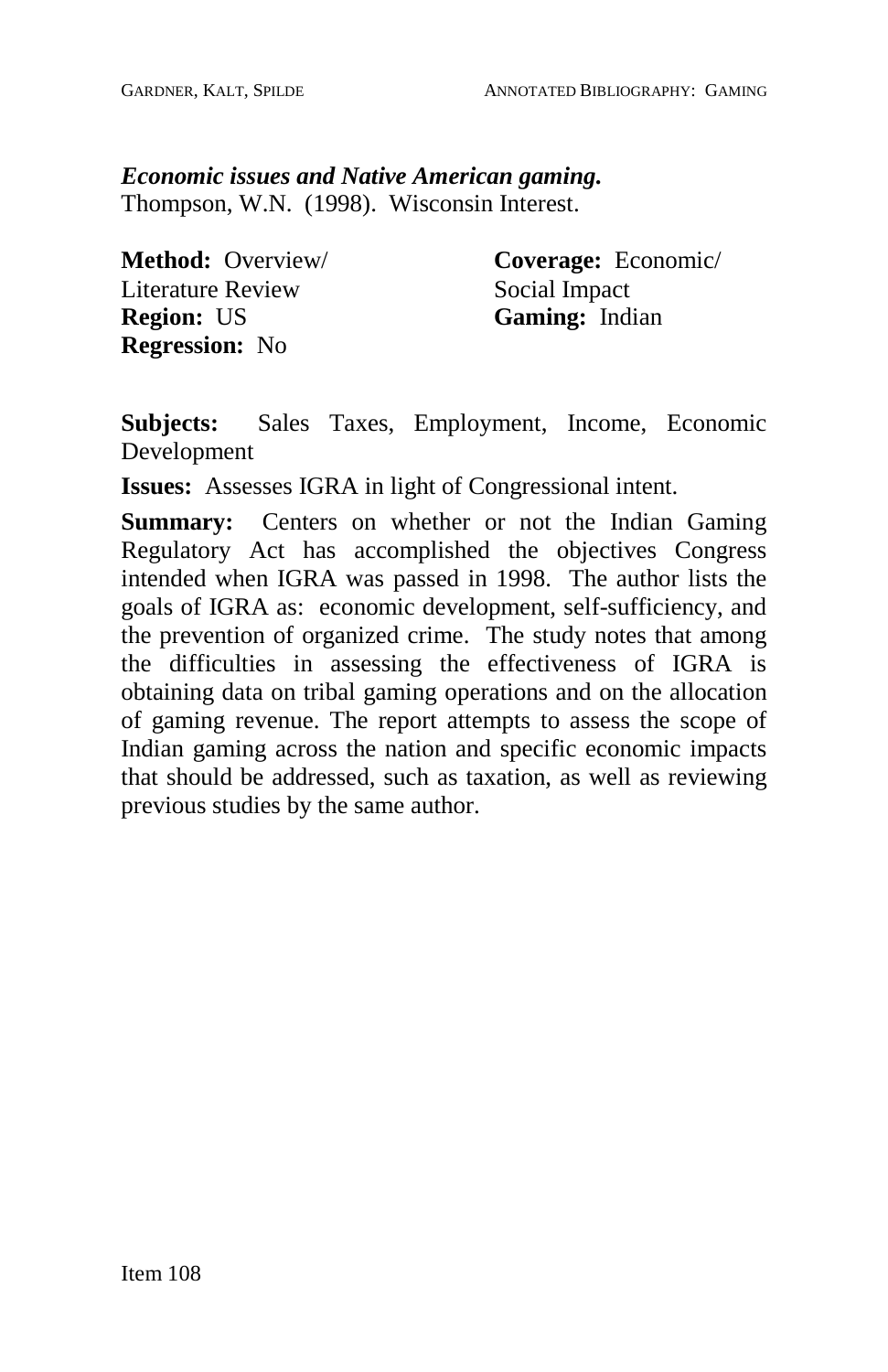*Casinos and crime in Wisconsin: What's the connection?* Thompson, W.N. & Gazel, R. (November 1996). Wisconsin Policy Institute Report.

| <b>Method:</b> Data Analysis | <b>Coverage:</b> Crime        |
|------------------------------|-------------------------------|
| <b>Region: WI</b>            | <b>Gaming:</b> Casino (Indian |
| <b>Regression:</b> Yes       | and Non-Indian)               |

**Subjects:** Crime

**Issues:** Cost to society of crime differences between casino and non-casino counties.

**Summary:** The authors use county-level data to compare crime rates in casino and non-casino counties. They find that violent crimes, burglary, and property crimes increase with the presence of casinos, but there is no significant relationship between casinos and forgery, fraud, embezzlement, vandalism, weapons offenses, gambling offenses, family offenses, prostitution, sex offenses, drug sales, and disorderly conduct.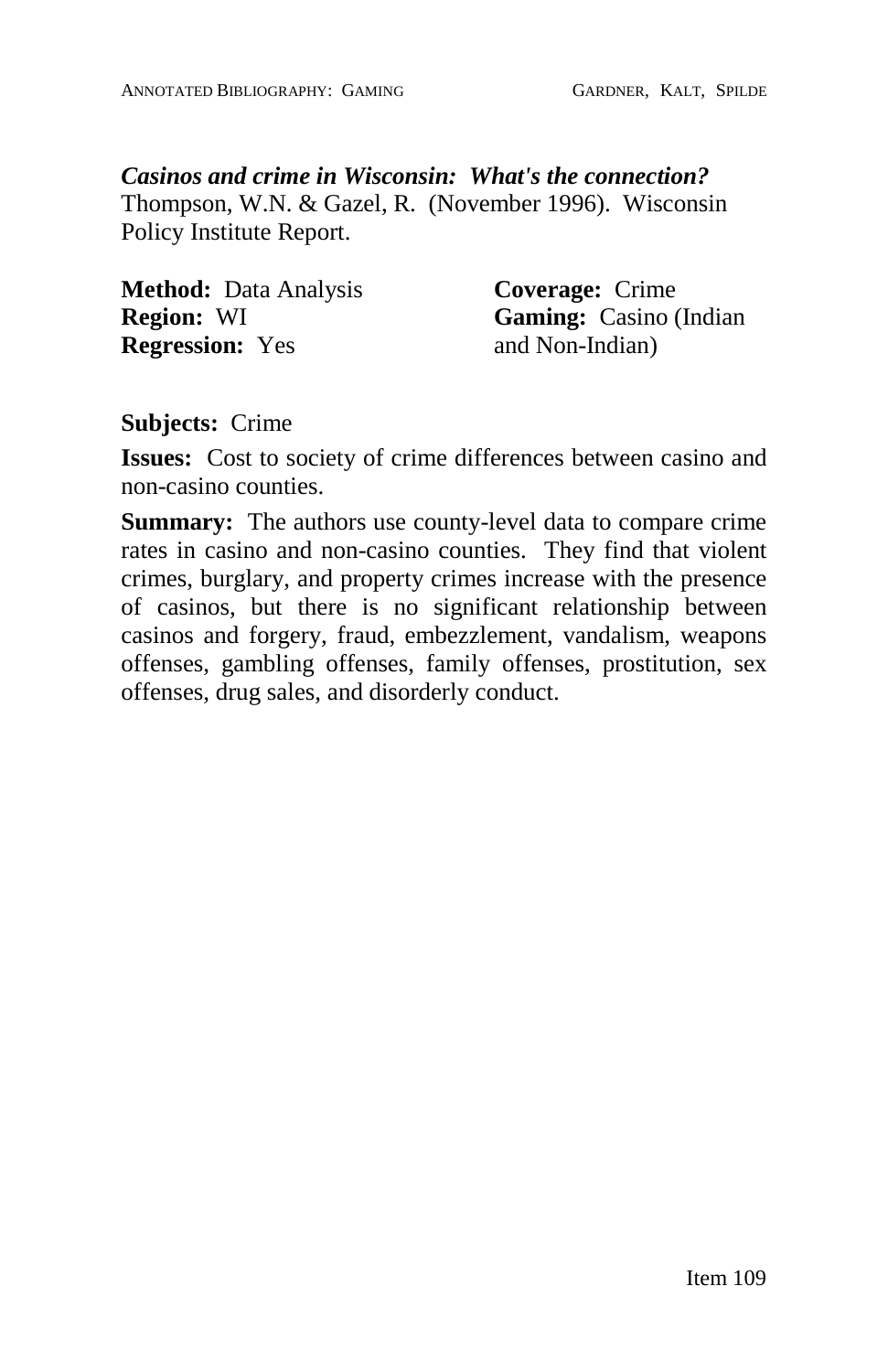# *The economic impact of Native American gaming in Wisconsin***.**

Thompson, W.N., Gazel, R. & Rickman, D. (1995). The Wisconsin Policy Research Institute, Inc.

| <b>Method:</b> RIMS II Modeling | <b>Coverage:</b> Economic/ |
|---------------------------------|----------------------------|
| <b>Region: WI</b>               | Social Impact              |
| <b>Regression:</b> No           | <b>Gaming:</b> Indian      |

**Subjects:** Crime, Problem Gambling, Welfare, Dependency, Unemployment, Profitability

**Issues:** Demographics of Wisconsin patrons, spending of patrons, per capita payments, job/wage creation.

**Summary:** One of several studies done by the same team of authors on the impacts of gambling in Wisconsin, this study examines both economic impacts and demographics of casino customers. The study reports a net gain for the State of Wisconsin of \$326.72 million. However, by the authors' calculation, much of that gain is offset by \$318.61 million in social costs. Unable to gain access to primary data from the casinos, the authors relied upon revenue data from other states. They did, however, interview patrons and conduct car counts at the Oneida and Potawatomi casinos. The study found that approximately 80% of gamblers were from Wisconsin, while the remaining 20% were from other states. The authors also surveyed gamblers about their spending habits, and used this information to estimate revenue from casinos. In order to assess economic impact, the authors used RIMS II. Anecdotal evidence is given on the benefits of self-sufficiency and the study includes a summary of diversification and revenue allocation on four different reservations.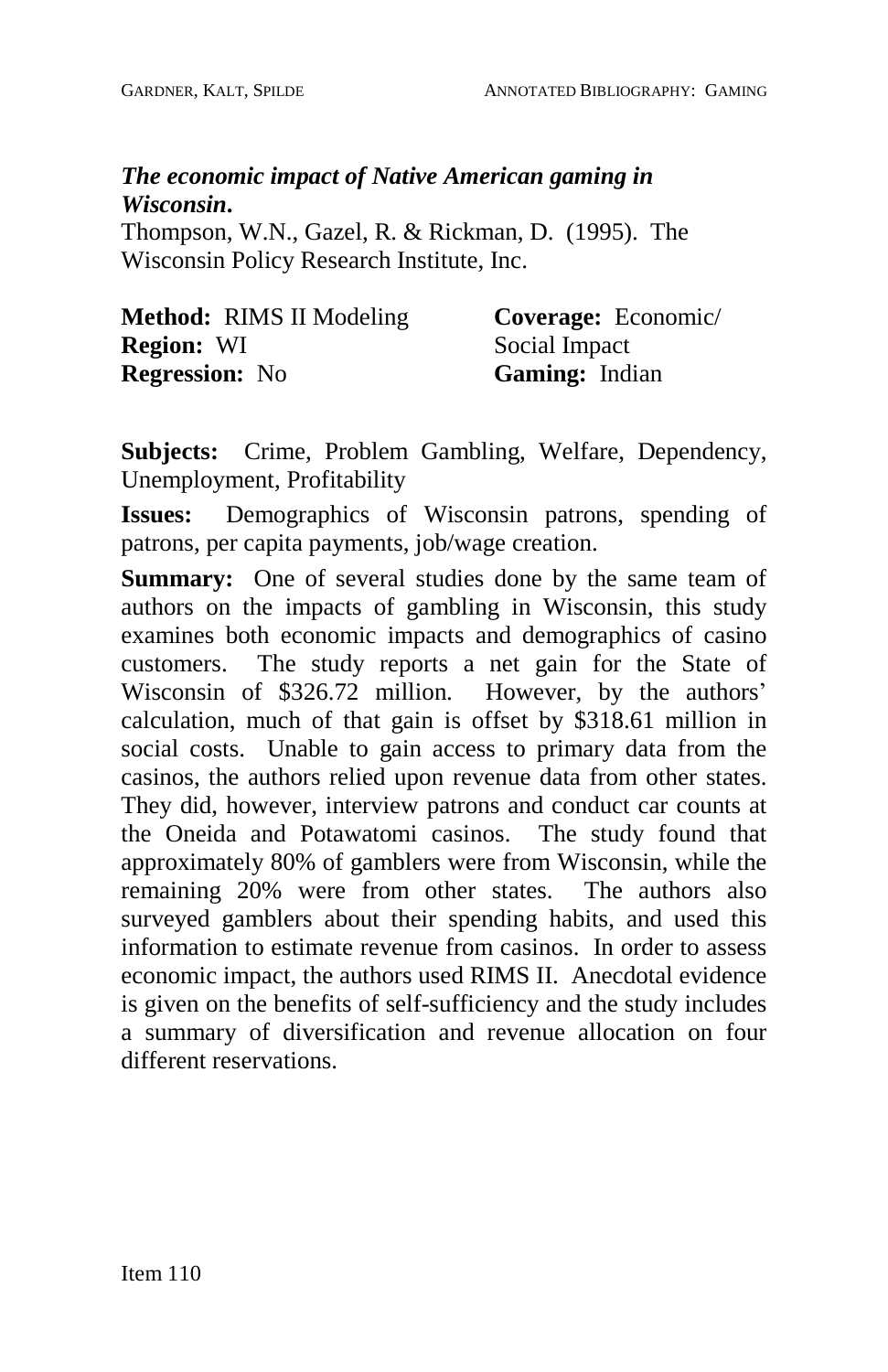## *Economic contributions of Indian tribes to the economy of Washington State.*

Tiller, V.E. & Chase, R.A. (1998). Tiller Research, Inc. & Chase Economics.

| <b>Method:</b> Data Summary | Coverage: Economic/   |
|-----------------------------|-----------------------|
| <b>Region:</b> WA           | Social Impact         |
| <b>Regression:</b> No       | <b>Gaming:</b> Indian |

**Subjects:** Welfare Dependency, Economic Development, State Taxes

**Issues:** Economic impact in Washington State of reservation economies (incl. gaming) on taxes, wages, employment, business expenditures.

**Summary:** This study attempts to quantify the total economic impact that Indian tribes in Washington have on the State. The authors rely primarily on official data from 23 of Washington's 27 federally-recognized tribes, and data obtained from the state government. Questions central to the research include: 1) How important is Indian Country to the state's economy?; 2) What are the extent and level of economic activities engaged in by Washington's Indian tribes?; and 3) How diversified is Indian Country's economy compared with that of Washington State? The primary industries examined are gaming, fishing, and timber. Others include construction, retail, finance, insurance, real estate, and the service-sector.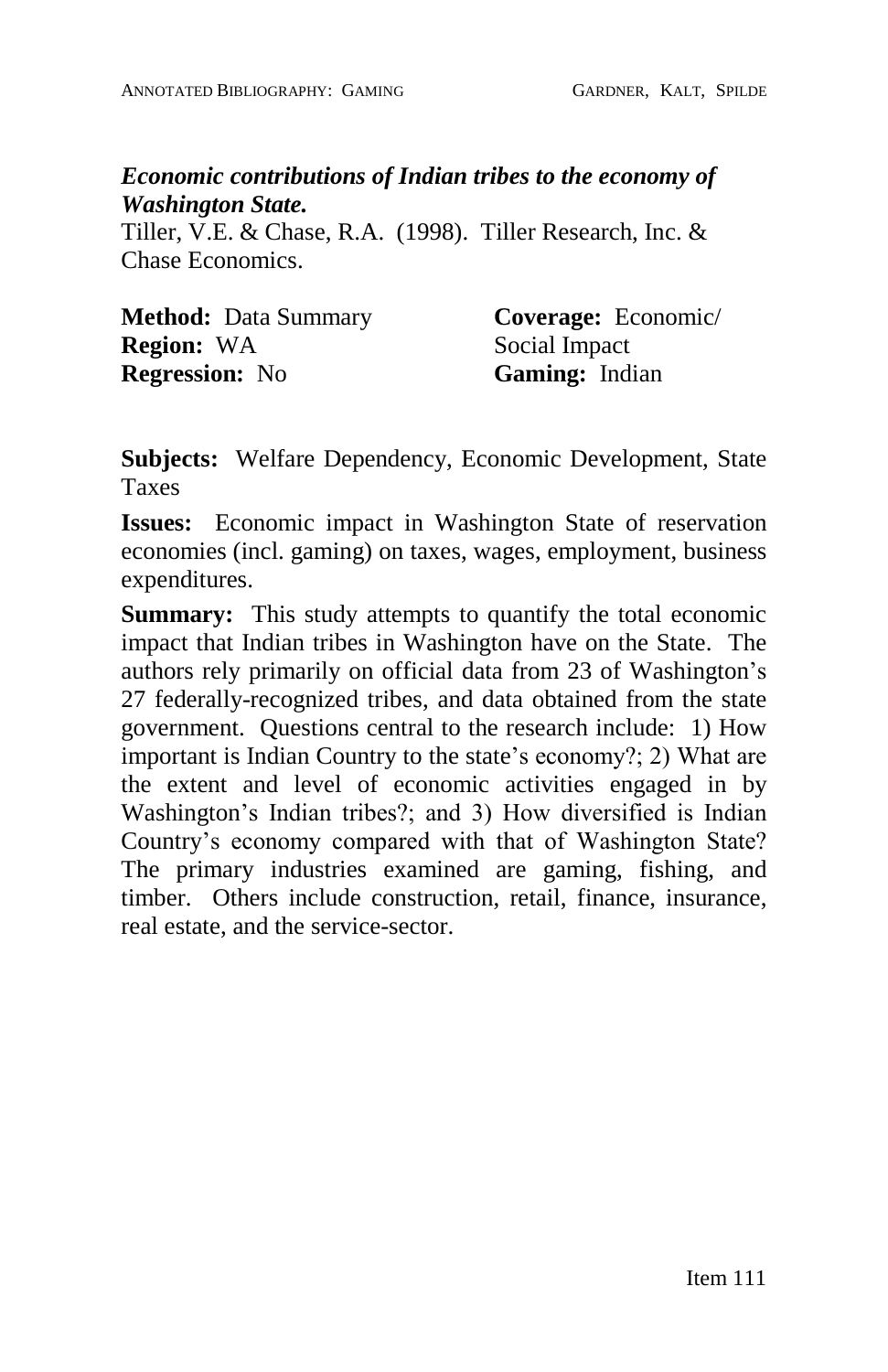## *The U.K. gambling industry.*

Topham, N. & Donoughue, S. (1996). The University of Salford, Centre for the Study of Gambling & Commercial Gaming.

| <b>Method: Data Review</b>    | Coverage: Economic |
|-------------------------------|--------------------|
| <b>Region:</b> United Kingdom | Impact             |
| <b>Regression:</b> No         | <b>Gaming: All</b> |

**Subjects:** Profitability, Taxes

**Issues:** Assessment of profits and taxes across all gambling sectors.

**Summary:** This study examines the size and scope of the gambling industry in the U.K., and it breaks down profit and tax revenue by industry sector (betting, off-track betting, lottery, football pools, soccer, bingo, day trading, and electronic gaming machines by locale). It also gives the legal and social history and tax rates for each sector. This study is part of the U.K.'s recent effort to reform its gambling legislation.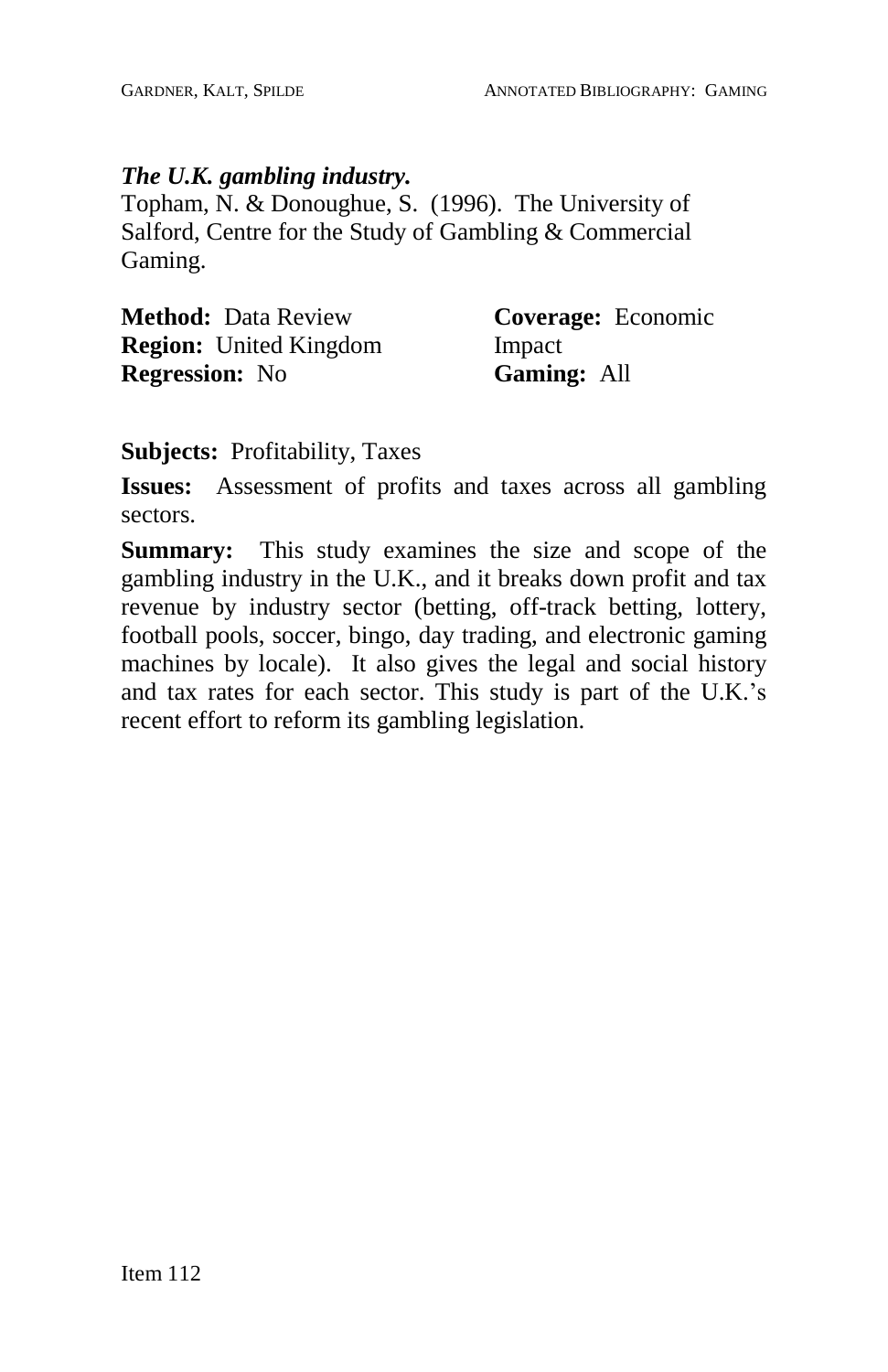*Economic and social effects of Indian-owned gaming enterprises in Michigan.* University Associates. (1994).

**Method:** Data Analysis **Region:** MI **Regression:** No

**Coverage:** Economic/ Social Impact **Gaming:** Indian

**Subjects:** Crime, Problem Gambling, Welfare Dependency, Unemployment, Profitability, State Taxes, Charitable **Contributions** 

**Issues:** Employment and related effects of Indian casinos in Michigan.

**Summary:** This report, conducted with the cooperation of a number of Michigan's tribes, examines the number of people employed at tribal casinos, their previous employment status, benefits, revenue, payroll, and contributions to state and local communities. It also contains comparisons with data from similar studies done in 1992 and 1993. It asserts that Indian gaming has had a positive impact on local communities and economies.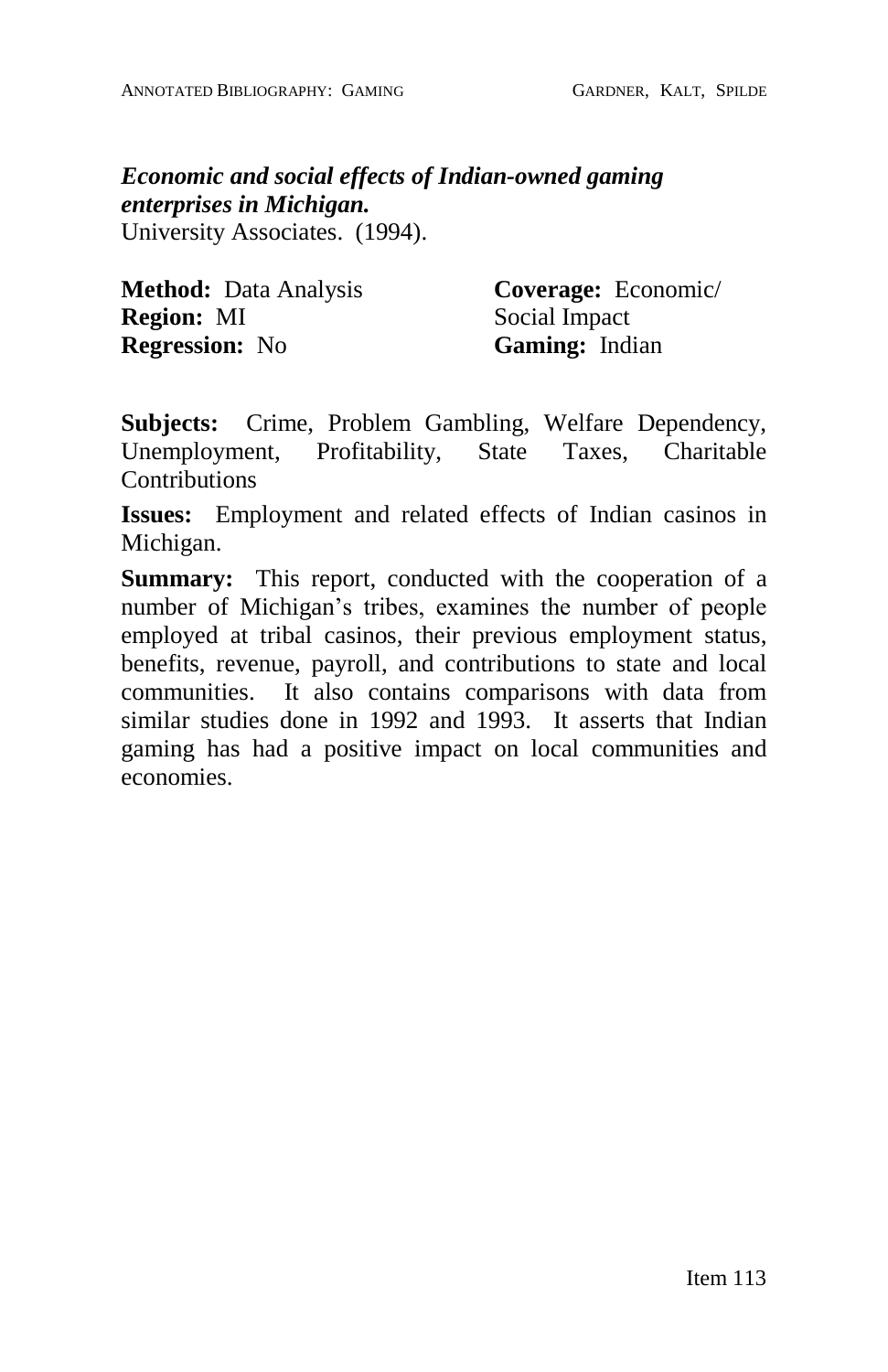*The hospitality industry's impact on the State of Nevada: A review and analysis.*

UNLV International Gaming Institute. (September 1998).

| <b>Method:</b> RIMS II Modeling | Coverage: Economic/       |
|---------------------------------|---------------------------|
| <b>Region: NV</b>               | Social Impact             |
| <b>Regression:</b> No           | <b>Gaming:</b> Commercial |

**Subjects:** Crime, Problem Gambling, Welfare Dependency, Employment (direct and indirect), Profitability, Economic Development, State Taxes

**Issues:** Importance of the hospitality sector (including gaming) to the Nevada economy.

**Summary:** This report defines Nevada's hospitality industry as encompassing not only gaming, but also retail, entertainment, recreation, and dining. The authors specifically focus on revenue, tourism spending, tax revenues, licensing fees, and employment in all of the above. The report finds that the hospitality industry is central to the state of the Nevada economy in terms of revenue and employment. The authors briefly address Nevada's crime rate, which they find is lower than the U.S. average when account is taken of the visitor population and problem and underage gambling.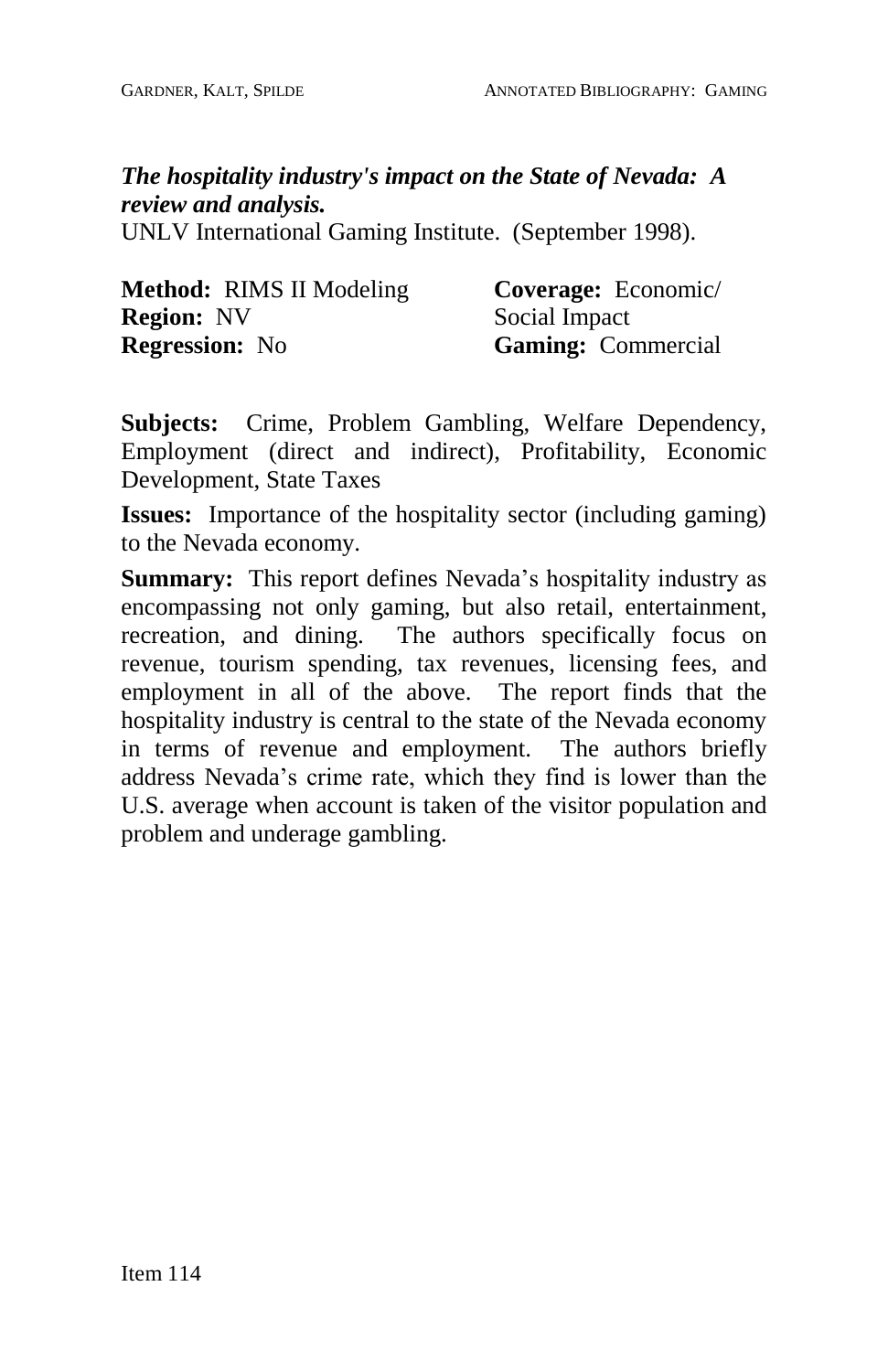*A study of the interaction of gambling and bankruptcy.* US Department of the Treasury. (1999).

**Method:** Multivariate Modeling **Region:** n/a **Regression:** Yes

**Coverage:** Bankruptcy **Gaming:** All

**Subjects:** Bankruptcy, Unemployment, Profitability State Taxes

**Issues:** Impact of casino gambling introductions and intensity of bankruptcy rates.

**Summary:** This study relies upon the National Opinion Research Center dataset collected for the National Gambling Impact Study Commission to conduct a time-series analysis of the link between gambling and bankruptcy. Neither the intensity of casino gambling nor introduction of casino gambling is associated with bankruptcy rates in this study. A weak association between high-risk gambling and the probability of declaring bankruptcy is found.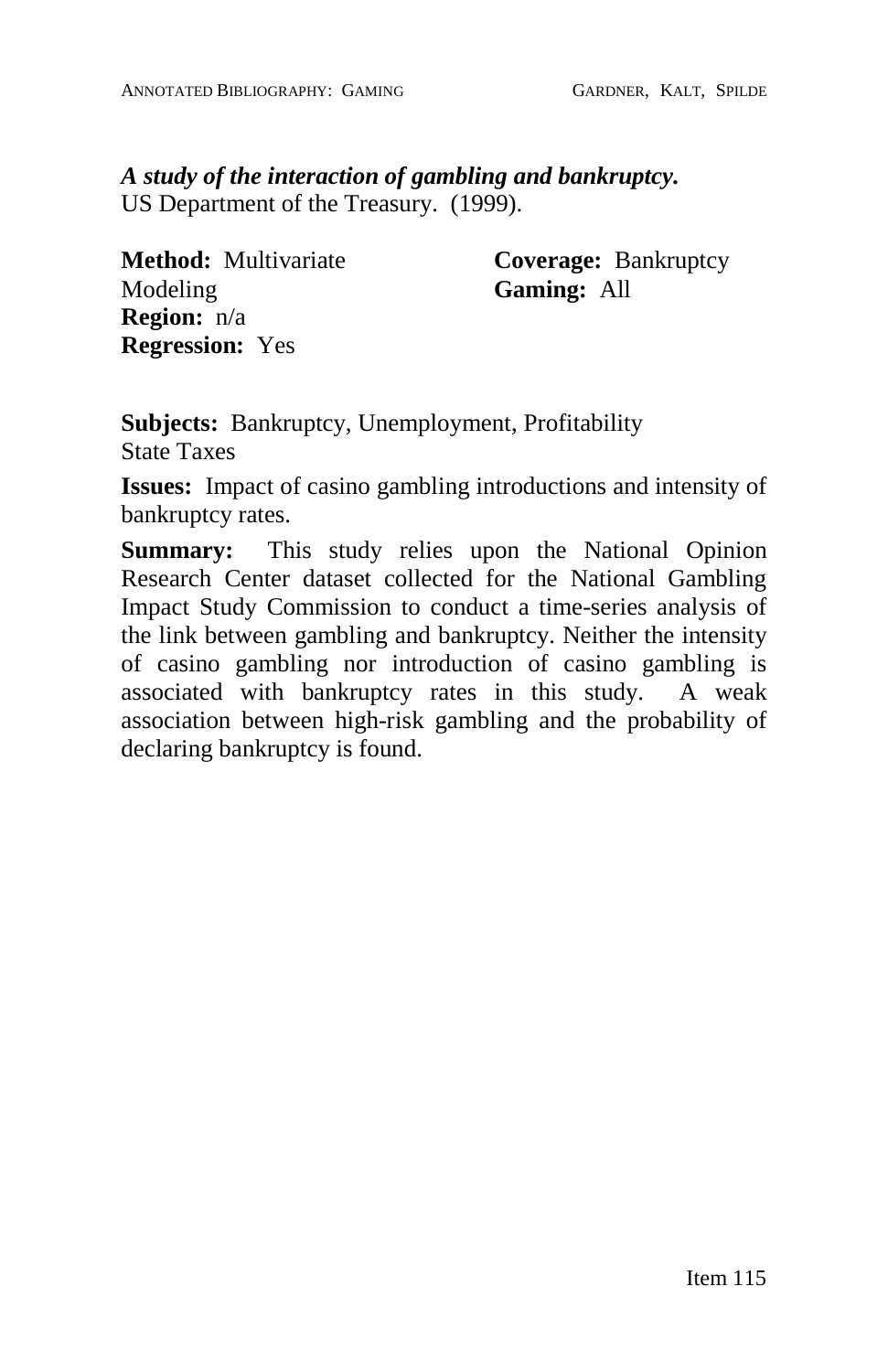*The impact of gaming and crime statistics.* Victorian Casino and Gaming Authority. (2000).

**Method:** Review/Overview **Region:** International **Regression:** No

**Coverage:** Crime **Gaming:** All

**Subjects:** Crime, Problem Gambling, Profitability, State Taxes **Issues:** Literature review of crime and gambling.

**Summary:** This study aims to distinguish crimes related to gambling behavior from those committed by gamblers with an unrelated antisocial personality disorder that leads them to criminal activity. This study contains summaries of research done on the subject, and the authors conclude that the literature points to a strong link between problem gambling and crime. The authors examine police records to determine if records on possible gambling-related motivations for crimes are kept and find that none are. The study recommends that data be kept on gambling behavior of criminals to better aid researchers.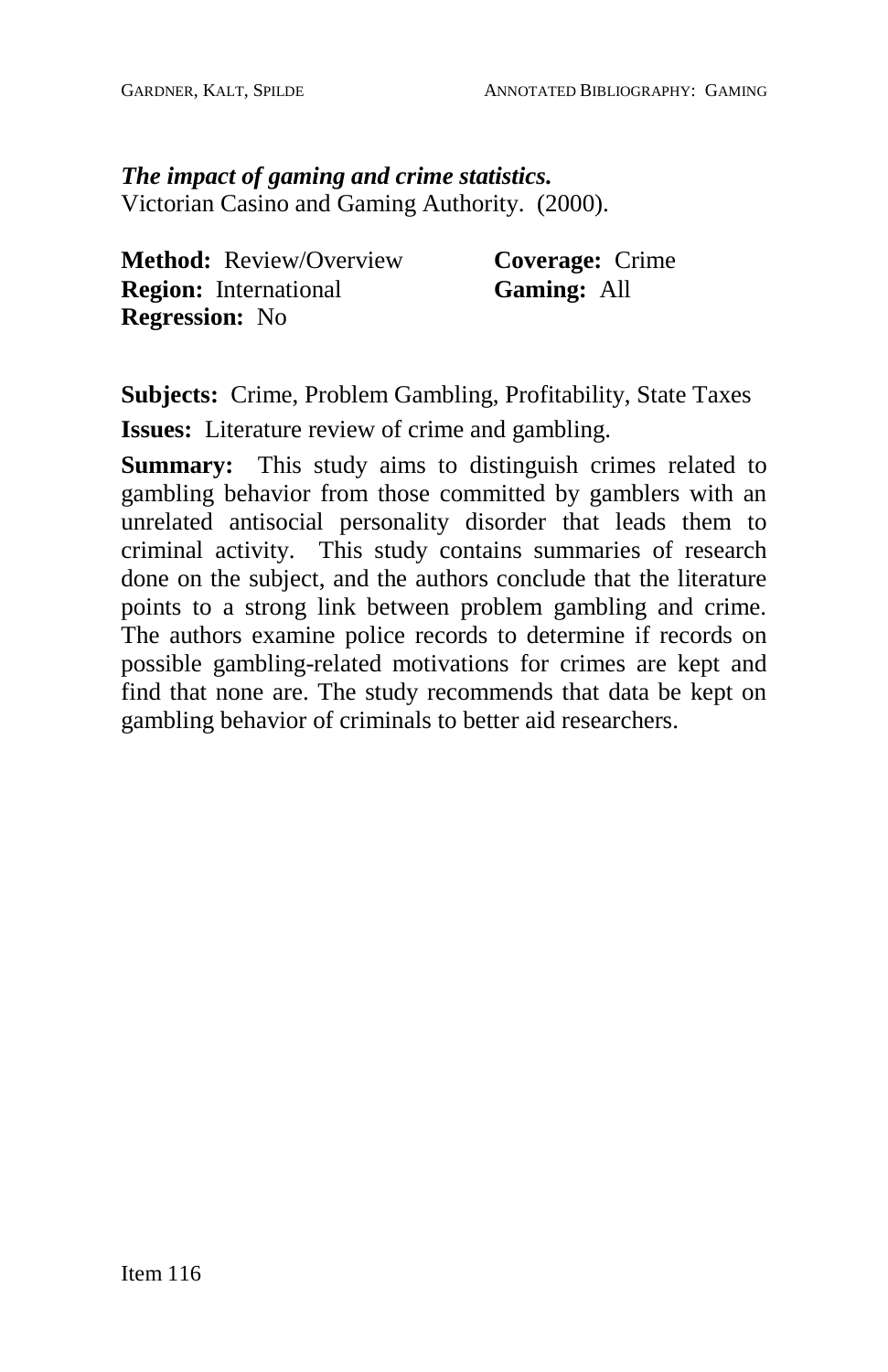*Longitudinal community impact study: 1999 report, volume 2: Regional profiles.*

Victorian Casino and Gaming Authority. (2000).

| <b>Method: Survey</b>        | Coverage: Economic/  |
|------------------------------|----------------------|
| <b>Region:</b> International | Social Impact        |
| <b>Regression:</b> No        | Gaming: VLT/EGM, All |

**Subjects:** Crime, Problem Gambling, Welfare Dependency, Profitability

**Issues:** Impacts of gaming expansion on employment and wages; public perceptions; growth in gambling expenditures and participation, gaming expenditure change, tourism, and household income change.

**Summary:** This study is the second part of a two-part report studying the impacts of gambling (specifically, increased video lottery terminal presence and use) in 6 different regions of Victoria, Australia. This section of the study profiles each of the individual areas discussed in Part 1.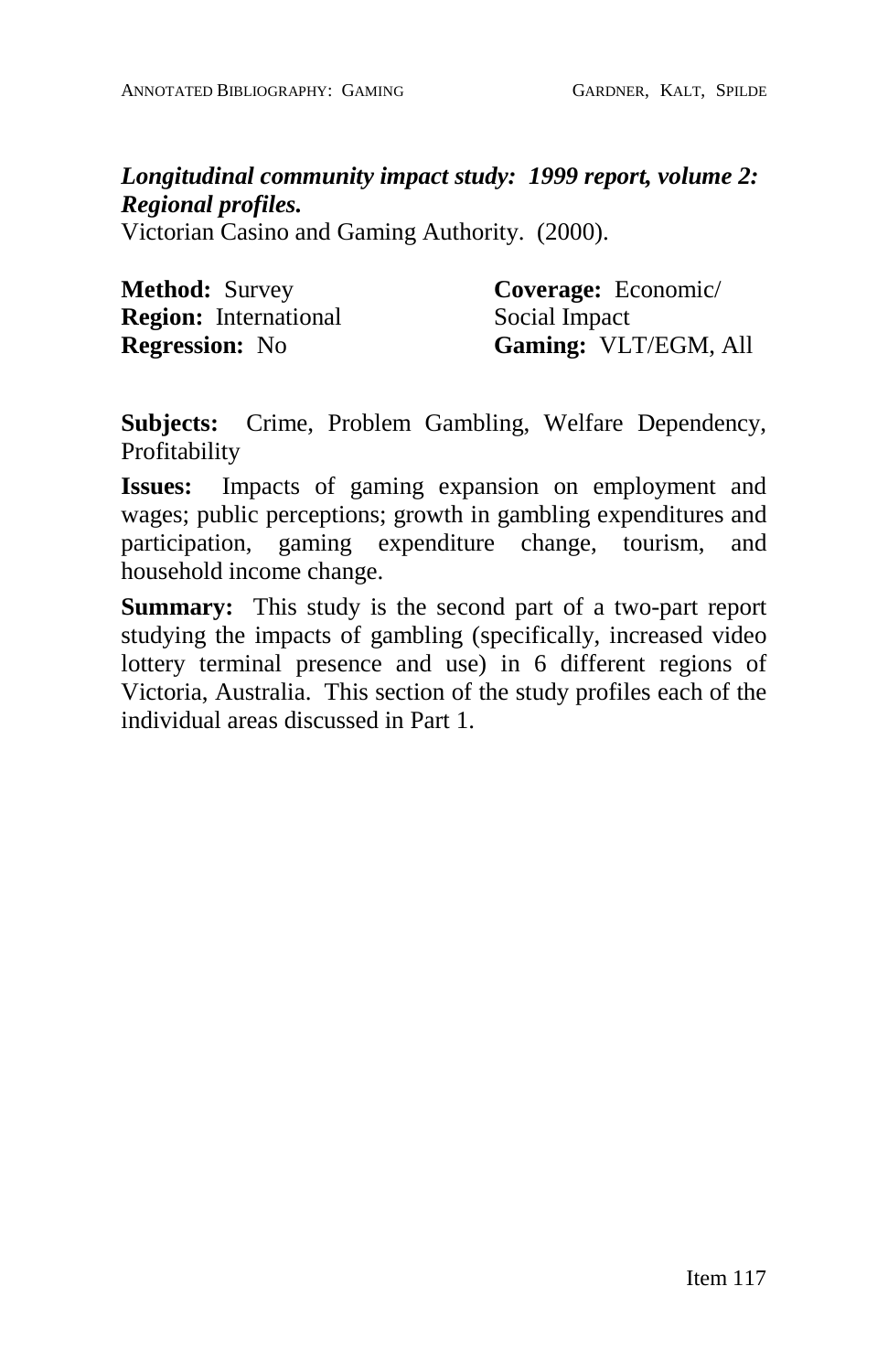## *Gambling and problem gambling in New York: A 10-year replication survey, 1986 to 1996.*

Volberg, R.A. (July 1996). Gemini Research, Ltd.

| <b>Method: Survey</b> | <b>Coverage: Problem</b> |
|-----------------------|--------------------------|
| <b>Region: NY</b>     | Gambling                 |
| <b>Regression:</b> No | <b>Gaming: All</b>       |

**Subjects:** Problem Gambling, Profitability

**Issues:** Gambling participation, demographics, and spending; pathological gambling in New York.

**Summary:** In order to determine whether the incidence of problem gambling had increased over the ten-year period between 1986 and 1996, this study reproduces a 1986 survey by the New York State Office of Mental Health that assessed lifetime gambling and problem gambling within the State. The updated telephone survey was administered to 1,829 adults over the age of 18. The survey instrument covered: types of gambling available, gambling behavior and participation, lifetime and current SOGS screens, indebtedness due to gambling, drug and alcohol use, mental status, and demographic information. The sample was weighted to reflect 1990 NY census data. A comparison of the two sets of results indicates an increase in gambling participation, as well as an increase in lifetime and probable pathological gambling.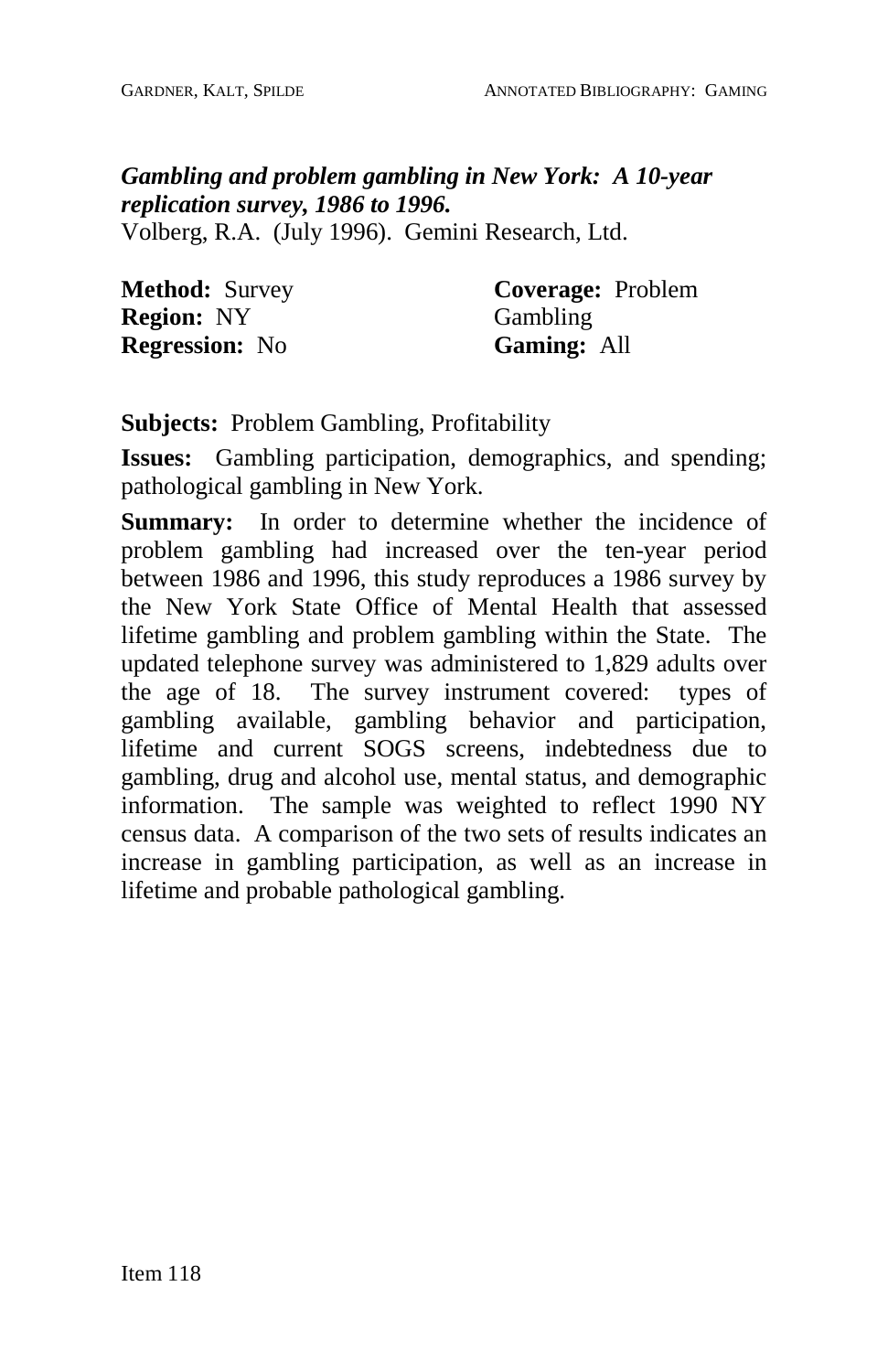*Gambling and problem gambling in Oregon.* Volberg, R.A. (August 26, 1997). Gemini Research, Ltd.

**Method:** Survey **Region:** OR **Regression:** No

**Coverage:** Problem **Gambling Gaming:** All

**Subjects:** Problem Gambling

**Issues:** Gambling prevalence rates, player demographics, player expenditures, problem gambler demographics and gambling tendencies in Oregon.

**Summary:** Attempts to measure the prevalence of problem gambling in Oregon using a survey of 1,502 Oregon adults over the age of 18. This survey instrument was divided into four parts. The first asked respondents about their gambling behavior and what types of gambling available in Oregon they had tried. The second and third parts administered the SOGS problem gambling screen and an alternative screen based on the DSM-IV criteria. The fourth part of the survey collected demographic data about respondents. The sample was compared with Oregon state demographic data to ensure that it was representative. The survey results yield a lifetime problem gambler rate of 3.1%, and a rate of lifetime pathological gambling of 1.8%. 1.9% score as current problem gamblers and 1.4% are determined to be current pathological gamblers. When compared with other jurisdictions, the authors find that the current prevalence rates are higher in Oregon than in other jurisdictions.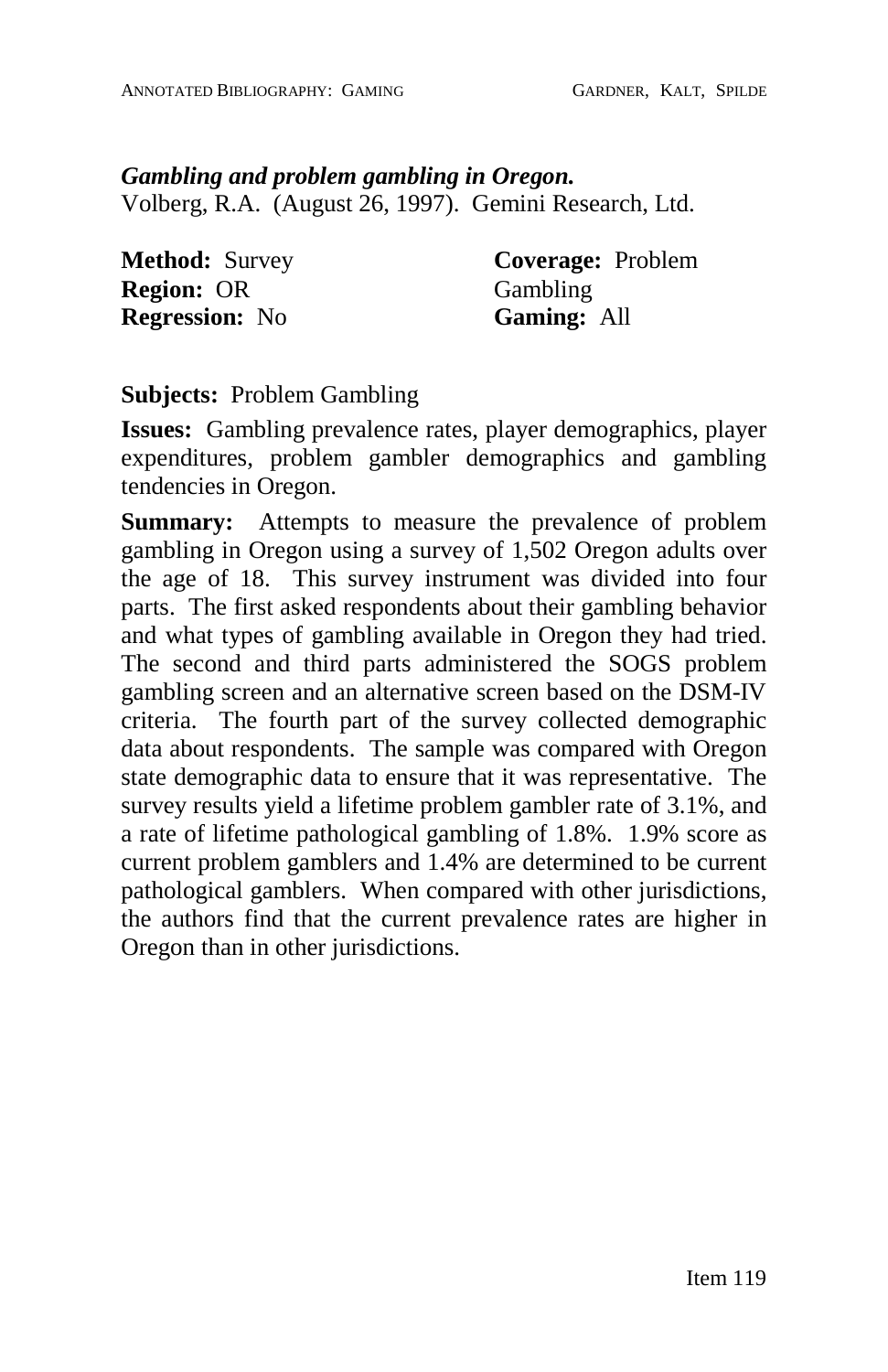# *Gambling and problem gambling among adolescents in New York.*

Volberg, R.A. (March 1998). Gemini Research, Ltd.

| <b>Method: Survey</b> | <b>Coverage: Problem</b> |
|-----------------------|--------------------------|
| <b>Region: NY</b>     | Gambling                 |
| <b>Regression:</b> No | <b>Gaming: All</b>       |

**Subjects:** Crime, Problem Gambling, Youth

**Issues:** Youth gambler demographics, problems and prevalence in New York.

**Summary:** Examines the prevalence of gambling-related problems among adolescents (aged 13-17) in New York State, and assesses which games in particular were more likely to cause those problems. From a phone survey of 1,103 New York adolescents, the study finds that, while gambling is illegal for anyone under the age of 18, 86% of adolescents had bet on one or more types of gambling at some time. 2.4% of the respondents were classified as problem gamblers.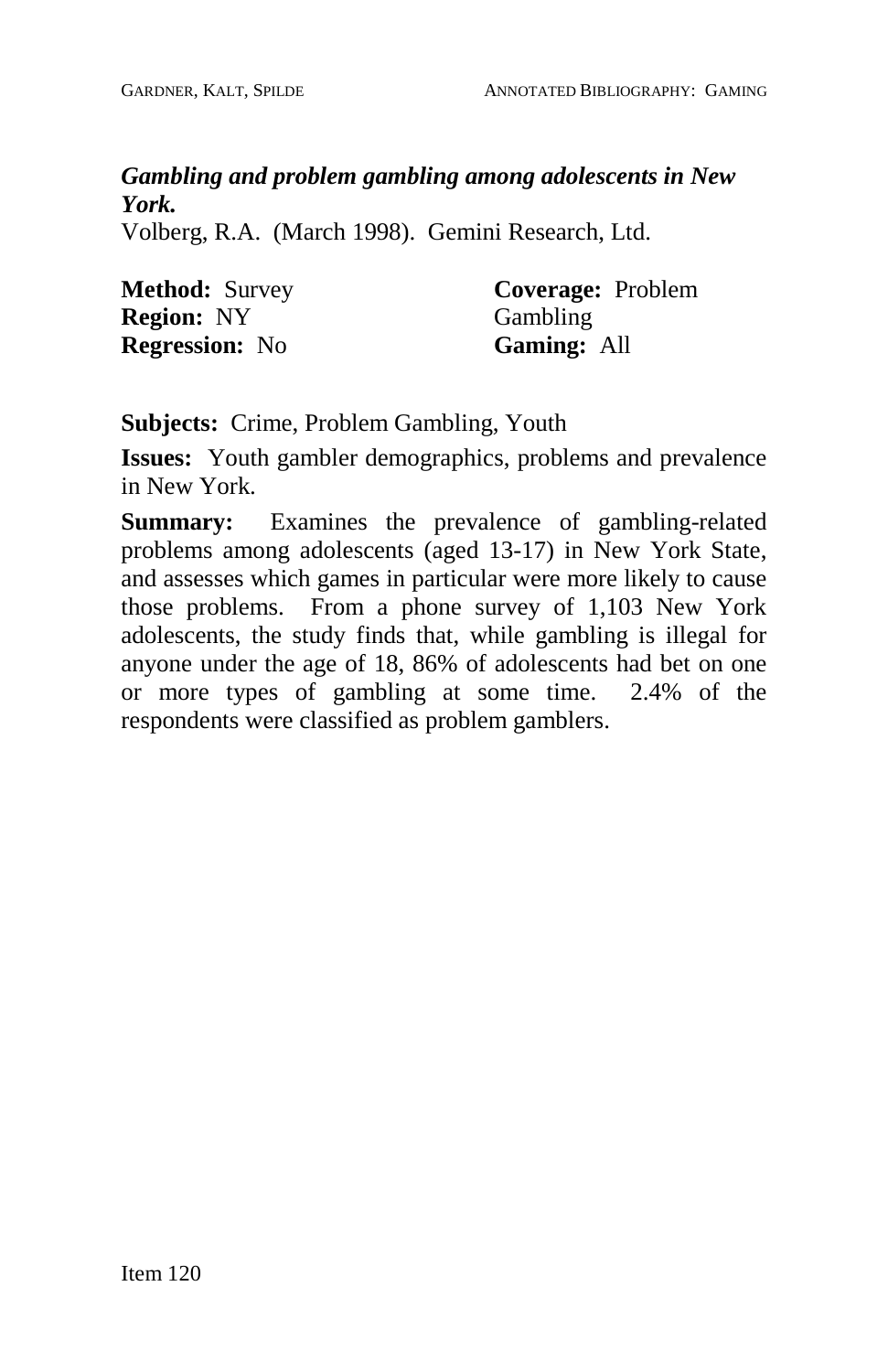## *Changes in gambling and problem gambling in Oregon: Results from a replication study, 1997 to 2000***.** Volberg, R.A. (2001). Gemini Research, Ltd.

| <b>Method: Survey</b> | <b>Coverage:</b> Problem |
|-----------------------|--------------------------|
| <b>Region: OR</b>     | Gambling                 |
| <b>Regression:</b> No | <b>Gaming: All</b>       |

**Subjects:** Problem Gambling, Demographics

**Issues:** Comparison of 2000 survey of gambling behavior in Oregon with prior 1997 survey.

**Summary:** Based on a 2000 telephone survey of Oregon adults 18 and over. The study assesses gambling behavior, problem gambling prevalence (using SOGS and DSM-IV-based questions), and demographic information on survey respondents. Results of the 2000 survey are compared with those yielded by the author's 1997 survey. The author finds that the prevalence of problem gambling in 2000 was lower than in 1997, but not significantly so.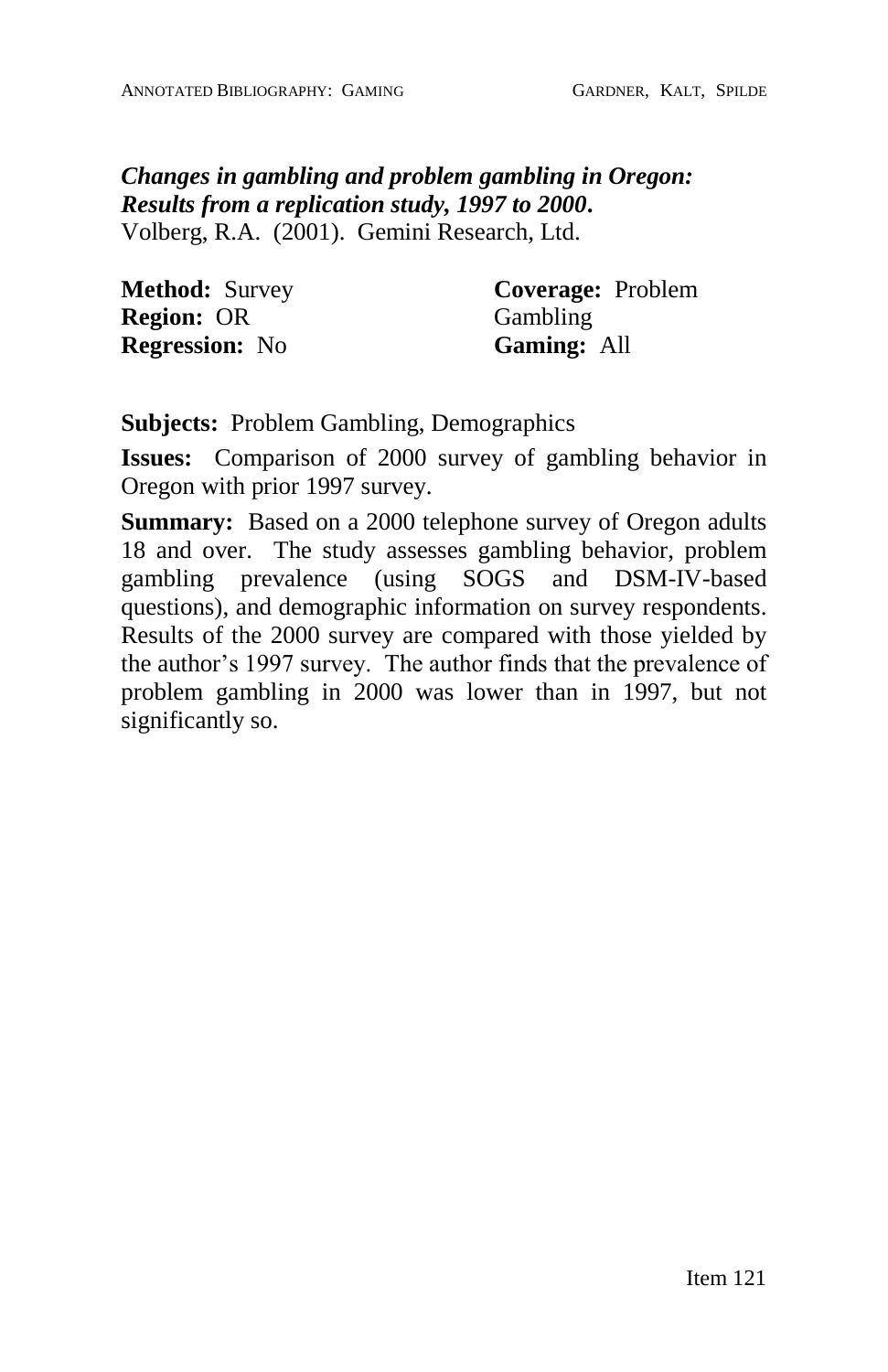#### *Fifteen years of problem gambling prevalence research: What do we know? Where do we go?*

Volberg, R.A. (February 2004). Electronic Journal of Gambling Research, 10, 1-19.

| <b>Method:</b> Literature/Data | Coverage: Problem  |
|--------------------------------|--------------------|
| Review                         | Gambling           |
| <b>Region:</b> n/a             | <b>Gaming: All</b> |
| <b>Regression:</b> No          |                    |

#### **Subjects:** Problem Gambling

**Issues:** History of problem gambling research, summary of research results.

**Summary:** This essay reviews and summarizes research over the last fifteen years on the prevalence of problem gambling. The author charts the development of research methodologies, protocols, and results. She reports that a range of studies supports a link between the availability of gambling and the prevalence of problem gambling. Recommendations are made for improving research on problem gambling, including expansion of sample sizes and ensuring the representativeness of samples.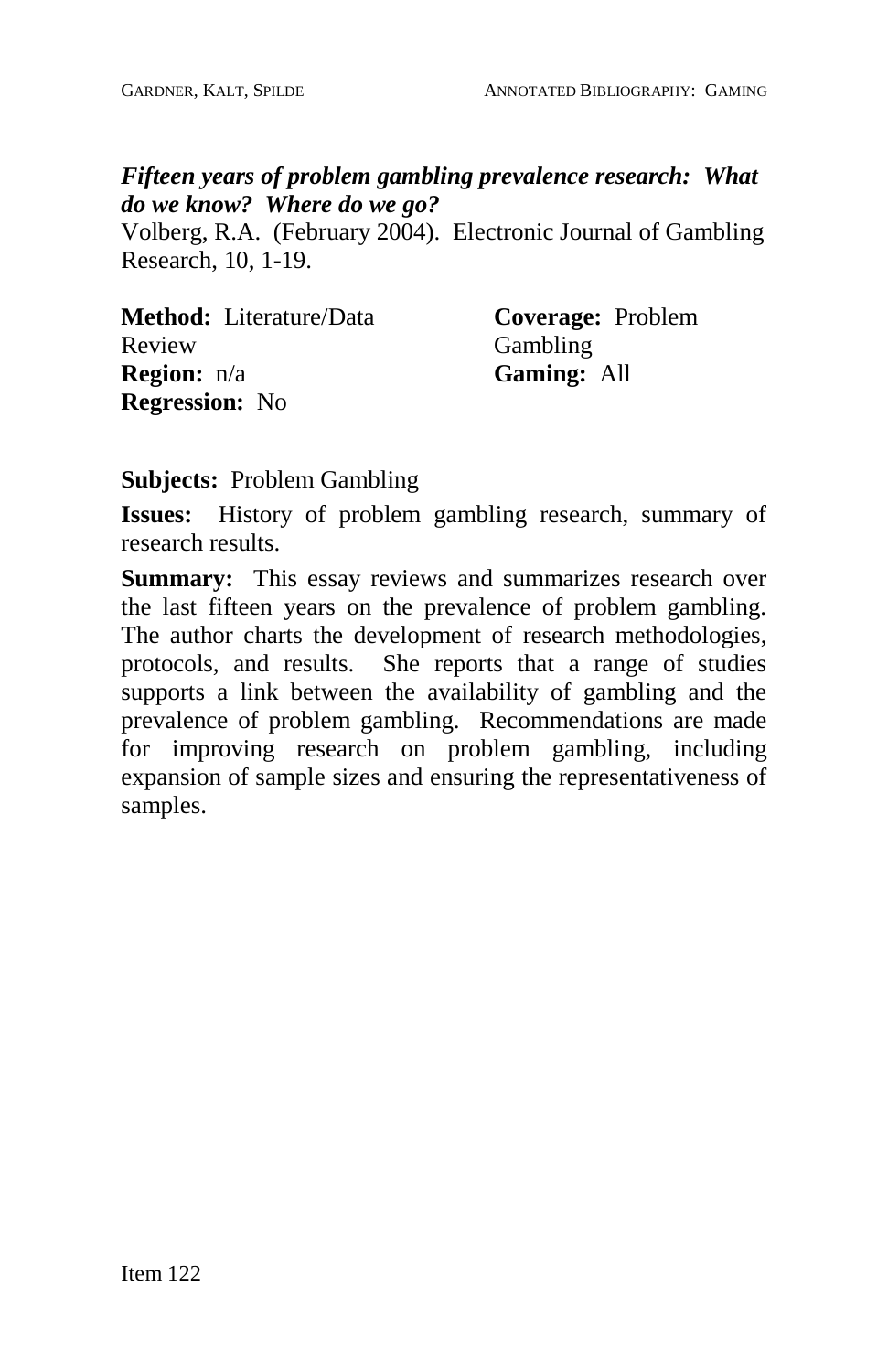### *Assessing self-reported expenditures on gambling.* Volberg, R.A., Gerstein, D.R., Christiansen, E.M. & Baldridge, J. (2001). Managerial and Decision Economics, 22, 77-96.

| <b>Method:</b> Data Analysis | <b>Coverage:</b> Problem |
|------------------------------|--------------------------|
| <b>Region:</b> n/a           | Gambling                 |
| <b>Regression:</b> No        | <b>Gaming: All</b>       |

**Subjects:** Problem Gambling, State Taxes

**Issues:** Estimates of problem gambler spending, prevalence of problem gambling in different games.

**Summary:** The focus of this report is primarily methodological. It focuses on the accuracy of self-reported expenditures on gambling when contrasted with known spending as measured by revenue. This is an issue of some importance, since a large number of studies on problem gambling, gambling behavior, and a number of studies of the social impacts of gambling are based on self-reported spending estimates. In addition, spending data estimates are central to the estimation of the share of gambling revenue coming from problem gamblers. The authors focus on such methodological issues as: the methods used to classify individuals as problem gamblers; the accuracy of information about expenditures on different types of gambling elicited in surveys; the impact of the sampling frame on estimates of expenditures; and characteristics of different gambling activities that may affect both reporting of expenditures and sampling of players. Several previous studies using self-reporting estimates are critiqued for their methodology, and the authors find that gamblers tend to overstate their spending on everything except gaming machines. In addition, it is found that survey samples do not often access those who engage in extreme behavior.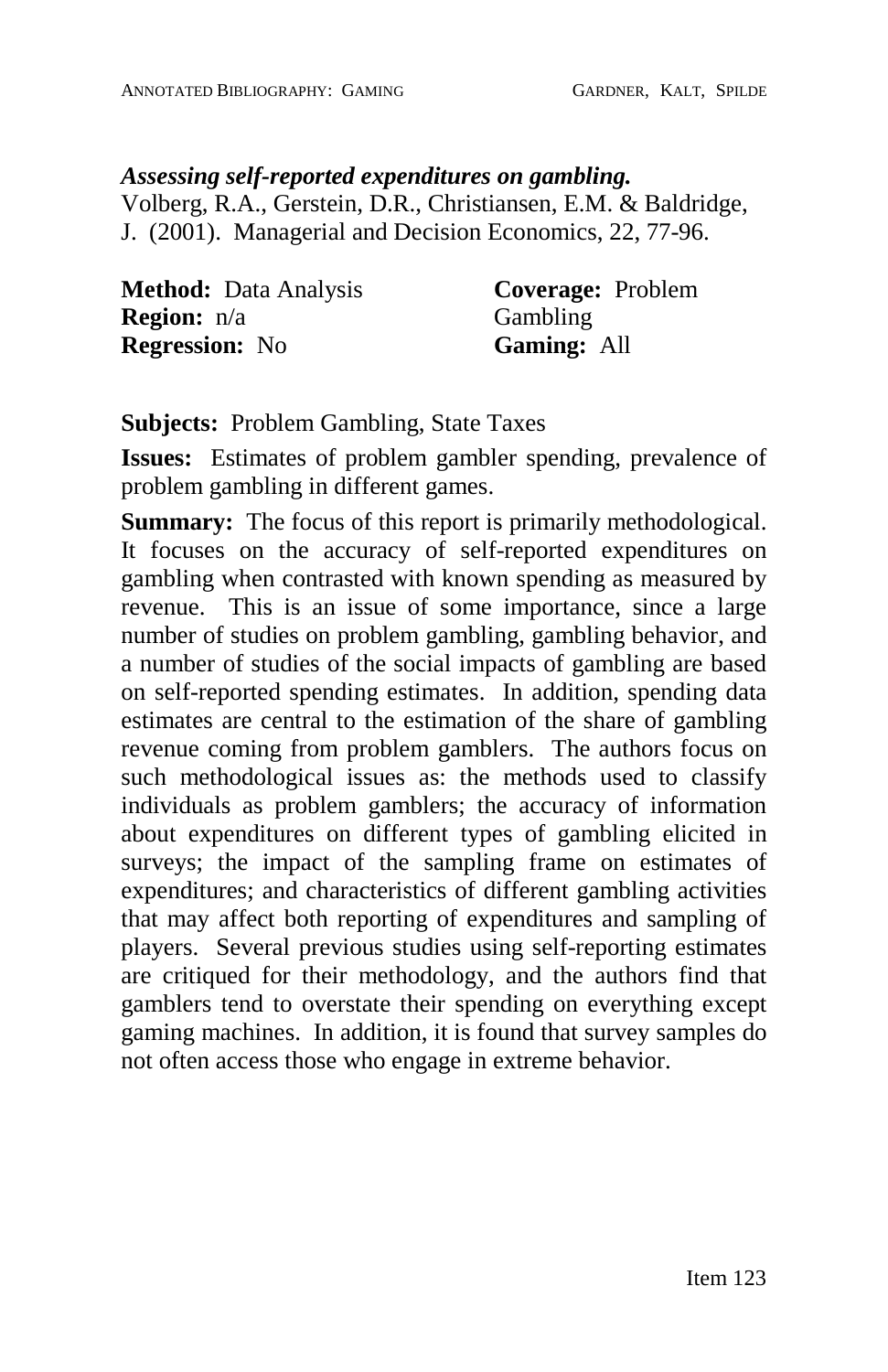# *Gaming in South Dakota: A study of gambling participation and problem gambling and a statistical description and analysis of its socioeconomic impacts.*

Volberg, R.A., Stuefen, R.M. & Madden, M.K. (November 1991). Business Research Bureau, University of South Dakota.

| <b>Method: Survey</b> | Coverage: Economic/        |
|-----------------------|----------------------------|
| <b>Region: SD</b>     | Social Impact, Problem     |
| <b>Regression:</b> No | Gambling                   |
|                       | <b>Gaming:</b> Convenience |

**Subjects:** Bankruptcy, Problem Gambling, Welfare Dependency, Profitability, Economic Development, State Taxes

**Issues:** Economic and social impacts of convenience gaming in South Dakota; prevalence of problem gambling in South Dakota.

**Summary:** This report is divided into two segments: a study on the prevalence of problem gambling in South Dakota and an economic impact study. The first compares problem gambling data from South Dakota with those of other states. The authors use a state-wide survey of South Dakotan adults over the age of 18. They find that South Dakota has a 2.8% prevalence rate for problem gambling. The second section looks at horse and dog racing, instant scratch lottery, video lottery, and Deadwood games. Indian gaming is mentioned, but data are omitted from the study based on the premise that it has no fiscal impact on the State. Data on taxable sales for various sectors of the economy for a period between 1984 and 1991 are used to examine economic impacts. Social impacts are also examined.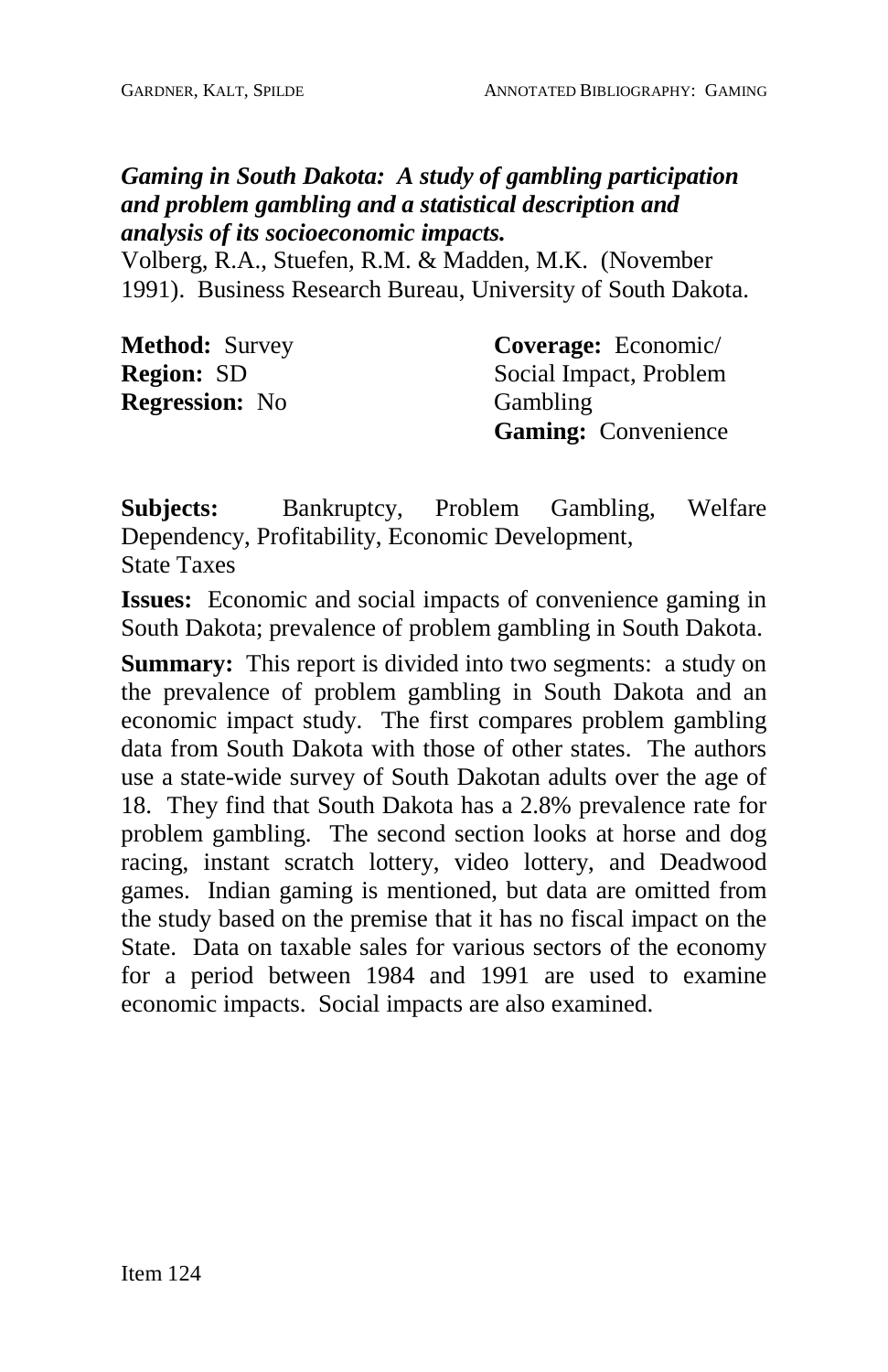*Gaming in the Mississippi economy: A marketing, tourism and economic perspective.*

Von Herrman, D., Ingram, R. & Smith, W.C. (2000). University of Southern Mississippi.

| <b>Method: Survey</b> | Coverage: Economic/       |
|-----------------------|---------------------------|
| <b>Region: MS</b>     | Social Impact             |
| <b>Regression:</b> No | <b>Gaming:</b> Commercial |

**Subjects:** Crime, Bankruptcy, Problem Gambling, Suicide, Unemployment, Profitability, Economic Development, State Taxes

**Issues:** Contribution of non-Indian casinos to Mississippi's economy.

**Summary:** Examines the economic, fiscial, and social impacts of commercial casino gaming in Mississippi (Indian gaming is not included in the analysis). Assessment is made of casinorelated hotel expansion, retail sales, infrastructure impacts, new construction, housing, tax revenues, job/wage creation, and tourism. Economic losses if casinos closed are also projected. Based on the impact analysis, the author makes recommendations for regulatory change, increasing tourism, further research, and dealing with possible threats to Mississippi casinos. The report does not give indication of local economic conditions before gaming.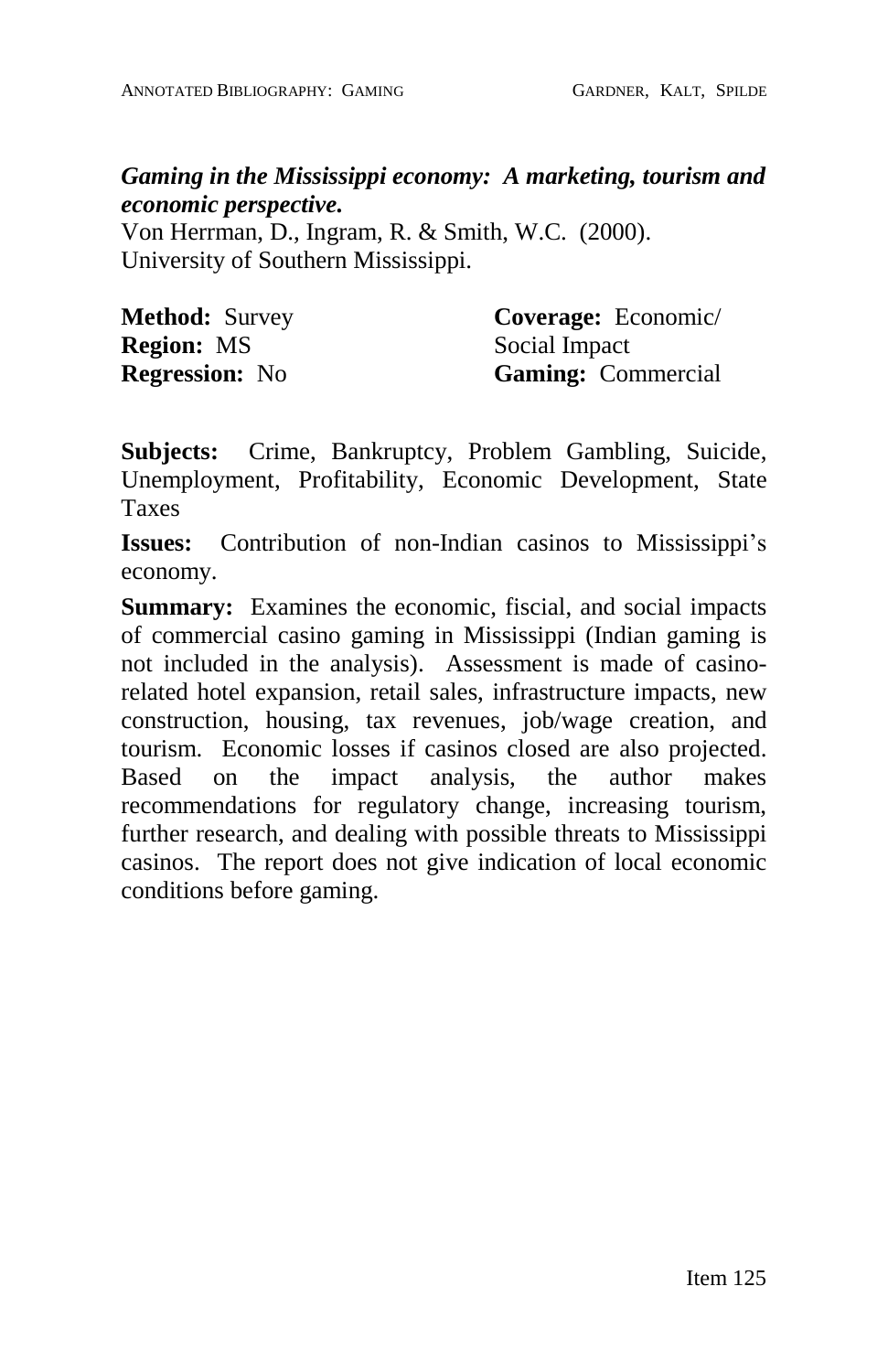*The social costs of legalized gambling reconsidered.* Walker, D.M. & Barnett, A.H. (1997). Auburn University.

**Method:** Review/Overview **Region:** n/a **Regression:** No

**Coverage:** Social Costs **Gaming:** All Gaming

**Subjects:** Problem Gambling, Crime, Bankruptcy

**Issues:** Assessment of social cost quantification methods and omissions.

**Summary:** This study presents a critical view of the study of gambling's costs, giving an overview of what the author sees as important problems with the methodologies used to calculate *social* costs. The most fundamental problem, as the author sees it, is the lack of a consistent definition of social costs in the field of gambling research. Often, costs listed as social costs are really individual costs, or merely transfer payments and not social costs at all. The author also addresses the weakness of the causal link between gambling and undesirable behavior, pointing to the possibility that the behavior in question might exist regardless of gambling. Lastly, the author identifies some social costs that are typically ignored, such as the properly social costs of legalization (i.e., lobbying for and against gambling), and the distortionary costs imposed by government regulations that create artificial limitations in the marketplace.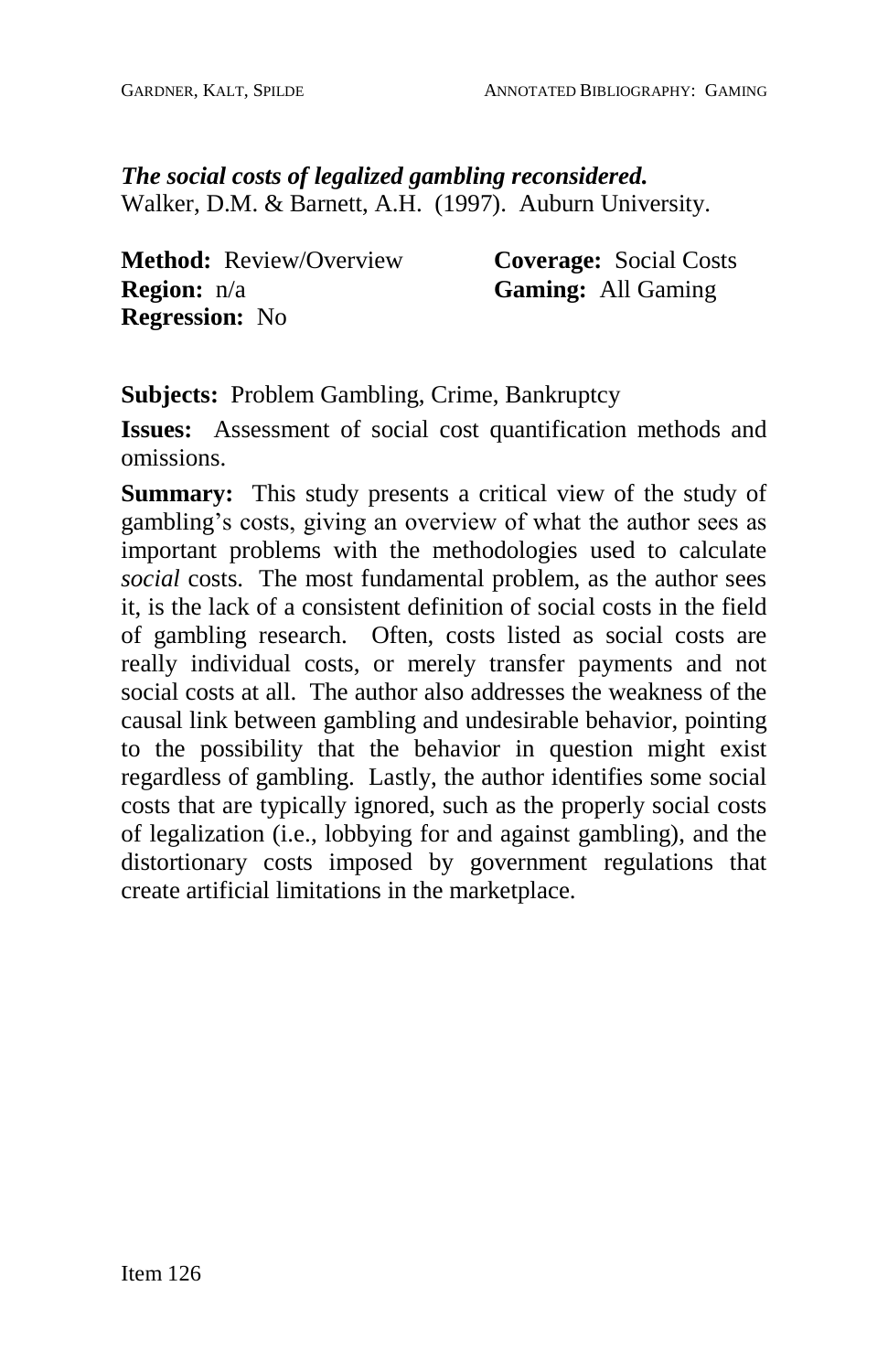# *New goods and economic growth: Evidence from legalized gambling.*

Walker, D.M. & Jackson, J.D. (1998). The Review of Regional Studies, 28 (2), 47-69.

| <b>Method:</b> Granger Causality | Coverage: Economic            |
|----------------------------------|-------------------------------|
| Analysis                         | Impact                        |
| <b>Region:</b> Multiple U.S.     | <b>Gaming:</b> Casino (Indian |
| <b>States</b>                    | and Non-Indian), Dog          |
| <b>Regression:</b> Yes           | Racing                        |

**Subjects:** Profitability, Economic Development

**Issues:** Statistical tests for causation linking casino and dog racing gambling to economic growth.

**Summary:** This report analyzes both greyhound racing and casino gambling to determine the relationship between legalized gambling and state economic growth. The data used by the researchers for casinos are from CO, IL, IO, LA, MS, NV, NJ, and SD. For the examination of greyhound racing, the authors use data from AZ, AR,CO, CT, AL, FL, ID, IO, MA, NH, OR, RI, SD and WV. The study finds that both casino gaming and greyhound racing contribute to economic growth.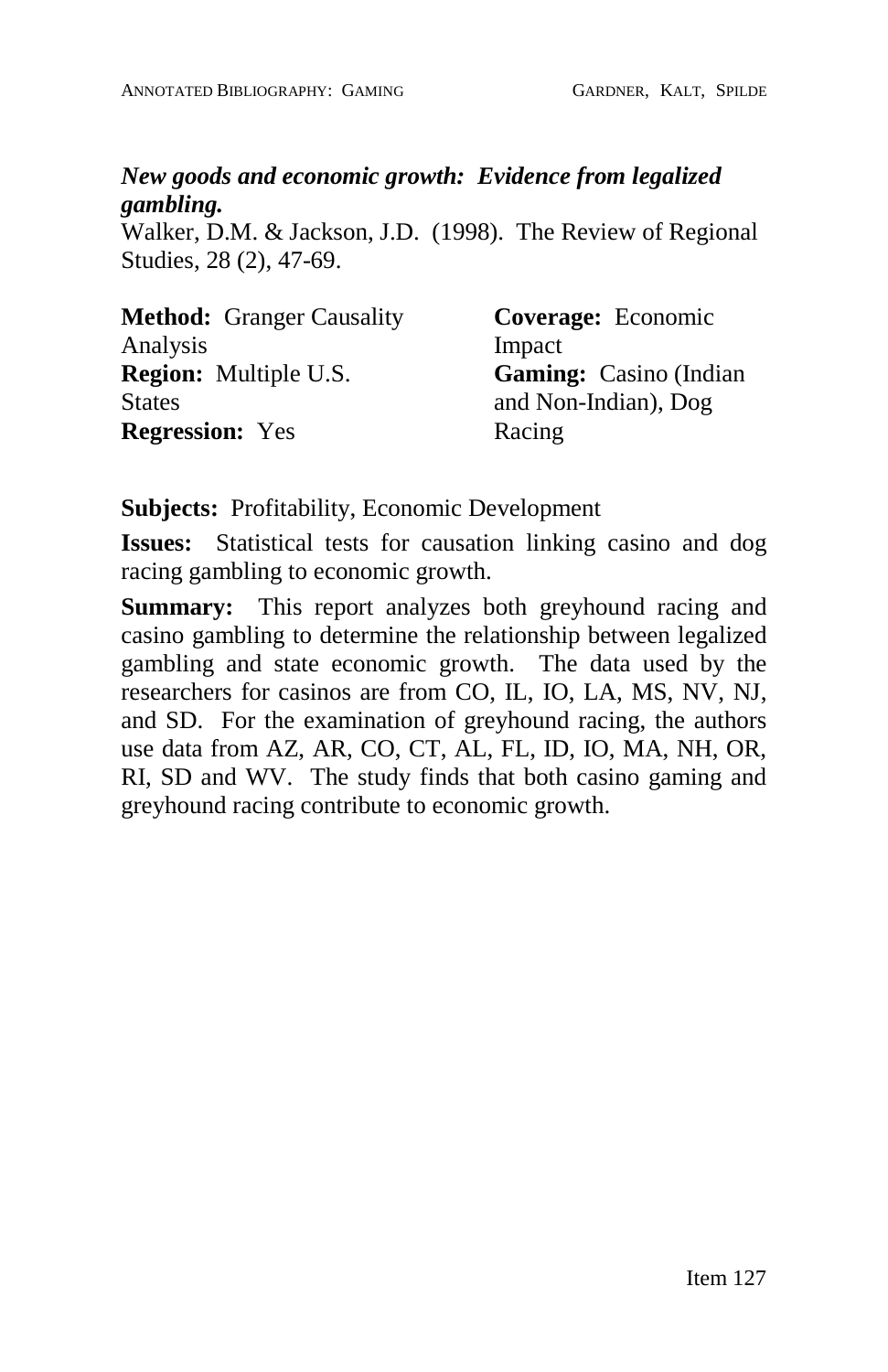#### *Adult gambling prevalence in Washington State.*

Washington State Council on Problem Gambling. (May 14, 1999).

| <b>Method: Survey</b> |  |
|-----------------------|--|
| <b>Region: WA</b>     |  |
| <b>Regression:</b> No |  |

**Coverage:** Problem Gambling, Other **Gaming:** All

**Subjects:** Problem Gambling, Lottery

**Issues:** Impact of gambling expansion on pathology.

**Summary:** This study uses a phone survey of 1,500 Washington adults to determine the nature and scope of gambling behavior and estimate the prevalence of problem gambling in the state. The survey replicates a 1992 survey in order to measure changes in pathology. The study concludes that problem gambling in Washington has stabilized despite the expansion of gambling opportunities. The study was funded by the Washington state lottery.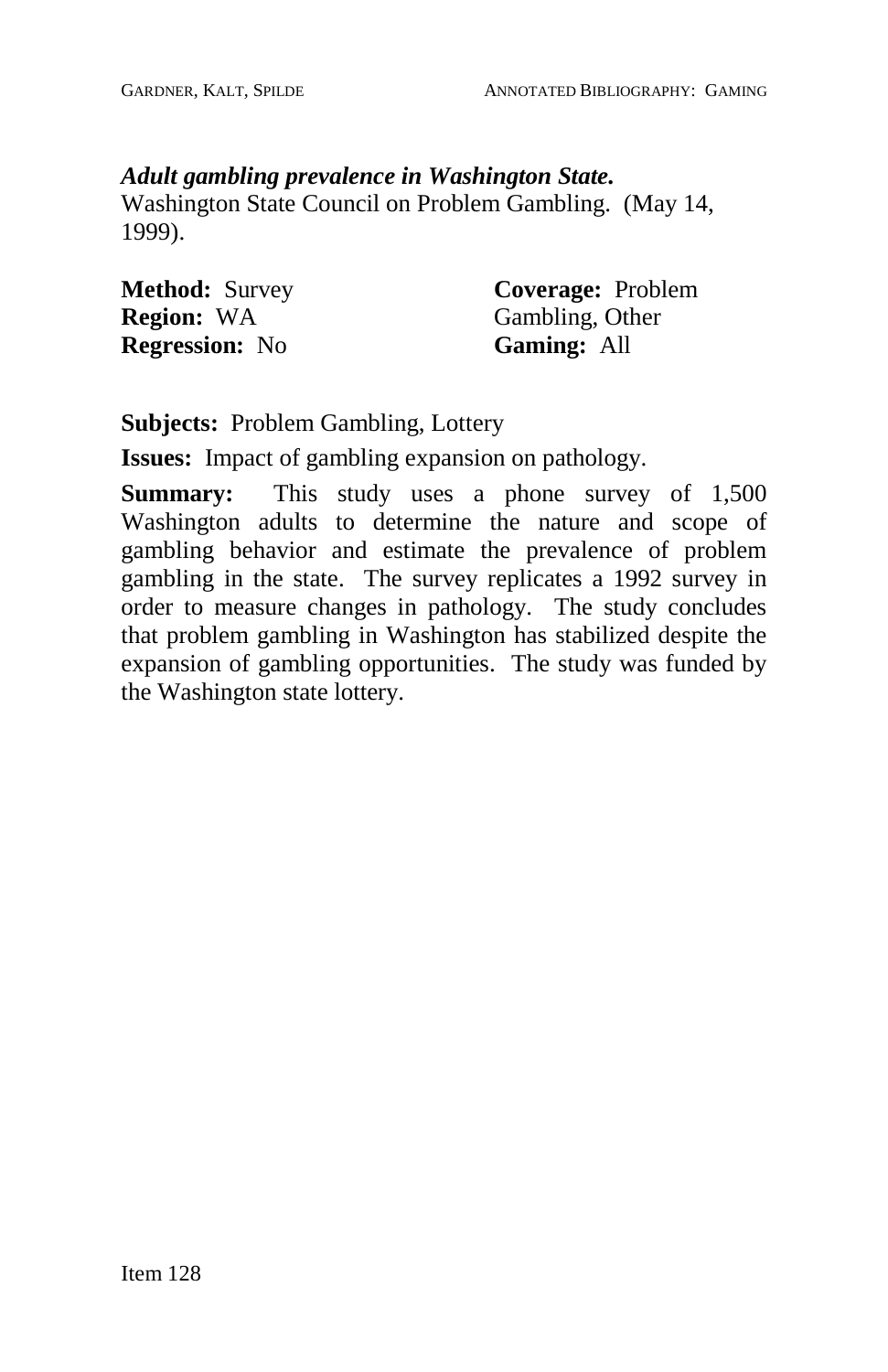*A study concerning the effects of legalized gambling on the citizens of the State of Connecticut.*

WEFA Group & ICR Survey Research Group. (June 1997).

**Method:** Survey, Input/Output Modeling **Region:** CT **Regression:** No

**Coverage:** Economic/ Social Impact **Gaming:** All

**Subjects:** Crime, Bankruptcy, Problem Gambling, Suicide, Welfare Dependency, Unemployment, Profitability, Lottery, State Taxes

**Issues:** Survey of gambler behavior and impacts of gambling in Connecticut.

**Summary:** Employs two separate surveys to determine gambling behavior among state residents and problem gambling prevalence. Results indicate that Indian gaming is the largest and fastest-growing sector of Connecticut's gambling industry. State Lottery revenues have continued to grow, with varying patterns across different games, and the pari-mutuel industry has seen a steady decline. In contrast, Off-Track Betting (OTB) has grown steadily during the period under study (1992-1996). After conducting a telephone survey of Connecticut adults to determine the prevalence of problem gambling, the WEFA group finds that the gambling industry's growth between 1991 and 1996 did not affect the number of problem gamblers as a percentage of the population. WEFA reports that it is unable to satisfactorily quantify social costs of pathological gambling in Connecticut. This is due, in part, to the difficulty of distinguishing between real and pecuniary externalities and the small sample of pathological gamblers yielded by the telephone survey.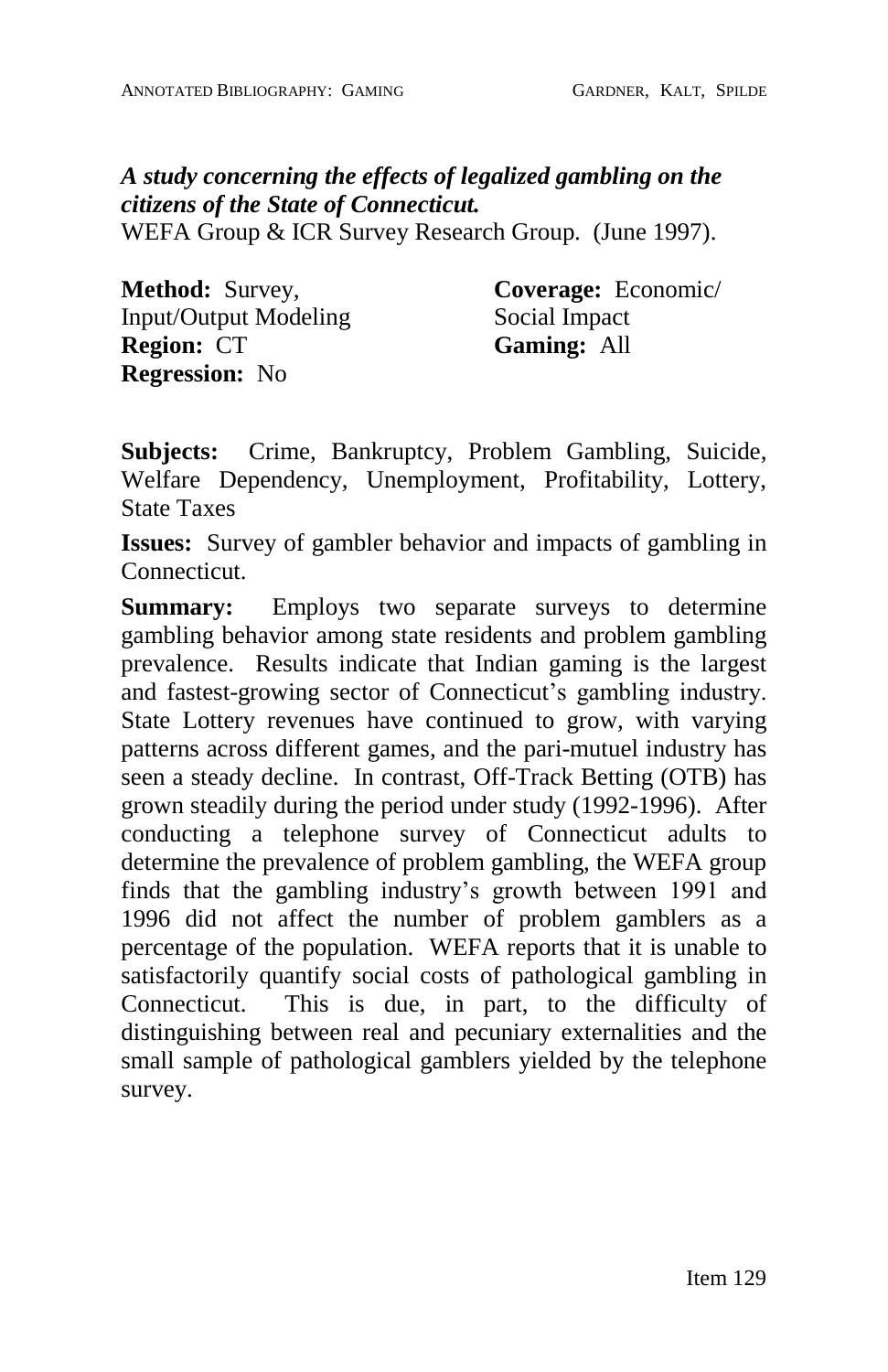# *Rounding up the usual suspects: A critique of the alleged link between gambling and bankruptcy in 'The personal bankruptcy crisis, 1997.í*

Whyte, K. (1997). American Gaming Association.

| <b>Method:</b> Analytical critique | <b>Coverage: Bankruptcy</b>   |
|------------------------------------|-------------------------------|
| <b>Region:</b> n/a                 | <b>Gaming:</b> Casino (Indian |
| <b>Regression:</b> No              | and Non-Indian)               |

**Subjects:** Bankruptcy, Problem Gambling, Welfare Dependency, Unemployment, Profitability, Economic Development, State Taxes

**Issues:** Connection between problem gamblers and bankruptcy; casinos and problem gambling prevalence, employment, wages, and local taxes.

**Summary:** The study observes an inverse relationship between bankruptcies and the growth of gaming revenue. It also critiques inaccuracies and methodological problems in the SMR report. The study concludes that gambling availability and bankruptcies are not positively related and that gambling is not responsible for rising bankruptcy rates.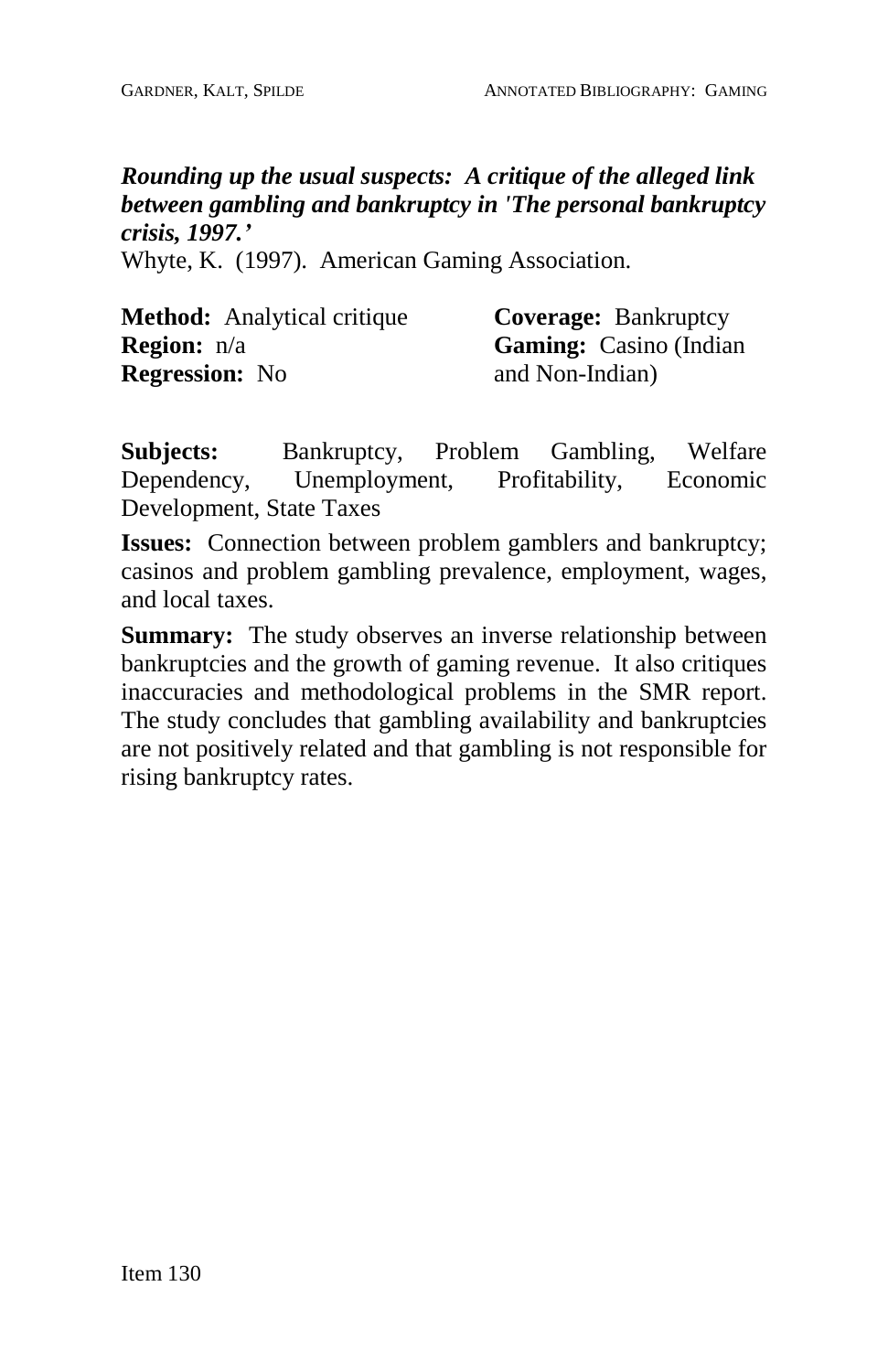# *The impact of casino gambling on at-risk groups in Detroit, Michigan.*

Widgery, R. (1998). Social Systems Research Institute.

| <b>Method:</b> Review/Overview | <b>Coverage: Social Costs</b> |
|--------------------------------|-------------------------------|
| <b>Region: MI</b>              | <b>Gaming:</b> Casino (Indian |
| <b>Regression:</b> No          | and Non-Indian)               |

**Subjects:** Crime, Problem Gambling, Unemployment, Economic Development

**Issues:** Impacts of gambling on at-risk groups.

**Summary:** The study finds that legalized gambling does not have a dramatic impact on unemployment, crime, illegal gambling, and property values. The study provides few sources.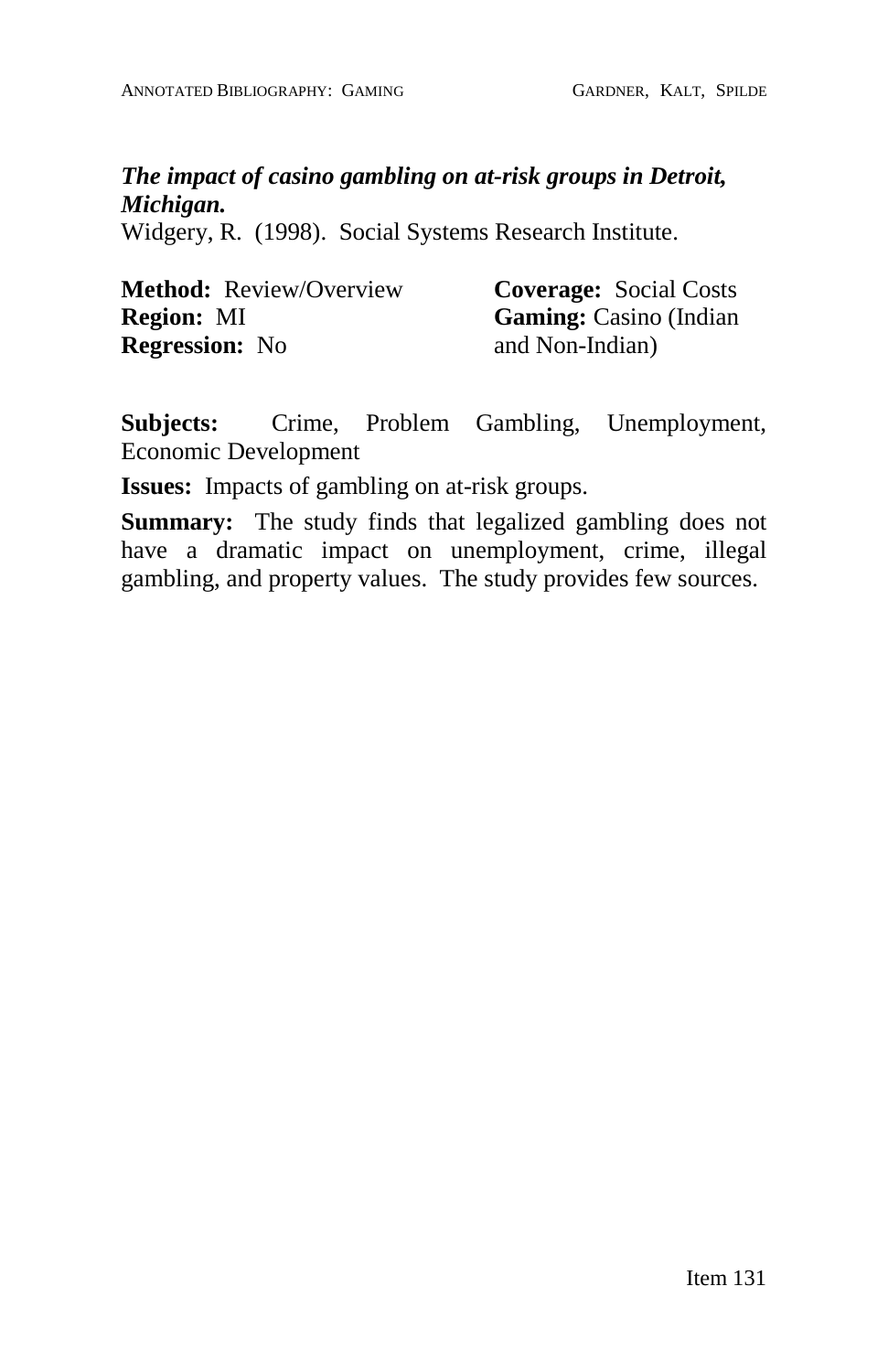*An overview of Indian gaming in New York State.* Williams, R.T. (1999). Gaming Law Review, 3, 389.

**Method:** Review/Overview **Region:** NY **Regression:** No

**Coverage:** Other **Gaming:** Indian

**Subjects:** Legal Basis, Land Into Trust, Compacting, and Regulation

**Issues:** Industry profile, regulation/licensing, legal overview.

**Summary:** Williams gives a detailed description of Indian gaming's legal background, focusing particularly on New York State. He discusses the procedures for placing land into trust, compacting, and gaming regulation, and gives examples of applications for land to be taken into trust for gaming purposes (Potawatomi, Siletz, Coushatta, etc). He also examines the challenge to the Mohawk compact.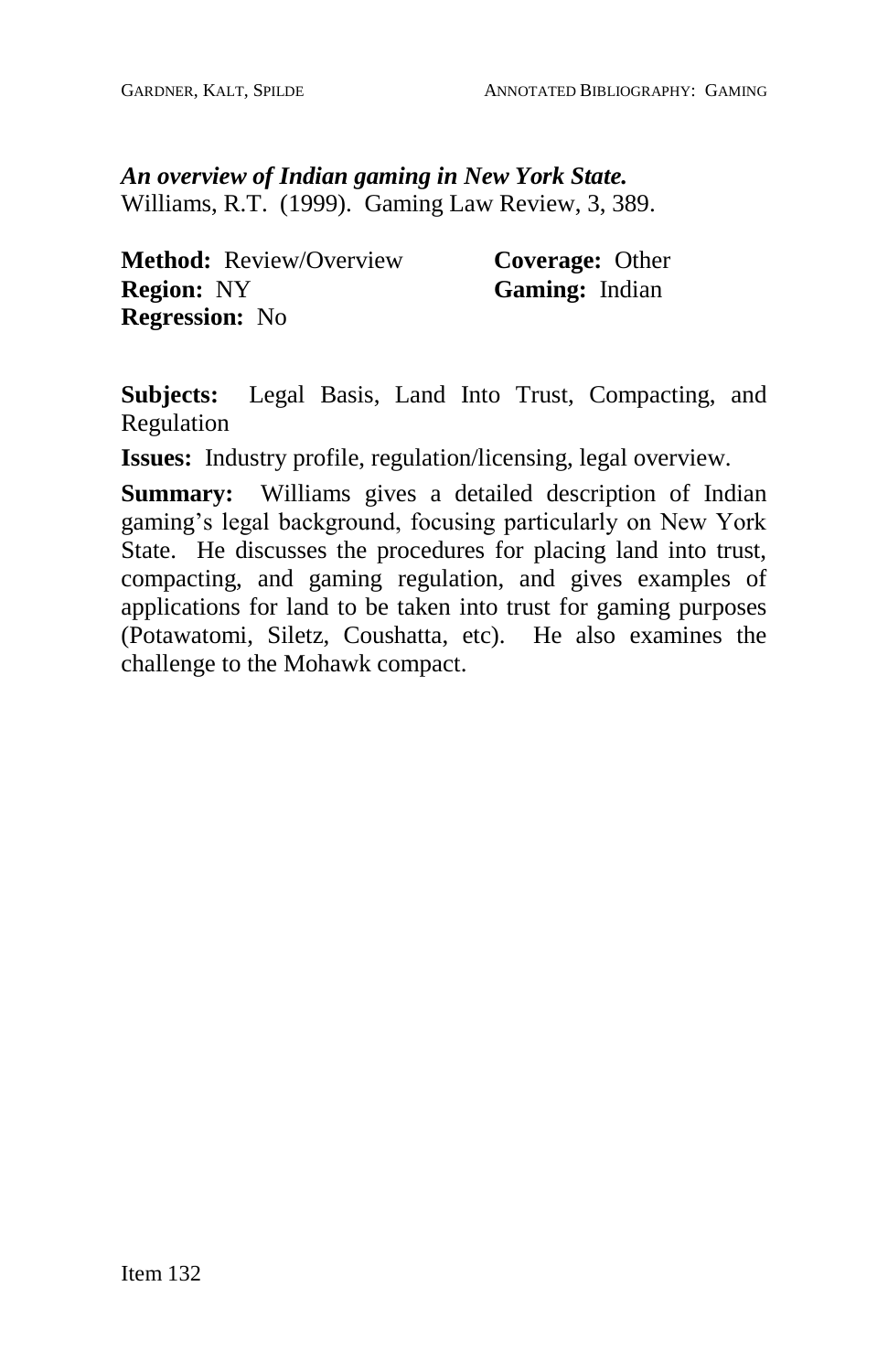*Wisconsin tribal gaming impact on Wisconsin employment.* Wisconsin Indian Gaming Association. (1996).

**Method:** Data Summary **Region:** WI **Regression:** No

**Coverage:** Economic/ Social Impact **Gaming:** Indian

**Subjects:** Welfare Dependency, State Taxes

**Issues:** Data on employment and related economic impacts generated by tribal casinos in Wisconsin.

**Summary:** This report was produced as a briefing paper by the Washington Indian Gaming Association to publicize the jobs created by Indian gaming in the state. Consequently, it contains primarily tabular data on employment, with little narrative.